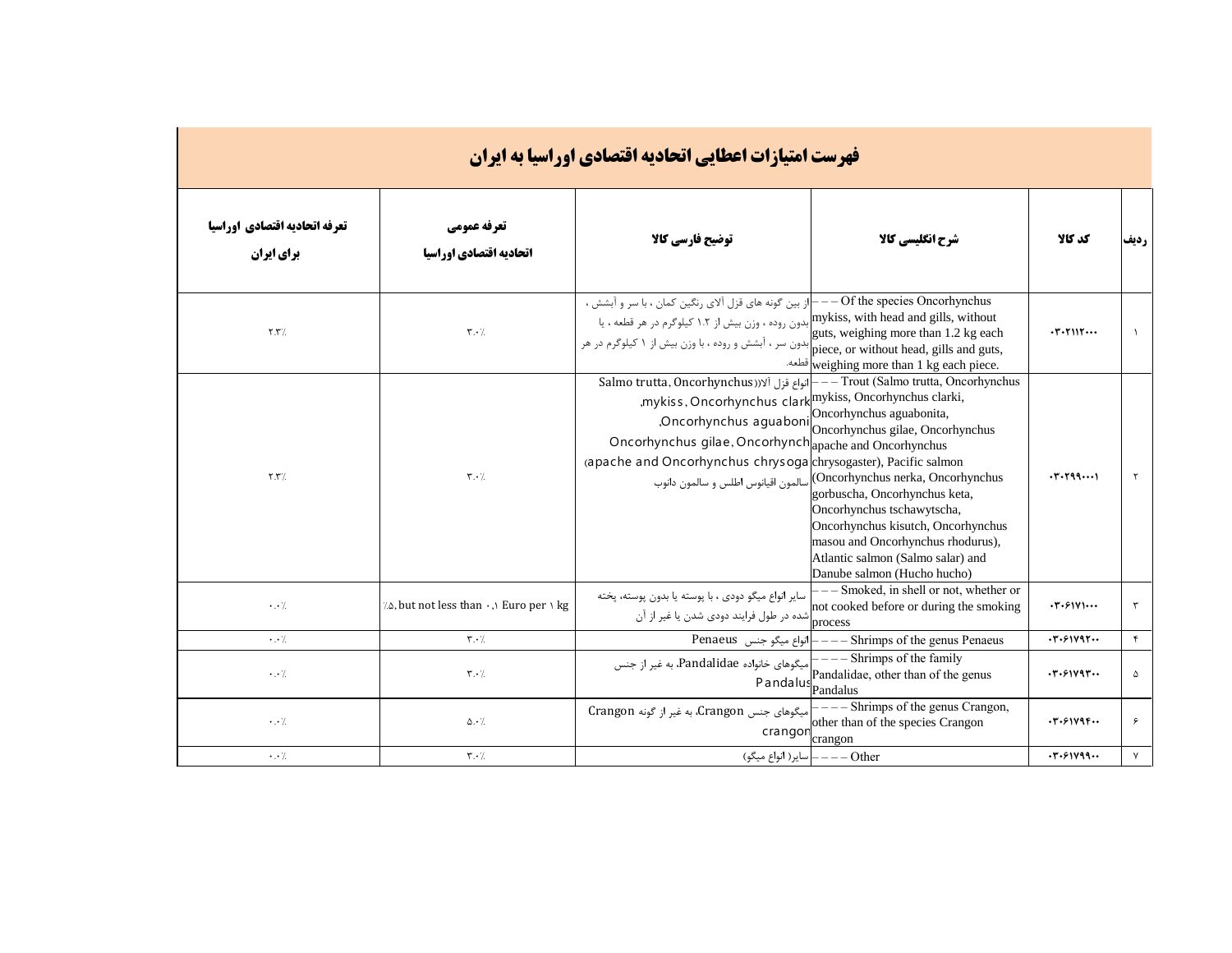| تعرفه اتحاديه اقتصادي اوراسيا<br>برای ایران                       | تعرفه عمومي<br>اتحاديه اقتصادي اوراسيا                                                                                                                                          | توضيح فارسي كالا                                                                                                             | شرح انگلیسی کالا                                                                | كد كالا                                          | رديف                   |
|-------------------------------------------------------------------|---------------------------------------------------------------------------------------------------------------------------------------------------------------------------------|------------------------------------------------------------------------------------------------------------------------------|---------------------------------------------------------------------------------|--------------------------------------------------|------------------------|
| $\cdot$ . $\cdot$ /                                               | $\ln$ $\alpha$ , but not less than $\cdot$ , Euro per $\ln \log$                                                                                                                | سایر(پنیرها) (پنیر دارای رگه های کپک آبی رنگ و سایر<br>Other -   پنیرهای دارای رگه های تولید شده از طریق رکفورد<br>پنسيليوم) |                                                                                 | . 5.95.9                                         | ⋏                      |
| $\lambda$ . $\Delta$                                              | $\Delta \cdot \frac{1}{2}$                                                                                                                                                      |                                                                                                                              |                                                                                 | .5.59.0                                          | $\mathcal{A}$          |
| $Y.\Delta$                                                        | $\Delta \cdot \frac{1}{2}$                                                                                                                                                      |                                                                                                                              |                                                                                 | .6.19.9                                          | $\lambda$ .            |
| $Y.\Delta$                                                        | $\Delta \cdot \frac{1}{2}$                                                                                                                                                      | other -----  سایر (گیاهان آپارتمانی)                                                                                         |                                                                                 | .6.79.99                                         | $\mathcal{N}$          |
| ۲,۵٪, but not less ۰,۱۵ E uro per ۱ kg                            | $\lambda$ . but not less than $\cdot$ , $\tau$ Euro per $\lambda$ kg                                                                                                            |                                                                                                                              | – انواع گل رزM— – Roses                                                         | $.5.7$ $\cdot \cdot \cdot$                       | $\gamma$               |
| ۲,۵٪, but not less ۰,۱۵ E uro per ۱ kg                            | $\lambda$ . but not less than $\cdot$ , $\tau$ Euro per $\lambda$ kg                                                                                                            | گل داوودي                                                                                                                    | - Chrysanthemums                                                                | .5.715                                           | $\gamma$               |
| $\frac{1}{2}$ , but not less $\cdot$ , s E uro per s kg           | $\lambda$ . but not less than $\cdot$ , $\tau$ Euro per $\lambda$ kg                                                                                                            | سوسن                                                                                                                         | - Lilies (Lilium spp.)                                                          | .5.510                                           | $\gamma$               |
| $\frac{1}{2}$ , but not less $\cdot$ , s E uro per s kg           | $\lambda$ . but not less than $\cdot$ , $\tau$ Euro per $\lambda$ kg                                                                                                            | أكلايول                                                                                                                      | - Gladioli                                                                      | .5.191                                           | $\lambda$              |
| $Y.\Delta$                                                        | $\mathcal{N} \cdot \mathcal{N}$                                                                                                                                                 | سایر(سیب زمینی تازه یا سردکرده ): از ۱ ژانویه تا ۳۰ژوئن                                                                      | --- Potatoes, fresh or chilled: Other:<br>Other: New, from 1 January to 30 June | $\cdot V \cdot 19 \cdot \Delta \cdots$           | $\lambda$ ۶            |
| $Y.\Delta$                                                        | $\cdot \cdot$ /                                                                                                                                                                 | – – سایر (سیب زمینی ها)                                                                                                      | - Other                                                                         | .44.9.9                                          | $\gamma$               |
| $5.4$ , but not less  TY E uro for $\setminus$ kg                 | $\cdot$ , but not less than $\cdot$ , or Euro per $\setminus$ kg                                                                                                                | From 1 January to 31 March ـ كوجهفرنگي، تازه يا سرد كرده از ۱ ژانويه تا ۳۱ مارس                                              |                                                                                 | $\cdot V \cdot V \cdot \cdots \cdot V$           | $\lambda$              |
| 11, r'/, but not less  & E uro per 1 kg                           | $\lambda$ . but not less than $\cdot$ , $\cdot \lambda$ Euro per $\lambda$ kg                                                                                                   | From 1 April to 30 April – گوجهفرنگی، تازه یا سرد کرده از ۱ تا ۳۰آپریل                                                       |                                                                                 | $\cdot V \cdot V \cdot \cdots \cdot V$           | $\lambda$              |
| 11, r/, but not less  & E uro per 1 kg                            | $\lambda$ . but not less than $\cdot$ , $\cdot \lambda$ Euro per $\lambda$ kg                                                                                                   | From 1 May to 14 May – گوجەفرنگى، تازە يا سرد كردە از ۱ تا ۱۴مە                                                              |                                                                                 |                                                  | $\mathbf{r}$ .         |
| 11, r/, but not less  & E uro per 1 kg                            | Na, but not less than ۰,٠٨ Euro per ۱ kg                                                                                                                                        | From 15 May to 31 May (جەفرنگى، تازە يا سرد كردە از ۱۵ تا ۳۱ مە                                                              |                                                                                 | $\cdot V \cdot Y \cdot \cdots \cdot f$           | $\gamma$               |
|                                                                   | $\mathcal{N}, \mathcal{K}$ , but not less $\cdot$ , $\cdot \in E$ uro per $\mathcal{N}$ kg $\mathcal{N}$ a, but not less than $\cdot$ , $\mathcal{N}$ Euro per $\mathcal{N}$ kg | From 1 June to 30 September ـ  گوجهفرنگی، تازه یا سرد کرده از ۱ ژوئن تا ۳۰ سپتامبر                                           |                                                                                 | $\cdot V \cdot V \cdot \cdots \Delta$            | $\tau\tau$             |
| v, all, but not less $f$ E uro per $\setminus$ kg                 | $\ \cdot\ $ , but not less than $\cdot\cdot\cdot$ ar Euro per $\wedge$ kg                                                                                                       | From 1 October to 31 October – گوجهفرنگی، تازه یا سرد کرده از ۱ تا اکتبر ۳۱                                                  |                                                                                 | $\cdot v \cdot \tau \cdots \cdot \epsilon$       | $\tau\tau$             |
| $\frac{\epsilon}{2}$ , but not less $\tau$ E uro for $\lambda$ kg | $\cdot$ , but not less than $\cdot$ , or Euro per $\setminus$ kg                                                                                                                | From 1 November to 20 December ـ گوجهفرنگی، تازه یا سرد کرده از ۱ نوامبر  تا ۲۰ دسامبر                                       |                                                                                 | $\cdot V \cdot V \cdot \cdots \cdot V$           | $\mathbf{r}$           |
| $5.4$ , but not less  TY E uro for $\frac{1}{1}$ kg               | $\cdot$ , but not less than $\cdot$ , or Euro per $\cdot$ kg                                                                                                                    | From 21 December to 31 December – گوجهفرنگی، تازه یا سرد کرده از ۲۱٪ تا ۳۱ دسامبر                                            |                                                                                 | $\cdot v \cdot r \cdot \cdots q$                 | $\Upsilon \Delta$      |
| $\cdot$ . $\cdot$ /.                                              | $\mathcal{N} \cdot \cdot \mathcal{N}$                                                                                                                                           | Other —— ساير(پياز و موسير)                                                                                                  |                                                                                 | .44.71.19                                        | ۲۶                     |
| $\cdot$ . $\cdot$ /.                                              | $\mathcal{N} \cdot \mathcal{N}$                                                                                                                                                 |                                                                                                                              | Cauliflowers and broccoli – گل کلم و گل کلم بروکلی                              | $\cdot V \cdot F \cdot \cdots$                   | $\mathsf{Y}\mathsf{Y}$ |
| $\lambda \wedge \rho$                                             | $\gamma$                                                                                                                                                                        |                                                                                                                              | للم سفيد= —— White cabbages —— كلم سفيد                                         | . V. F9. 1                                       | ٢٨                     |
| $\lambda$                                                         | $\gamma$                                                                                                                                                                        | Other ——   سایر (انواع کلم سفید و قرمز)                                                                                      |                                                                                 | . V. F9. 1. .9                                   | ۲۹                     |
| $\lambda$ .۳%                                                     | $\mathcal{N} \cdot \mathcal{N}$                                                                                                                                                 | Other –   سایر( انواع کلم، گل کلم، تازه یا سرد کرده)                                                                         |                                                                                 | $\cdot$ Y $\cdot$ Fq $\cdot$ q $\cdot\cdot\cdot$ | $\mathbf{r}$ .         |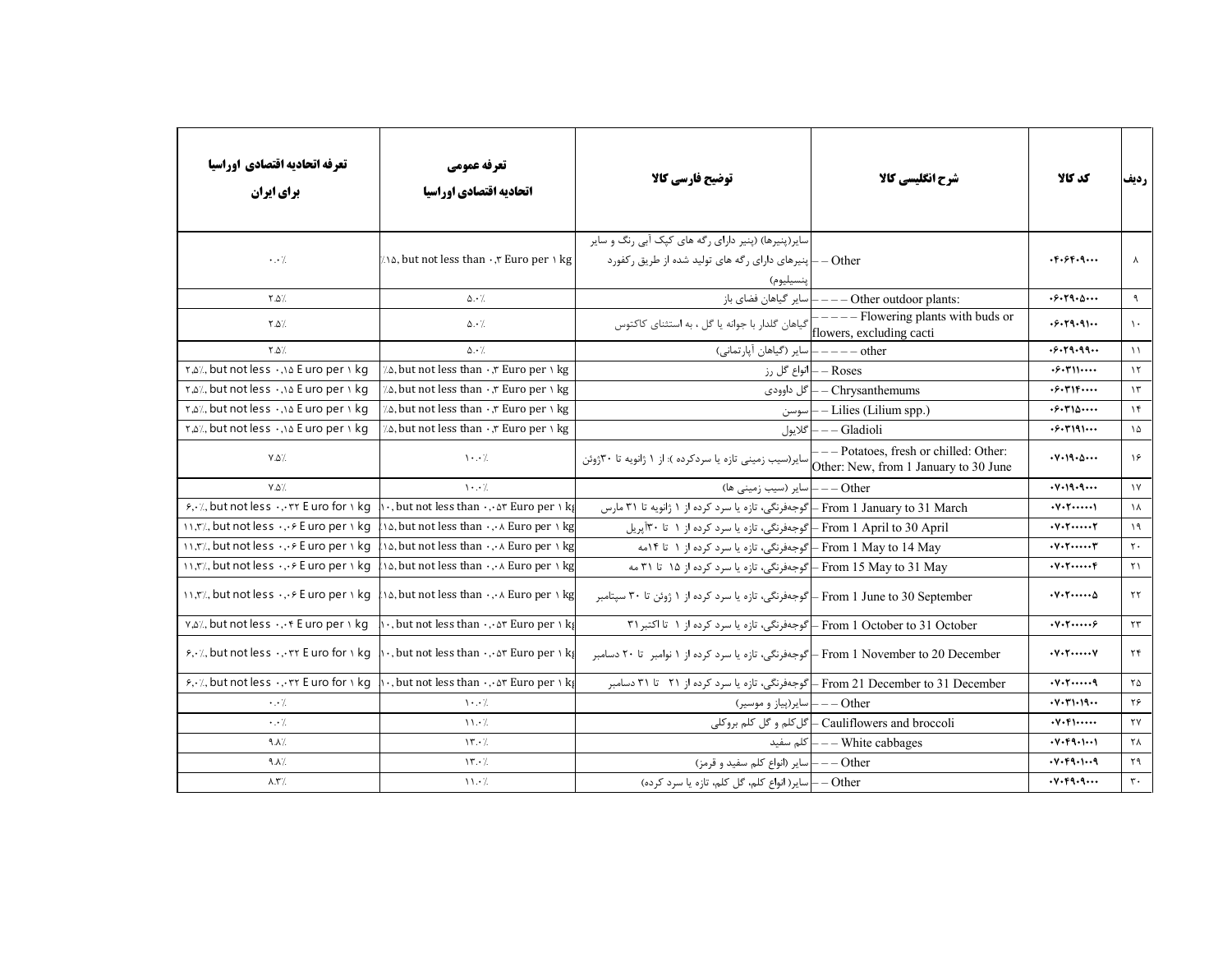| تعرفه اتحاديه اقتصادي اوراسيا<br>برای ایران                                                       | تعرفه عمومي<br>اتحاديه اقتصادي اوراسيا                                                                                                               | توضیح فارسی کالا                                                                             | شرح انگلیسی کالا                                                                                                                    | كد كالا                                                           | رديف                        |
|---------------------------------------------------------------------------------------------------|------------------------------------------------------------------------------------------------------------------------------------------------------|----------------------------------------------------------------------------------------------|-------------------------------------------------------------------------------------------------------------------------------------|-------------------------------------------------------------------|-----------------------------|
| $\cdot$ . $\cdot$ /                                                                               | 10.7                                                                                                                                                 | – كاهو كروى (سالادى)                                                                         | Cabbage lettuce (head lettuce)                                                                                                      | $\cdot \vee \cdot \triangle \vee \cdot \cdot \cdot$               | $\uparrow$                  |
| $\cdot$ . $\cdot$ /                                                                               | 10.7                                                                                                                                                 | اسایر(کاهو وکاسنی تازه یا سردکرده)                                                           | - Other                                                                                                                             | $\cdot \vee \cdot \triangle \vee \neg \cdots$                     | $\tau\tau$                  |
| 9.1                                                                                               | $\gamma \cdot \gamma$                                                                                                                                | اهويج                                                                                        | $- Carrots$                                                                                                                         | $\cdot V \cdot \mathcal{F}$ $\cdots$                              | $\tau\tau$                  |
| 9.1                                                                                               | $\gamma \cdot \gamma$                                                                                                                                | _ _ چغندر سالادى                                                                             | - Salad beetroot                                                                                                                    | .44.99.9                                                          | $\tau$ ۴                    |
| $\Delta$ , $\cdot$ /, but not less $\cdot$ , $\cdot$ $\cdot$ $\cdot$ $\cdot$ E uro per $\cdot$ kg | $\cdot$ , but not less than $\cdot$ , or Euro per $\setminus$ kg                                                                                     | — From 1 January to the end of خیار، تازه یا سردکرده. از ۱ژانویه تا پایان فوریه.<br>February |                                                                                                                                     | $\cdot V \cdot V \cdots \Delta \cdot V$                           | $\mathbf{r}\mathbf{\Delta}$ |
| 11, r/, but not less  & E uro per 1 kg                                                            | $\lambda$ . but not less than $\cdot$ , $\cdot$ Euro per $\lambda$ kg                                                                                | From 1 March to 30 April –  خیار ، تازه یا سردکرده. از ۱مارس تا ۳۰ آوریل.                    |                                                                                                                                     | $\cdot V \cdot V \cdots \Delta \cdot Y$                           | $\mathbf{y}$                |
| 11, r/, but not less  & E uro per 1 kg                                                            | $\Lambda$ . but not less than $\cdot$ , $\cdot \wedge$ Euro per $\wedge$ kg                                                                          | From 1 May to 15 May — خيار ، تازه يا سردكرده. از ١٥ مه.                                     |                                                                                                                                     | $\cdot V \cdot V \cdots \Delta \cdot Y$                           | $\tau\gamma$                |
| $\binom{1}{r}$ , but not less $\cdot$ , $\cdot \in E$ uro per $\cdot$ kg                          | $\Lambda$ . but not less than $\cdot$ , $\cdot \wedge$ Euro per $\wedge$ kg                                                                          | From 16 May to 30 September –  خیار ، تازه یا سردکرده. از ۱۶مه تا ۳۰ سپتامبر.                |                                                                                                                                     | $\cdot V \cdot V \cdots \Delta \cdot F$                           | $\tau \wedge$               |
| $\binom{1}{r}$ , but not less $\cdot$ , $\cdot \in E$ uro per $\cdot$ kg                          | $\Lambda$ . but not less than $\cdot$ , $\cdot$ Euro per $\Lambda$ kg                                                                                |                                                                                              | From 1 October to 31 October –  خیار ، تازه یا سردکرده. از ۱ تا ۳۱ اکتبر.                                                           | $\cdot V \cdot V \cdots \Delta \cdot \Delta$                      | $\mathbf{r}$ ٩              |
| $\Delta$ , $\cdot$ /, but not less $\cdot$ , $\cdot$ $\cdot$ $\cdot$ $\cdot$ E uro per $\cdot$ kg | $\cdot$ , but not less than $\cdot$ , or Euro per $\cdot$ kg                                                                                         |                                                                                              | From 1 November to 10 November –  خيار ، تازه يا سردكرده. از ۱ تا ۱۰نوامبر.                                                         | $\cdot V \cdot V \cdots \Delta \cdot F$                           | $\mathfrak{r}$ .            |
|                                                                                                   | $\alpha$ , $\alpha$ , but not less $\cdot$ , $\cdot$ $\cdot$ E uro per $\alpha$ kg $\alpha$ , but not less than $\cdot$ , $\alpha$ Euro per $\alpha$ |                                                                                              | From 11 November to 31 December – إخيار ، تازه يا سردكرده. از  نوامبر ١١ تا ٣١ دسامبر.                                              | $\cdot V \cdot V \cdots \Delta \cdot q$                           | $f \cap$                    |
| ∕`۵. ۲                                                                                            | $\mathcal{N}$ . $\mathcal{N}$                                                                                                                        |                                                                                              | Aubergines (eggplants) – بادمجان                                                                                                    | $\cdot v \cdot 97 \cdots$                                         | $\mathsf{f}\mathsf{r}$      |
| $\cdot$ . $\cdot$ /                                                                               | $\gamma$                                                                                                                                             |                                                                                              | Celery other than celeriac – كرفس به غير از كرفس غدهدار                                                                             | $\cdot \vee \cdot \vee \vee \cdots$                               | $\mathfrak{f}\mathfrak{r}$  |
| $\Delta \cdot \frac{1}{2}$                                                                        | $\cdot \cdot$ /                                                                                                                                      | فلفلفرنگی از نوع (Capsicum) یا از نوع (Pimenta از<br>  ۱آوریل تا ۳۰ سپتامبر                  | $---$ From 1 April to 30 September                                                                                                  | .499.1                                                            | $\mathfrak{f}\mathfrak{f}$  |
| 9.1                                                                                               | $\mathcal{N} \cdot \mathcal{L}$                                                                                                                      | Other ——   ساير( فلفل فرنگي)                                                                 |                                                                                                                                     | .449.99                                                           | $f \Delta$                  |
| $\Delta \cdot /$                                                                                  | $\cdot \cdot$ /                                                                                                                                      | كدو سبز                                                                                      | – Courgettes                                                                                                                        | $\cdot$ $\vee$ $\cdot$ $\vee$ $\vee$ $\vee$ $\cdots$              | ۴۶                          |
| $\Delta \cdot /$                                                                                  | $\mathcal{N} \cdot \cdot \mathcal{N}$                                                                                                                | ---) – – – باسایر(کدوهای حلوایی، کدو و کدوهای مسمایی)                                        |                                                                                                                                     | $\cdot$ v $\cdot$ qqrq $\cdots$                                   | YY                          |
| $\cdot$ . $\cdot$ /.                                                                              | $\cdot \cdot$ /                                                                                                                                      |                                                                                              | ---Salad vegetables, other than lettuce<br>Lactuca sativa) and chicory (Cichorium)(سبزيجات سالاد ، به غير از كاهو  و كاسنى<br>spp.) | .44991                                                            | ۴۸                          |
| $\uparrow \Delta$ /                                                                               | $\mathcal{N}$ . $\mathcal{N}$                                                                                                                        | ---   سایر( سبزیجات تازه یا سردکرده)                                                         |                                                                                                                                     | .44999                                                            | 49                          |
| $\cdot$ . $\cdot$ /                                                                               | $\Delta \cdot \frac{1}{2}$                                                                                                                           | In shell —  پسته درون غلاف سخت                                                               |                                                                                                                                     | $\cdot \wedge \cdot \wedge \wedge \wedge \cdots$                  | $\Delta$ .                  |
| $\cdot$ . $\cdot$ /                                                                               | $\Delta \cdot \frac{1}{2}$                                                                                                                           | Shelled — إيسته بدون غلاف سخت                                                                |                                                                                                                                     | $\cdot \wedge \cdot \wedge \wedge \wedge \cdots$                  | ۵۱                          |
| $\cdot$ . $\cdot$ /                                                                               | $\Delta \cdot \frac{1}{2}$                                                                                                                           |                                                                                              | $-$ Dates                                                                                                                           | $\cdot \wedge \cdot \wedge \cdot \cdot \cdot \cdot$               | $\Delta \Upsilon$           |
| ـ⁄ ۸. ۳                                                                                           | $\Delta \cdot \frac{1}{2}$                                                                                                                           |                                                                                              | – انجير تازه – – Fresh                                                                                                              | $\cdot \wedge \cdot \wedge \wedge \cdot \cdot \cdot$              | $\Delta \Upsilon$           |
| ∕`۵. ۲                                                                                            | $\Delta \cdot \frac{1}{2}$                                                                                                                           |                                                                                              | Dried - - انجير خشک                                                                                                                 | $\cdot \wedge \cdot \wedge \wedge \cdot \cdot \wedge \cdot \cdot$ | ۵۴                          |
|                                                                                                   |                                                                                                                                                      |                                                                                              |                                                                                                                                     |                                                                   |                             |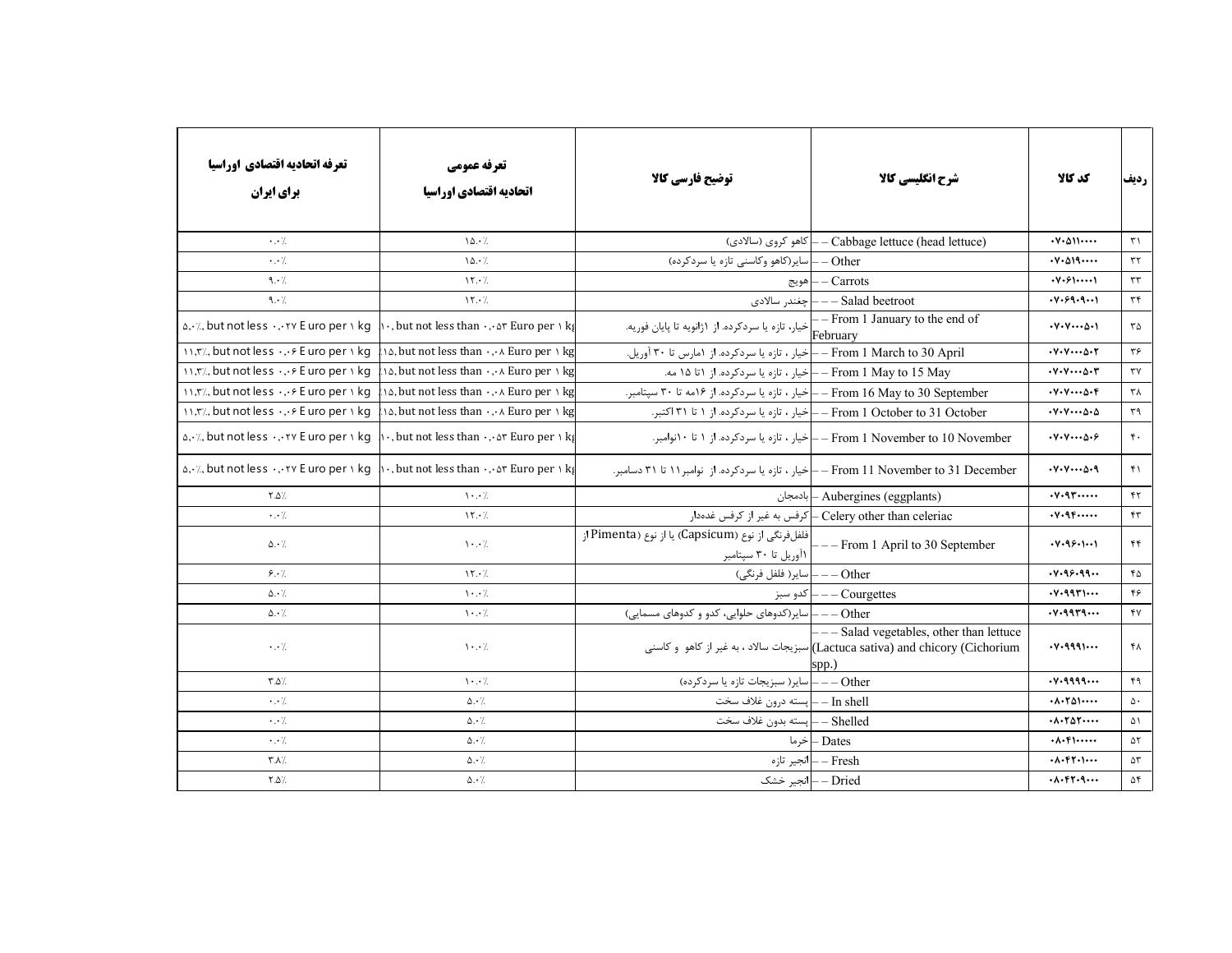| تعرفه اتحاديه اقتصادي اوراسيا<br>برای ایران                   | تعرفه عمومي<br>اتحاديه اقتصادي اوراسيا                                     | توضیح فارسی کالا                                                                              | شرح انگلیسی کالا                                                                                      | كد كالا                                                          | رديف                                  |
|---------------------------------------------------------------|----------------------------------------------------------------------------|-----------------------------------------------------------------------------------------------|-------------------------------------------------------------------------------------------------------|------------------------------------------------------------------|---------------------------------------|
| $\cdot$ . $\cdot$ /                                           | $\infty$ , but not less than $\cdot, \cdot \vee$ Euro per $\vee$ kg        |                                                                                               | پرتقال شیرین تازہH – Sweet oranges, fresh                                                             | $\cdot \wedge \cdot \wedge \cdot \wedge \cdot \cdots$            | $\Delta\Delta$                        |
| $\cdot$ . $\cdot$ /.                                          | $\alpha$ , but not less than $\cdot$ , $\cdot$ $\vee$ Euro per $\wedge$ kg |                                                                                               | Other –  ساير پرتقال                                                                                  | $\cdot \wedge \cdot \wedge \cdot \wedge \cdot \cdot \cdot$       | ۵۶                                    |
| $\cdot$ . $\cdot$ /                                           | $\Delta$ , but not less than $\cdot$ , $\cdot$ a Euro per $\Delta$ kg      | Other –  سایر مرکبات                                                                          |                                                                                                       | $\cdot \wedge \cdot \wedge \vee \wedge \cdot \cdot \cdot$        | ۵۷                                    |
| $\cdot$ . $\cdot$ /.                                          | $\Delta$ , but not less than $\cdot$ , $\cdot$ a Euro per $\lambda$ kg     |                                                                                               | - Lemons (Citrus limon, Citrus<br>ليمو $\left  \right _{\hbox{limonum}}$                              | $\cdot \wedge \cdot \wedge \wedge \cdot \cdot \cdot$             | ۵۸                                    |
| $\cdot$ . $\cdot$ /.                                          | $\Delta \cdot \frac{1}{2}$                                                 |                                                                                               | - Limes (Citrus aurantifolia, Citrus<br>ليمو ترش lat <u>ifolia</u>                                    | $\cdot \lambda \cdot \Delta \Delta \cdot$ q                      | ۵۹                                    |
| $Y.\Delta$                                                    | $\Delta \cdot \gamma$                                                      |                                                                                               | انگور تازه — — Table grapes                                                                           | $\cdot \wedge \cdot \circ \wedge \cdot \wedge \cdots$            | $\zeta$ .                             |
| $Y.\Delta$                                                    | $\Delta \cdot \gamma$                                                      | Other —  سایر (انگور تازه)                                                                    |                                                                                                       | $\cdot \wedge \cdot \circ \wedge \cdot \circ \cdots$             | 51                                    |
| $\cdot \cdot$ /.                                              | $\Delta \cdot \gamma$                                                      |                                                                                               | Currants –  مويز                                                                                      | $\cdot \wedge \cdot \circ \wedge \cdot \wedge \cdot \cdot \cdot$ | 55                                    |
| $\cdot$ . $\cdot$ /.                                          | $\Delta \cdot \gamma$                                                      |                                                                                               | Sultanas — كشمش                                                                                       | $\cdot \wedge \cdot \circ \vee \cdot \vee \cdots$                | $\mathop{\rm \mathfrak{Fr}}\nolimits$ |
| $\cdot \cdot$ /.                                              | $\Delta \cdot \frac{1}{2}$                                                 | - Other —   سایر(انگور خشک کرده)                                                              |                                                                                                       | $\cdot \wedge \cdot \circ \gamma \cdot q \cdots$                 | 55                                    |
| ٣.٨/                                                          | $\Delta \cdot \frac{1}{2}$                                                 | Other —   ساير( ملون ها)                                                                      |                                                                                                       | $\cdot \lambda \cdot V$ $9 \cdots$                               | $\mathcal{S}\Delta$                   |
| In Euro for I kg                                              | $\cdot$ , $\cdot$ $\tau$ Euro per $\wedge$ kg                              |                                                                                               | ———————————————————— سيب تازه از ۱ژانويه تا ۳۱ مارس                                                   | $\cdot \wedge \cdot \wedge \cdot \wedge \cdot \cdot \wedge$      | ۶۶                                    |
| $\cdot$ , $\cdot$ $\cdot$ $\cdot$ E uro for $\cdot$ kg        | ., a Euro per \ kg                                                         |                                                                                               | F• اسیب تازه از ۱ آوریل تا ۳۰ ژوئنN – – – From April 1 to June 30                                     | $\cdot \wedge \cdot \wedge \cdot \wedge \cdot \cdot \wedge$      | ۶۷                                    |
| TT E uro per 1 kg                                             | $\cdot$ , $\cdot$ $\tau$ Euro per $\wedge$ kg                              |                                                                                               | S1 ولای – – – From July 1 to July 31 – – – سیب تازه از ۱ تا ۳۰ جولای                                  | $\cdot \wedge \cdot \wedge \cdot \wedge \cdot \cdot \tau$        | ۶۸                                    |
| $\cdot$ , $\cdot$ $\uparrow$ $\upbeta$ E uro per $\upbeta$ kg | $\cdot$ , $\cdot \in$ Euro per \ kg                                        |                                                                                               | Other ———— ساير(سيب تازه)                                                                             | $\cdot \wedge \cdot \wedge \cdot \wedge \cdot \cdot \cdot$       | 59                                    |
| $\cdot$ , $\cdot$ rr E uro per $\cdot$ kg                     | $\cdot$ , $\cdot$ $\tau$ Euro per $\setminus$ kg                           |                                                                                               | Other ——— ساير(سيب تازه)                                                                              | $\cdot \wedge \cdot \wedge \cdot \wedge \cdot \wedge$            | $\mathsf{v}\cdot$                     |
| $\cdot \cdot /$                                               | $\cdot$ . $\cdot$ /                                                        |                                                                                               | Kiwifruit –  کیوی                                                                                     | $\cdot \wedge \cdot \wedge \cdots$                               | $Y \setminus$                         |
| Y.Q.                                                          | $\Delta \cdot L$                                                           | —   سایر(میوه های تازه) —   صا                                                                |                                                                                                       | $. \lambda \rightarrow . \lambda \rightarrow .$                  | YY                                    |
| ٣٨⁄                                                           | $\Delta \cdot$ /.                                                          | سایر (میوه های خشک کرده به جز میوه های فصول ۰۸۰۱<br>تا ۰۸۰۶)                                  | $-$ Other                                                                                             | $. \lambda$ 134.94.                                              | $Y\Upsilon$                           |
| $\cdot$ . $\cdot$ /                                           | At a but not less than $\cdot$ , Euro per \ kg                             | آدامس حاوی وزن ساکارز کمتر از ۶۰ درصد(شامل قندهای<br> معکوس)                                  | $-$ Containing less than 60% by weight<br>of sucrose (including invert sugar<br>expressed as sucrose) | 11.51.1                                                          | Yf                                    |
| $\cdot$ . $\cdot$ /.                                          | $\cdot$ , Euro per \ kg                                                    | پر شده( سایرشکلات و سایر فرآورده های خوراکی دارای<br>كاكائو به صورت تخته، بلوك، ميله يا قلم ) | - Filled                                                                                              | $1\Lambda.5$ r $1\cdots$                                         | ٧۵                                    |
| $\cdot$ . $\cdot$ /.                                          | $\cdot$ , Euro per \ kg                                                    | سایر(شکلات و سایر فرآورده های خوراکی دارای کاکائو به<br>صورت تخته، بلوک، میله یا قلم پرنشده ) | $-$ Other                                                                                             | $1\lambda.5779$                                                  | ٧۶                                    |
| $\cdot$ . $\cdot$ /.                                          | ., T∧ Euro per \ kg                                                        | ————   ساير(شكلات پرشده يا پرنشده)                                                            |                                                                                                       | 11.59.19                                                         | YY                                    |
|                                                               |                                                                            |                                                                                               |                                                                                                       |                                                                  |                                       |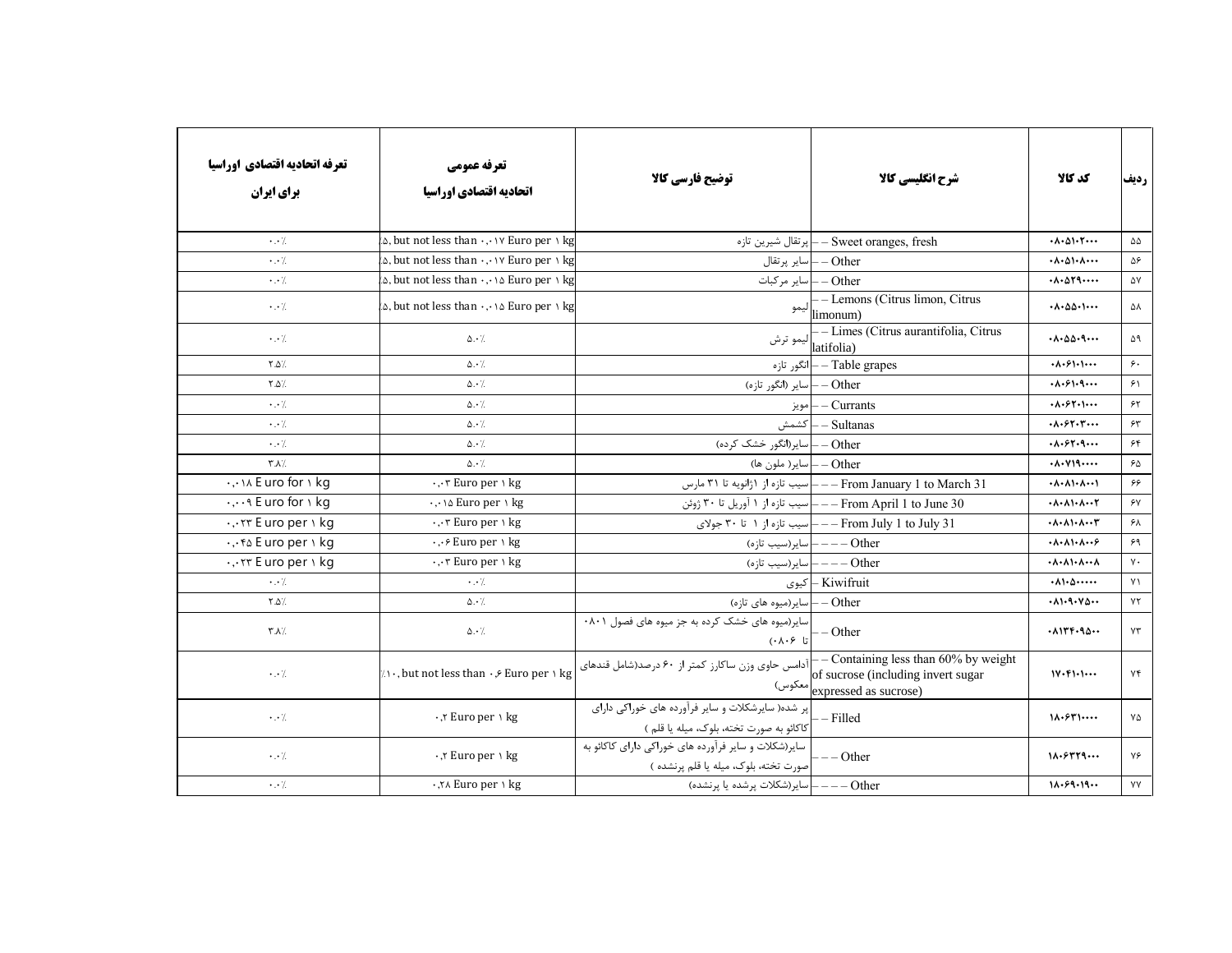| تعرفه اتحاديه اقتصادي اوراسيا<br>برای ایران                                           | تعرفه عمومي<br>اتحاديه اقتصادي اوراسيا                                                                                                                                          | توضيح فارسي كالأ                                                                                          | شرح انگلیسی کالا                                                                           | كد كالا                                | رديف                |
|---------------------------------------------------------------------------------------|---------------------------------------------------------------------------------------------------------------------------------------------------------------------------------|-----------------------------------------------------------------------------------------------------------|--------------------------------------------------------------------------------------------|----------------------------------------|---------------------|
| $\cdot$ . $\cdot$ /                                                                   | .,۲∧ Euro per \ kg                                                                                                                                                              | ساير (شكلات پرنشده)                                                                                       | -- Not filled                                                                              | 11.59.79                               | YA                  |
| $\cdot$ . $\cdot$ /.                                                                  | $\cdot$ , $\cdot$ X Euro per \ kg                                                                                                                                               | [تافی، کارامل و سایر شیرینیجات شبیه آن                                                                    | --- Toffee, caramel and other similar<br>sweets                                            | 11.59.0.7                              | ٧٩                  |
| $\cdot$ . /                                                                           | ., T∧ Euro per \ kg                                                                                                                                                             | شكلات صبحانه حاوى كاكائو                                                                                  | Spreads containing cocoa                                                                   | 11.99.9                                | $\lambda$ .         |
| $\cdot$ . $\cdot$ /.                                                                  | $\cdot \cdot$ /                                                                                                                                                                 | Other —  سایر (شکلات و سایر فراورده های غذایی حاوی شکلات)                                                 |                                                                                            | 11.59.9                                | $\lambda$           |
| $\cdot$ . $\cdot$ /.                                                                  |                                                                                                                                                                                 | — سایر(بیسکوئیتهایی که به آنها مواد شیرین کننده افزودهاند) kg ۱ ( ۱۲, but not less than ۰,۱ Euro per ۱ ): | $---Other$                                                                                 | 19.21199                               | $\lambda$ ٢         |
| $\cdot \cdot$ /                                                                       | $\mathcal{N}$ , but not less than $\cdot$ , $\mathcal{N}$ Euro per $\mathcal{N}$ kg                                                                                             | ۰۰ ۲۰۰۰۰ <sup>— ۱</sup> ۰ وافل و ویفر با وزن آب بیشتر از ۱۰درصد<br>by weig <u>ht</u>                      | $-$ With a water content exceeding 10%                                                     | 19.077.0                               | $\Lambda \tau$      |
| $\cdot$ . $\cdot$ /.                                                                  | $\cdot$ ,\\ Euro per \ kg                                                                                                                                                       | وافلها و ويفر وزن خالص در بسته بندى كمتر از ٨۵ گرم                                                        | $---$ In immediate packings of a net<br>content not exceeding 85 g                         | $19.0$ $T11$                           | $\lambda$ ۴         |
| $\cdot$ . $\cdot$ /                                                                   | $\cdot$ , \ \ Euro per \ kg                                                                                                                                                     |                                                                                                           | Other ————   سایر(وافل و ویفر)                                                             | 19.07719                               | $\Lambda\Delta$     |
| $\cdot$ . $\cdot$ /                                                                   | $\cdot$ ,\\ Euro per \ kg                                                                                                                                                       | Other ———— سایر(وافلها و ویفرها پوشیده با شکلات)                                                          |                                                                                            | 19.01199                               | ۸۶                  |
|                                                                                       | $\lambda$ , $\gamma$ , but not less $\cdot$ , $\cdot$ $\cdot$ F $\cdot$ E uro per $\lambda$ kg $\lambda$ $\lambda$ but not less than $\cdot$ , $\cdot$ as Euro per $\lambda$ kg | In immediate packings of a net ـــ ــ ــ ــ اساير گوجه فرنگي آماده يا محفوظ شده با وزن بسته بندي          | content not exceeding 1 kg که از ۱ کیلوگرم تجاوز نکند.                                     | 1.19.19                                | $\lambda\mathrm{V}$ |
|                                                                                       | $\lambda$ , $\mathsf{r}$ / but not less $\cdot$ , $\cdot$ $\mathsf{r}$ a euro per $\lambda$ kg $\lambda$ $\lambda$ but not less than $\cdot$ , $\cdot$ a Euro per $\lambda$ kg  | _ ساير گوجه فرنگي آماده يا محفوظ شده  با وزن بسته بندي                                                    | - In immediate packings of a net<br>content exceeding 1 kg بالاتر از ۱ كيلوگرم.            | $Y \cdot Y 9 \cdot Y$                  | λV                  |
|                                                                                       | $\lambda$ , $\mathsf{r}$ / but not less $\cdot$ , $\cdot$ $\mathsf{r}$ a euro per $\lambda$ kg $\lambda$ $\lambda$ but not less than $\cdot$ , $\cdot$ a Euro per $\lambda$ kg  | In immediate packings of a net —— سایر گوجه فرنگی آماده یا محفوظ شده با وزن بسته                          | content not exceeding 1 kg بندی که از ۱ کیلوگرم تجاوز نکند.                                | $Y \cdot Y$ 9. $Y$ 9                   | $\lambda$ ٩         |
|                                                                                       | $\lambda$ , $\mathsf{r}$ / but not less $\cdot$ , $\cdot\mathsf{r}$ euro per $\lambda$ kg $\lambda$ $\lambda$ but not less than $\cdot$ , $\lambda$ Euro per $\lambda$ kg       | In immediate packings of a net ـــ ــ ــ اساير گوجه فرنگي آماده يا محفوظ شده با وزن بسته بندي             | content exceeding 1 kg بالاتر از ۱ كيلوگرم.                                                | 1.119.91                               | $\mathcal{A}$ .     |
| $\lambda$ , $\lambda$ , but not less $\cdot$ , $\cdot$ $\kappa$ euro per $\lambda$ kq | $\langle \cdot \rangle$ , but not less than $\cdot \cdot \cdot \rangle$ Euro per $\setminus$ kg                                                                                 | .[ساير گوجه فرنگي آماده يا محفوظ شده با وزن بسته بندي                                                     | - In immediate packings of a net<br>content not exceeding 1 kg که از ۱ کیلوگرم تجاوز نکند. | $Y \cdot Y$ 9.99 $\cdot \cdot$         | 91                  |
| $Y.\Delta'.$                                                                          | $\cdot \cdot$ /                                                                                                                                                                 |                                                                                                           | of cherries ———— مربا، ژله، مارمالاد از آلبالو                                             | $Y \cdot Y 997$                        | 95                  |
| $\cdot \cdot /$                                                                       | , but not less than $\cdot$ , $\cdot$ $\cdot$ Fe Euro per $\cdot$ liti                                                                                                          | ۱ n۱ —————— آب پرتقال یخ نزده بریکس از ۲۰ تجاوز نکند و محتویات<br>.not exceeding 0<br>young children      | $---$ In packings of a net content<br>not exceeding 0.35 litres, for infants and           | 1.4111                                 | 95                  |
| $\cdot \cdot /$                                                                       | , but not less than  f Euro per \ liti                                                                                                                                          | سایر (آب پرتقال یخ نزده با یک مقیاس بریکس که از ۲۰<br> تجاوز نكند)                                        | – – Other                                                                                  | $T \cdot 91T \cdot \cdot \cdot \wedge$ | ۹۴                  |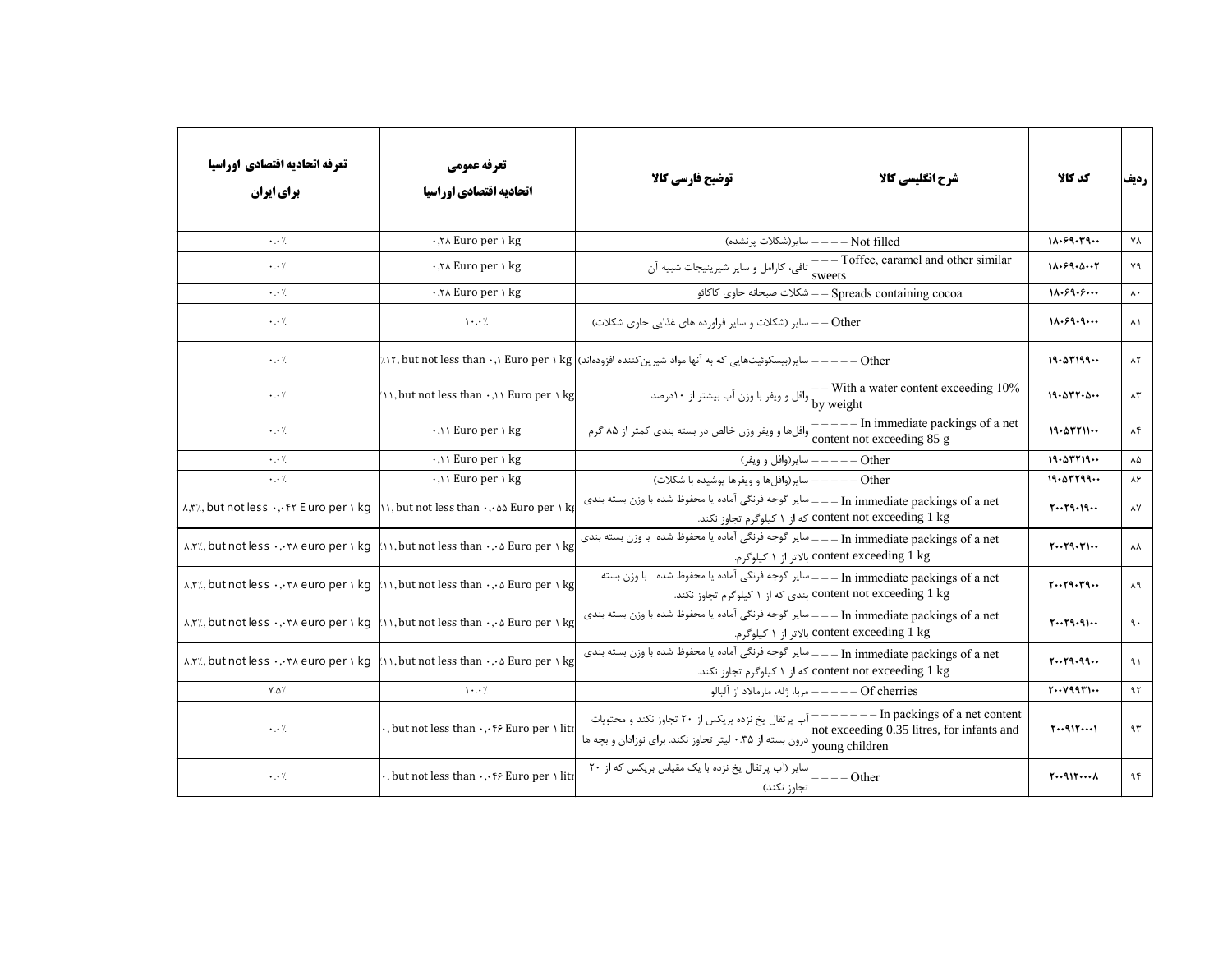| تعرفه اتحاديه اقتصادي اوراسيا<br>برای ایران                                                                  | تعرفه عمومي<br>اتحاديه اقتصادي اوراسيا                                              | توضيح فارسي كالآ                                                                                                                                                                                                                                                                                                                  | شرح انگلیسی کالا                                                                 | كد كالا                | رديف                            |
|--------------------------------------------------------------------------------------------------------------|-------------------------------------------------------------------------------------|-----------------------------------------------------------------------------------------------------------------------------------------------------------------------------------------------------------------------------------------------------------------------------------------------------------------------------------|----------------------------------------------------------------------------------|------------------------|---------------------------------|
| $\cdot \cdot \cdot$                                                                                          | , but not less than  f Euro per \ liti                                              | سایر( آب میوه ها با یک مقیاس بریکس که از ۲۰ تجاوز<br>نكند)                                                                                                                                                                                                                                                                        | Other                                                                            | $T-9T109-9$            | ۹۵                              |
| $\cdot$ . $\cdot$ /                                                                                          | , but not less than  f Euro per \ liti                                              | سایر( آب میوه ها با یک مقیاس بریکس که از ۲۰ تجاوز<br>نكند)                                                                                                                                                                                                                                                                        | Other                                                                            | $T - 9T199 - 9$        | ۹۶                              |
| $5.4$ , but not less $.4.71$ E uro per 1                                                                     | r, but not less than  of Euro per \ liti                                            | آب انگور با مقیاس بریکس از ۳۰ تجاوز نکند و محتویات $\hspace{0.1 cm} \mid$<br>ر مستعمل المستمر از ۰.۳۵ لیتر تجاوز نکند. برای نوزادان و بچه ها $\bigcup_{\text{young children}}$                                                                                                                                                    | $---$ In packings of a net content not<br>exceeding 0.35 litres, for infants and | $T - 9911 - T$         | ۹۷                              |
| $\mathcal{F}, \dot{\cdot}$ but not less $\dot{\cdot}, \dot{\cdot}$ and $\dot{\cdot}$ are per $\dot{\cdot}$ l | $\tau$ , but not less than $\cdot$ , $\circ$ Euro per \ liti                        | Other ———— سایر(آب انگور با مقیاس بریکس از ۳۰ تجاوز نکند)                                                                                                                                                                                                                                                                         |                                                                                  | $T - 9911 - V$         | ۹۸                              |
| $\frac{1}{2}$ , but not less  The Euro per 1                                                                 | $\tau$ , but not less than $\cdot$ , $\circ$ Euro per \ liti                        |                                                                                                                                                                                                                                                                                                                                   | Other ——— ساير(اّب انگور)                                                        | 1.199919               | ۹۹                              |
| $\cdot$ . $\cdot$ /                                                                                          | $\cdot$ . $\cdot$ /                                                                 | اسایر آب انگوربا ارزش بیش از ۳۰ پورو به ازای هر ۱۰۰<br>.Euro per 100 kg net weight, in barrels<br>اکیلوگرم وزن خالص ، در بشکه ، مخازن ، مخازن فلکسی با karlar c<br>ظرفیت بیش از ۴۰ کیلوگرم $\big  \text{exceeding 40 kg} \big $                                                                                                   | $---Of a value exceeding 30$<br>tanks, flexi-tanks with a capacity               | 1.189901.1             | $\lambda$                       |
| ۶,٠٪, but not less ٠,٠٢٨ E uro per ١١                                                                        | , but not less than  ۵۶ Euro per ۱ liti                                             |                                                                                                                                                                                                                                                                                                                                   | Other —————  ساير(أب انگور)                                                      | 1.199901.9             | $\lambda$ . $\lambda$           |
| $\mathcal{F}, \dot{\cdot}$ , but not less $\dot{\cdot}$ , $\dot{\cdot}$ x E uro per $\dot{\cdot}$ l          | $\tau$ , but not less than $\cdot$ , $\circ$ Euro per \ liti                        |                                                                                                                                                                                                                                                                                                                                   | Other ————   سایر( آب انگور)                                                     | 1.19999                | $\mathcal{N} \cdot \mathcal{N}$ |
| $\mathcal{A}, \mathcal{A}, \mathcal{A}$ but not less $\mathcal{A}, \mathcal{A}$ are per $\mathcal{A}$ l      | $\vert \cdot \vert$ , but not less than $\cdot \cdot \cdot \cdot$ . Euro per \ liti | آب سیب با شکر افزوده با یک مقیاس بریکس که از ۲۰<br>1 per 100 kg net weight, in packings of a تجاوز نكند.با ارزش بيش از ١٨ يورو به ازاى هر ١٠٠<br>net content not exceeding 0.35 litres, for[كيلوگرم وزن خالص ، در بسته بندي هايي محتواي خالص<br>infants and young children از ۳۵.۰ لیتر تجاوز نکند، برای نوزادان و کودکان خردسال. | $---$ Of a value exceeding 18 Euro                                               | $T \cdot 9V$           | $\mathcal{N} \cdot \mathcal{K}$ |
| $Y.\Delta'.$                                                                                                 | $\mathcal{N} \cdot \cdot \mathcal{N}$                                               | ۲۰ آب سیب با شکر افزوده با یک مقیاس بریکس که از ۲۰ $\bigl]_{-----\text{Concentrated, of a value}}$<br>exceeding 30 Euro per 100 kg net تجاوز نكند.تغليظ شده ، با ارزش بيش از ٣٠ يورو به ازاي<br>weight, in barrels, tanks, flexi-tanks with هر ۱۰۰ کیلوگرم وزن خالص ، در بشکه ، مخازن ، مخازن                                     | a capacity not exceeding 40 kg فلكسى با ظرفيتي بيش از ۴۰ كيلوگرم $\,$            | $T \cdot 9V1T \cdot T$ | $\mathcal{N} \cdot \mathcal{K}$ |
| $9, 4, 7, 6$ but not less $\cdot$ , $\cdot$ $\cdot$ E uro per $\cdot$ l                                      | $\uparrow$ , but not less than $\cdot$ , $\cdot$ Euro per $\cdot$ litr              | ـاير(آب سيب با شكر افزوده با يک مقياس بريکس که از<br>۲۰ تجاوز نکند)                                                                                                                                                                                                                                                               | Other                                                                            | $T \cdot 9V$           | $\mathcal{L} \cdot \mathcal{L}$ |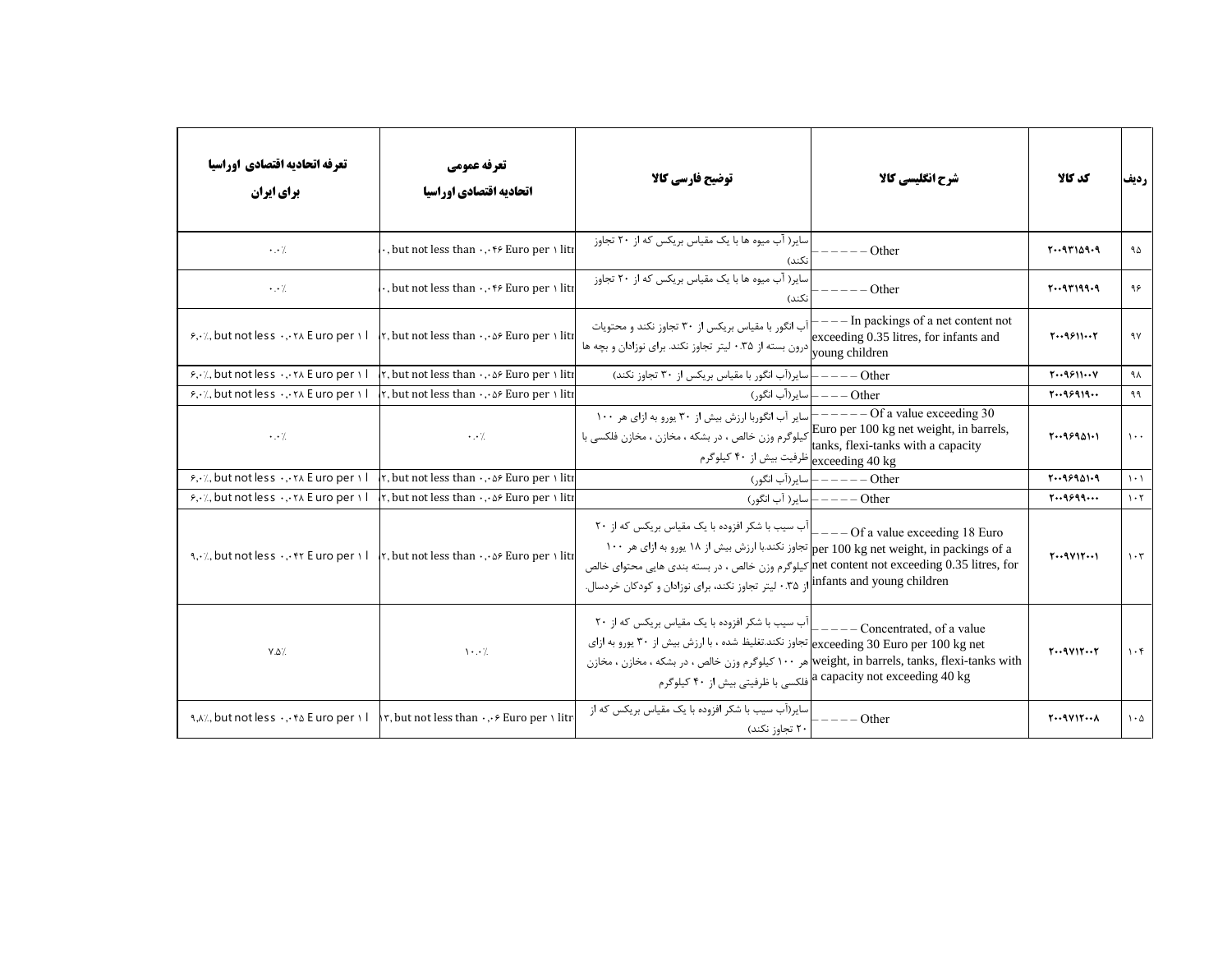| تعرفه اتحاديه اقتصادي اوراسيا<br>برای ایران                                 | تعرفه عمومي<br>اتحاديه اقتصادي اوراسيا                                                                                                                           | توضيح فارسي كالا                                                                                                                                                                                                                                                                                                                                                           | شرح انگلیسی کالا                                                                                                                                    | كد كالا                          | رديف                            |
|-----------------------------------------------------------------------------|------------------------------------------------------------------------------------------------------------------------------------------------------------------|----------------------------------------------------------------------------------------------------------------------------------------------------------------------------------------------------------------------------------------------------------------------------------------------------------------------------------------------------------------------------|-----------------------------------------------------------------------------------------------------------------------------------------------------|----------------------------------|---------------------------------|
| $5.4$ , but not less $.4.4$ F uro per $1$                                   | $\lambda$ , but not less than $\cdot$ , $\cdot$ Euro per $\cdot$ litre                                                                                           | آب سیب با یا بدون شکر افزوده با یک مقیاس بریکس که<br>از ۲۰ تجاوز نکند تغلیظ شده ، با ارزش بیش از ۳۰ یورو به $ \textrm{exceeding 30 Euro per 100 kg net} $<br>ازای هر ۱۰۰ کیلوگرم وزن خالص ، در بشکه ، مخازن ، $ {\rm weight}, {\rm in \, \, {barrels}, \, {tanks}, {\rm flexi-tanks \, \, with}$<br>a capacity not exceeding 40 kg مخازن فلکسی با ظرفیتی بیش از ۴۰ کیلوگرم | Concentrated, of a value                                                                                                                            | $Y \cdot 9 Y 199 \cdot 1$        | $\lambda \cdot 5$               |
|                                                                             | $\cdot$ , $\Delta \times \Delta$ , but not less $\cdot$ , $\cdot$ $\cdot$ E uro per $\cdot$   $\cdot$ , but not less than $\cdot$ , $\cdot$ Euro per $\cdot$ lit | سایر(آب سیب با یا بدون شکر افزوده با یک مقیاس بریکس<br>که از ۲۰ تجاوز نکند)                                                                                                                                                                                                                                                                                                | $--$ Other                                                                                                                                          | $Y \cdot 9 Y 199.9$              | $\mathcal{N} \cdot \mathcal{N}$ |
| 1. A. A. but not less  fr E uro per il                                      | $\vert \tau$ , but not less than $\cdot$ , $\circ$ Euro per \ liti                                                                                               | ـ آب سيب با مقياس بريكس بالاتر از ۶۷ و با ارزش كمتر از<br>۲۲ Euro per 100 kg net weight) یورو به ازای هر ۱۰۰ کیلوگرم وزن خالص.                                                                                                                                                                                                                                             | $---$ Of a value not exceeding 22                                                                                                                   | $T \cdot 9V911 \cdot \cdot$      | $\lambda \cdot \lambda$         |
| V, all, but not less  The Euro per II                                       | $\cdot$ , but not less than $\cdot$ , $\cdot$ Euro per $\cdot$ litr                                                                                              | آب سیب تغلیظ شده ، با ارزش بیش از ۳۰ پورو در هر<br>۱۰۰ کیلوگرم وزن خالص ، در بشکه ، مخازن ، مخازن<br> فلکسی با ظرفیت بیش از ۴۰ کیلوگرم.                                                                                                                                                                                                                                    | --Concentrated, of a value<br>exceeding 30 Euro per 100 kg net<br>weight, in barrels, tanks, flexi-tanks with<br>a capacity exceeding 40 kg         | $Y \cdot 9 Y 9 19 \cdot Y$       | $\eta \cdot \eta$               |
| $Y.\Delta'.$                                                                | $\cdots$                                                                                                                                                         | آب سیب تغلیظ شده ، با ارزش بیش از ۳۰ پورو در هر<br>۱۰۰ کیلوگرم وزن خالص ، در بشکه ، مخازن ، مخازن<br>افلکسی که از ظرفیت۴۰ کیلوگرم تجاوز نکند.                                                                                                                                                                                                                              | $---$ Concentrated, of a value<br>exceeding 30 Euro per 100 kg net<br>weight, in barrels, tanks, flexi-tanks with<br>a capacity not exceeding 40 kg | $T - 9V919 - T$                  | $\mathcal{U}$                   |
| A, T/, but not less  The Euro per 11                                        | $\big\setminus$ , but not less than $\cdot$ , $\cdot$ a Euro per $\setminus$ litr                                                                                |                                                                                                                                                                                                                                                                                                                                                                            | Other ————   سایر(آب سیب)                                                                                                                           | $T - 9V919 - A$                  | $\mathcal{N}$                   |
| $v, \delta$ %, but not less $\cdot, \cdot \tau \wedge E$ uro per $\wedge$ l | $\cdot$ , but not less than $\cdot$ , $\cdot$ Euro per $\cdot$ litr                                                                                              | آب سیب تغلیظ شده ، با ارزش بیش از ۳۰ یورو در هر<br>۱۰۰ کیلوگرم وزن خالص ، در بشکه ، مخازن ، مخازن<br>فلكسى با ظرفيت بيش از ۴۰ كيلوگرم. $_{\rm a\ capacity\ exceeding\ 40\ kg}$                                                                                                                                                                                             | $---$ Concentrated, of a value<br>exceeding 30 Euro per 100 kg net<br>weight, in barrels, tanks, flexi-tanks with                                   | $T - 9V9T - 1$                   | 115                             |
| 1, A/, but not less  fa E uro per 1                                         | $\uparrow$ , but not less than $\cdot$ , $\cdot$ Euro per \ litr                                                                                                 |                                                                                                                                                                                                                                                                                                                                                                            | Other ————   ساير(أب سيب)                                                                                                                           | 1.44419                          | 115                             |
| 1, A/, but not less  fa E uro per 1                                         | $\uparrow$ , but not less than $\cdot$ , $\cdot \circ$ Euro per $\cdot$ litr                                                                                     | ِاآب سیب با قند بیشتر از ۳۰درصد                                                                                                                                                                                                                                                                                                                                            | - With a sugar content exceeding<br>30% by weight                                                                                                   | $Y \cdot 9Y99 \cdot \cdot \cdot$ | 118                             |
| v, all, but not less  Ta E uro per 1 l                                      | $\cdot$ , but not less than $\cdot$ , $\cdot$ $\cdot$ $\cdot$ Euro per $\cdot$ liti                                                                              | Other —————   سایر (مخلوطهای آبمیوه )                                                                                                                                                                                                                                                                                                                                      |                                                                                                                                                     | 1.49.19.1                        | 110                             |
| $v, \Delta$ %, but not less $\cdot, \cdot \tau \Delta$ E uro per $\Delta$ I | , but not less than  f Euro per \ liti                                                                                                                           | مخلوطهای آبمیوه با ارزش بیش از ۳۰ پورو به ازای هر                                                                                                                                                                                                                                                                                                                          | $---$ Of a value not exceeding 30<br>۱۰۰ Euro per 100 kg net weight (۱۵۵ kg بلوگرم وزن خالص                                                         | 1.49.71                          | 119                             |
| 1, A/, but not less  fa E uro per 1                                         | $\uparrow$ , but not less than $\cdot$ , $\cdot$ Euro per $\cdot$ litr                                                                                           | Other ———— سایر(مخلوطهای آبمیوه)                                                                                                                                                                                                                                                                                                                                           |                                                                                                                                                     | $Y \cdot 99 \cdot Y9 \cdot A$    | 11Y                             |
|                                                                             | $\cdot$ , $\alpha$ %, but not less $\cdot$ , $\cdot$ $\cdot$ E uro per $\cdot$   $\cdot$   $\cdot$ , but not less than $\cdot$ , $\cdot$ E uro per $\cdot$ liti  | 18 −−− Of a value not exceeding بمخلوطهای آبمیوه با ارزش بیش از ۱۸ یورو در هر ۱۰۰                                                                                                                                                                                                                                                                                          | د سیاست سنده سیست سنده سیستر از سیستر از سیستر از سیستر از ۳۰٪ وزن<br>added sugar content exceeding 30% byا weight                                  | 1.49.11                          | 11 <sub>Y</sub>                 |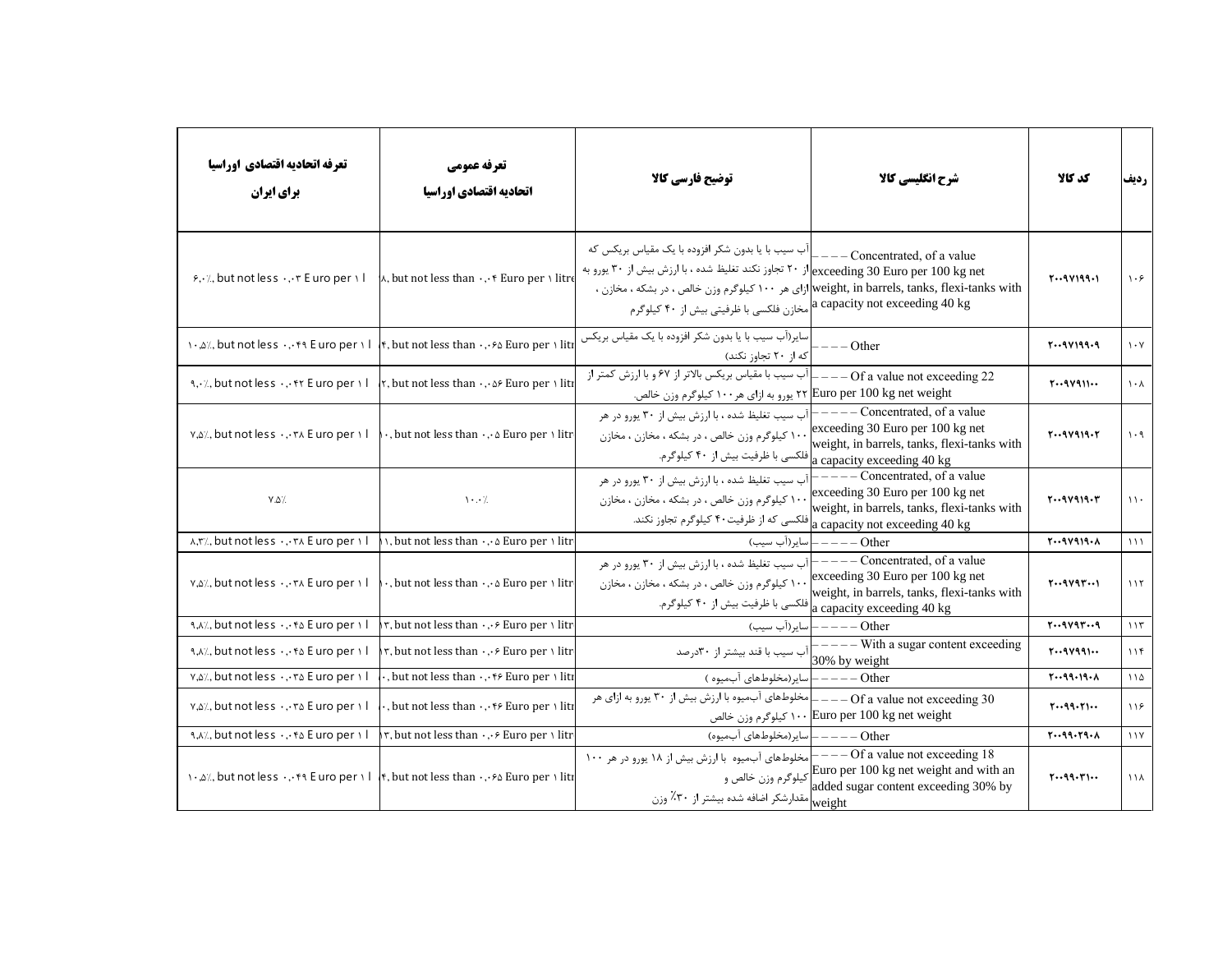| تعرفه اتحاديه اقتصادي اوراسيا<br>برای ایران                                     | تعرفه عمومي<br>اتحاديه اقتصادي اوراسيا                       | توضيح فارسي كالا                                                                                                                                                              | شرح انگلیسی کالا                                                                                   | كد كالا                                   | رديف               |
|---------------------------------------------------------------------------------|--------------------------------------------------------------|-------------------------------------------------------------------------------------------------------------------------------------------------------------------------------|----------------------------------------------------------------------------------------------------|-------------------------------------------|--------------------|
| 1., a/, but not less  . f a E uro per 1                                         | f, but not less than  fo Euro per \ liti                     | اسایر(مخلوطهای آبمیوه )                                                                                                                                                       | $---Other$                                                                                         | 1.49.79.9                                 | 119                |
| $5.4$ , but not less $.4.4$ E uro per $\sqrt{1}$                                | r, but not less than $\cdot$ , $\circ$ Euro per $\cdot$ liti | سایر(مخلوطهای آبمیوه)                                                                                                                                                         | Other                                                                                              | $Y \cdot 99 \cdot F1 \cdot V$             | $\mathcal{N}$      |
| $s, y, z$ , but not less $y, z, z$ E uro per $y \mid z$                         | r, but not less than  of Euro per \ liti                     | مخلوطهای آبمیوه در بسته بندی که وزن خالص آن از<br>.۳۵ لیتر تجاوز نکند ، برای نوزادان و کودکان خردسال.                                                                         | $---$ In packings of a net content not<br>exceeding 0.35 litres, for infants and<br>young children | 1.49.01.7                                 | $\binom{1}{1}$     |
| $5.4$ , but not less $.4.71$ E uro per 1                                        | r, but not less than  A Euro per I liti                      | سایر (مخلوطهای آبمیوه)                                                                                                                                                        | Other                                                                                              | $Y \cdot 99 \cdot 01 \cdot V$             | $\sqrt{7}$         |
| $\Delta$ , $\cdot$ / but not less $\cdot$ , $\cdot$ $\tau$ E uro per $\theta$ l |                                                              | مخلوط آب ميوه ها با قند بيشتر از ٣٠درصد                                                                                                                                       | $---$ With a sugar content<br>exceeding 30% by weight                                              | $Y \cdot 99 \cdot VY \cdot 4$             | 157                |
| $\Delta$ , $\cdot$ / but not less $\cdot$ , $\cdot$ $\tau$ E uro per $\theta$ l |                                                              | امخلوط آب ميوه ها بدون شكر اضافه شده.                                                                                                                                         | - Not containing added sugar                                                                       | 1.49.19.1                                 | 156                |
| $\alpha$ , $\alpha$ , but not less $\alpha$ , $\alpha$ r E uro per $\alpha$     |                                                              | سایر (مخلوطهای آبمیوه)                                                                                                                                                        | Other                                                                                              | $Y \cdot 99 \cdot 99 \cdot \cdot$         | 150                |
| $\alpha$ , $\cdot$ / but not less $\cdot$ , $\cdot$ $\tau$ E uro per $\theta$ l |                                                              | سایر (مخلوطهای آبمیوه)                                                                                                                                                        | – Other                                                                                            | 1.49.9                                    | 159                |
| $Y.\Delta$                                                                      | $\Delta \cdot \gamma$                                        | آب و نمک دریا                                                                                                                                                                 | - Sea water and salt liquors                                                                       | $\Upsilon \Delta \cdot 1 \cdots 1 \cdots$ | 17Y                |
| $Y.\Delta$                                                                      | $\Delta \cdot \frac{1}{2}$                                   | گچ                                                                                                                                                                            | - Plasters                                                                                         | $Y\Delta Y\cdot Y\cdot\cdots\cdot Y$      | 15 <sub>A</sub>    |
| $\cdot$ . $\cdot$ /                                                             | $\Delta \cdot \gamma$                                        |                                                                                                                                                                               | Feldspar – فلدسپار                                                                                 | $Y\Delta Y$ 91                            | 159                |
| $Y.\Delta$                                                                      | $\Delta \cdot \frac{1}{2}$                                   |                                                                                                                                                                               |                                                                                                    | TV1.1911                                  | $\mathcal{N}$ .    |
| $Y.\Delta$                                                                      | $\Delta \cdot$ /.                                            | روغن های متوسط برای انجام واکنش شیمیایی۔ توسط<br>transformation by a process other than<br>فرآیندی غیر از آنچه در زیر کد ۲۷۱۰ ۱۹ ۲۱۰۰ ذکر those referred to in sub-subheading | $---$ For undergoing chemical<br>شده است. 2710 19 110 0                                            | TV1.1914                                  | $\mathcal{N}$      |
| $\uparrow$ . $\uparrow$ .                                                       | $\Delta \cdot$ /.                                            | روغن های متوسط برای اهداف دیگر: نفت سفید: سوخت<br>جت                                                                                                                          | - Jet fuel                                                                                         | $YV1.19Y1$                                | 177                |
| $\uparrow$ . $\uparrow$ .                                                       | $\Delta \cdot$ /                                             | سایر(روغن های متوسط برای اهداف دیگر: نفت سفید)                                                                                                                                | Other                                                                                              | TV1.1970                                  | $\gamma \tau \tau$ |
| $\uparrow$ .0 /                                                                 | $\Delta \cdot \frac{1}{2}$                                   | Other ————   سایر(روغن های متوسط برای اهداف دیگر)                                                                                                                             |                                                                                                    | TV1.1979                                  | 156                |
| ∴۵. ۲                                                                           | $\Delta \cdot$ /                                             | - - - - -  <br>process روغن های سنگین: گازوئیل: برای انجام یک فرآیند خاص                                                                                                      | For undergoing a specific                                                                          | $TV1.19T1$                                | 170                |
| ∴۵. ۲                                                                           | $\Delta \cdot \frac{1}{2}$                                   |                                                                                                                                                                               | ذکر شده است $\big  2710\ 19\ 310\ 0 \big $                                                         | $TV1.19Y\Delta$                           | 155                |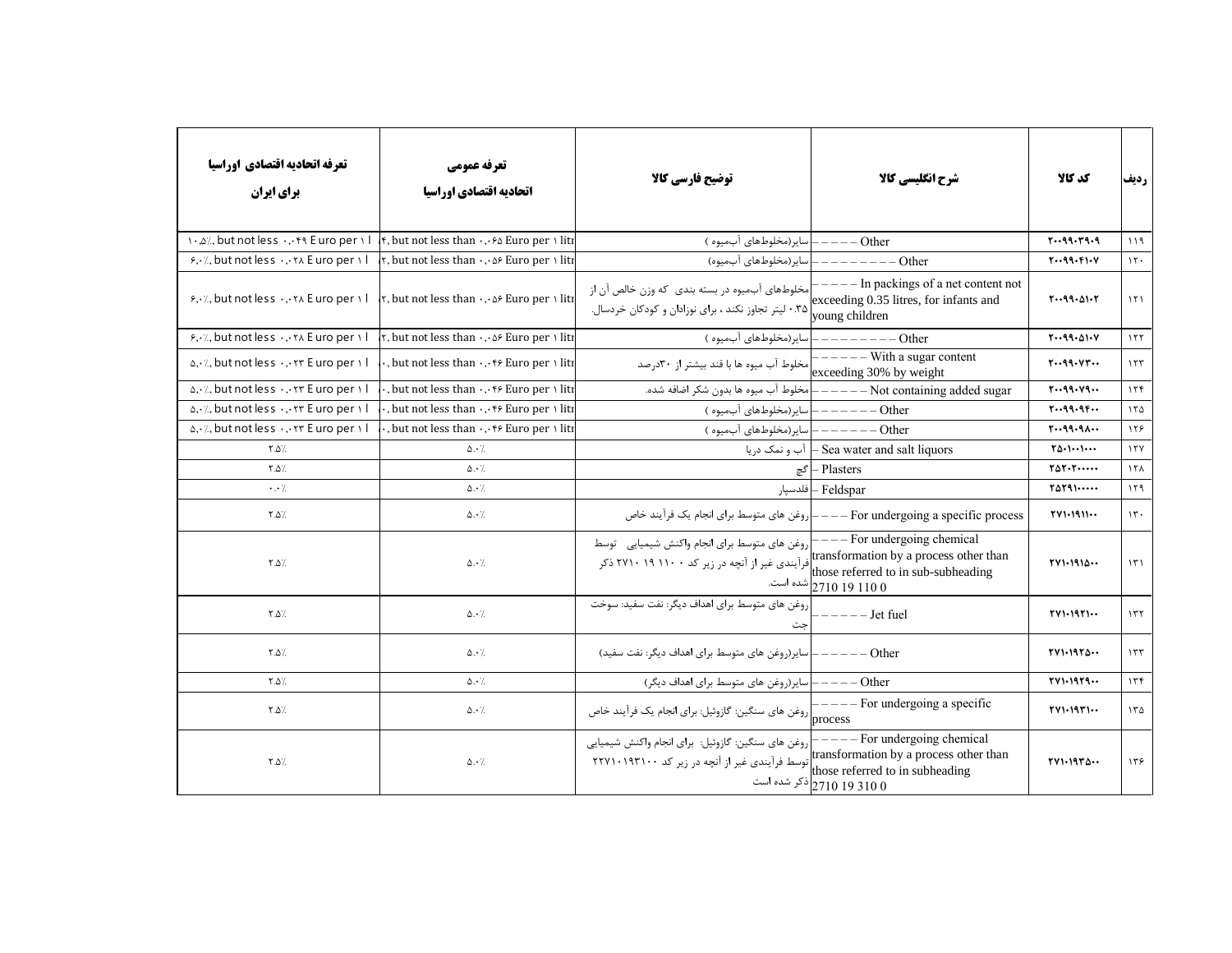| تعرفه اتحاديه اقتصادي اوراسيا<br><b>برای ایران</b> | تعرفه عمومي<br>اتحاديه اقتصادي اوراسيا | توضيح فارسي كالا                                                 | شرح انگلیسی کالا                    | كد كالا          | رديف                  |
|----------------------------------------------------|----------------------------------------|------------------------------------------------------------------|-------------------------------------|------------------|-----------------------|
| $\lambda$ . $\Delta$                               | $\Delta \cdot \gamma$                  | سایر روغن پایه معدنی تابستان                                     | Summer                              | TV1.19F11.       | 177                   |
| $Y.\Delta$                                         | $\Delta \cdot \gamma$                  | سایر روغن پایه معدنی زمستان                                      | - Winter                            | TV1.19FYY.       | $17\lambda$           |
| $Y.\Delta$                                         | $\Delta \cdot \gamma$                  | ساير روغن پايه معدني قطب شمال                                    | – Arctic                            | TV1.19FYY.       | 179                   |
| $Y.\Delta$                                         | $\Delta \cdot \gamma$                  | ساير روغن پايه معدني خارج از فصل                                 | - Off-season                        | TV1.19FTT.       | 14.                   |
| $Y.\Delta$                                         | $\Delta \cdot \frac{1}{2}$             |                                                                  | Other —————— ساير (روغن پايه معدني) | $TV1.1957\Delta$ | 151                   |
| $Y.\Delta$                                         | $\Delta \cdot \frac{1}{2}$             |                                                                  |                                     | TV1.19979.       | 157                   |
| $Y.\Delta$                                         | $\Delta \cdot \gamma$                  |                                                                  | Other —————— ساير (روغن پايه معدني) | TV1.19FT9.       | 157                   |
| $Y.\Delta$                                         | $\Delta \cdot \frac{1}{2}$             | axceeding 0.2 % by weight محتواى سولفور بين ۰.۵ تا ۰.۲ درصد وزنى | exceeding 0.05 % by weight, but not | TV1.19F5         | 156                   |
| $Y.\Delta$                                         | $\Delta \cdot$ /                       | :exceeding 0.2 % by weightا محتواى سولفور بيشتر از ٢. •درصد وزني |                                     | TV1.19F          | 150                   |
| $Y.\Delta$                                         | $\Delta \cdot \gamma$                  |                                                                  | Mazut —————   مازوت                 | TV1.1901.1       | 148                   |
| $Y.\Delta$                                         | $\Delta \cdot \frac{1}{2}$             | Other ------  سایر(روغنهای سنگین مایع)                           |                                     | 771.1901.9       | 154                   |
| $Y.\Delta$                                         | $\Delta \cdot \frac{1}{2}$             |                                                                  | $-$ Mazut<br>— — — —   مازوت        | TV1.1900.1       | $1f\Lambda$           |
| $\lambda$ . $\Delta$                               | $\Delta \cdot \gamma$                  | – سایر(روغنهای نفتی و روغنهای حاصل از مواد معدنی)                | Other                               | 771.1900.9       | 149                   |
| $Y.\Delta$                                         | $\Delta \cdot \frac{1}{2}$             | مازوت                                                            | – Mazut                             | TV1.1987.1       | $\lambda \Delta$ .    |
| $Y.\Delta$                                         | $\Delta \cdot \frac{1}{2}$             | ـ سایر(روغنهای نفتی و روغنهای حاصل از مواد معدنی)                | $-$ Other                           | 771.1987.9       | 101                   |
| 7.∆∵                                               | $\Delta \cdot \frac{1}{2}$             |                                                                  |                                     | TV1.1984.1       | 107                   |
| $Y.\Delta$                                         | $\Delta \cdot$ /.                      | ————— سایر(روغنهای نفتی و روغنهای حاصل از مواد معدنی)            | – Other                             | 771.1984.9       | $\lambda \Delta \tau$ |
| $\lambda \Delta$                                   | $\Delta \cdot \frac{1}{2}$             |                                                                  | Mazut —————— مازوت                  | TV1.1999.1       | 10f                   |
| $\lambda \Delta$                                   | $\Delta \cdot$ /                       | —————   سایر(روغنهای نفتی و روغنهای حاصل از مواد معدنی)          | $-$ Other                           | 771.1988.9       | $\Delta\Delta$        |
| $\lambda \Delta$                                   | $\Delta \cdot \frac{1}{2}$             |                                                                  | Mazut — — — — —   مازوت             | TV1.1981.1       | ۱۵۶                   |
| 7.∆∵                                               | $\Delta \cdot \frac{1}{2}$             |                                                                  |                                     | TV1.1981.9       | $\lambda \Delta V$    |
| $\uparrow \Delta$ /.                               | $\Delta \cdot$ /                       |                                                                  |                                     | TV1.19V1         | $\lambda$             |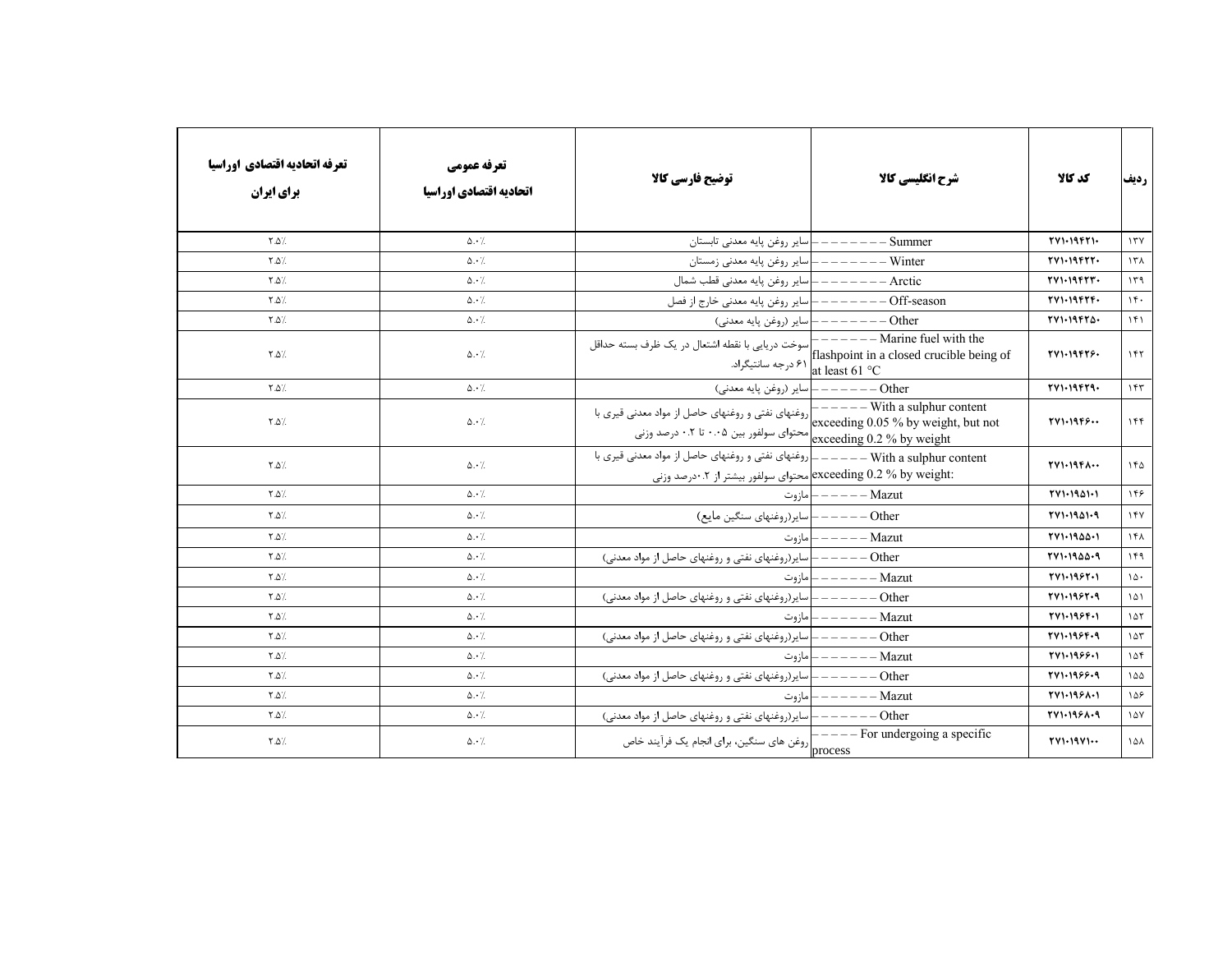| تعرفه اتحاديه اقتصادي اوراسيا<br><b>برای ایران</b> | تعرفه عمومي<br>اتحاديه اقتصادي اوراسيا | توضیح فارسی کالا                                                                                                                                                                  | شرح انگلیسی کالا                                                                | كد كالا         | رديف     |
|----------------------------------------------------|----------------------------------------|-----------------------------------------------------------------------------------------------------------------------------------------------------------------------------------|---------------------------------------------------------------------------------|-----------------|----------|
| $\uparrow \Delta$ /                                | $\Delta \cdot \frac{1}{2}$             | روغن های سنگین برای انجام واکنش شیمیایی توسط<br>transformation by a process other than افرآیندی غیر از آنچه در زیر کد ۲۷۱۰ ۱۹ ۲۷۱۰ ذکر شده<br>those referred to in sub-subheading | $---$ For undergoing chemical<br>است. 2710 19 710 $\sim$                        | $TV1.19V\Delta$ | 109      |
| $Y.\Delta$                                         | $\Delta \cdot \frac{1}{2}$             |                                                                                                                                                                                   | $---$ Motor oils, compressor lube                                               | TV1.19AT        | ۱۶۰      |
| $Y.\Delta$                                         | $\Delta \cdot \gamma$                  |                                                                                                                                                                                   | Hydraulic oils —————— إروغن هاي هيدروليك                                        | TV1.19          | 151      |
| $Y.\Delta$                                         | $\Delta \cdot \gamma$                  |                                                                                                                                                                                   |                                                                                 | YY1.1915        | ۱۶۲      |
| $Y.\Delta$                                         | $\Delta \cdot \gamma$                  |                                                                                                                                                                                   | روغن دنده $\vert -----$ Gear oils and reductor oils                             | <b>TVI-1911</b> | ۱۶۳      |
| $Y.\Delta$                                         | $\Delta \cdot \frac{1}{2}$             |                                                                                                                                                                                   | mould-release oils, anti-corrosion oils] ضد خوردگی                              | YY1.1997        | ۱۶۴      |
| $Y.\Delta$                                         | $\Delta \cdot \gamma$                  |                                                                                                                                                                                   |                                                                                 | TV1.199F        | ١۶۵      |
| $Y.\Delta$                                         | $\Delta \cdot \frac{1}{2}$             |                                                                                                                                                                                   |                                                                                 | TV1.199         | ۱۶۶      |
| $f \cdot /$                                        | $\Delta \cdot \frac{1}{2}$             | molecular weight of 460 or more but not. موم پارافین سنتتیک با وزن مولکولی بین ۴۶۰ تا۴۶۰. ۱                                                                                       | - Synthetic paraffin wax of a<br>exceeding 1,560                                | $YV1YY$         | 187      |
| $f \cdot /$                                        | $\Delta \cdot \gamma$                  |                                                                                                                                                                                   | $---Crude$                                                                      | TV1Y9.11        | ۱۶۸      |
| $f \cdot /$                                        | $\Delta \cdot$ /.                      | سایر(موم اوزوکریت ، موم لیگنین یا موم ذغال سنگ نارس<br>(محصولات طبيعي))                                                                                                           | $\left ---\text{Other}\right $                                                  | TV1Y9.19        | ۱۶۹      |
| $\mathbf{f} \cdot \mathbf{A}$                      | $\Delta \cdot \frac{1}{2}$             |                                                                                                                                                                                   | For undergoing a specific process ——— سایر موم پارافین برای انجام یک فرآیند خاص | YV1Y9.71        | $\gamma$ |
| $f \cdot /$                                        | $\Delta \cdot$ /.                      | سایر موم پارافین برای انجام واکنش شیمیایی توسط<br>transformation by a process other than فرآیندی غیر از آنچه در زیر کد ۲۷۱۲۹۰۳۱۰۰ ذکر شده<br>those referred to in sub-subheading  | $---$ For undergoing chemical<br>است $ 2712\,90\,310\,0 $                       | YV1Y9.YY        | 1Y1      |
| $f \cdot /$                                        | $\Delta \cdot \frac{1}{2}$             |                                                                                                                                                                                   | For other purposes ———  موم پارافین برای سایر اهداف                             | TV1Y9.79        | 1YY      |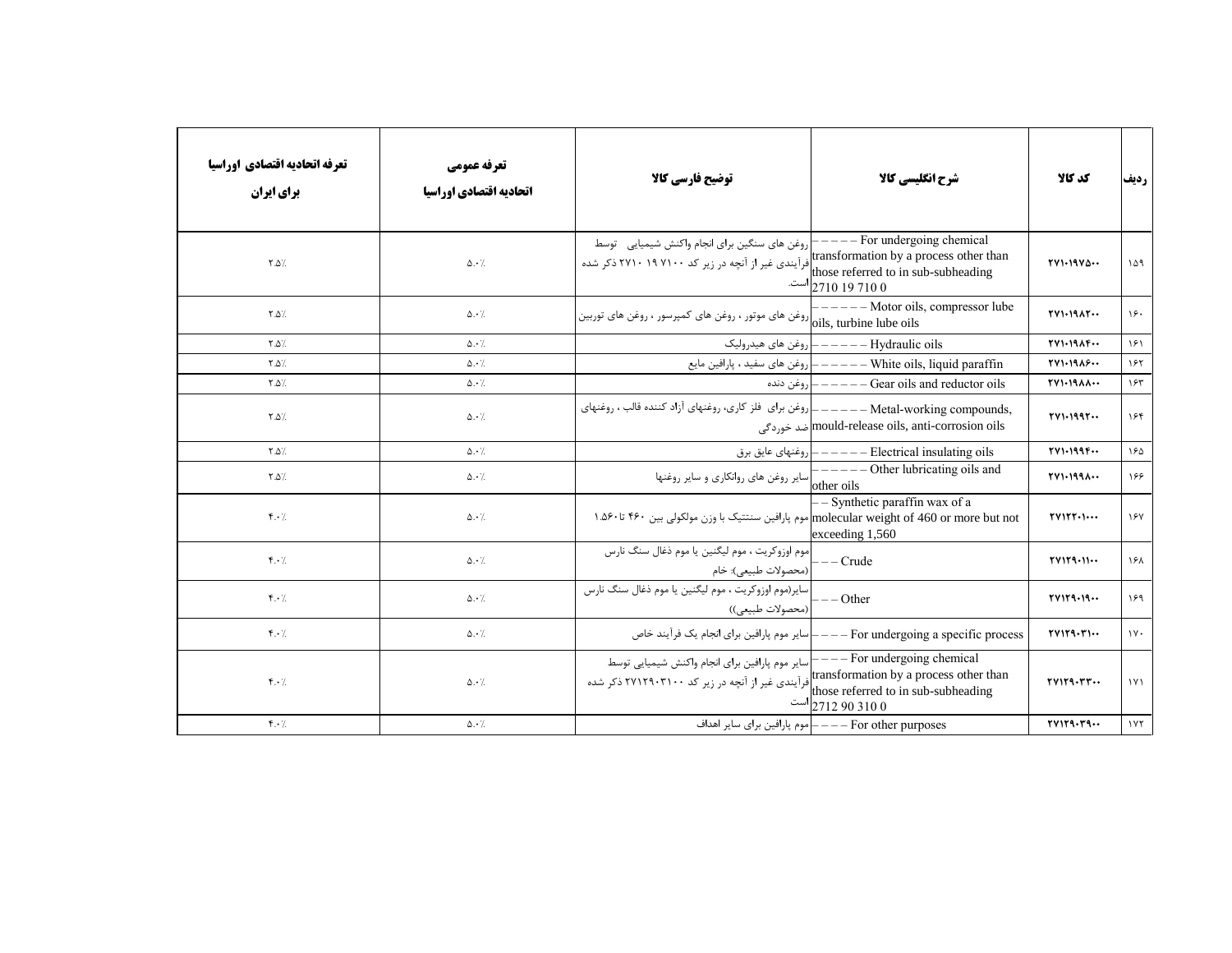| تعرفه اتحاديه اقتصادي اوراسيا<br>برای ایران | تعرفه عمومي<br>اتحاديه اقتصادي اوراسيا | توضيح فارسي كالا                                                                                                                                                                                                                                                                                                                                                                                                                   | شرح انگلیسی کالا                                                                                                                                                                                                                                                                                                                                                                                                                                                                                                                                                                                                               | كد كالا                                                   | رديف                  |
|---------------------------------------------|----------------------------------------|------------------------------------------------------------------------------------------------------------------------------------------------------------------------------------------------------------------------------------------------------------------------------------------------------------------------------------------------------------------------------------------------------------------------------------|--------------------------------------------------------------------------------------------------------------------------------------------------------------------------------------------------------------------------------------------------------------------------------------------------------------------------------------------------------------------------------------------------------------------------------------------------------------------------------------------------------------------------------------------------------------------------------------------------------------------------------|-----------------------------------------------------------|-----------------------|
| $\mathbf{f} \cdot \mathbf{h}$               | $\Delta \cdot \frac{1}{2}$             | weight 80% or more of 1-alkenes of a  ترکیبی از ۱ آلکان حاوی وزن ۸۰٪ یا بیشتر از ۱ آلکان به                                                                                                                                                                                                                                                                                                                                        | $---$ Blend of 1-alkenes containing by<br>chain-length of 24 carbon atoms or more)طول زنجیرہ ای بین۲۴ تا ۲۸ اتم کربن<br>but not exceeding 28 carbon atoms                                                                                                                                                                                                                                                                                                                                                                                                                                                                      | YV1Y9.91                                                  | $\gamma \gamma \tau$  |
| $\mathfrak{f} \cdot \mathfrak{h}$           | $\Delta \cdot \gamma$                  | سایر(موم های معدنی ، و محصولات مشابه حاصل از سنتز<br>یا فرآیندهای دیگر ، رنگی یا غیره )                                                                                                                                                                                                                                                                                                                                            | $--- Other$                                                                                                                                                                                                                                                                                                                                                                                                                                                                                                                                                                                                                    | YV1Y9.99                                                  | 1Yf                   |
| $\cdot$ . $\cdot$ /.                        | $\cdot \cdot$ /                        | اکسید آلومینیوم غیر از کورندوم مصنوعی                                                                                                                                                                                                                                                                                                                                                                                              | - Aluminium oxide, other than artificial<br>corundum                                                                                                                                                                                                                                                                                                                                                                                                                                                                                                                                                                           | <b>TAIAT</b>                                              | $1Y\Delta$            |
| Y.Y'.                                       | $\mathfrak{f} \cdot \mathfrak{h}$      | داروهای دارای ماده اصلی فعال :آمیکاسین یا جنتامایسین<br>doxycycline, or doxorubicin, or)، يا گريسوفولوين ، يا داكسي سيكلين ، يا داكسوروبيسين ،<br>kanamycin, and fusidic acid and its]یا کانامایسین ، و اسید فوزیدیک و نمک سدیم آن ، یا<br>ر مستحدد العرامفنيكل) و نمكهاي أن ، يا لنكومايسين يا /<br>(chloramphenicol) and its salts, or)<br>or rifampicin, and cefazolin or سفازولين يا سفالكسين يا سفالوتين يا پايه اريترومايسين | Containing as the main active<br>ingredient only: Amikacin or<br>gentamicin, or griseofulvin, or<br>sodium salt, or levomycetin<br>metacycline  lincomycin, or metacycline, or nystatin, یا نستاتین ، یا ریفامپینسین ، و<br>cephalexin or cephalothin, or<br>erythromycin base                                                                                                                                                                                                                                                                                                                                                 | $T \cdot \cdot F \cdot \cdot \cdot \cdot$                 | 178                   |
| $f \cdot /$                                 | $\Delta \cdot \frac{1}{2}$             | داروهای دارای ماده اصلی فعال فقط اریترومایسین یا                                                                                                                                                                                                                                                                                                                                                                                   | - Containing as the main active<br>ingredient only erythromycin base or<br>سولفات كانامايسين $\begin{bmatrix} \overline{\phantom{aa}} & \phantom{\overline{a}} & \phantom{\overline{a}} & \phantom{\overline{a}} & \phantom{\overline{a}} & \phantom{\overline{a}} & \phantom{\overline{a}} & \phantom{\overline{a}} & \phantom{\overline{a}} & \phantom{\overline{a}} & \phantom{\overline{a}} & \phantom{\overline{a}} & \phantom{\overline{a}} & \phantom{\overline{a}} & \phantom{\overline{a}} & \phantom{\overline{a}} & \phantom{\overline{a}} & \phantom{\overline{a}} & \phantom{\overline{a}} & \phantom{\overline{$ | $r \cdots r$                                              | $\sqrt{V}$            |
| $\mathbf{f} \cdot \mathbf{A}$               | $\Delta \cdot \gamma$                  | — — سایر( داروهای دارای سایر آنتی بیوتیکها)                                                                                                                                                                                                                                                                                                                                                                                        | $-$ Other                                                                                                                                                                                                                                                                                                                                                                                                                                                                                                                                                                                                                      | $r \cdots r$                                              | $1 \lambda$           |
| $f \cdot \gamma$                            | $\Delta \cdot \frac{1}{2}$             | داروهای دارای ید یا ترکیبات ید                                                                                                                                                                                                                                                                                                                                                                                                     | - Containing iodine or iodine<br>compounds                                                                                                                                                                                                                                                                                                                                                                                                                                                                                                                                                                                     | $T \cdot F 9 \cdot \cdot \cdot 1$                         | 119                   |
| $\mathbf{f} \cdot \mathbf{A}$               | $\Delta \cdot \frac{1}{2}$             | داروهای دارای ید یا ترکیبات ید                                                                                                                                                                                                                                                                                                                                                                                                     | Containing iodine or iodine<br>compounds                                                                                                                                                                                                                                                                                                                                                                                                                                                                                                                                                                                       | $r \cdots r$ 9 $\cdots \Delta$                            | $\lambda$ .           |
| $\cdot$ . $\cdot$ /.                        | $\Delta \cdot$ /.                      | رنگ ها و ورنی هابر اساس پلی استرها ، پراکنده یا حل<br> شده در محیط غیرآبی، محلولهای مشخص شده در<br>یادداشت ۴ این فصل.                                                                                                                                                                                                                                                                                                              | - Solutions as defined in note 4 to this<br>Chapter                                                                                                                                                                                                                                                                                                                                                                                                                                                                                                                                                                            | $\Upsilon\Upsilon\cdot\Lambda\Upsilon\cdot\Upsilon\cdots$ | $\lambda$             |
| $\cdot$ . $\cdot$ /.                        | $\Delta \cdot \frac{1}{2}$             | سایر(رنگ ها و ورنی هابر اساس پلی استرها ، پراکنده یا<br>- حل شده در محیط غیرآبی، محلولهای مشخص شده در<br> يادداشت ۴ اين فصل.)                                                                                                                                                                                                                                                                                                      | - - Other                                                                                                                                                                                                                                                                                                                                                                                                                                                                                                                                                                                                                      | $\Upsilon\Upsilon\cdot\Lambda\Upsilon\cdot\varphi\cdots$  | $\lambda \wedge \tau$ |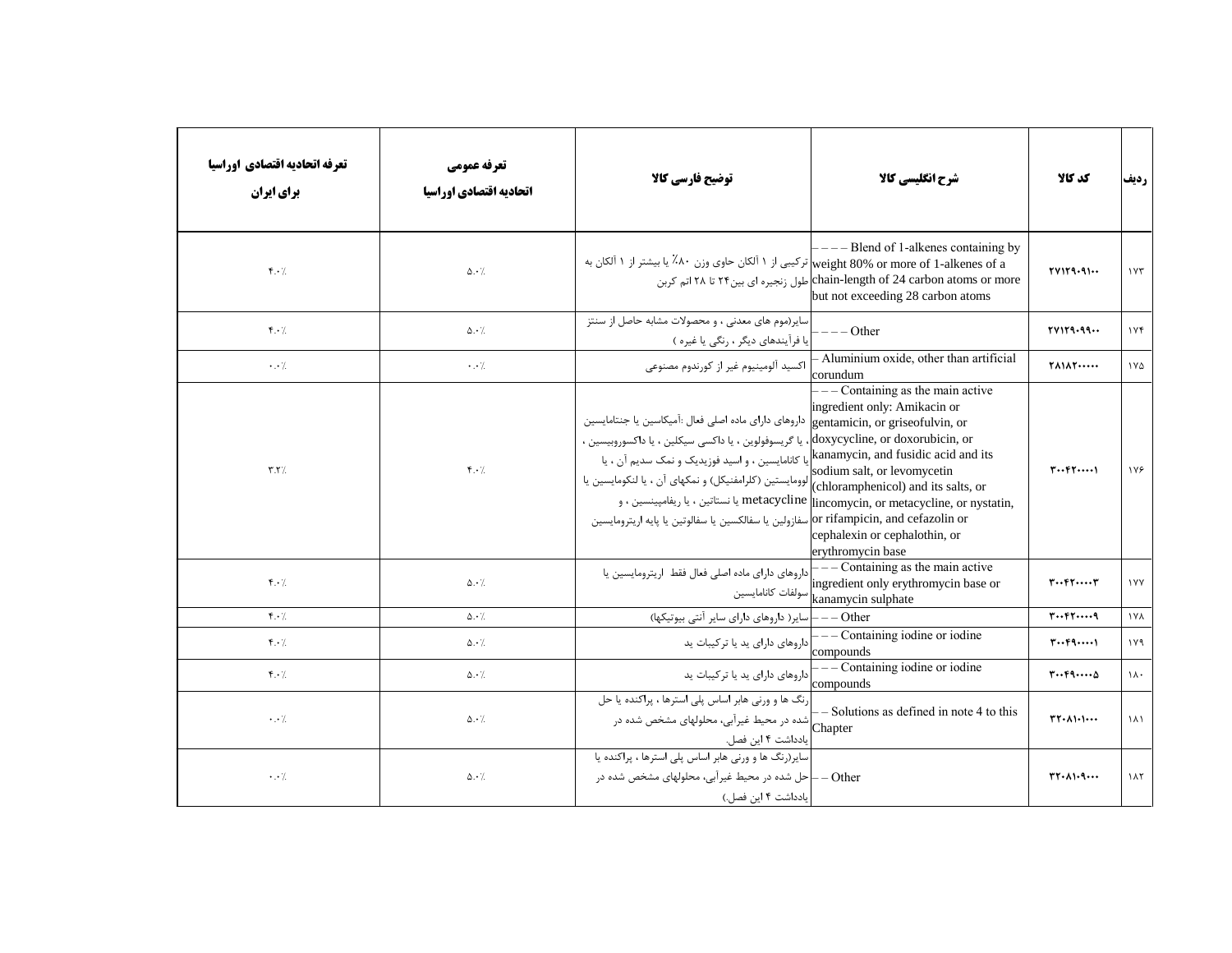| تعرفه اتحاديه اقتصادي اوراسيا<br><b>برای ایران</b> | تعرفه عمومي<br>اتحاديه اقتصادي اوراسيا | توضيح فارسي كالأ                                                                                                                                                                                                                                                                                                                                                                          | شرح انگلیسی کالا                                                                                                                                | كد كالا                   | رديف               |
|----------------------------------------------------|----------------------------------------|-------------------------------------------------------------------------------------------------------------------------------------------------------------------------------------------------------------------------------------------------------------------------------------------------------------------------------------------------------------------------------------------|-------------------------------------------------------------------------------------------------------------------------------------------------|---------------------------|--------------------|
| $\cdot$ . $\cdot$ /.                               | $\Delta \cdot \frac{1}{2}$             | رنگ ها و ورنی ها بر اساس پلیمرهای سنتتیک یا<br>بلمیرهای تغییر یافته از لحاظ شیمیایی ، پراکنده یا حل $\vdash$<br>-'۲،۲ butylimino)diethanol and 4,4'- اشده در محیط غیرآبی، در محلولهای پلی اورتان ۲،۲ '<br>تر-بوتیلیمینو) دی اتانول و ۴/۴ متیلن دی سیوسیانات $\big _{\mbox{the form of a solution in N,N-}}$<br>dimethylacetamide weight 48% or more of polymer ، حاوي وزن ۴۸٪ يا بيشتر از | $--$ Polyurethane of 2,2'-(tert-<br>methylenedicyclohexyl diisocyanate, in<br>-N ، N میانات ، به صورت محلول در aimethylacetamide, containing by | $TT - \lambda 9 - 11 - 1$ | $\lambda \uparrow$ |
| $\cdot$ . $\cdot$ /.                               | $\Delta \cdot \frac{1}{2}$             | رنگ ها و ورنی ها بر اساس پلیمرهای سنتتیک یا<br> لمیرهای تغییر یافته از لحاظ شیمیایی ، پراکنده یا حل<br>divinylbenzene, in the form of a solution)شده در محیط غیرآبی، در محلولهای کوپلیمر p-cresol<br>-N ، N ) به صورت محلول در divinylbenzene , the N,N-dimethylacetamide, containing<br>by weight 48% or more of polymer، حاوی وزن ۴۸٪ یا بیشتر از                                       | - Copolymer of p-cresol and                                                                                                                     | $rr-A9.1r$                | 115                |
| $\cdot$ . $\cdot$ /.                               | $\cdot$ . $\cdot$ /                    | رنگ ها و ورنی هابر اساس پلیمرهای سنتتیک یا پلمیرهای<br>تغییر یافته از لحاظ شیمیایی ، پراکنده یا حل شده در<br> محیط غیرآبی، محلولهای مشخص شده در یادداشت ۴ این<br>8705, their assemblies and units5) فصل براي مونتاژ صنعتي وسايل نقليه موتوري سرفصلهاي<br>۸۷۰۱ تا ۸۷۰۵ ، مجامع و واحدهای آنها ۵)                                                                                           | $---$ For the industrial assembly of<br>motor vehicles of headings 8701 to                                                                      | $TT - A9 - 19 - 1$        | ۱۸۵                |
| $\cdot$ . $\cdot$ /.                               | $\Delta \cdot /$                       | سایر(رنگ ها و ورنی هابر اساس پلیمرهای سنتتیک یا<br> پلمیرهای تغییر یافته از لحاظ شیمیایی ، پراکنده یا حل<br>شده در محیط غیرآبی، محلولهای مشخص شده در<br>یادداشت ۴ این فصل)                                                                                                                                                                                                                | - Other                                                                                                                                         | $TT - A9 - 19 - 9$        | ۱۸۶                |
| $\cdot$ . $\cdot$ /                                | $\cdot \cdot$ /                        | رنگ ها و ورنی هابر اساس پلیمرهای سنتتیک ، پراکنده یا<br>حل شده در محیط غیرآبی، محلولهای مشخص شده در<br>این فصل برای مونتاژ صنعتی وسایل نقلیه (8705, their assemblies and units5)<br>موتوري سرفصلهاي ٨٧٠١ تا ٨٧٠۵                                                                                                                                                                          | - For the industrial assembly of<br>motor vehicles of headings 8701 to                                                                          | $TT - \lambda 9 - 91 - 1$ | $\lambda$          |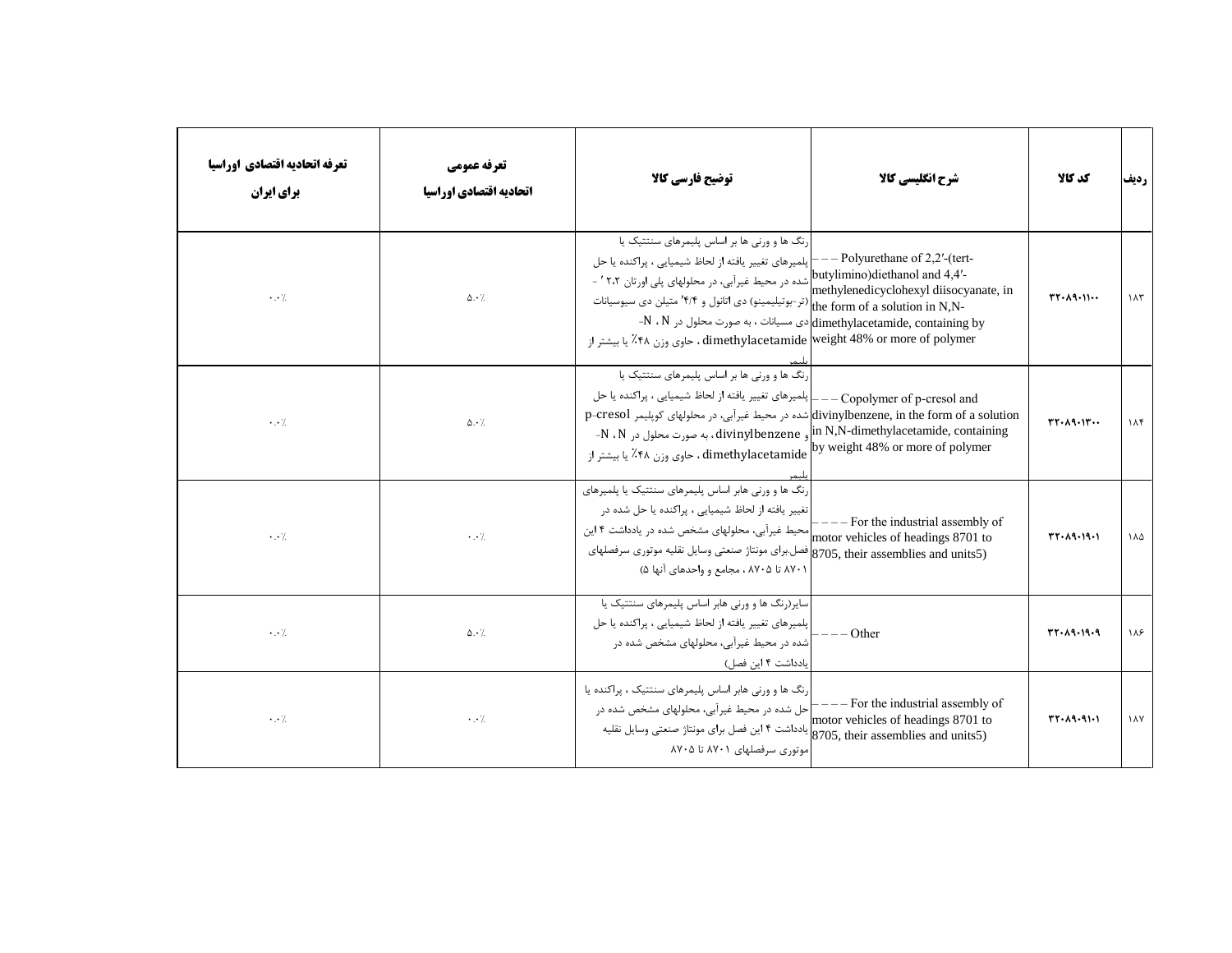| تعرفه اتحاديه اقتصادي اوراسيا<br>برای ایران | تعرفه عمومي<br>اتحاديه اقتصادي اوراسيا                                                                | توضيح فارسي كالآ                                                                                                                                                                                                                 | شرح انگلیسی کالا                                                          | كد كالا                                              | رديف        |
|---------------------------------------------|-------------------------------------------------------------------------------------------------------|----------------------------------------------------------------------------------------------------------------------------------------------------------------------------------------------------------------------------------|---------------------------------------------------------------------------|------------------------------------------------------|-------------|
| $\cdot$ . $\cdot$ /                         | $\Delta \cdot$ /                                                                                      | سایر( رنگ ها و ورنی هابر اساس پلیمرهای سنتتیک ،<br>ـ  پراکنده یا حل شده در محیط غیرآبی، محلولهای مشخص<br> شده در یادداشت ۴ این فصل)                                                                                              | $---Other$                                                                | $TT - A9 - 91 - 9$                                   | $\lambda$   |
| $\cdot$ . $\cdot$ /                         | $\Delta \cdot$ /                                                                                      | رنگ ها و ورنی هابر اساس پلیمرهای طبیعی تغییر یافته از<br> لحاظ شیمیایی ، پراکنده یا حل شده در محیط غیرآبی،<br>محلولهای مشخص شده در یادداشت ۴ این فصل                                                                             | - Based on chemically modified<br>natural polymers                        | rr.A9.99                                             | ۱۸۹         |
| $\cdot$ . $\cdot$ /                         | $\therefore$ $\mathsf{A}$ , $\mathsf{B}$ plus $\cdot$ , $\cdot$ $\mathsf{F}$ Euro per $\mathsf{B}$ kg | صابون توالت (شامل صابون های حاوی محصولات دارویی)                                                                                                                                                                                 | ---Toilet soap (including soap<br>containing medicated products)          | $T_{\text{F-111}}$                                   | 19.         |
| $\cdot$ . $\cdot$ /                         | 9.0/                                                                                                  | سایر(صابونها برای مصارف پاکیز گی همچنین آنهایی که<br>مصارف طبی دارند)                                                                                                                                                            | $---Other$                                                                | $TF+1119$                                            | ۱۹۱         |
| $\cdot$ . $\cdot$ /                         | 9.0/                                                                                                  | - مواد آلی تانسیواکتیف حتی بسته بندی شده برای خرده<br>۔ ۔۔۔۔۔۔ یہ در سویں سے انیونیک، وزن محلول آبی بین ۳۰٪ تا۵۰٪ آلکیل (۵۰٪<br>S0 % of disodium alkyl<br>[(oxydi(benzenesulphonate)] ادى سديم [اكسيدي (بنزن سولفونات)]          | - Aqueous solution containing by<br>weight 30 % or more but not more than | $TF+T111$                                            | ۱۹۲         |
| $\cdot \cdot \cdot$ /.                      | 9.0                                                                                                   | سایر(مواد آلی تانسیواکتیف حتی بسته بندی شده برای<br>خرده فروشي، آنيونيک)                                                                                                                                                         | $--$ Other                                                                | $T F - T 119$                                        | 195         |
| $\cdot$ . $\cdot$ /                         | 9.0                                                                                                   |                                                                                                                                                                                                                                  | Surface-active preparations — إفرآوردههاى تانسيواكتيو                     | $r_{\mathsf{F}}\cdot r_{\mathsf{F}}\cdot r_{\cdots}$ | 195         |
| $\cdot$ . $\cdot$ /                         | 9.0/                                                                                                  | Washing preparations and cleaning ـــ ــ إفراورده ها براي شستشو و تميزكردن بستهبندي شده براي                                                                                                                                     | preparations خردەفروشى                                                    | rr.7r.9                                              | 190         |
| $\cdot$ . $\cdot$ /.                        | 9.0                                                                                                   | Aqueous solution containing الجمعه به وزن ۳۰٪ یا —— Aqueous solution containing ابیشتر اما نه بیش از ۶۰٪ و اکسیدهای آلکیل آمین با وزن<br>alkylethoxysulphates by weight 30 % or ابیشتر اما نه بیش از ۶۰٪ و اکسیدهای آلکیل آمین ب | amine oxides by weight 5 % or more but<br>not more than 15 %              | $T F - T 9 - 1 - 1$                                  | ۱۹۶         |
| $\cdot$ . $\cdot$ /                         | $9.0\%$                                                                                               | سایر(مواد آلی تانسیواکتیف غیر از صابونها،فراورده های<br>ِ تانسیو اکتیف، فراورده ها برای شستشو ازجمله فراورده<br>-<br>عای کمکی برای شستشو و فراورده های تمیز کردن، حتی<br>دارای صابون غیرازآنهایی که مشمول کد۲۴۰۱ هستند)          | - Other                                                                   | $T F \cdot T 9 \cdot 1 \cdots \lambda$               | 19V         |
| $\cdot$ . $\cdot$ /.                        | 9.0                                                                                                   | فراورده های شستشو و تمیز کردن                                                                                                                                                                                                    | - Washing preparations and cleaning<br>preparations                       | $r_{r}$ . $r_{q}$ .,                                 | $19\lambda$ |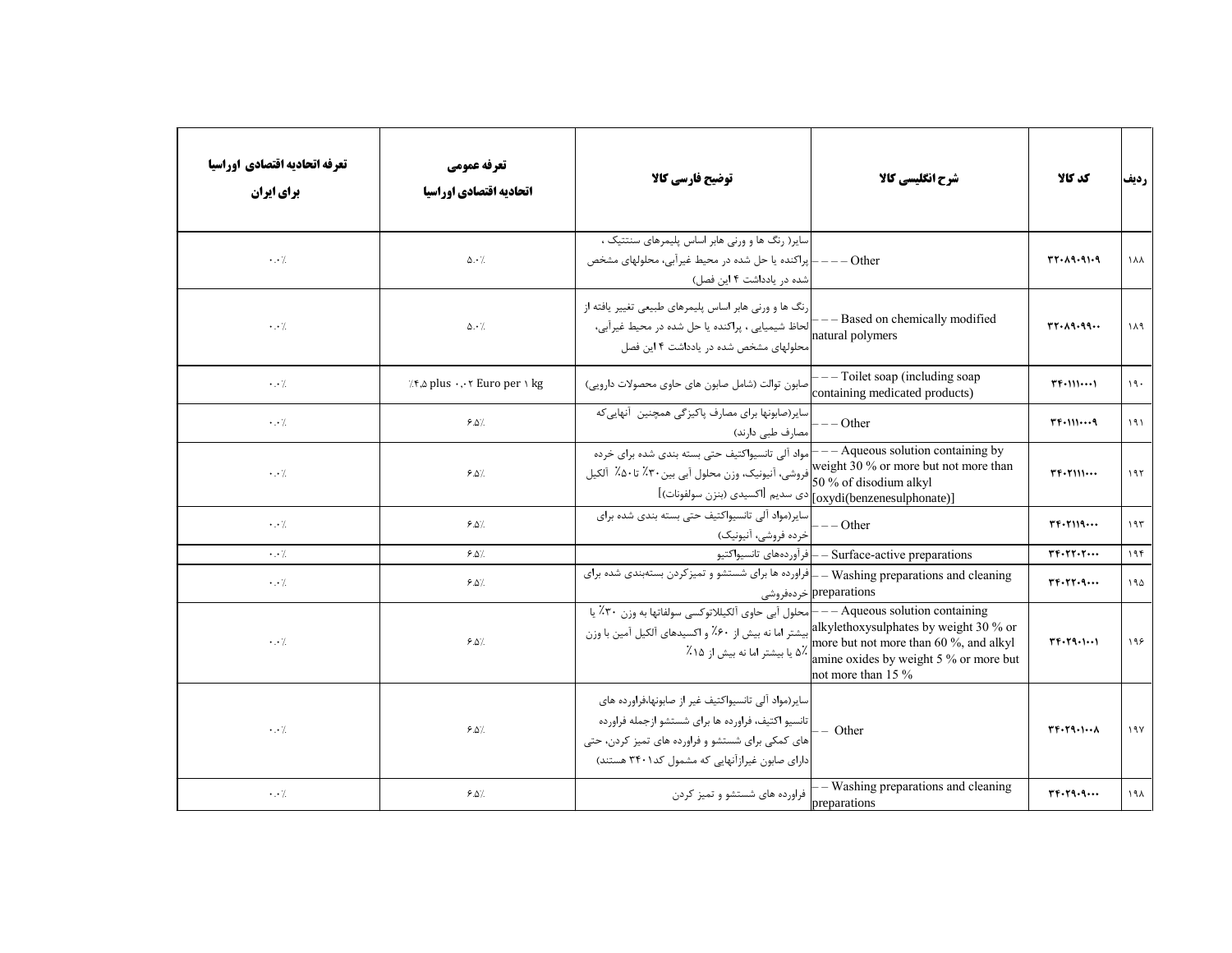| تعرفه اتحاديه اقتصادي اوراسيا<br>برای ایران | تعرفه عمومي<br>اتحاديه اقتصادي اوراسيا | توضیح فارسی کالا                                                                                                                                                                                                                                                               | شرح انگلیسی کالا                                                                                                                                  | كد كالا                             | رديف                                     |
|---------------------------------------------|----------------------------------------|--------------------------------------------------------------------------------------------------------------------------------------------------------------------------------------------------------------------------------------------------------------------------------|---------------------------------------------------------------------------------------------------------------------------------------------------|-------------------------------------|------------------------------------------|
| $\cdot$ . $\cdot$ /                         | $\Delta \cdot$ /                       | محصولات مناسب برای استفاده به عنوان چسب یا<br>adhesives, put up for retail sale as glues= چسباننده ، آماده شده برای خرده فروشی به عنوان چسب<br>or adhesives, not exceeding a net weight)یا چسباننده در بسته هایی که وزن  خالص آنها بیشتر از ۱<br>of 1 kg كيلوگرم <u>نباشد.</u> | - Products suitable for use as glues or                                                                                                           | $T\Delta S$                         | 199                                      |
| $\cdot$ . $\cdot$ /                         | $\Delta \cdot \gamma$                  | حلالها و رقیق کنندههای آلی مرکب، که در جای دیگر<br>Based on butyl acetate ـ كفته نشده و مشمول شماره ديگر تعرفه نشده<br>باشد.ترکیبات برای زدودن رنگ یا ورنی بر پایه بوتیل استات                                                                                                 |                                                                                                                                                   | <b>TAIF</b>                         | $\mathsf{Y} \cdot \cdot$                 |
| $\cdot$ . $\cdot$ /                         | $\Delta \cdot$ /                       | سایر(حلالها و رقیق کنندههای آلی مرکب، که در جای<br>Other –ادیگر گفته نشده و مشمول شماره دیگر تعرفه نشده<br> باشد.ترکیبات برای زدودن رنگ یا ورنی)                                                                                                                               |                                                                                                                                                   | $T\Lambda$ $T\cdot$ $T\cdot$        | $\mathsf{Y} \cdot \mathsf{Y}$            |
| $\cdot$ . $\cdot$ /                         | $f \cdot /$                            | for production of optical fibre ---  رزینهای اپوکسید برای تولید فیبرهای اپتیکال                                                                                                                                                                                                |                                                                                                                                                   | $\Upsilon$ 9. $\Upsilon$ $\Upsilon$ | $\mathbf{Y} \cdot \mathbf{Y}$            |
| $\cdot$ . $\cdot$ /                         | F.                                     | other ---  سایررزینهای اپوکسید                                                                                                                                                                                                                                                 |                                                                                                                                                   | $r_1, v_1, \ldots, q$               | $\mathbf{r} \cdot \mathbf{r}$            |
| $\cdot \cdot$ /                             | $f \cdot \gamma$                       |                                                                                                                                                                                                                                                                                | Alkyd resins – رزين هاى الكيد                                                                                                                     | T9.40                               | $Y \cdot Y$                              |
| $\Delta \Delta$ /.                          | 9.0                                    |                                                                                                                                                                                                                                                                                | Urea resins; thiourea resins— رزینهای اورهئیک؛ رزینهای تیواوره                                                                                    | T9.9                                | $\mathbf{Y} \cdot \mathbf{A}$            |
| $\Delta \Delta$ %                           | 9.0                                    |                                                                                                                                                                                                                                                                                | Melamine resins – رزینهای ملامینیک                                                                                                                | $r_1, r_1, \ldots$                  | $\mathbf{y} \cdot \mathbf{y}$            |
| $\Delta \Delta$ /.                          | 9.0                                    | Other —  سایر(رزین های آمینیک)                                                                                                                                                                                                                                                 |                                                                                                                                                   | $r_1.1r_1$                          | $Y \cdot Y$                              |
| $\Delta \Delta$ /.                          | $9.0\%$                                |                                                                                                                                                                                                                                                                                | Phenolic resins – رزینهای فنولیک                                                                                                                  | $r_1, r_2, \ldots$                  | $\mathsf{Y} \cdot \mathsf{Y}$            |
| 8.1                                         | $9.0\%$                                |                                                                                                                                                                                                                                                                                | رزینهای نفت، رزینهای کومارون، رزینهای اندن)<br>or coumarone-indene resins and<br>رزینهای کومارون ـ اندن و پلی ترپنها<br>polyterpenes              | T9111                               | $\mathsf{I} \mathsf{r} \cdot \mathsf{q}$ |
| 8.1                                         | $9.8\%$                                | r Sty(OAy 1,+ pne) إيلى( اكسى-١، ۴-فنيلن سولفونيل-١، ۴-فنيلنكسى-١ ، ۴-<br>-1,4-phenyleneisopropylidene فنیلنیزوپروپیلیدن-۱، ۴- فنیلن)، به یکی از اشکال ذکر                                                                                                                     | $-- Poly(0xy-1,4-phenylenesulphonyl-$<br>شده در یادداشت ۶ (ب) این فصل. phenylene), in one of the forms<br>mentioned in note 6 (b) to this Chapter | T9119.11                            | $\gamma \wedge$                          |
| 9.1                                         | 9.0                                    |                                                                                                                                                                                                                                                                                | (Poly(thio-1,4-phenylene) =−− إيلى (تيو-۴،۱−فنيلن)                                                                                                | T9119.1T                            | 511                                      |
| 9.1                                         | 9.0                                    | سایر(رزین های نفت، محصولات پلیمریزاسیون چگالشی یا<br> <br> تنظیم مجدد که از نظر شیمیایی تغییر کرده اند یا خیر)                                                                                                                                                                 | $-$ - Other                                                                                                                                       | T9119.19                            | 515                                      |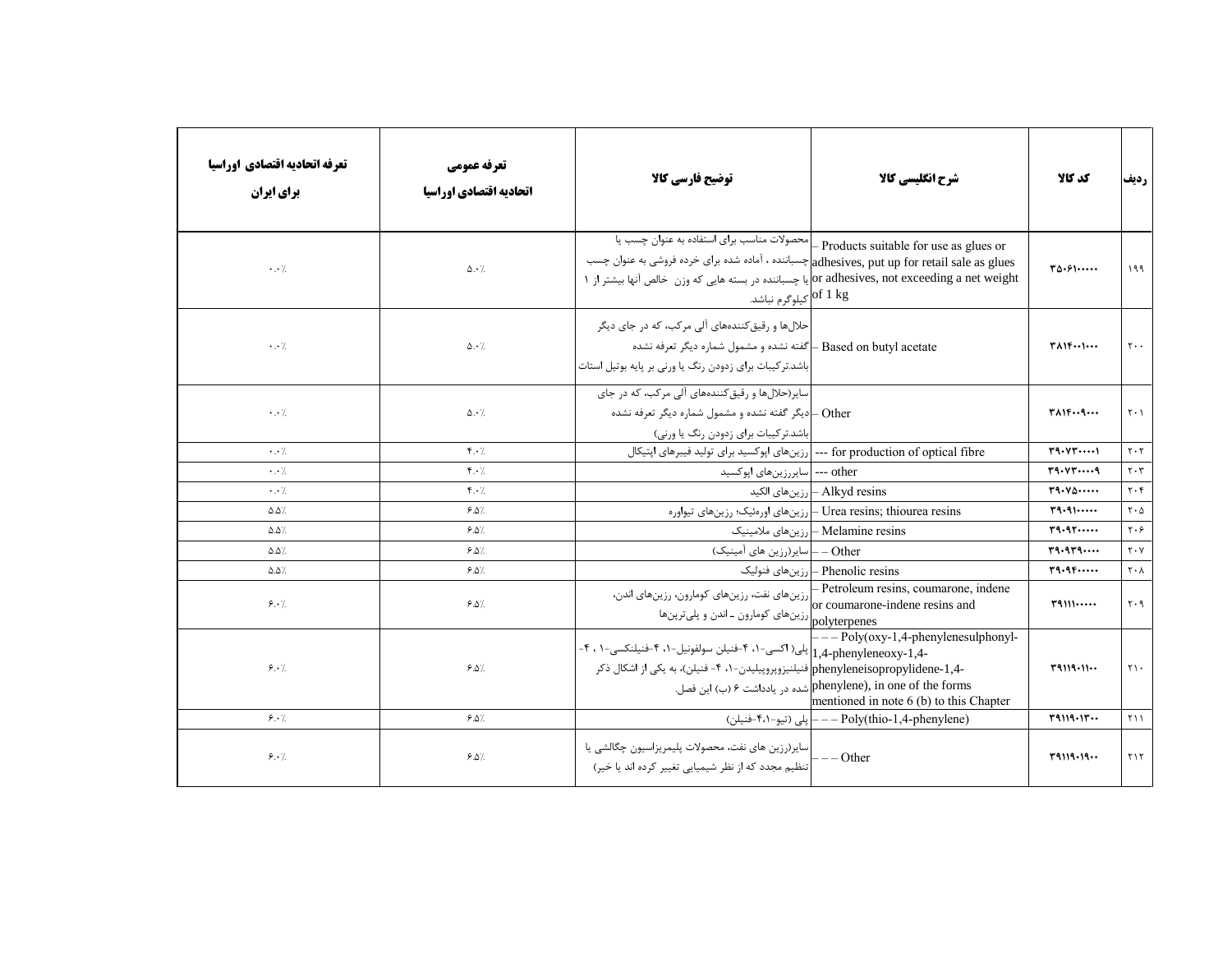| تعرفه اتحاديه اقتصادي اوراسيا<br>برای ایران | تعرفه عمومي<br>اتحاديه اقتصادي اوراسيا | توضيح فارسي كالآ                                                                                                                                                                                                                                             | شرح انگلیسی کالا                                                                                                                            | كد كالا     | رديف                       |
|---------------------------------------------|----------------------------------------|--------------------------------------------------------------------------------------------------------------------------------------------------------------------------------------------------------------------------------------------------------------|---------------------------------------------------------------------------------------------------------------------------------------------|-------------|----------------------------|
| 9.1                                         | 9.0                                    | p-cresol و divinylbenzene و divinylbenzene ، به صورت p-cresol و divinylbenzene ، به صورت<br>in N,N-dimethylacetamide containing by محلول در N - dimethylacetamide معاوى وزن<br>:weight 50 % or more of polymer أ.^ يا بيشتر از پليمر. كوپليمرهاي هيدروژنه از | - Copolymer of p-cresol and<br>pydrogenated copolymers of وينيلتولوئن و $\alpha$ -متيل استايرن<br>vinyltoluene and α-methylstyrene          | T9119.97    | $Y \setminus Y$            |
| 9.1                                         | 9.0                                    | ساير(كوپليمر p-cresol و divinylbenzene به<br>N ، N-dimethylacetamide $\sim$ - - - - - - - - - Other<br> حاوي وزن ۵۰٪ يا بيشتر از پليمر)                                                                                                                      |                                                                                                                                             | $r$ 9119.99 | YY                         |
| $\mathbf{r}.\mathbf{r}$                     | 9.0                                    | exceeding the maximum cross-sectional لوله و شلنگهای سخت از پلیمرهای اتیلن، یکپارچه و با                                                                                                                                                                     | - Seamless and of a length<br>-dimension, whether or not surface طول بيشتر از حداكثر ابعاد سطح مقطع<br>worked, but not otherwise worked     | T41VT11     | 510                        |
| $Y.\Delta$                                  | $\Delta \cdot$ /                       | civil aircraft5) استفاده در هواپیماهای غیرنظامی                                                                                                                                                                                                              |                                                                                                                                             | T41VT19     | ۲۱۶                        |
| $\mathbf{r}.\mathbf{r}$                     | 9.0                                    | Other ———  سایر(لوله و شلنگهای سخت از پلیمرهای اتیلن)                                                                                                                                                                                                        |                                                                                                                                             | T91VT199    | YY                         |
| $\mathbf{r}.\mathbf{r}$                     | 9.0                                    | exceeding the maximum cross-sectional لوله و شلنگهای سخت از پلیمرهای پروپیلن، یکپارچه و با                                                                                                                                                                   | $---$ Seamless and of a length<br>-dimension, whether or not surface طول بيشتر از حداكثر ابعاد سطح مقطع<br>worked, but not otherwise worked | T41VTT      | ٢١٨                        |
| $Y.\Delta$                                  | $\Delta \cdot$ /                       | ، لوله و شلنگهای سخت از پلیمرهای پروپیلن با اتصالات $\mathrel{\rule{0.4cm}{0.4cm}=-\mathrel{\rule{0.2cm}{0.7cm}-\mathrel{\rule{0.2cm}{0.7cm}}}$ لوله و شلنگهای سخت از پلیمرهای پروپیلن با اتصالات<br>civil aircraft5) برای استفاده در هواپیماهای غیرنظامی    |                                                                                                                                             | T41VTT4     | ۲۱۹                        |
| $\mathbf{r}.\mathbf{r}$                     | 9.0                                    | Other ——— اسایر(لوله و شلنگهای سخت از پلیمرهای پروپیلن)                                                                                                                                                                                                      |                                                                                                                                             | T91VTT99    | $\tau\tau$ .               |
| $\cdot$ . $\cdot$ /                         | $\cdot$ . $\cdot$ /                    | For the industrial assembly of _ _ _ _ لوله و شلنگهای سخت از پلیمرهای کلروروینیل برای مونتاژ<br>motor vehicles of headings 8701 to. صنعتی وسایل نقلیه موتوری سرفصلهای ۸۷۰۱ تا ۸۷۰۵ .                                                                         | رونتاژ شده یا واحدهای آنN3705, their assemblies and units5)                                                                                 | $T91VTT1$   | $\uparrow\uparrow\uparrow$ |
| $\mathbf{r}.\mathbf{r}$                     | 9.0                                    | Other – – – – اسایر(لوله و شلنگهای سخت از پلیمرهای کلروروینیل)                                                                                                                                                                                               |                                                                                                                                             | T41VTT19    | ۲۲۲                        |
| ∴۵. ۲                                       | $\Delta \cdot \frac{1}{2}$             | With fittings attached, for use in ـــ ـــ ـــ ـــ الوله و شلنگهای سخت از پلیمرهای کلروروینیل با اتصالات<br>civil aircraft5)، برای استفاده در هواپیماهای غیرنظامی                                                                                            |                                                                                                                                             | T41VTT9     | ۲۲۳                        |
| $\mathbf{r}.\mathbf{r}$                     | 9.0                                    | Other ——— سایر(لوله و شلنگهای سخت از پلیمرهای کلروروینیل )                                                                                                                                                                                                   |                                                                                                                                             | T41VTT99    | ۲۲۴                        |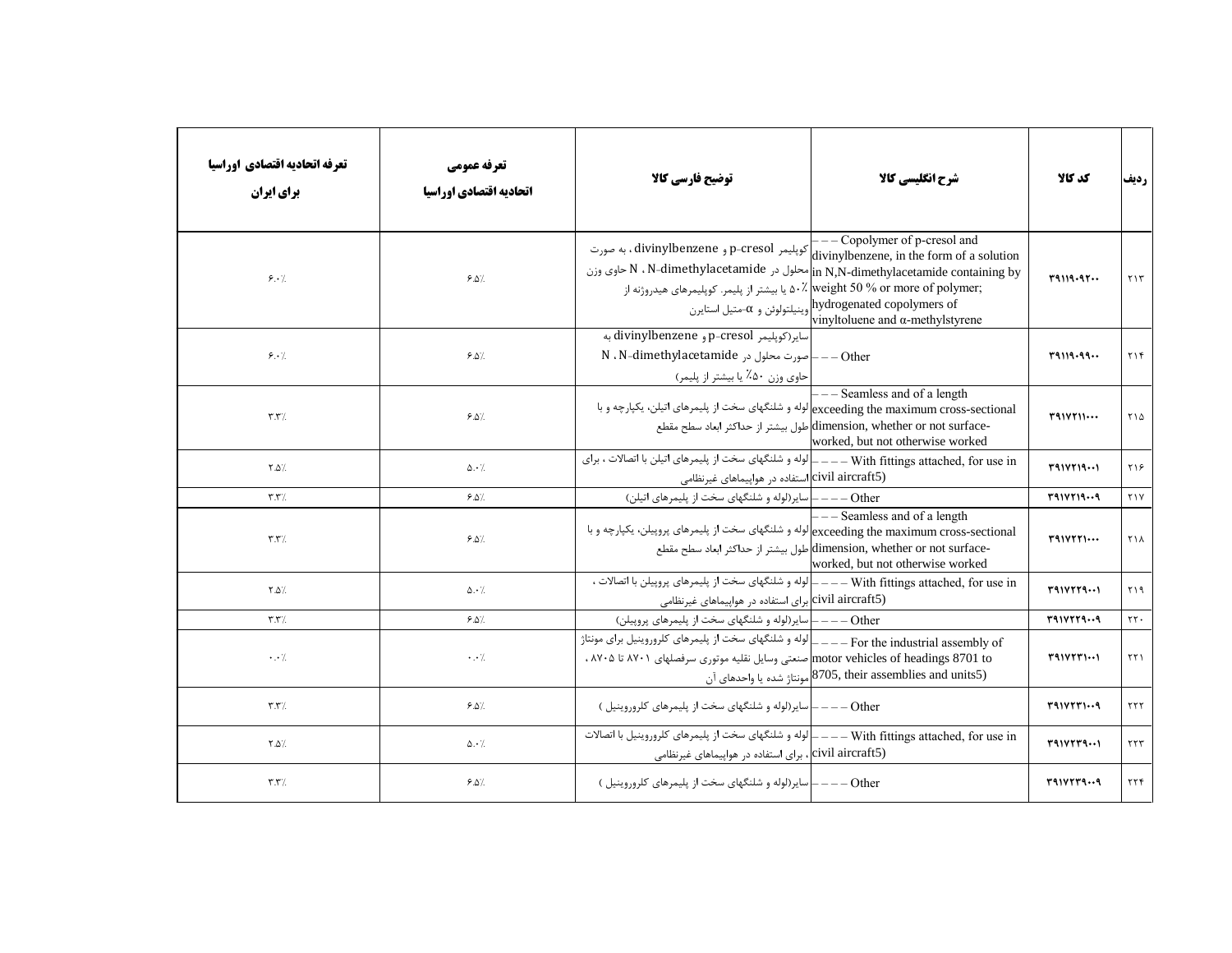| تعرفه اتحاديه اقتصادي اوراسيا<br><b>برای ایران</b> | تعرفه عمومي<br>اتحاديه اقتصادي اوراسيا | توضیح فارسی کالا                                                                                                                                                                                                                                              | شرح انگلیسی کالا                                                                                            | كد كالا      | رديف            |
|----------------------------------------------------|----------------------------------------|---------------------------------------------------------------------------------------------------------------------------------------------------------------------------------------------------------------------------------------------------------------|-------------------------------------------------------------------------------------------------------------|--------------|-----------------|
| $\cdot$ . $\cdot$ /                                | $\cdot$ . $\cdot$ /                    | الوله و شلنگهای سخت از سایر مواد پلاستیکی ، برای<br>استفاده در هواپیماهای غیرنظامی                                                                                                                                                                            | $---$ For use on civil aircraft5)                                                                           | T41VT4       | ۲۲۵             |
| $\mathbf{r}.\mathbf{r}$                            | 9.0/                                   | Other ——   سایر (لوله و شلنگهای سخت از سایر مواد پلاستیکی)                                                                                                                                                                                                    |                                                                                                             | T91VT99      | ٢٢۶             |
| $\cdot$ . $\cdot$ /                                | $\cdot$ . $\cdot$ /                    | For the industrial assembly of —— [لولهها و شلنگهای قابل انعطاف که دارای یک حداقلتحمل<br>motor vehicles of headings 8701 toإفشارتا حد تركيدگي Mpa۶/۲۷ باشند.براي مونتاژ صنعتي<br>(8705, their assemblies and units5) وسایل نقلیه موتوری سرفصلهای ۸۷۰۱ تا ۸۷۰۵ |                                                                                                             | $T41V$ $T11$ | <b>TTY</b>      |
| $Y.\Delta$                                         | $\Delta \cdot \frac{1}{2}$             | لولهها و شلنگهای قابل انعطاف که دارای یک حداقل تحمل<br>[فشارتا حد ترکیدگی Mpa۶/۲۷ باشند، با اتصالات ، برای<br> استفاده در هواپیماهای غیرنظامی                                                                                                                 | -- With fittings attached, for use in<br>civil aircraft5)                                                   | T41VT1       | ۲۲۸             |
| $\mathbf{r}.\mathbf{r}$                            | 9.0                                    | سایر(لولهها و شلنگهای قابل انعطاف که دارای یک<br>حداقل تحمل فشارتا حد تركيدگي Mpa۶/۲۷ باشند)                                                                                                                                                                  | $---Other$                                                                                                  | $T41V$ $T1$  | $\gamma \gamma$ |
| $\Delta$ . Y/.                                     | 9.0                                    | exceeding the maximum cross-sectional)سایر لوله و شلنگها، یکپارچه و با طول بیشتر از حداکثر                                                                                                                                                                    | --- Seamless and of a length<br>-dimension, whether or not surface ابعاد سطح مقطع<br>worked, but not worked | T41VT4       | $\tau\tau$ .    |
| $\cdot$ . $\cdot$ /                                | $\cdot$ . $\cdot$ /                    |                                                                                                                                                                                                                                                               | engines <sub>5</sub> )                                                                                      | T41VT4       | ۲۳۱             |
| $f \cdot \gamma$                                   | $\Delta \cdot$ /                       |                                                                                                                                                                                                                                                               | in civil aircraft5) هواپيماهاي غيرنظامي                                                                     | T41VT4T      | ۲۳۲             |
| $\mathbf{r}.\mathbf{r}$                            | 9.0                                    | Other ————   ساير( لوله وشلنگ ها)                                                                                                                                                                                                                             |                                                                                                             | T41VT4       | $\tau\tau\tau$  |
| $\mathbf{r}.\mathbf{r}$                            | $9.0\%$                                | سایر(صفحه، ورق، نوار، فیلم ، فویل ، نوار و سایر اشکال<br> <br> پهن، خودچسب  ز پلاستیک ، حتا به صورت رول )                                                                                                                                                     | $-$ Other                                                                                                   | r9199        | ۲۳۴             |
| $\mathbf{r}.\mathbf{r}$                            | $9.0\%$                                | thickness of 20 micrometres or more but<br>not exceeding 40 micrometres, for the افیلم پلی اتیلن ، با ضخامت ۲۰ میکرومتر و بیست مورد<br>production of photoresist film used in استفاده در ساخت نیمه هادی ها یا مدارهای چاپی                                    | $---$ Polyethylene film, of a<br>printed circuits                                                           | T97.1.77     | ۲۳۵             |
| $\mathbf{r}.\mathbf{r}$                            | $9.8\%$                                |                                                                                                                                                                                                                                                               | stretch film ———— فيلم استرچ ————                                                                           | T97.1.77     | ۲۳۶             |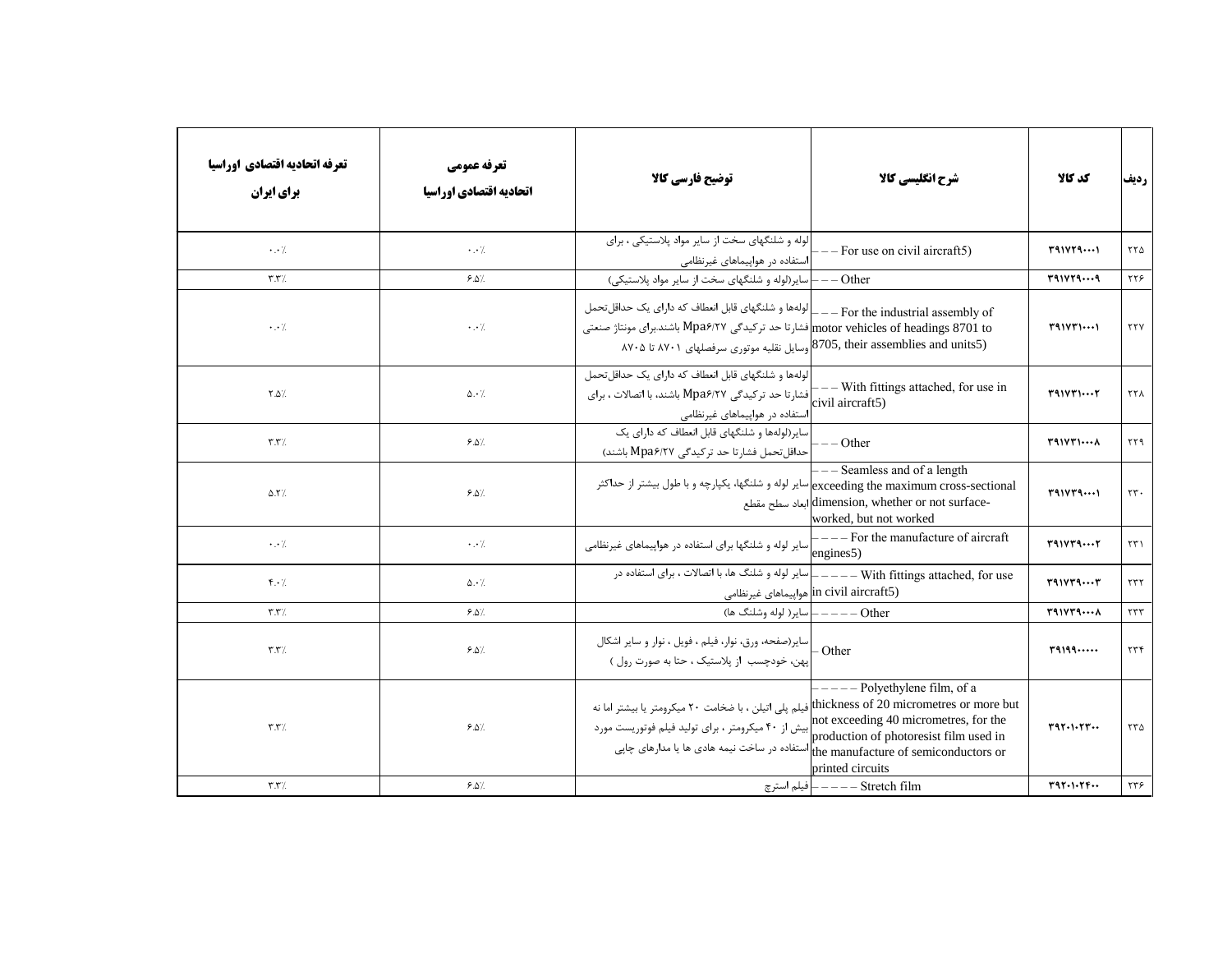| تعرفه اتحاديه اقتصادي اوراسيا<br><b>برای ایران</b> | تعرفه عمومي<br>اتحاديه اقتصادي اوراسيا | توضیح فارسی کالا                                                                                                                                                                                                                                                                                                                            | شرح انگلیسی کالا                                                                                                                                                                                                | كد كالا    | رديف             |
|----------------------------------------------------|----------------------------------------|---------------------------------------------------------------------------------------------------------------------------------------------------------------------------------------------------------------------------------------------------------------------------------------------------------------------------------------------|-----------------------------------------------------------------------------------------------------------------------------------------------------------------------------------------------------------------|------------|------------------|
| $\mathbf{r}.\mathbf{r}$                            | 9.0                                    | Other ———— سایر( صفحه ها از پلیمر های اتیلن)                                                                                                                                                                                                                                                                                                |                                                                                                                                                                                                                 | T97.1.70   | $\tau\tau\gamma$ |
| $\mathbf{r}.\mathbf{r}$                            | 9.0                                    | سایر صفحات از پلیمرهای اتیلن دارای وزن مخصوص۹۴.۰<br>با بیشتر                                                                                                                                                                                                                                                                                | $-$ - 0.94 or more                                                                                                                                                                                              | T97.1.71   | ۲۳۸              |
| $\mathbf{r}.\mathbf{r}$                            | 9.0                                    | سایر(صفحات از پلیمرهای اتیلن: ضخامت حداکثر تا ۱۲۵.۰<br>یلی متر)                                                                                                                                                                                                                                                                             | $---Other$                                                                                                                                                                                                      | T97.1.5    | ۲۳۹              |
| $\mathbf{r}.\mathbf{r}$                            | 9.0                                    | خمیر کاغذ مصنوعی ، به صورت ورقهای مرطوب ساخته<br>.finely branched polyethylene fibrils شده از فیبرهای پلی اتیلن ریز خرد شده بدون اتصال به<br>whether or not blended with cellulose هم ، چه با الياف سلولزي در مقادير حداكثر تا ۱۵٪ مخلوط<br>, fibres in a quantity not exceeding 15 %, أشده باشد یا خیر، حاوی پلی (وینیل الکل)، که در آب به | $--$ Synthetic paper pulp, in the form<br>of moist sheets made from unconnected<br>containing poly(vinyl alcohol) dissolved<br>a عنوان ماده مرطوب کننده حل می شود.<br>in water as the moistening agent          | T97.1.11   | $\tau$ .         |
| $\cdot \cdot \cdot$ /                              | 9.0                                    | سایر(صفحات ازپلیمرهای اتیلن با ضخامت بیش از ۱۲۵.۰<br>ىيلى متر)                                                                                                                                                                                                                                                                              | $---Other$                                                                                                                                                                                                      | T97.1.19   | ۲۴۱              |
| $\cdot \cdot \cdot$ /                              | $\cdot \cdot \cdot$                    | فیلم از پلیمرهای پروپیلن برای ساخت خازن های برقی                                                                                                                                                                                                                                                                                            | $---$ Film for the manufacture of<br>electrical capacitors5)                                                                                                                                                    | T97.7.71.1 | ٢۴٢              |
| $\cdot$ . $\cdot$ /                                | 9.0                                    | — — سایر صفحات از پلی استرها                                                                                                                                                                                                                                                                                                                | $-$ Of polyesters                                                                                                                                                                                               | T9719.1    | YYY              |
| $\cdot$ . $\cdot$ /                                | 9.0                                    | سایر صفحات از محصولات پلیمریزاسیون چگالشی یا<br>of phenolic resins=) التظیم مجدد ، با یا بدون تغییر شیمیایی ، از رزینهای<br>فنوليك                                                                                                                                                                                                          |                                                                                                                                                                                                                 | T9719.7    | ۲۴۴              |
| $\cdot$ . $\cdot$ /                                | 9.0                                    |                                                                                                                                                                                                                                                                                                                                             | مفحات از آمینو رزین ها، لامینه شده  با فشار بالا با $\hspace{0.1cm} \_\mathrm{=-} \_\mathrm{High\mbox{-}pressure \laminates \ with \ a}$<br>decorative surface on one or both sides] تزئينات در يک يا دو طرف آن | T9719. F1  | ۲۴۵              |
| $\cdot \cdot \cdot$ /                              | $9.8\%$                                | سایر(صفحات از محصولات پلیمریزاسیون چگالشی یا<br>Other ———— تنظيم مجدد ، با يا بدون تغيير شيميايي،  از آمينورزين ها،<br>المينه شده)                                                                                                                                                                                                          |                                                                                                                                                                                                                 | T9719.57   | ۲۴۶              |
| $\cdot$ . $\cdot$ /.                               | $9.8\%$                                | سایر( صفحات از محصولات پلیمریزاسیون چگالشی یا<br> -<br> تنظیم مجدد ، با یا بدون تغییر شیمیایی، از آمینورزین ها)                                                                                                                                                                                                                             | $---Other$                                                                                                                                                                                                      | T9719.59   | <b>٢۴</b> ٧      |
| $\cdot$ . $\cdot$ /                                | 9.0/                                   |                                                                                                                                                                                                                                                                                                                                             |                                                                                                                                                                                                                 | T9719.00   | ۲۴۸              |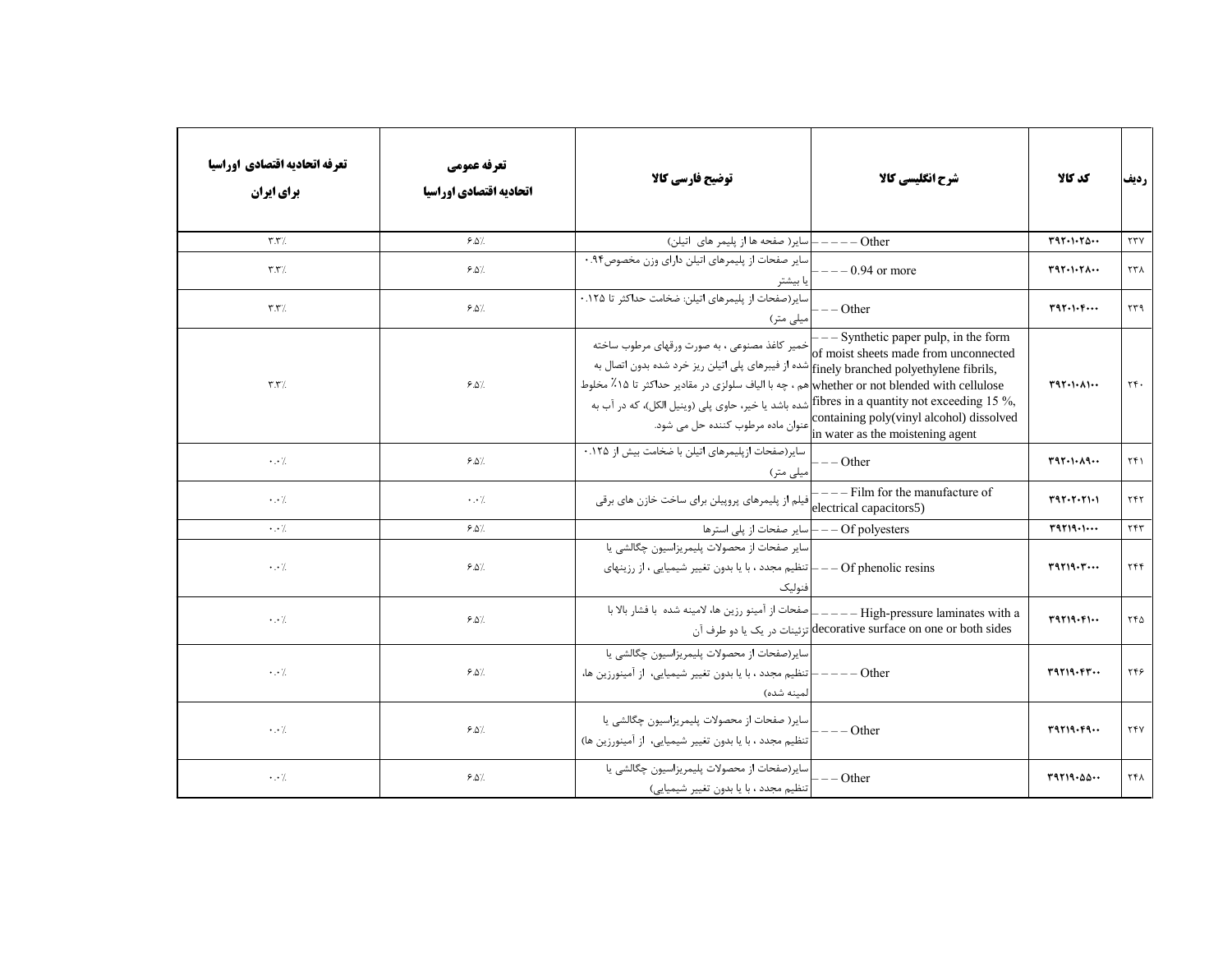| تعرفه اتحاديه اقتصادي اوراسيا<br>برای ایران | تعرفه عمومي<br>اتحاديه اقتصادي اوراسيا | توضیح فارسی کالا                                                                                               | شرح انگلیسی کالا                                                                                            | كد كالا                                   | رديف                 |
|---------------------------------------------|----------------------------------------|----------------------------------------------------------------------------------------------------------------|-------------------------------------------------------------------------------------------------------------|-------------------------------------------|----------------------|
| $\cdot \cdot \cdot$                         | 9.0                                    | ساير صفحات پلاستيكي ساخته شده از پليمريزاسيون<br>افزايشى                                                       | - Of addition polymerisation products:                                                                      | T9719.5                                   | ۲۴۹                  |
| $\cdot \cdot \cdot$                         | 9.0                                    | سایر (صفحات، ورقها، ورقه های نازک، و نوار از مواد<br>پلاستكى)                                                  | - Other                                                                                                     | $r$ 9719.9                                | $\mathsf{Y}\Delta$ . |
| $\cdot$ . $\cdot$ /                         | 9.0                                    | --------<br>  basins  وان، دوش، ظرفشویی و دستشویی                                                              | - Baths, shower-baths, sinks and wash-                                                                      | $r$ <sup>4</sup> $r$                      | ٢۵١                  |
| $\cdot \cdot \cdot$                         | 9.0/                                   | کیسه و کیسه کوچک(ازجمله کیسه های مخروطی<br>شکل)از پلیمرهای اتیلن                                               | - Of polymers of ethylene                                                                                   | T2TTT1                                    | ٢۵٢                  |
| Y.Y'.                                       | 9.0/                                   | کیسه و کیسه کوچک (ازجمله کیسه های مخروطی<br> شکل)از پلی وینیل کلرید                                            | $-$ Of poly(vinyl chloride)                                                                                 | $r$ <sup>4</sup> $r$ $r$ $r$ $r$ $\cdots$ | $\tau \Delta \tau$   |
| Y.Y                                         | 9.0                                    | Other — —   سایر(کیسه و کیسه کوچک از سایر مواد پلاستیکی)                                                       |                                                                                                             |                                           | ۲۵۴                  |
| $\mathbf{r}.\mathbf{r}$                     | 9.0                                    |                                                                                                                | Tableware and kitchenware —إلوازم سرميز و لوازم آشپزخانه                                                    | $T$ 97 $F$ $\cdots$                       | ۲۵۵                  |
| $\mathbf{r}.\mathbf{r}$                     | 9.0                                    | ظروف میزخوراک، ظروف آشپزخانه، سایر لوازم خانه داری<br>بهداتشی یا اسباب توالت از پلاستیک بازیافتی               | - Of regenerated cellulose                                                                                  | rqrrq                                     | ۲۵۶                  |
| $\mathbf{r}.\mathbf{r}$                     | 9.0                                    | ساير(ظروف ميزخوراك، ظروف آشپزخانه، ساير لوازم خانه<br>داری و بهداتشی یا اسباب توالت از پلاستیک بازیافتی)       | $-$ Other                                                                                                   | rqrrqq                                    | <b>TAY</b>           |
| $\mathbf{r}.\mathbf{r}$                     | 9.0                                    | صافی ها و لوازم مشابه که برای تصفیه آب ورودی زهکش<br>ها استفاده می شود.                                        | - Perforated buckets and similar<br>articles used to filter water at the<br>entrance to drains              | T9759.0                                   | <b>TAA</b>           |
| Y.7/                                        | $9.0\%$                                | سایر مصنوعات از مواد پلاستیکی و مصنوعات از سایر مواد<br>- مشمول شماره های ۳۹۰۱ لغایت ۳۹۱۴ ساخته شده از<br>ورقه | $--$ Made from sheet                                                                                        | 19759.97                                  | ۲۵۹                  |
| $\mathbf{r}.\mathbf{r}$                     | $9.0\%$                                | <sup>-</sup>  اجزاء به کار رفته در تهیه فیلتر (از جمله غشای همودیالیز)                                         | $---$ Filter elements (including<br>membranes for hemodialysis) for the<br>برای صنعت پزشکی medical industry | 19159.911                                 | ۲۶۰                  |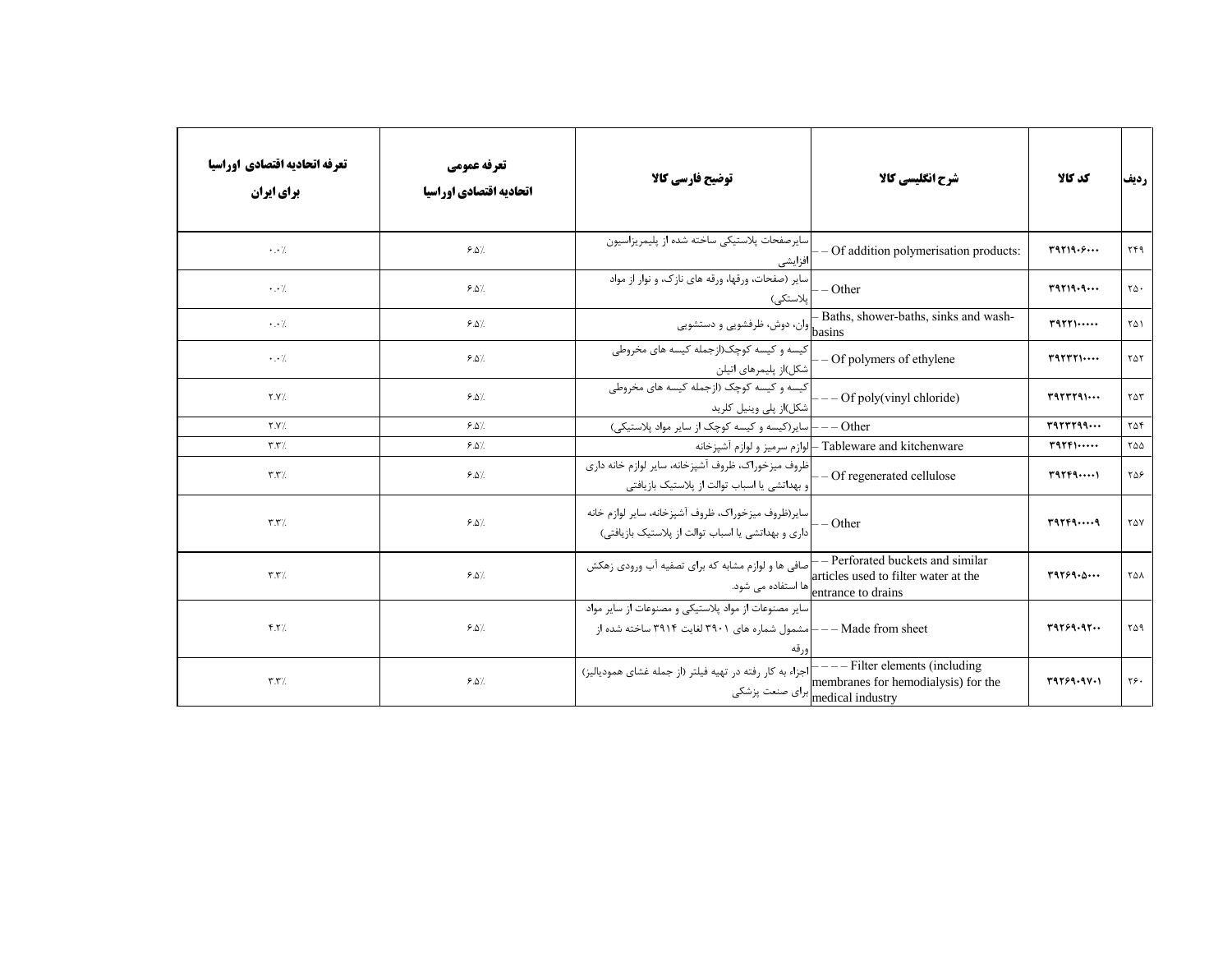| تعرفه اتحاديه اقتصادي اوراسيا<br>برای ایران | تعرفه عمومي<br>اتحاديه اقتصادي اوراسيا | توضيح فارسي كالآ                                                                                                                                                                                                                                                                                                                                                                                    | شرح انگلیسی کالا                                                                                                                                                                                                 | كد كالا           | رديف |
|---------------------------------------------|----------------------------------------|-----------------------------------------------------------------------------------------------------------------------------------------------------------------------------------------------------------------------------------------------------------------------------------------------------------------------------------------------------------------------------------------------------|------------------------------------------------------------------------------------------------------------------------------------------------------------------------------------------------------------------|-------------------|------|
| $\cdot \cdot \cdot$ /                       | $\cdot$ . $\cdot$ /                    | not exceeding 8 mm in height, exceeding سیلندرهای با طول بین ۵ میلی متر تا ۸ میلی متر ، قطر<br>بین۱۲ تا ۱۵ میلی متر، کار نکرده نوری ، با یک سوراخ<br>کروی در یک انتها ، برای تولید لنزهای تماسی زیر شماره<br>$9 \cdot \cdot 17 \cdot \cdot \cdot \cdot$                                                                                                                                             | $---$ Cylinders exceeding 5 mm, but<br>12 mm but not exceeding 15 mm in<br>diameter, not optically worked, with a<br>spherical hole at one end, used to<br>produce contact lenses of subheading<br>9001 30 000 0 | 31769.97.7        | ۲۶۱  |
| $\mathbf{r}.\mathbf{r}$                     | 9.0                                    | assembly of motor vehicles of headings اجزاء به كار رفته در تهيه فيلتر براي مونتاژ صنعتي وسايل                                                                                                                                                                                                                                                                                                      | $---$ Filter elements for the industrial<br>8701 to 8705, their assemblies and نقلیه موتوری شماره های ۸۷۰۱ تا ۸۷۰۵<br>units5)                                                                                    | T9759.9V·T        | ٢۶٢  |
| $\cdot$ . $\cdot$ /                         | 9.0                                    | designed for a working pressure of 20 مخازن گاز طبیعی که برای فشار ۲۰ مگاپاسکال و بیشتر<br>MPa or more and intended to beاطراحی شده اند و بر روی وسایل نقلیه با سوخت گاز                                                                                                                                                                                                                            | $---$ Containers for natural gas<br>installed on vehicles using natural gas as أطبيعي نصب مي شود<br>la fuel                                                                                                      | 31769.97.4        | ۲۶۳  |
| $\cdot \cdot \cdot$                         | $\cdot \cdot$ /                        | سایر مصنوعات از مواد پلاستیکی و مصنوعات از سایر مواد<br> مشمول شماره های ۳۹۰۱ لغایت ۳۹۱۴ برای ساخت موتور<br>هواپیما و / یا هواپیمای غیرنظامی                                                                                                                                                                                                                                                        | $---$ For the manufacture of aircraft<br>engines and/or civil aircrafts5)                                                                                                                                        | T9759.9V.0        | ۲۶۴  |
| $\cdot$ . $\cdot$ /                         | $\Delta \cdot \frac{1}{2}$             | سایر( سایر مصنوعات از مواد پلاستیکی و مصنوعات از سایر<br>امواد مشمول شماره های ۳۹۰۱ لغایت ۳۹۱۴ برای ساخت<br>موتور هواپیما و / یا هواپیمای غیرنظامی )                                                                                                                                                                                                                                                | $---Other$                                                                                                                                                                                                       | 3.1979.47         | ۲۶۵  |
| $\cdot$ . $\cdot$ /                         | $9.0\%$                                | سیلندرهایی بین ۵ میلی متر , و ۳۰ میلی متر ، با قطر $\ket{30 \text{ mm}}$ , with a diameter of not less than<br>0 میں میں 30 30 30 30 30 amm, but not more than بین ۳۰ میلی متر و ۱۵۰ میلی متر ، بدون پردازش نوری ،<br>mm, without optical processing, wiبرای<br>با محدب و / یا مقعر و / یا مسطح سطوح انتهایی ، برای<br>end surfaces, for the production of تولید لنزهای شیشه ای در زیر شماره ۹۰۰۱۵۰ | Cylinders with a height of not less than 5<br>mm but not more than<br>mm, without optical processing, with<br>lenses for glasses of subheading 9001<br>50                                                        | <b>٣٩٢۶٩٠٩٧٠٧</b> | ۲۶۶  |
| Y.Y'.                                       | $9.0\%$                                | سایر(سایر مصنوعات از مواد پلاستیکی و مصنوعات از سایر<br>مواد مشمول شماره های ۳۹۰۱ لغایت ۳۹۱۴)                                                                                                                                                                                                                                                                                                       | $--$ Other                                                                                                                                                                                                       | 31769.97.9        | ۲۶۷  |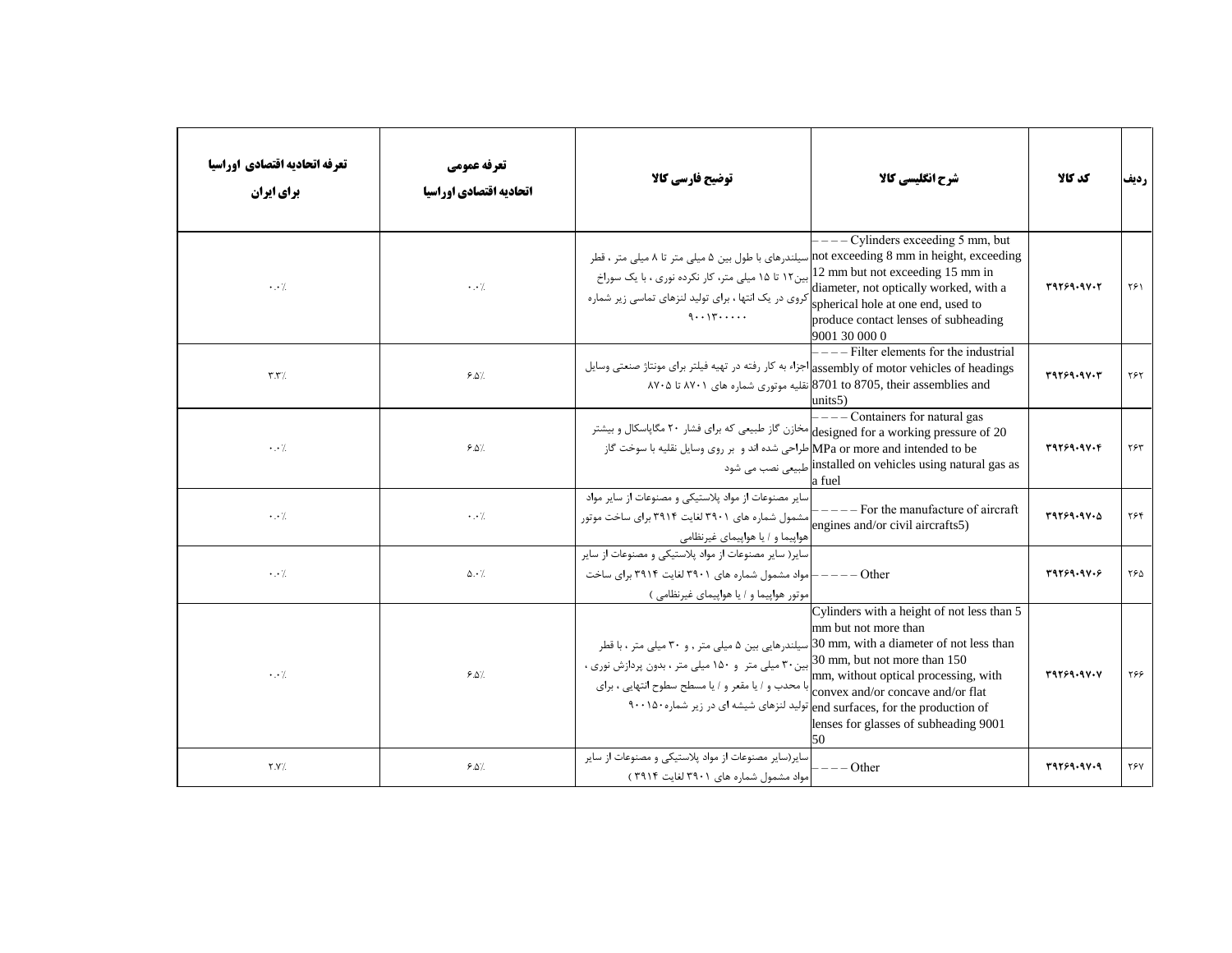| تعرفه اتحاديه اقتصادي اوراسيا<br><b>برای ایران</b> | تعرفه عمومي<br>اتحاديه اقتصادي اوراسيا          | توضيح فارسي كالا                                                                                                                                     | شرح انگلیسی کالا                                                                     | كد كالا                                          | رديف             |
|----------------------------------------------------|-------------------------------------------------|------------------------------------------------------------------------------------------------------------------------------------------------------|--------------------------------------------------------------------------------------|--------------------------------------------------|------------------|
| $\Delta \cdot \frac{1}{2}$                         | $\mathcal{N} \cdot \cdot \mathcal{N}$           | _ تایرهای بادی (پنوماتیک ) جدید با قطر مته کمتر از ۱۶                                                                                                | - With a bore diameter of less than 16<br>inches اینچ                                | $F+111T$                                         | ۲۶۸              |
| $\Delta \cdot$ /                                   | $\mathcal{N} \cdot \cdot \mathcal{N}$           | سایر( تایرهای باید پنوماتیک جدید از انواعی که برای<br>Other —  اتومبیلهای سواری (همچنین اتومبیلهای استیشن واگن و<br> اتومبیلهای مسابقه به کار میرود) |                                                                                      | $F-1119$                                         | ۲۶۹              |
| $\cdot$ . $\cdot$ /                                | $\lambda \cdot \gamma$                          | سایر پارچه های تار و پود باف، حاوی حداقل ۸۵٪ وزنی<br>رشته های پلی استر ، سفید شده یا سفید نشده                                                       | - Unbleached or bleached                                                             | $\Delta F - V991$                                | $\tau v$ .       |
| $\cdot$ . $\cdot$ /                                | $\lambda \cdot \gamma$                          | اسایر(سایر پارچه های تار و پود باف، حاوی حداقل ۸۵٪<br>وزنی رشته های پلی استر)                                                                        | $---Other$                                                                           | $\Delta F - V999$                                | ۲۷۱              |
| $\cdot \cdot$ /                                    | $\Delta \cdot \frac{1}{2}$                      | الياف سنتتيك غير يكسره، حلاجي نشده ، شانه نزده يا به<br>Of polyesters –انحو دیگری برای نخ ریسی عمل آورده نشده باشند ، از پلی<br>ستر ها.              |                                                                                      | $\Delta \Delta \cdot \text{TT} \cdots$           | <b>TYT</b>       |
| $\cdot \cdot$ /                                    | $\cdot$ , $\forall$ A Euro per \ m <sup>2</sup> | .<br>[فرش و سایر کفپوشها حاوی حداقل ۱۰ درصد وزنی ابریشم<br>ے۔۔  . ر <sup>س</sup> یا آخال ابریشم به کج ابریشم<br>than noil <del>)</del>               | - Containing a total of more than $10\%$<br>by weight of silk or of waste silk other | $\Delta V \cdot 11 \cdot 1 \cdots$               | ۲۷۳              |
| $\cdot$ . $\cdot$ /                                | $\cdot$ , $\forall$ Euro per \ m <sup>2</sup>   | سایر( فرش و سایر کفپوش ها از مواد نسجی، گره باف، یا<br>آماده مصرف از پشم یا کرک حیوان)                                                               | $-$ Other                                                                            | $\Delta V \cdot 11 \cdot 9 \cdots$               | $\tau \vee \tau$ |
| $\cdot$ . $\cdot$ /                                | $\cdot$ , $\forall$ Euro per \ m <sup>2</sup>   | - فرش و سایر کفپوشها از ابریشم، آخال ابریشم به جز کج<br>netal threads کفپوشهای دارای نخهای فلزی                                                      | - Of silk, of waste silk other than noil,<br>of synthetic fibres, of yarn of heading | $\Delta V \cdot 19 \cdot 1 \cdots$               | ۲۷۵              |
| $\cdot$ . $\cdot$ /.                               | $\cdot$ , $\forall$ A Euro per \ m <sup>2</sup> | فرش و سایر کفپوش ها از مواد نسجی، گره باف، پرداخت<br>شده یا نشده از سایر مواد نسجی                                                                   | - Of other textile materials                                                         | $\Delta V \cdot 19 \cdot 9 \cdots$               | ۲۷۶              |
| $\cdot$ . $\cdot$ /.                               | $\cdot$ , $\forall$ Euro per \ m <sup>2</sup>   | گلیم، سوماک، کارامانی و فرشهای دستباف همانند                                                                                                         | Kelem, Schumacks, Karamanie and<br>similar hand-woven rugs                           | $\Delta V \cdot Y \cdot \cdots$                  | <b>TYY</b>       |
| $\cdot$ . $\cdot$ /.                               | $\cdot$ , $\forall$ Euro per \ m <sup>2</sup>   |                                                                                                                                                      | (Coir) كغپوش@ا از الياف نارگيل (Coir) Floor coverings of coconut fibres (coir        | $\Delta V \cdot \Upsilon \Upsilon \cdots$        | <b>TYA</b>       |
| $\cdot$ . $\cdot$ /.                               | $\cdot$ , $\forall$ A Euro per \ m <sup>2</sup> | Axminster carpets ——  فرشهای اکس مینستر از پشم یا موی نرم (کرک) حیوان                                                                                |                                                                                      | $\Delta V \cdot \Upsilon V \cup \cdots$          | ۲۷۹              |
| $\cdot \cdot /$                                    | $\cdot$ , $\forall$ Euro per \ m <sup>2</sup>   | سایر(مخملی باف ، پرداخت نشده، از پشم یا موی نرم<br>حيوان)                                                                                            | $---Other$                                                                           | $\Delta V \cdot \Upsilon \Upsilon \wedge \cdots$ | ۲۸۰              |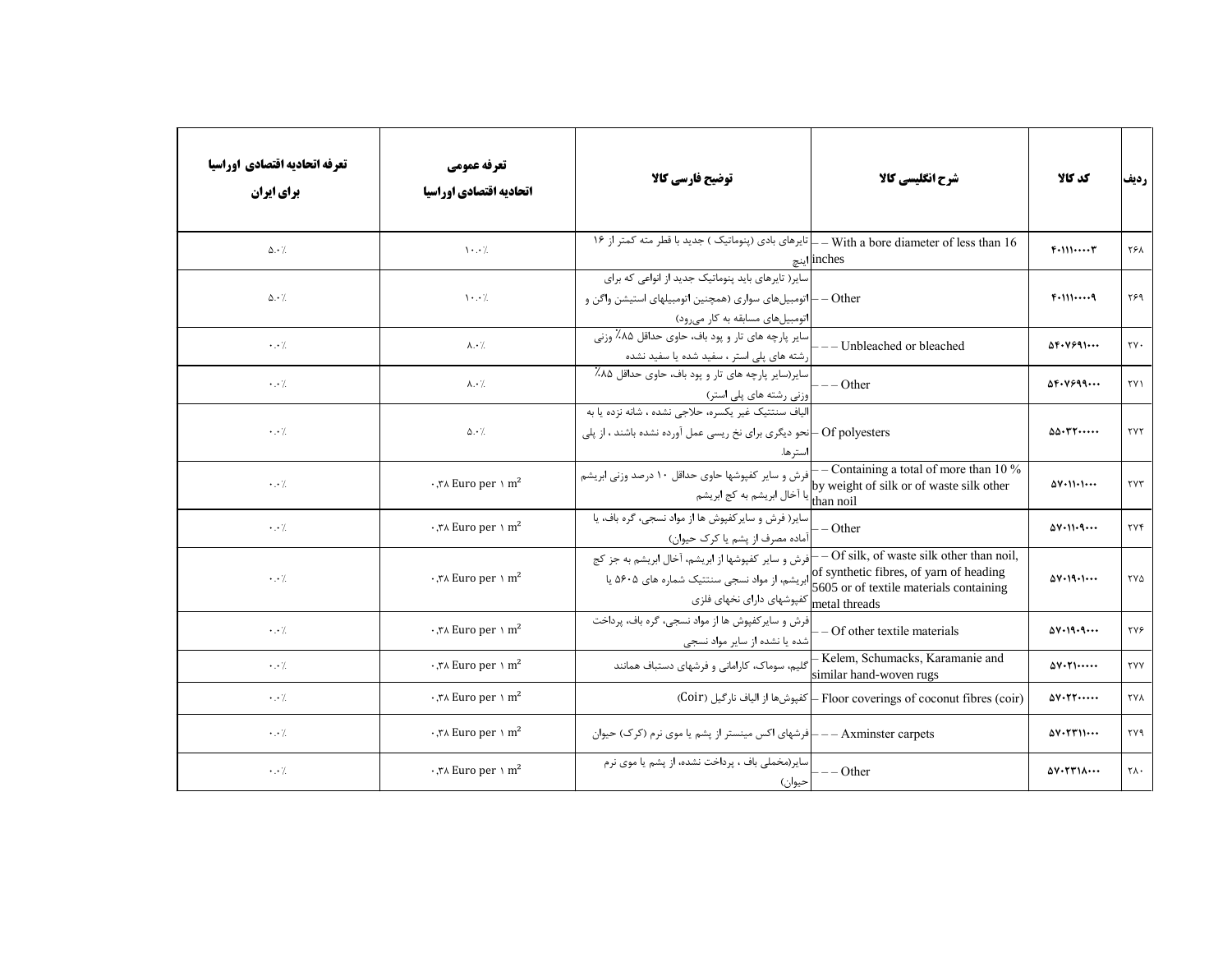| تعرفه اتحاديه اقتصادي اوراسيا<br>برای ایران | تعرفه عمومي<br>اتحاديه اقتصادي اوراسيا            | توضيح فارسي كالا                                                                                  | شرح انگلیسی کالا                | كد كالا                                                     | رديف                      |
|---------------------------------------------|---------------------------------------------------|---------------------------------------------------------------------------------------------------|---------------------------------|-------------------------------------------------------------|---------------------------|
| $\cdot$ . $\cdot$ /                         | $\cdot$ , $\forall$ A Euro per \ m <sup>2</sup>   | فرشهای اکس مینستر مخملی باف ،پرداخت نشده، از مواد<br>نسجى سنتتيك يا مصنوعى                        | --- Axminster carpets           | $\Delta V \cdot \Upsilon \Upsilon \Upsilon \cdots$          | <b>٢٨١</b>                |
| $\cdot$ . $\cdot$ /                         | $\cdot$ , $\forall$ Euro per \ m <sup>2</sup>     | سایر (مخملی باف ، پرداخت نشده، از مواد نسجی سنتتیک<br> يا مصنوعي )                                | $---Other$                      | $\Delta V \cdot \Upsilon \Upsilon \Upsilon \Upsilon \cdots$ | ٢٨٢                       |
| $\cdot \cdot$ /.                            | י, א $\texttt{Func}$ per א $\texttt{m}^2$         | امخملی باف ، پرداخت نشده، از سایر مواد نسجی                                                       | - Of other textile materials    | $\Delta V \cdot \Upsilon \Upsilon \varphi \cdots$           | $\gamma \wedge \gamma$    |
| $\cdot$ . $\cdot$ /                         | $\cdot$ , $\forall$ A Euro per \ m <sup>2</sup>   | فرشهای اکس مینستر مخملی باف، پرداخت شده، ازپشم یا<br> موی نرم (کرک) حیوان                         | - - Axminster carpets           | $\Delta V \cdot Y \cdot V \cdot \cdot \cdot$                | ۲۸۴                       |
| $\cdot$ . $\cdot$ /                         | $\cdot$ , $\forall$ Euro per \ m <sup>2</sup>     | سایر(مخملی باف، پرداخت شده، ازیشم یا موی نرم (کرک)<br>حيوان)                                      | $--$ Other                      | $\Delta V \cdot YF19$                                       | ٢٨۵                       |
| $\cdot$ . $\cdot$ /                         | $\cdot$ , $\tau \Delta$ Euro per \ m <sup>2</sup> | فرشهای اکس مینستر مخملی باف، پرداخت شده، از مواد<br>نسجى سنتتيك يا مصنوعى                         | $--$ Axminster carpets          | $\Delta V \cdot Y F Y$                                      | ۲۸۶                       |
| $\cdot$ . $\cdot$ /                         | $\cdot$ , $\infty$ Euro per \ m <sup>2</sup>      | اسایر(مخملی باف، پرداخت شده،از مواد نسجی سنتتیک یا<br>ىصنوعى)                                     | $--$ Other                      | $\Delta V \cdot Y F Y 9 \cdots$                             | <b>TAY</b>                |
| $\cdot$ . $\cdot$ /.                        | י, א $\text{Func per} \setminus \text{m}^2$       | - مخملی باف، پرداخت شده، از سایر مواد نسجی                                                        | - Of other textile materials    | $\Delta V \cdot Y F 9 \cdots$                               | <b>TAA</b>                |
| $\cdot$ . $\cdot$ /.                        | $\cdot$ , $\forall$ A Euro per \ m <sup>2</sup>   | نه با ساختار پرزدار (Not of pile)، پرداخت نشده ،<br>ازپشم یا موی نرم (کرک) حیوان)                 | - Of wool or fine animal hair   | $\Delta V \cdot Y \Delta \cdot 1 \cdots$                    | ٢٨٩                       |
| $\cdot$ . $\cdot$ /.                        | $\cdot$ , $\forall$ Euro per \ m <sup>2</sup>     | نه با ساختار پرزدار (Not of pile)، پرداخت نشده ، از<br>پلى پروپيلن                                | - Of polypropylene              | $\Delta V \cdot Y \Delta \cdot Y \cdot \cdot$               | $\mathbf{y} \mathbf{y}$ . |
| $\cdot$ . $\cdot$ /                         | $\cdot$ , $\forall$ Euro per \ m <sup>2</sup>     | Other --  سایر(نه با ساختار پرزدار (Not of pile)، پرداخت نشده )                                   |                                 | $\Delta V \cdot Y \Delta \cdot Y \cdot \cdot$               | ۲۹۱                       |
| $\cdot$ . $\cdot$ /.                        | $\cdot$ , $\forall$ A Euro per \ m <sup>2</sup>   | نه با ساختار پرزدار (Not of pile)، پرداخت نشده ، از<br>سایر مواد نسجی                             | - Of other textile materials    | $\Delta V \cdot Y \Delta \cdot q \cdots$                    | $Y$ 9 $Y$                 |
| $\cdot$ . $\cdot$ /.                        | $\cdot$ , $\forall$ A Euro per \ m <sup>2</sup>   | نه با ساختار پرزدار (Not of pile)، پرداخت نشده، از<br>پشم یا موی نرم (کرک) حیوان                  | $-$ Of wool or fine animal hair | $\Delta V \cdot Y \cdot \cdot \cdot \cdot$                  | ۲۹۳                       |
| $\cdot$ . $\cdot$ /.                        | $\cdot$ , $\forall$ A Euro per \ m <sup>2</sup>   | نه با ساختار پرزدار (Not of pile)، پرداخت شده از پلی<br>پروپيلن                                   | $--$ Of polypropylene           | $\Delta V \cdot Y 9 Y 1 \cdots$                             | ۲۹۴                       |
| $\cdot$ . $\cdot$ /.                        | $\cdot$ , $\forall$ Euro per \ m <sup>2</sup>     | سایر(نه با ساختار پرزدار (Not of pile)، پرداخت شده از<br> <br> مواد نسجی سنتتیک یا <u>مصنوعی)</u> | $---Other$                      | $\Delta V \cdot Y9Y9$                                       | ۲۹۵                       |
| $\cdot$ . $\cdot$ /.                        | $\cdot$ , $\forall$ Euro per \ m <sup>2</sup>     | <mark>نه با ساختار پرزدار (Not of pile)، پرداخت</mark> شده ازسایر<br>مواد نسجى                    | - Of other textile materials    | $\Delta V \cdot Y$ 99                                       | ۲۹۶                       |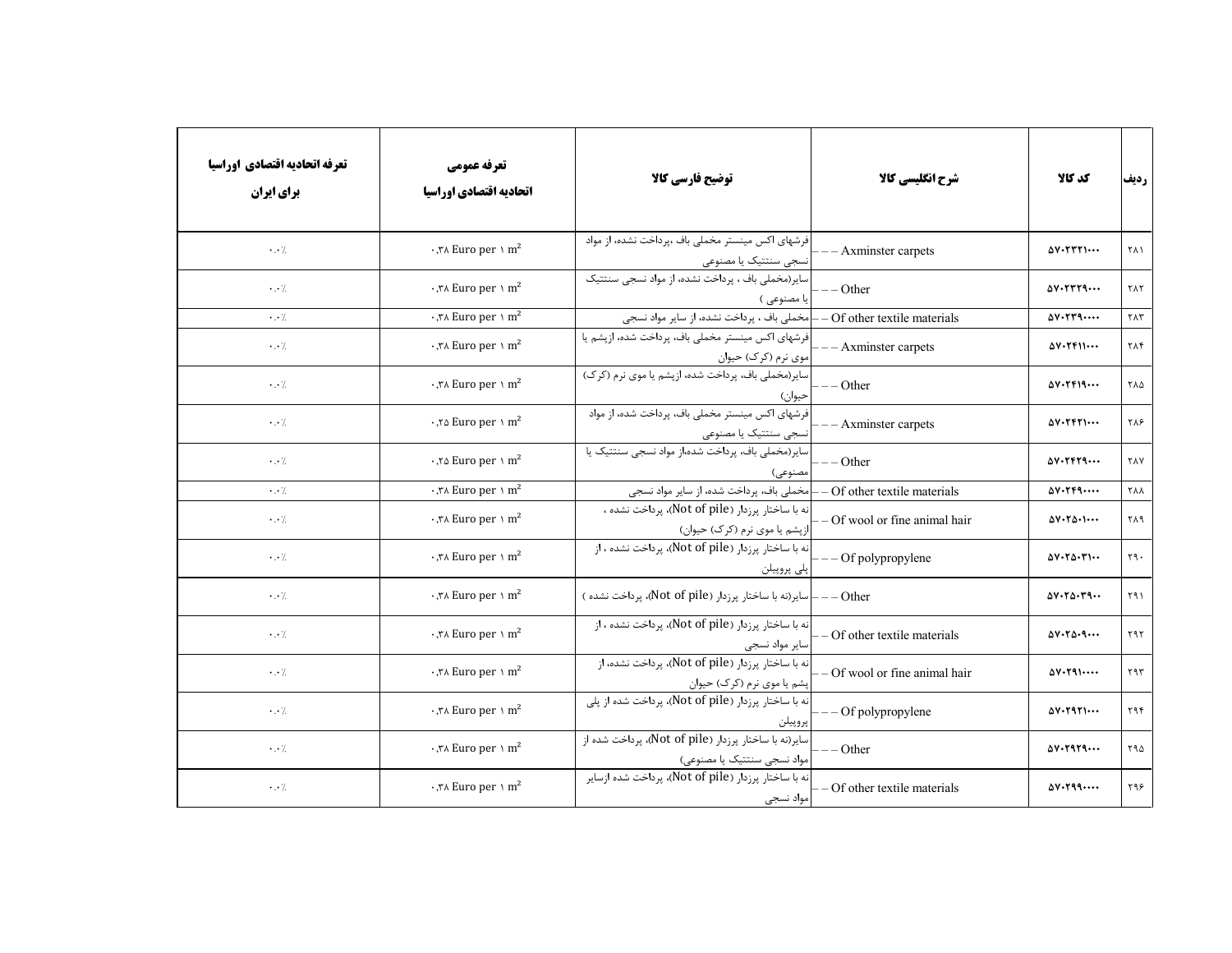| تعرفه اتحاديه اقتصادي اوراسيا<br>برای ایران | تعرفه عمومي<br>اتحاديه اقتصادي اوراسيا             | توضيح فارسي كالا                                                                                                                                                    | شرح انگلیسی کالا                                                 | كد كالا                                                                  | رديف                          |
|---------------------------------------------|----------------------------------------------------|---------------------------------------------------------------------------------------------------------------------------------------------------------------------|------------------------------------------------------------------|--------------------------------------------------------------------------|-------------------------------|
| $\cdot \cdot$ /.                            | $\cdot$ , $\forall$ Euro per \ m <sup>2</sup>      | فرش و سایر کفپوشها از پشم یا موی نرم(کرک) حیوان،<br>منگوله باف، پرداخت شده یا نشده                                                                                  | - Of wool or fine animal hair                                    | $\Delta V \cdot \Gamma \cdot \cdots$                                     | ۲۹۷                           |
| $\cdot$ . $\cdot$ /                         | $\cdot$ , $\forall$ A Euro per \ m <sup>2</sup>    | نایلون یا از سایر پلیآمیدها، حداکثر مساحت ۰.۳ متر مربع $\rm{of}~0.3~m^2$                                                                                            |                                                                  | $\Delta V \cdot \Upsilon V \cdot V \cdot V$                              | ۲۹۸                           |
| $\cdot$ . $\cdot$ /.                        | $\cdot$ , $\infty$ Euro per $\cdot$ m <sup>2</sup> | اساير(فرش و ساير كفپوشها، منگوله باف، پرداخت شده يا<br>انشده،از نایلون یا از سایر پلیآمیدها)                                                                        | $---Other$                                                       | $\Delta V \cdot \Upsilon \Upsilon \cdot V \cdot q$                       | ۲۹۹                           |
| $\cdot$ . $\cdot$ /.                        | $\cdot$ , $\infty$ Euro per $\cdot$ m <sup>2</sup> | سایر(فرش و سایر کفپوشها، منگوله باف، پرداخت شده یا<br>انشده،از نایلون یا از سایر پلیآمیدها)                                                                         | $---Other$                                                       | $\Delta V \cdot \Upsilon \Upsilon \cdot \Upsilon \wedge \cdots$          | $\mathbf{r} \cdot \cdot$      |
| $\cdot \cdot$ /.                            | $\cdot$ , $\forall$ Euro per \ m <sup>2</sup>      | Having a maximum surface area ——— فرش و ساير كفپوشها، منگوله باف، پرداخت شده يا نشده،از<br>نایلون یا از سایر پلیآمیدها، حداکثر مساحت ۰.۳ متر مربع $\rm{of}~0.3~m^2$ |                                                                  | $\Delta V \cdot \Upsilon V \cdot 9 \Upsilon \cdot 1$                     | $\mathbf{r} \cdot \mathbf{v}$ |
| $\cdot$ . $\cdot$ /.                        | $\cdot$ , $\tau$ Euro per $\cdot$ m <sup>2</sup>   | سایر(فرش و سایر کفپوشها، منگوله باف، پرداخت شده یا<br>انشده،از نایلون یا از سایر پلیآمیدها)                                                                         | $---Other$                                                       | $\Delta V \cdot \Upsilon V \cdot 9V \cdot 9$                             | $\mathbf{r} \cdot \mathbf{r}$ |
| $\cdot$ . $\cdot$ /.                        | $\cdot$ , $\tau$ Euro per \ m <sup>2</sup>         | سایر(فرش و سایر کفپوشها، منگوله باف، پرداخت شده یا<br>انشده،از نایلون یا از سایر پلیآمیدها)                                                                         | $---Other$                                                       | $\Delta V \cdot \Upsilon V \cdot q \wedge \cdots$                        | $\mathbf{r} \cdot \mathbf{r}$ |
| $\cdot$ . $\cdot$ /                         | $\cdot$ , ۳۸ Euro per ۱ m <sup>2</sup>             | فرش و سایر کفپوشها، منگوله باف، پرداخت شده یا<br>ِ انشده،ازسایر مواد نسجی سنتتیک یا مصنوعی، چهارگوش،<br>كه مساحت آن حداكثر ۱ متر مربع باشد.                         | $-$ - Tiles, having a maximum surface<br>area of $1 \text{ m}^2$ | $\Delta V \cdot \Upsilon \Upsilon \cdot V \cdot \cdot$                   | $\mathbf{r} \cdot \mathbf{r}$ |
| $\cdot$ . $\cdot$ /.                        | $\cdot$ , $\forall$ A Euro per \ m <sup>2</sup>    | سایر(فرش و سایر کفپوشها، منگوله باف، پرداخت شده یا<br>نشده،ازسایر مواد نسجی سنتتیک یا مصنوعی)                                                                       | $---Other$                                                       | $\Delta V \cdot \Upsilon \Upsilon \cdot \Upsilon \wedge \cdots$          | $\mathbf{r} \cdot \mathbf{r}$ |
| $\cdot$ . $\cdot$ /                         | $\cdot$ , $\forall$ A Euro per \ m <sup>2</sup>    | فرش و سایر کفپوشها، منگوله باف، پرداخت شده یا<br>[نشده،ازسایر مواد نسجی سنتتیک یا مصنوعی، با مساحت<br>حداكثر ۰.۳ مترمربع.                                           | - Having a maximum surface area<br>of $0.3 \text{ m}^2$          | $\Delta V \cdot \Upsilon \Upsilon \cdot \Lambda \Upsilon \cdot V$        | $\mathbf{r} \cdot \mathbf{r}$ |
| $\cdot$ . $\cdot$ /                         | י, א $\text{Euro per} \setminus m^2$               | فرش و سایر کفپوشها، منگوله باف، پرداخت شده یا<br>نشده،ازسایر مواد نسجی سنتتیک یا مصنوعی ، چاپ شده                                                                   | - Printed                                                        | $\Delta V \cdot \Upsilon \Upsilon \cdot \Lambda \Upsilon \cdot \Upsilon$ | $\mathbf{r} \cdot \mathbf{v}$ |
| $\cdot$ . $\cdot$ /                         | $\cdot$ , $\infty$ Euro per \ m <sup>2</sup>       | سایر(فرش و سایر کفپوشها، منگوله باف، پرداخت شده یا<br>نشده،ازسایر مواد نسجی سنتتیک یا مصنوعی)                                                                       | $--$ Other                                                       | $\Delta V \cdot \Upsilon V \cdot \Lambda V \cdot q$                      | $\mathbf{r} \cdot \mathbf{v}$ |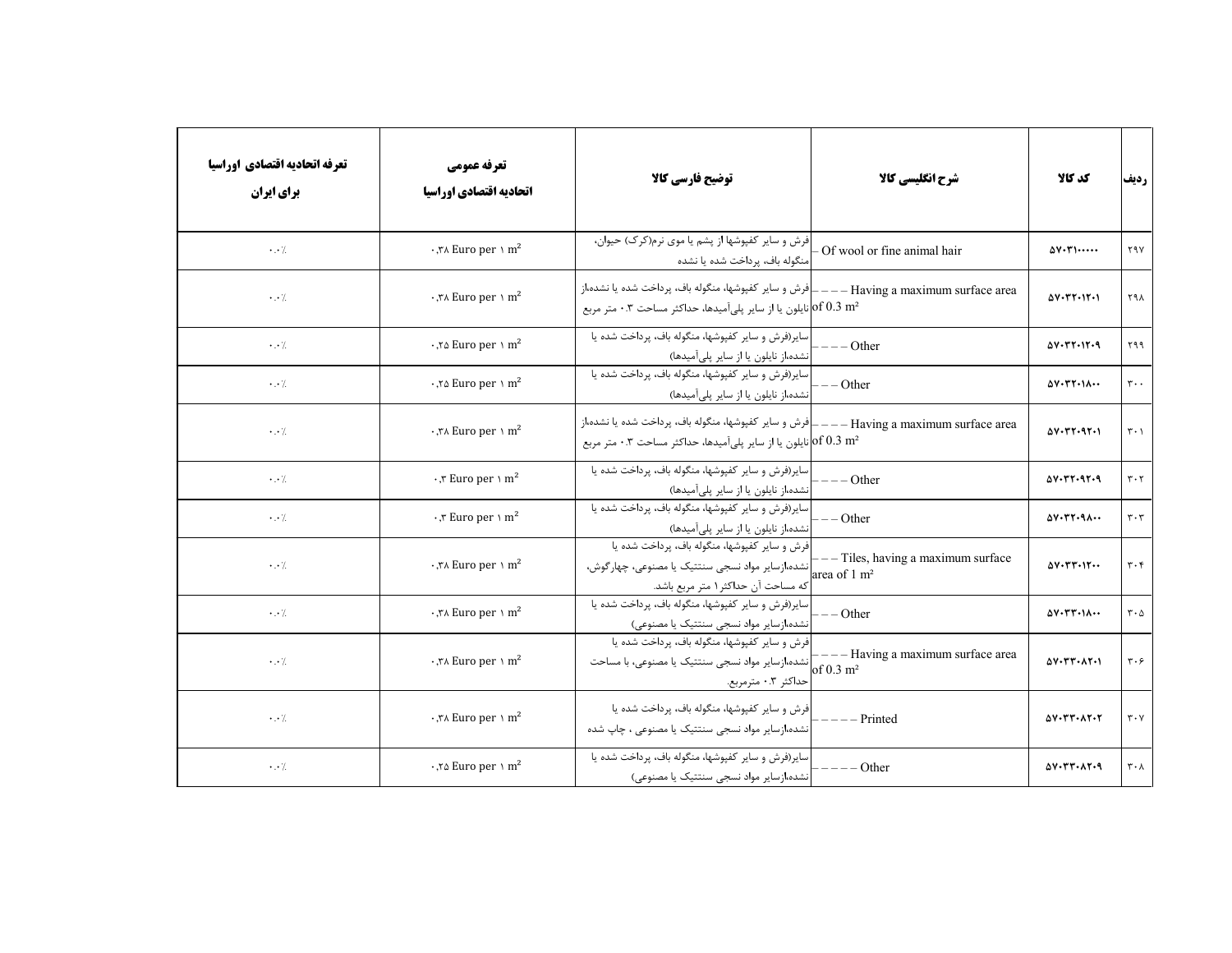| تعرفه اتحاديه اقتصادي اوراسيا<br>برای ایران | تعرفه عمومي<br>اتحاديه اقتصادي اوراسيا                                 | توضيح فارسي كالا                                                                                                                   | شرح انگلیسی کالا                                                 | كد كالا                                                                | رديف                              |
|---------------------------------------------|------------------------------------------------------------------------|------------------------------------------------------------------------------------------------------------------------------------|------------------------------------------------------------------|------------------------------------------------------------------------|-----------------------------------|
| $\cdot$ . $\cdot$ /                         | $\cdot$ , $\forall$ A Euro per \ m <sup>2</sup>                        | فرش و سایر کفپوشها، منگوله باف، پرداخت شده یا<br>نشده،ازسایر مواد نسجی سنتتیک یا مصنوعی ، چاپ شده                                  | --- Printed                                                      | $\Delta V \cdot \Upsilon \Upsilon \cdot \Lambda \wedge \cdot \Upsilon$ | $\mathbf{r} \cdot \mathbf{q}$     |
| $\cdot$ . $\cdot$ /                         | $\cdot$ , $\infty$ Euro per \ m <sup>2</sup>                           | سایر(فرش و سایر کفپوشها، منگوله باف، پرداخت شده یا<br>انشده،ازسایر مواد نسجی سنتتیک یا مصنوعی)                                     | $---$ Other                                                      | $\Delta V \cdot \Upsilon V \cdot \lambda \lambda \cdot q$              | $\uparrow\uparrow\uparrow$ .      |
| $\cdot$ . $\cdot$ /.                        | $\cdot$ , $\forall$ A Euro per \ m <sup>2</sup>                        | فرش و سایر کفپوشها، منگوله باف، پرداخت شده یا<br>نشده،ازسایر مواد نسجی، چهارگوش، با مساحت حداکثر<br>۰.۳ مترمربع                    | --- Tiles, having a maximum surface<br>area of $0.3 \text{ m}^2$ | $\Delta V \cdot T9 \cdot T \cdots$                                     | T11                               |
| $\cdot \cdot \cdot$                         | $\cdot$ , $\forall$ Euro per \ m <sup>2</sup>                          | سایر(فرش و سایر کفپوشها، منگوله باف، پرداخت شده یا<br>نشده،ازسایر مواد نسجی)                                                       | $---Other$                                                       | $\Delta V \cdot Y Q \cdot Y \cdot Q$                                   | $T\setminus T$                    |
| $\cdot$ . $\cdot$ /                         | $\cdot$ , $\forall$ Euro per \ m <sup>2</sup>                          | سایر(فرش و سایر کفپوشها، منگوله باف، پرداخت شده یا<br>نشده،ازسایر مواد نسجی)                                                       | - Other                                                          | $\Delta V \cdot Y \cdot \Lambda \cdots$                                | $\mathbf{r} \setminus \mathbf{r}$ |
| $\cdot$ . $\cdot$ /                         | $\cdot$ , $\forall$ A Euro per \ m <sup>2</sup>                        | فرش و سایر کفپوشها، از نمد، منگوله بافی یا پرزپاشی<br> نشده، پرداخت شده یا نشده، چهارگوش، که مساحت آن<br>حداكثر ٣/٠ متر مربع باشد. | - Tiles, having a maximum surface area<br>of 0.3 m2              | $\Delta V \cdot F \cdot \cdots$                                        | $\mathbf{y}$                      |
| $\cdot$ . $\cdot$ /                         | $\cdot$ , $\tau$ Euro per \ m <sup>2</sup>                             | سایر(فرش و سایر کفپوشها، از نمد، منگوله بافی یا پرزپاشی<br>نشده، پرداخت شده یا نشده)                                               | Other                                                            | $\Delta V \cdot F9 \cdots$                                             | $T\setminus \Delta$               |
| $\cdot$ . $\cdot$ /                         | $\cdot$ , $\forall$ Euro per \ m <sup>2</sup>                          | سایر فرشها و کفپوشها از مواد نسجی، پرداخت شده یا<br>نشده، از مواد نسجی سنتتیک یا مصنوعی                                            | Of man-made textile materials                                    | $\Delta V \cdot \Delta \cdots \Upsilon \cdots$                         | ٣١۶                               |
| $\cdot$ . $\cdot$ /                         | י, א $\text{Func per} \setminus \text{m}^2$                            | سایر فرشها و کفپوشها از مواد نسجی، پرداخت شده یا<br>نشده، از سایر مواد نسجی                                                        | - Of other textile materials                                     | $\Delta V \cdot \Delta \cdots \Delta \cdots$                           | $Y \vee Y$                        |
| a, . /., but not less ., A F E uro per I kg | $\cdots$ , but not less than $\cdots$ and $\cdots$ are per $\cdots$ kg | - لباس مردانه يا پسرانه از ساير مواد نسجى                                                                                          | Of other textile materials                                       | 51.779                                                                 | ۳۱۸                               |
| 9.1                                         | $\gamma \cdot \gamma$                                                  | اشیا ساخته شده از آسفالت یا از مواد همانند، به صورت<br>رول برای ساخت پوشش سقف یا مواد پوششی                                        | - Roofing and covering materials                                 | 51.4                                                                   | T                                 |
| 9.1                                         | $\gamma \cdot \gamma$                                                  | اشیا ساخته شده از آسفالت یا از مواد همانند، به صورت)<br>رول)ساير                                                                   | $-$ Other                                                        | 91.4                                                                   | $\tau\tau$ .                      |
| $\cdot$ . $\cdot$ /.                        | $\frac{15}{10}$                                                        | اشیا ساخته شده از سیمان، از بتون یا ازسنگ مصنوعی،<br>سلح شده یا نشده، مصالح ساختن بام و کاشی های دیگر،<br>شامل سنگفرش              | -- Roofing and other tiles, including<br>paving flagstone        | 511.191                                                                | ۳۲۱                               |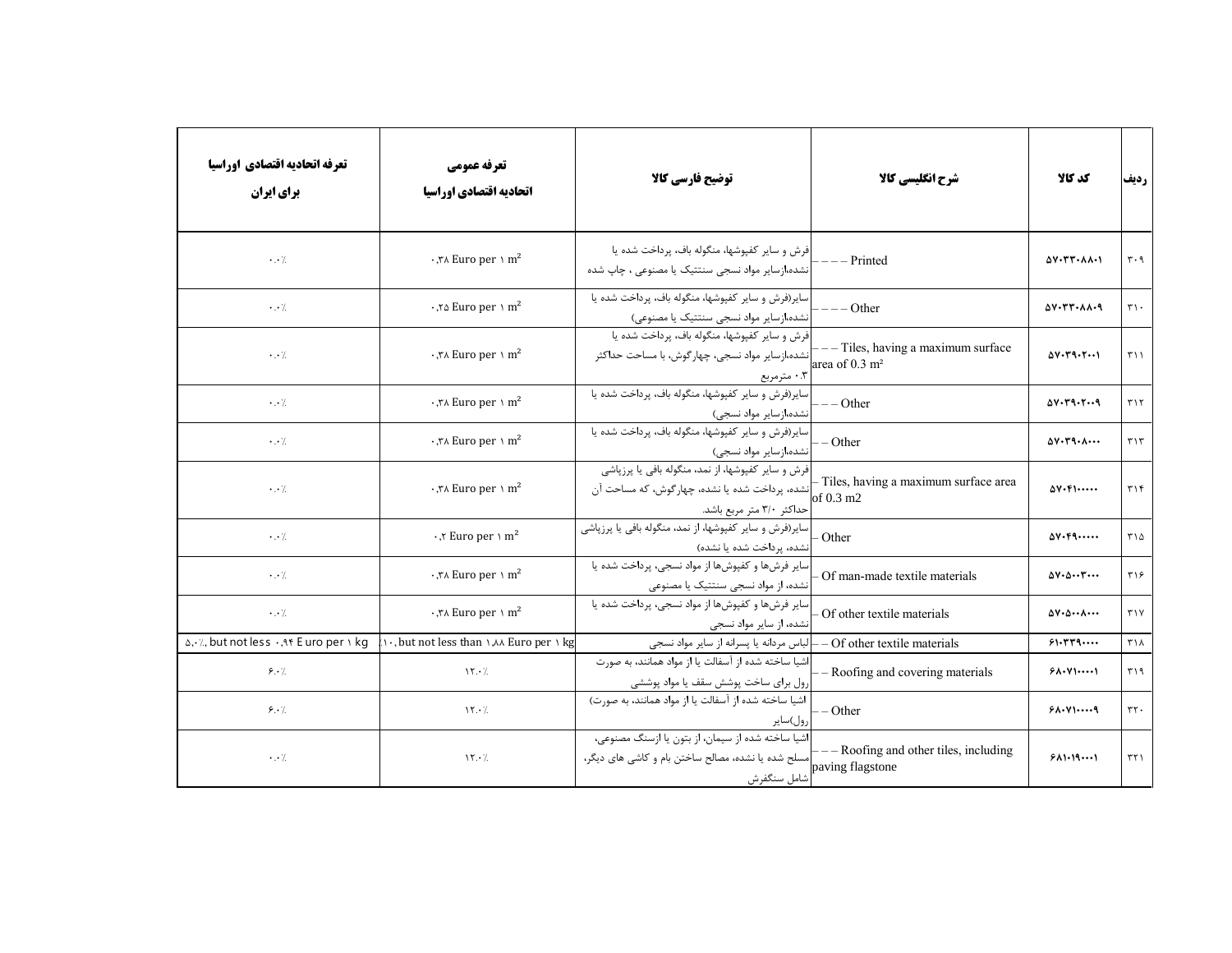| تعرفه اتحاديه اقتصادي اوراسيا<br><b>برای ایران</b> | تعرفه عمومي<br>اتحاديه اقتصادي اوراسيا    | توضيح فارسي كالا                                                                                                                             | شرح انگلیسی کالا                | كد كالا   | رديف             |
|----------------------------------------------------|-------------------------------------------|----------------------------------------------------------------------------------------------------------------------------------------------|---------------------------------|-----------|------------------|
| $\cdot \cdot \cdot$ /                              | $\mathcal{N} \cdot \cdot \mathcal{N}$     | سایر(اشیا ساخته شده از سیمان، از بتون یا ازسنگ<br>Other ——   مصنوعی، مسلح شده یا نشده، به شکل کاشی، سنگفرش،<br>آجر و اشیای همانند.)          |                                 | 911.199   | $\tau\tau\tau$   |
| $Y.\Delta$                                         | 10.7                                      |                                                                                                                                              | Building bricks – أجر ساختمان   | 99.51     | $\tau\tau\tau$   |
| 9.1                                                | $\gamma \cdot \gamma$                     | كاشي و چهارگوش و لوح براي روكش كردن اجاق يا ديوار،<br>Unglazed —— از سرامیک، با ضریب جذب آب وزنی حداکثر ۰.۵ درصد،<br>بدون لعاب               |                                 | 99.4711   | $\tau\tau\tau$   |
| $\cdot$ . $\cdot$ /.                               | $Y.\Delta'.$                              | کاشی و چهارگوش و لوح برای روکش کردن اجاق یا دیوار،<br> کاشی های دوتایی "Schpaltplatten"                                                      |                                 | 99.119    | ۳۲۵              |
| $\cdot$ . $\cdot$ /                                | $Y.\Delta'.$                              | كاشي و چهارگوش و لوح براي روكش كردن اجاق يا ديوار،<br>با مساحت حداكثر ٩٠ سانتي متر مربع                                                      | $---$ With an outer surface not | 99.4719   | ٣٢۶              |
| $\cdot \cdot \cdot$ /                              | $Y.\Delta'.$                              | سایر(کاشی و چهارگوش و لوح برای روکش کردن اجاق یا<br>· – دیوار، از سرامیک، با ضریب جذب آب وزنی حداکثر  ۰.۵<br>درصد)                           | $---$ Other                     | 99.419.09 | $\tau\tau\gamma$ |
| 9.7.                                               | $\gamma \cdot /$                          | کاشی و چهارگوش و لوح برای روکش کردن اجاق یا دیوار،<br>Unglazed – – –  از سرامیک، با ضریب جذب آب وزنی بین ۰.۵ تا ۱۰ درصد،<br>بدون لعاب        |                                 | 99.0111   | ۳۲۸              |
| $\cdot$ . $\cdot$ /                                | $\mathsf{Y}.\mathsf{Q}^{\cdot}\mathsf{L}$ | كاشي و چهارگوش و لوح براي روكش كردن اجاق يا ديوار،<br>از سرامیک، با ضریب جذب آب وزنی بین ۰.۵ تا ۱۰<br> درصد،کاشی های دوتایی "Schpaltplatten" | - "Schpaltplatten" double tiles | 99.9779   | ٣٢٩              |
| $\cdot$ . $\cdot$ /                                | $Y.\Delta'.$                              | سایر(کاشی و چهارگوش و لوح برای روکش کردن اجاق یا<br>·<br>· دیوار، از سرامیک، با ضریب جذب آب وزنی بین ۰.۵ تا ۱۰<br>درصد)                      | Other                           | 99.9779   | $\tau\tau$ .     |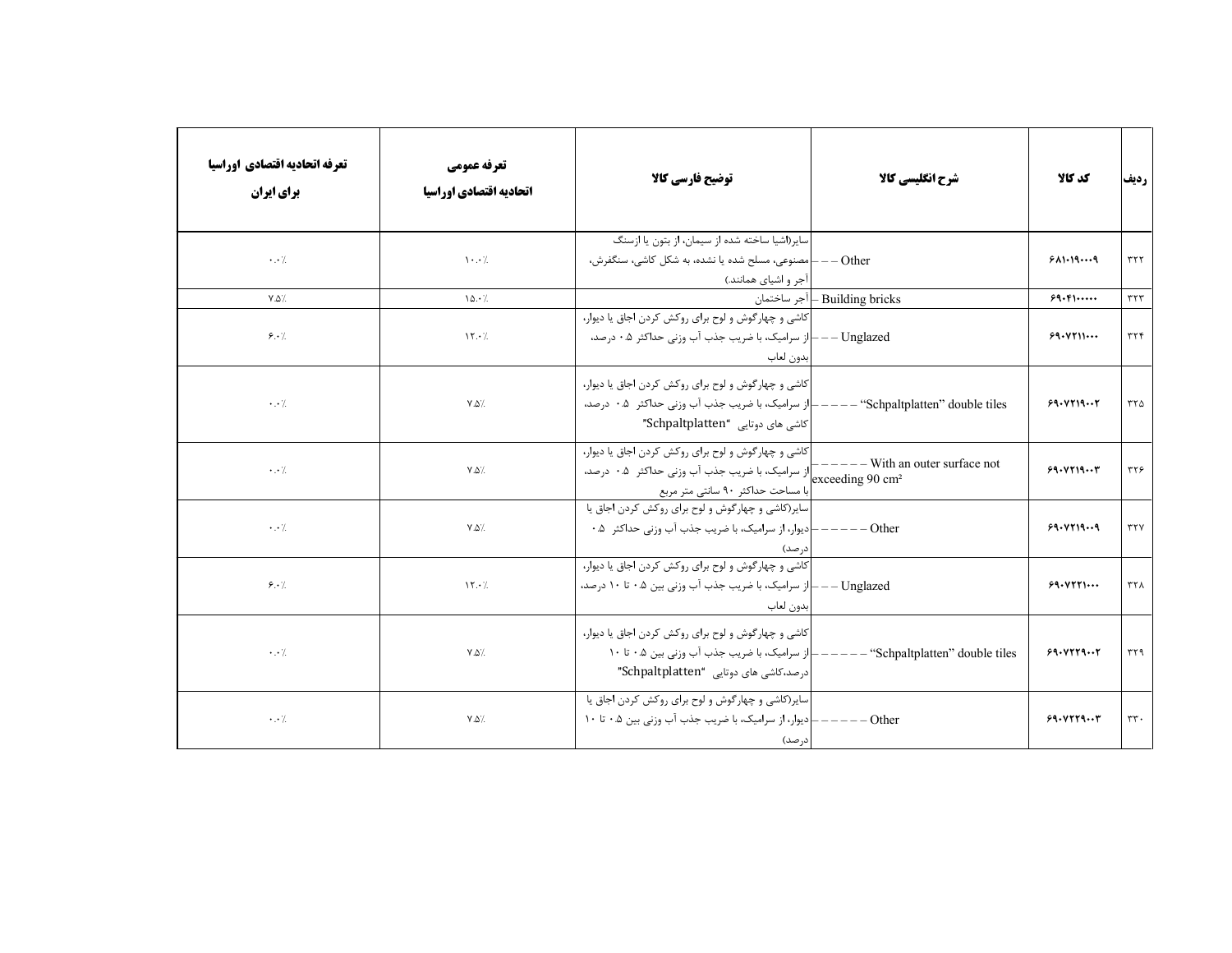| تعرفه اتحاديه اقتصادي اوراسيا<br><b>برای ایران</b> | تعرفه عمومي<br>اتحاديه اقتصادي اوراسيا | توضيح فارسي كالأ                                                                                                                                                                    | شرح انگلیسی کالا                    | كد كالا        | رديف             |
|----------------------------------------------------|----------------------------------------|-------------------------------------------------------------------------------------------------------------------------------------------------------------------------------------|-------------------------------------|----------------|------------------|
| $\cdot$ . $\cdot$ /.                               | $V.\Delta'.$                           | کاشی و چهارگوش و لوح برای روکش کردن اجاق یا دیوار،<br>ـ از سراميک، با ضريب جذب آب وزني بين ۰.۵ تا ۱۰<br> درصد،کاشی های دوتایی "Schpaltplatten"                                      | $---$ "Schpaltplatten" double tiles | $99.9779.$ .   | $\tau\tau\gamma$ |
| $\cdot$ . $\cdot$ /.                               | $Y.\Delta$ /                           | كاشي و چهارگوش و لوح براي روكش كردن اجاق يا ديوار،<br>درصد،با مساحت حداکثر ۹۰ سانتی متر مربع                                                                                        | - With an outer surface not         | 99.4779        | ۳۳۲              |
| $\cdot$ . $\cdot$ /.                               | $Y.\Delta'.$                           | سایر(کاشی و چهارگوش و لوح برای روکش کردن اجاق یا<br>Other —————— دیوار، از سرامیک، با ضریب جذب آب وزنی بین ۰.۵ تا ۱۰<br>ادرصد)                                                      |                                     | 99.0779.09     | rrr              |
| 8.7                                                | $\gamma \cdot \gamma$                  | کاشی و چهارگوش و لوح برای روکش کردن اجاق یا دیوار،<br>Unglazed – – –  از سرامیک، با ضریب جذب آب وزنی بیش از ۱۰ درصد،<br>بدون لعاب                                                   |                                     | 99.0571        | ۳۳۴              |
| $\cdot$ . $\cdot$ /                                | $Y.\Delta'.$                           | کاشی و چهارگوش و لوح برای روکش کردن اجاق یا دیوار،<br>  ز سرامیک، با ضریب جذب آب وزنی بیش از ۱۰ درصد،<br> کاشی های دوتایی "Schpaltplatten"                                          | - "Schpaltplatten" double tiles     | 99.9779        | $rr\Delta$       |
| $\cdot$ . $\cdot$ /.                               | $Y.\Delta'.$                           | سایر(کاشی و چهارگوش و لوح برای روکش کردن اجاق یا<br>- دیوار، از سرامیک، با ضریب جذب آب وزنی بیش از ۱۰<br>درصد)                                                                      | $-$ Other                           | 99.0779        | ۳۳۶              |
| $\cdot$ . $\cdot$ /                                | $Y.\Delta'.$                           | کاشی و چهارگوش و لوح برای روکش کردن اجاق یا دیوار،<br>Schpaltplatten" double tiles=" از سرامیک، با ضریب جذب آب وزنی بیش از ۱۰ درصد،<br>"Schpaltplatten" حای دوتایی "Schpaltplatten" |                                     | $99.9779.$ . F | ۳۳۷              |
| $\cdot$ . $\cdot$ /                                | $\mathsf{Y}.\mathsf{Q} \mathsf{Z}$     | كاشي و چهارگوش و لوح براي روكش كردن اجاق يا ديوار،<br><br>exceeding 90 cm2 از سرامیک، با ضریب جذب آب وزنی بیش از ۱۰ درصد، با<br> مساحت حداكثر ٩٠سانتي متر مربع                      | $---$ With an outer surface not     | 99.9779        | ۳۳۸              |
| $\cdot$ . $\cdot$ /                                | $Y.\Delta'.$                           | سایر(کاشی و چهارگوش و لوح برای روکش کردن اجاق یا<br>- دیوار، از سرامیک، با ضریب جذب آب وزنی بیش از ۱۰<br> درصد)                                                                     | Other                               | 99.9779.09     | ۳۳۹              |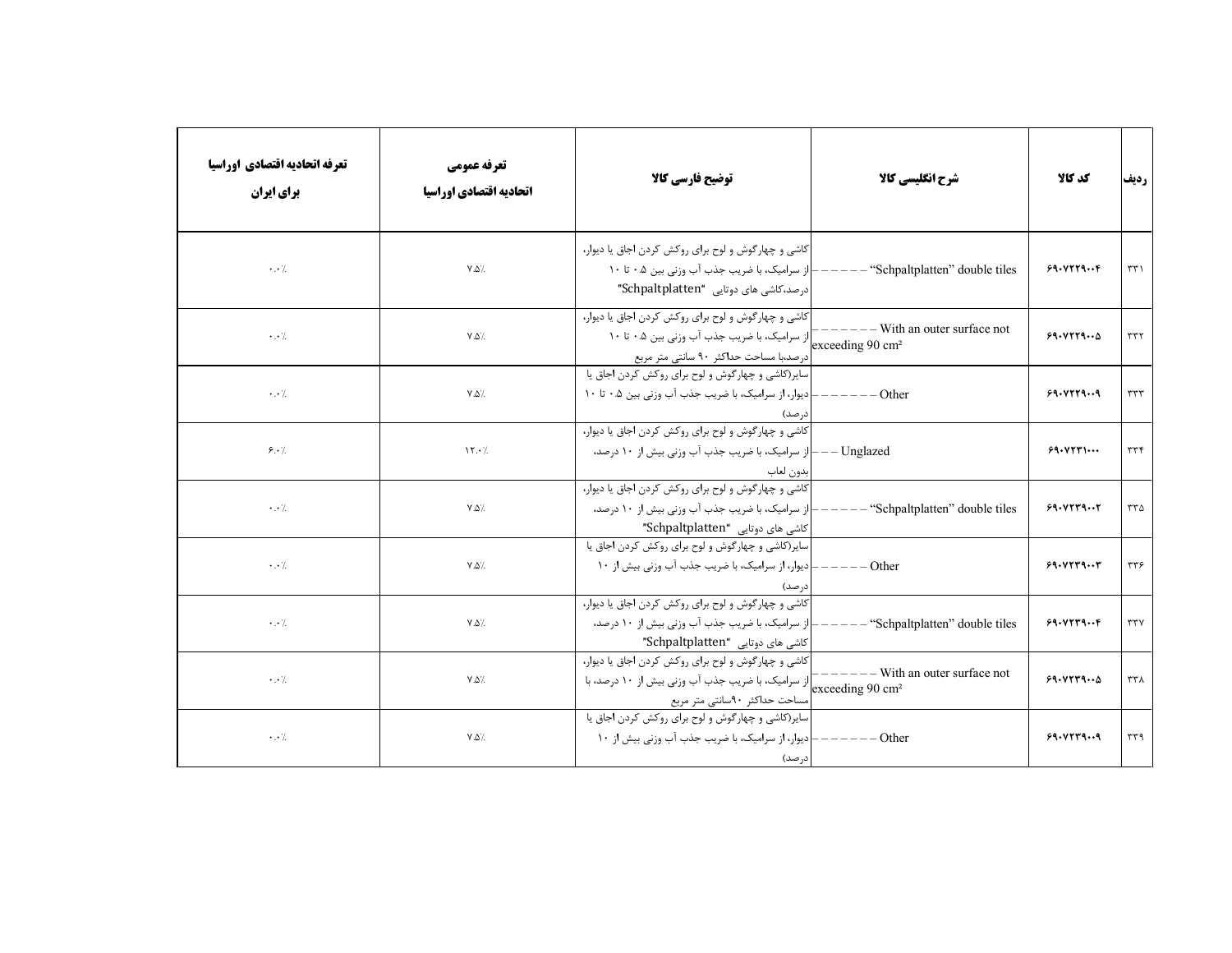| تعرفه اتحاديه اقتصادي اوراسيا<br>برای ایران | تعرفه عمومي<br>اتحاديه اقتصادي اوراسيا | توضيح فارسي كالا                                                                                                                                                  | شرح انگلیسی کالا                                            | كد كالا                                         | رديف                             |
|---------------------------------------------|----------------------------------------|-------------------------------------------------------------------------------------------------------------------------------------------------------------------|-------------------------------------------------------------|-------------------------------------------------|----------------------------------|
| 9.1                                         | 15.7                                   | مکعب-های موزائیک-کاری و همانند، به استثنای آنهایی<br>که مشمول شماره فرعی ۴۰ ۶۹۰۷ می-شوند. بدون لعاب                                                               | - Unglazed                                                  | 99.111                                          | $\tau f$ .                       |
| $\cdot \cdot$ /.                            | $\mathsf{Y}.\mathsf{Q} \mathsf{Z}$     | سایر(مکعب-های موزائیک-کاری و همانند، به استثنای<br>آنهایی که مشمول شماره فرعی ۴۰ ۶۹۰۷ می-شوند.)                                                                   | $--$ Other                                                  | 94.44.9.4                                       | $\uparrow\uparrow\uparrow$       |
| 9.1                                         | $\gamma \cdot \gamma$                  | ــــ  سرامیک-های تمام کاری (جلا دادن) بدون لعاب                                                                                                                   | - Unglazed                                                  | 99.11                                           | $\tau$ ۴۲                        |
| $\cdot$ . $\cdot$ /.                        | $Y.\Delta$ /                           | سرامیک-های تمام کاری (جلا دادن)، کاشی های دوتایی<br>"Schpaltplatten"                                                                                              | -- "Schpaltplatten" double tiles                            | 99.99.9                                         | $\tau$                           |
| $\cdot \cdot$ /.                            | $Y.\Delta'.$                           | Other -----  سایر(سرامیک-های تمام کاری (جلا دادن))                                                                                                                |                                                             | 99.199.9                                        | $\tau$ $\tau$                    |
| $\cdot$ . $\cdot$ /.                        | $Y.\Delta$                             | سرامیک-های تمام کاری (جلا دادن) بدون لعاب، کاشی<br>"Schpaltplatten" حوتایی"                                                                                       | - "Schpaltplatten" double tiles                             | 99.99.9                                         | ۳۴۵                              |
| $\cdot$ . $\cdot$ /.                        | $\mathsf{Y}.\mathsf{Q} \mathsf{Z}$     |                                                                                                                                                                   | ا سانتی متر مربع ۹۰ exceeding $90 \text{ cm}^2$             | 99.49.9                                         | ٣۴۶                              |
| $\cdot$ . $\cdot$ /                         | $Y.\Delta$                             |                                                                                                                                                                   |                                                             | 99.149.99                                       | ٣۴٧                              |
| $\cdot$ . $\cdot$ /.                        | $\cdot \cdot$ /                        | ظرفشويي، روشويي، پايه روشويي، وان حمام، بيده، لگن<br>Of porcelain or china ـ  مستراح، مخزن أب سيفون، أبريزگاه و ادوات ثابت همانند<br> برای مصارف بهداشتی از چینی. |                                                             | 991.1                                           | ۳۴۸                              |
| 9.1                                         | $\mathcal{N} \cdot \mathcal{L}$        |                                                                                                                                                                   | Tableware and kitchenware – اشیای سرمیز یا آشپزخانه از چینی | 99111                                           | ٣۴٩                              |
| $\cdot$ . $\cdot$ /                         | 10.7                                   | - Other – سایر(سایر اشیا از سرامیک)                                                                                                                               |                                                             | 991F9                                           | $r \Delta$ .                     |
| $Y \cdot /$                                 | $\mathcal{N} \cdot \cdot \mathcal{N}$  | لیوان های نوشیدن پایه دار(گیلاس) به جز سفالینه های<br>شیشه ای از کریستال سرب دار ، دست ساز                                                                        | - Gathered by hand                                          | $V \cdot V \cdot V \cdot V \cdot \cdot$         | ۳۵۱                              |
| $Y \cdot /$                                 | $\mathcal{N} \cdot \cdot \mathcal{N}$  | لیوان های نوشیدن پایه دار(گیلاس) به جز سفالینه های<br>شیشه ای از کریستال سرب دار ، ساخته شده به صورت<br>ماشيني                                                    | - Gathered mechanically                                     | $V \cdot 17779 \cdots$                          | $\tau \Delta \tau$               |
| $\cdot$ . $\cdot$ /.                        | $\mathcal{N} \cdot \cdot \mathcal{N}$  | لیوان های نوشیدن پایه دار(گیلاس) به جز سفالینه های<br>شیشه ای، دست ساز                                                                                            | Gathered by hand                                            | $V \cdot V \cdot V \cdot \wedge V \cdot \cdots$ | $\mathsf{r}\mathsf{a}\mathsf{r}$ |
| $\cdot$ . $\cdot$ /.                        | $\cdot \cdot$ /                        | لیوان های نوشیدن پایه دار(گیلاس) به جز سفالینه های<br>شیشه ای، ساخته شده به صورت ماشینی                                                                           | - Gathered mechanically                                     | $V \cdot V Y Y \wedge Q \cdots$                 | ۳۵۴                              |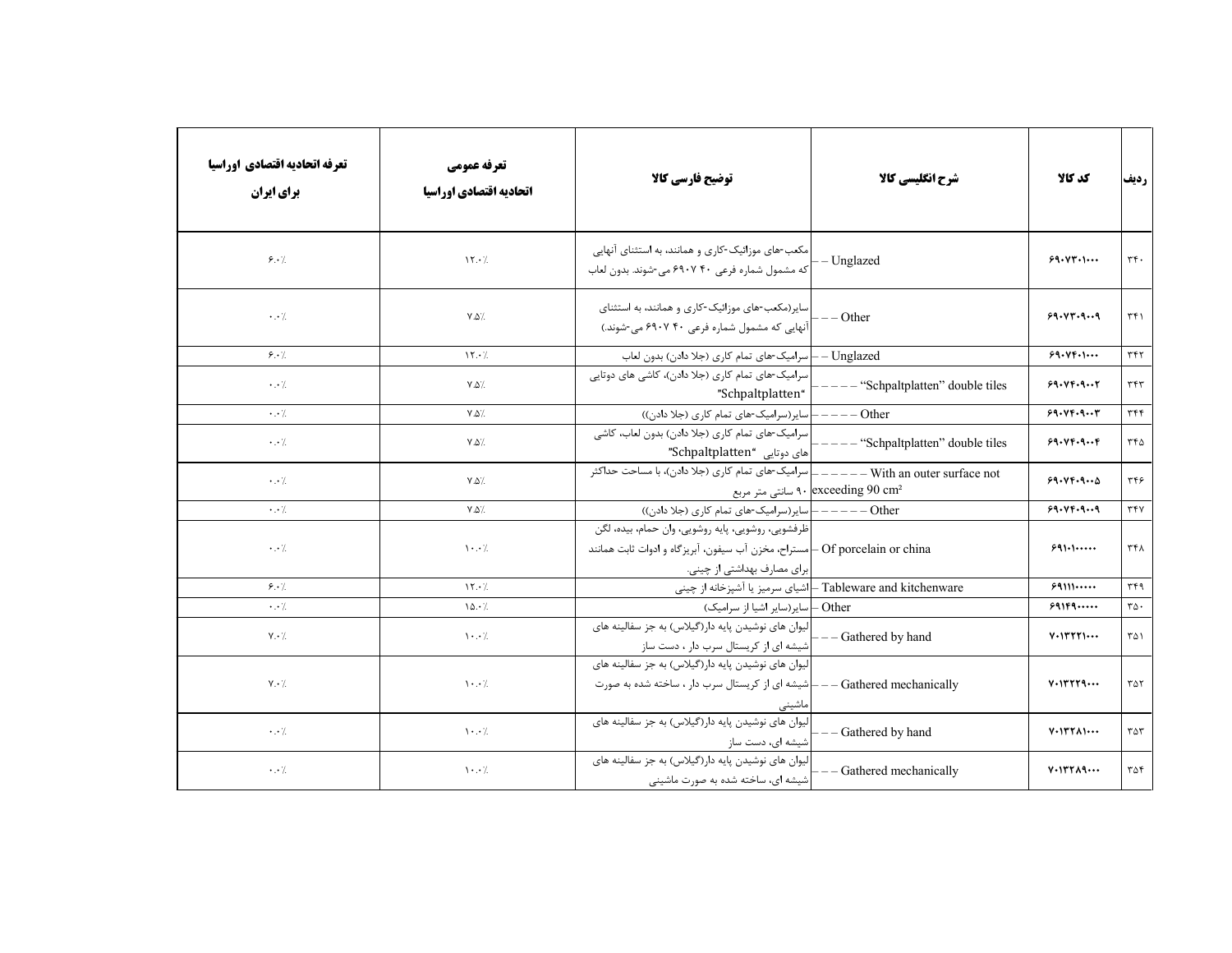| تعرفه اتحاديه اقتصادي اوراسيا<br>برای ایران | تعرفه عمومي<br>اتحاديه اقتصادي اوراسيا | توضيح فارسي كالا                                                                                                                                             | شرح انگلیسی کالا                 | كد كالا                                       | رديف           |
|---------------------------------------------|----------------------------------------|--------------------------------------------------------------------------------------------------------------------------------------------------------------|----------------------------------|-----------------------------------------------|----------------|
| $Y \cdot \gamma$                            | $\mathcal{N} \cdot \cdot \mathcal{N}$  | سایر لیوان های نوشیدن، به جز سفالینه های شیشه ای از<br> کریستال سرب دار، دست ساز، برش خورده یا به صورت<br> دیگری تزئین شده                                   | - Cut or otherwise decorated     | $V \cdot I \cap T \cap I \cap \cdots$         | ۳۵۵            |
| $Y \cdot /$                                 | $\mathcal{N}$ . $\mathcal{N}$          | سایر(سایر لیوان های نوشیدن، به جز سفالینه های شیشه<br>ای از کریستال سرب دار ، دست ساز)                                                                       | $--$ Other                       | $V \cdot V T T T 19 \cdots$                   | ۳۵۶            |
| $Y \cdot \mathcal{L}$                       | $\cdots$                               | سایر لیوان های نوشیدن، به جز سفالینه های شیشه ای از<br>– کریستال سرب دار ، ساخته شده به صورت ماشینی، برش<br>خورده یا به صورت دیگری تزئین شده                 | $---$ Cut or otherwise decorated | $V \cdot V V V V Q \cdots$                    | ۳۵۷            |
| $Y \cdot \mathcal{L}$                       | $\mathcal{N} \cdot \cdot \mathcal{N}$  | سایر(سایر لیوان های نوشیدن، به جز سفالینه های شیشه<br>ای از کریستال سرب دار ، ساخته شده به صورت ماشینی)                                                      | $--$ Other                       |                                               | ۳۵۸            |
| $V \cdot /$                                 | $\mathcal{N}$ . $\mathcal{N}$          | —————————————— سایر لیوان های نوشیدن، از شیشه نشکن                                                                                                           |                                  | $V \cdot I \cap V \cap V \cdot \cdot \cdot$   | ۳۵۹            |
| $V \cdot /$                                 | $\cdots$                               | سایر لیوان های نوشیدن، به جز سفالینه های شیشه ای،<br>ابرش خورده یا به صورت دیگری تزئین شده                                                                   | Cut or otherwise decorated       | $V\cdot VVV\omega\cdots$                      | $\mathbf{y}$ . |
| $V \cdot /$                                 | $\mathcal{N} \cdot \cdot \mathcal{N}$  | سایر(سایر لیوان های نوشیدن، به جز سفالینه های شیشه<br>ای، دست ساز)                                                                                           | $---Other$                       | $V \cdot V V V \wedge V \cdot V$              | ٣۶١            |
| $V \cdot /$                                 | $\cdot \cdot$ /                        | سایر لیوان های نوشیدن، به جز سفالینه های شیشه ای،<br>اساخته شده به صورت ماشینی، برش خورده یا به صورت<br> دیگری تزئین شده)                                    | - Cut or otherwise decorated     | $V \cdot V V V Q \cdots$                      | ٣۶٢            |
| $Y \cdot \gamma$                            | $\backslash\cdot\cdot/$                | سایر(سایر لیوان های نوشیدن، به جز سفالینه های شیشه<br>ای، ساخته شده به صورت ماشینی)                                                                          | Other                            | $V \cdot V V V 99 \cdots$                     | ٣۶٣            |
| $Y \cdot /$                                 | $\mathcal{N} \cdot \cdot \mathcal{N}$  | ظروف شیشه ای از نوع استفاده شده سرمیز (به غیر از<br>- لیوان نوشیدن)، آشپزخانه به غیر از سرامیک های شیشه<br> ای، از کریستال سرب دار، دست ساز.                 | Gathered by hand                 | $V \cdot V \cdot V \cdot W \cdot W$           | ٣۶۴            |
| $V \cdot \gamma$                            | $\backslash\cdot\cdot/$                | ظروف شیشه ای از نوع استفاده شده سرمیز (به غیر از<br>- لیوان نوشیدن)، آشپزخانه به غیر از سرامیک های شیشه<br>ای، از کریستال سرب دار، ساخته شده به صورت ماشینی. | - Gathered mechanically          | $V \cdot V \cdot V \cdot A \cdot \cdot \cdot$ | ٣۶۵            |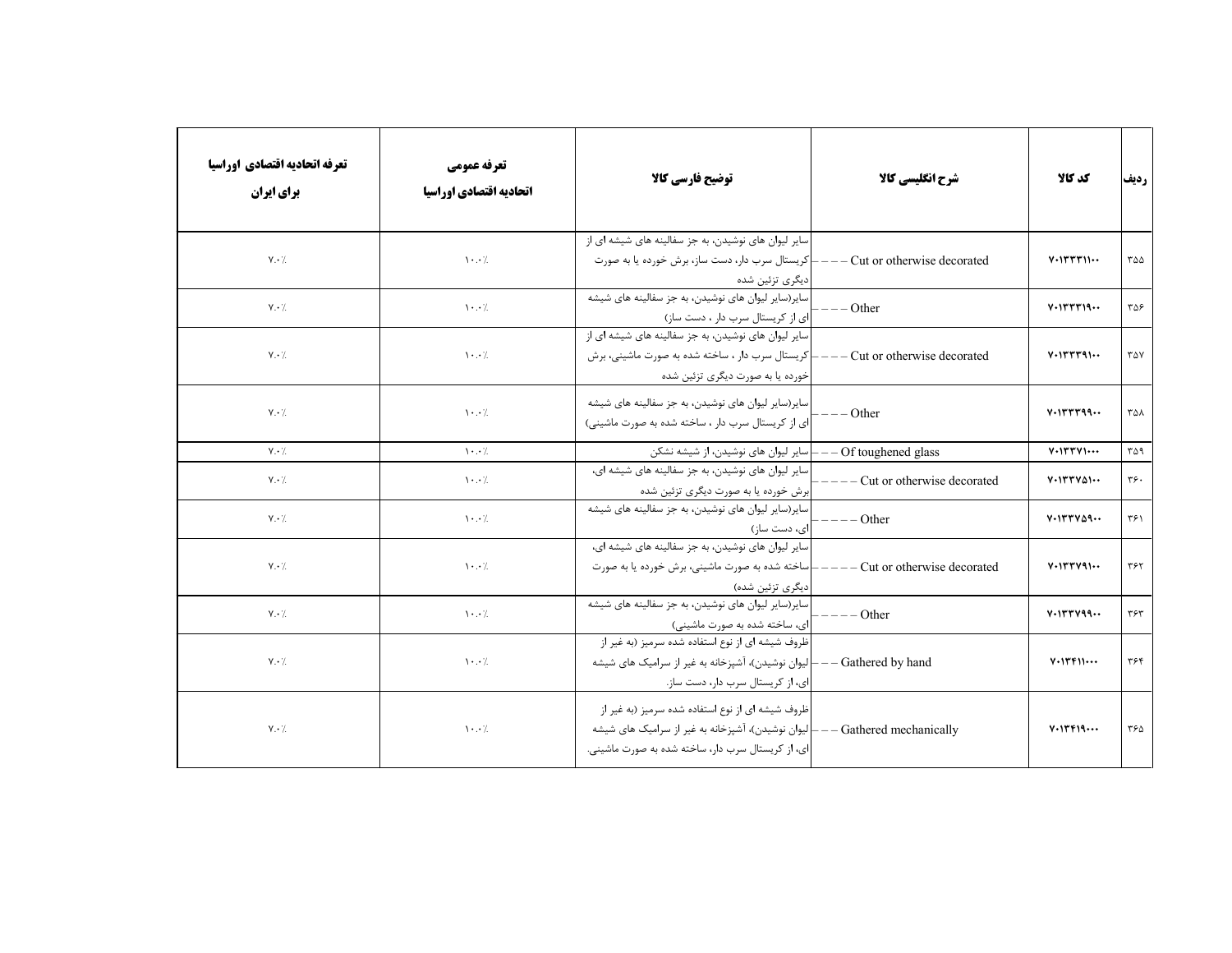| تعرفه اتحاديه اقتصادي اوراسيا<br>برای ایران | تعرفه عمومي<br>اتحاديه اقتصادي اوراسيا | توضيح فارسي كالآ                                                                                                                                                                                                                                                                                                                                                                     | شرح انگلیسی کالا                                                                        | كد كالا                                  | رديف                        |
|---------------------------------------------|----------------------------------------|--------------------------------------------------------------------------------------------------------------------------------------------------------------------------------------------------------------------------------------------------------------------------------------------------------------------------------------------------------------------------------------|-----------------------------------------------------------------------------------------|------------------------------------------|-----------------------------|
| $V \cdot /$                                 | $\mathcal{N}$ . $\mathcal{N}$          | ظروف شیشه ای از نوع استفاده شده سرمیز (به غیر از<br>لیوان نوشیدن)، آشپزخانه به غیر از سرامیک های شیشه $\left\vert \_\text{--Of} \right.\text{glass having a linear coefficient}$<br>ای، از شیشه دارای ضریب انبساط خطی حداکثر ۵ $\,$ ۰۰ × 0 of expansion not exceeding $5\times10$ -6 per<br>كلوين (Kelvin) و در يک محدوده حرارتي بين صفر تا<br><u>۳۰۰ د<sub>ر</sub> جه سانتیگراد</u> | $\epsilon$ به توان-۶ $K$ elvin within a temperature range of<br>0 °C to 300 °C          | $V \cdot V \cdot V \cdot V \cdot \cdots$ | ۳۶۶                         |
| $\cdot \cdot \cdot$                         | $\mathcal{N} \cdot \cdot \mathcal{N}$  | ظروف شیشه ای از نوع استفاده شده سرمیز (به غیر از<br>ـ لیوان نوشیدن)، آشپزخانه به غیر از سرامیک های شیشه<br>ای، از شیشه نشکن                                                                                                                                                                                                                                                          | $--$ Of toughened glass                                                                 | $V \cdot V \cdot F \cdot \cdot \cdot$    | ٣۶٧                         |
| $\cdot \cdot \cdot$                         | $\cdots$                               | ظروف شیشه ای از نوع استفاده شده سرمیز (به غیر از<br>· لیوان نوشیدن)، آشپزخانه به غیر از سرامیک های شیشه<br>ای، دست ساز                                                                                                                                                                                                                                                               | Gathered by hand                                                                        | $V \cdot V \cdot F991 \cdots$            | ٣۶٨                         |
| $\cdot \cdot \cdot$                         | $\mathcal{N} \cdot \cdot \mathcal{N}$  | ظروف شیشه ای از نوع استفاده شده سرمیز (به غیر از<br>لیوان نوشیدن)، آشپزخانه به غیر از سرامیک های شیشه<br> ای، ساخته شده به صورت ماشینی                                                                                                                                                                                                                                               | Gathered mechanically                                                                   | V.19999                                  | ٣۶٩                         |
| 9.1                                         | $\lambda \Delta /$                     |                                                                                                                                                                                                                                                                                                                                                                                      |                                                                                         | V.11911                                  | $\mathsf{r}\mathsf{v}\cdot$ |
| 9.1                                         | $\lambda \Delta$                       | سایر ظروف شیشه ای از کریستال سرب دار، ساخته شده<br> به صورت ماشینی                                                                                                                                                                                                                                                                                                                   | - Gathered mechanically                                                                 | $V \cdot V \cdot V \cdot A \cdot \cdots$ | $\Upsilon$                  |
| $\cdot$ . $\cdot$ /                         | $\cdot \cdot$ /                        | سایر(سایر ظروف شیشه ای)                                                                                                                                                                                                                                                                                                                                                              | Other                                                                                   | V.1199                                   | $\tau \vee \tau$            |
| $\cdot \cdot$ /                             | $\mathcal{N} \cdot \cdot \mathcal{N}$  | clad with other precious metal]آبکاریشده، روکششده یا پوشش شده با فلزات گرانبها                                                                                                                                                                                                                                                                                                       | Of silver, whether or not plated or __ إزيور آلات و جواهرآلات و اجزاء آنها از نقره، حتى | V11111                                   | $\tau$ $\gamma\tau$         |
| $\cdot$ . $\cdot$ /.                        | $\cdots$                               | زيور آلات و جواهرآلات و اجزاء آنها از ساير فلزات گرانبها،<br> حتی[بکاری شده، روکش شده یا پوشش شده با فلزات<br>گرانبها                                                                                                                                                                                                                                                                | - Of other precious metal, whether or<br>not plated or clad with precious metal         | V11119                                   | ٣٧۴                         |
| $\cdot$ . $\cdot$ /.                        | $\mathcal{N} \cdot \cdot \mathcal{N}$  | زیور آلات و جواهرآلات و اجزاء آنها از فلزات معمولی دارای<br> روكش يا پوشش از فلزات گرانبها                                                                                                                                                                                                                                                                                           | Of base metal clad with precious metal                                                  | V11YY                                    | ۳۷۵                         |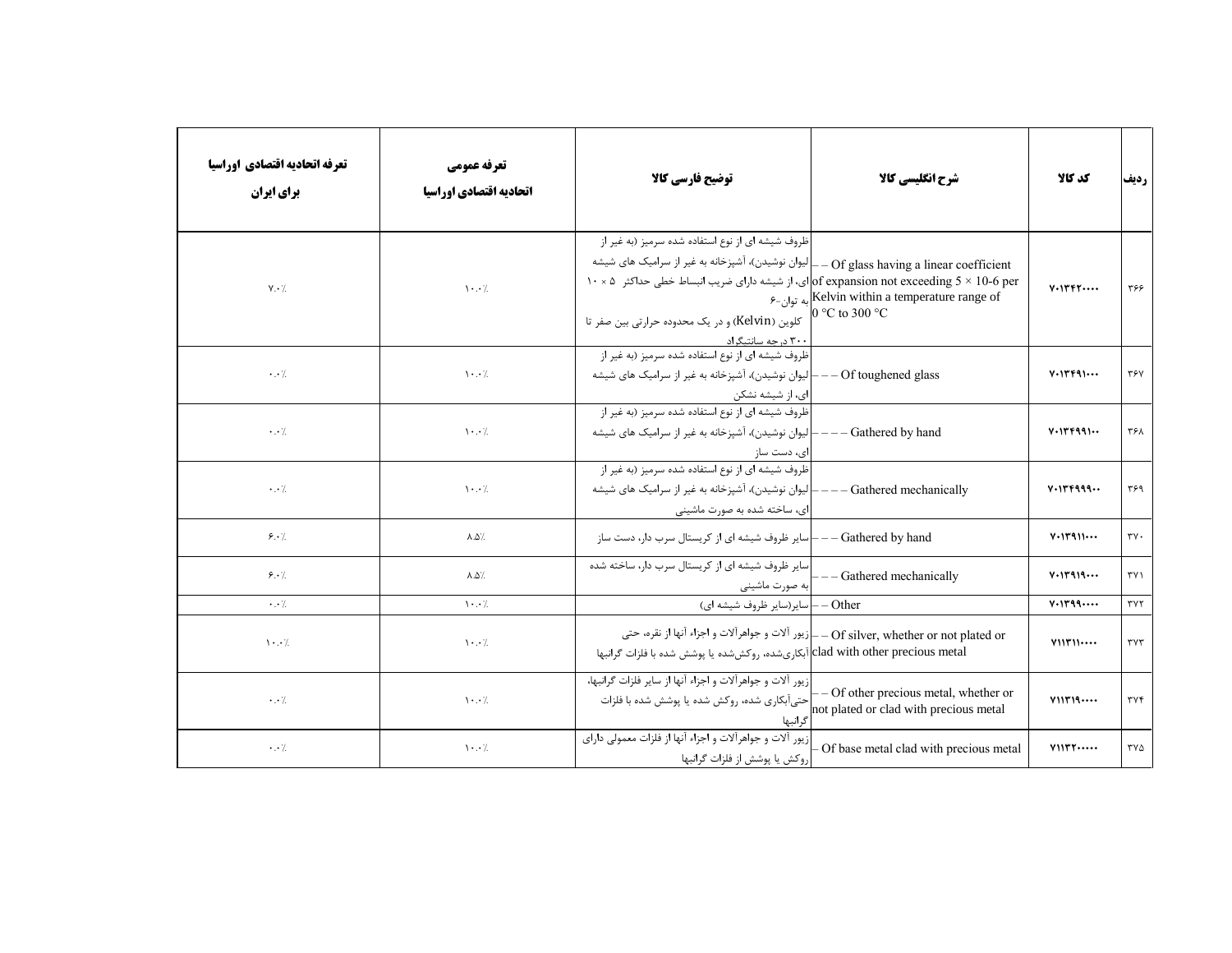| تعرفه اتحاديه اقتصادي اوراسيا<br>برای ایران | تعرفه عمومي<br>اتحاديه اقتصادي اوراسيا | توضیح فارسی کالا                                                                                                                                                                                                                                                                                                                                                                                                                                                                                                                                                               | شرح انگلیسی کالا                                                                 | كد كالا                   | رديف                         |
|---------------------------------------------|----------------------------------------|--------------------------------------------------------------------------------------------------------------------------------------------------------------------------------------------------------------------------------------------------------------------------------------------------------------------------------------------------------------------------------------------------------------------------------------------------------------------------------------------------------------------------------------------------------------------------------|----------------------------------------------------------------------------------|---------------------------|------------------------------|
| 10.7                                        | 10.7                                   | _ طلا آلات و نقره آلات و اجزاء آنها از نقره، حتى آبكارى<br>clad with other precious metal شده، روكش شده يا پوشش شده با ساير فلزات گرانبها                                                                                                                                                                                                                                                                                                                                                                                                                                      | - Of silver, whether or not plated or                                            | Y11F11                    | ٣٧۶                          |
| $\mathcal{N} \cdot \mathcal{N}$             | 11.7                                   | طلا آلات و نقره آلات و اجزاء آنها از ساير فلزات گرانبها،<br>حتی آبکاری شده، یا روکش شده یا پوشش شده با فلزات<br>گرانبها                                                                                                                                                                                                                                                                                                                                                                                                                                                        | -- Of other precious metal, whether or<br>not plated or clad with precious metal | Y11F19                    | <b>TYY</b>                   |
| $\lambda \cdot \lambda$                     | $\lambda \cdot \lambda$                | طلا آلات و نقره آلات و اجزاء آنها از ساير فلزات گرانبها، از<br>فلزات معمولی دارای روکش یا پوشش از فلزات گرانبها                                                                                                                                                                                                                                                                                                                                                                                                                                                                | Of base metal clad with precious metal                                           | V11F1                     | ۳۷۸                          |
| 10.7                                        | 10.7                                   | Catalysts in the form of wire cloth or ـ  سایر مصنوعات از فلزات گرانبها، کاتالیزورها به شکل تور<br>يا شبكه (Grill) يا شبكه (Wire cloth) grill, of platinum                                                                                                                                                                                                                                                                                                                                                                                                                     |                                                                                  | $Y11\Delta 1 \cdots$      | ٣٧٩                          |
| 10.7                                        | 10.7                                   | سایر(سایر مصنوعات از فلزات گرانبها یا فلزات دارای روکش<br>یا پوشش از فلزات گرانبها)                                                                                                                                                                                                                                                                                                                                                                                                                                                                                            | - Other                                                                          | Y1109                     | $\mathsf{r}\wedge\cdot$      |
| $Y.\Delta$ /.                               | 10.7                                   | Tubes and pipes of a kind used in ـ إلولهها و پروفيلهاى توخالي از چدن انواعى كه در سيستم                                                                                                                                                                                                                                                                                                                                                                                                                                                                                       | pressure systems فشار استفاده می شود.                                            | $VT - T - 1 - 1$          | ۳۸۱                          |
| $Y.\Delta$ /.                               | 10.7                                   | Other – سایر(لولهها و پروفیلهای توخالی از چدن)                                                                                                                                                                                                                                                                                                                                                                                                                                                                                                                                 |                                                                                  | VT.7q                     | $\mathsf{r}\wedge\mathsf{r}$ |
| $f \cdot /$                                 | $\Delta \cdot \gamma$                  | الوله از نوعی که برای خطوط لوله نفت یا گاز به کار می $\Big _{---}$ With an external diameter of<br>رود. جوشداده شده از درازا با قوس (ARC) الكتريكي(530 mm and more, of steel with rupture<br>resistance (break-down point) of غوطهور، با قطر خارجي ۵۳۰ ميلي متر و بيشتر ، از فولاد با<br>565 MPa (or 57.6 kg(f) per mm2) and مقاومت در برابر پارگی (نقطه شکست) MPa ۵۶۵ (یا<br>و بیشتر (f) در more1) و بیشتر (f) در more1)                                                                                                                                                      |                                                                                  | $VT - \Delta 1$           | $\tau \wedge \tau$           |
| $f \cdot \lambda$                           | $\Delta \cdot \gamma$                  | لوله از نوعی که برای خطوط لوله نفت یا گاز به کار می $\begin{bmatrix} -0.930 & -0.930 & -0.930 \end{bmatrix}$ رود. جوشداده شده از درازا با قوس (ARC) الکتریکی<br>S30 mm and more, of steel with rupture غوطهور، با قطر خارجی ۵۳۰ میلی متر و بیشتر ، از فو<br>۵۴ (S30 MPa (or 54 kg(f) per mm2) and مقاومت در برابر پارگی (نقطه شکست) MPa ۵۳۰ (یا ۵۴<br>more and impact hardness of کیلوگرم (f) در mm۲) و بیشتر و سختی ضربه ۲.۵<br>m / cm <sup>2</sup> (f) کیلوگرم (m / cm <sup>2</sup> (f) سیشتر در دمای تست از -۳۴<br>emperature not exceeding -34 °C1) درجه ۲۱ تجاوز نمی کند) |                                                                                  | $VT - \Delta 11 \cdots 7$ | ٣٨۴                          |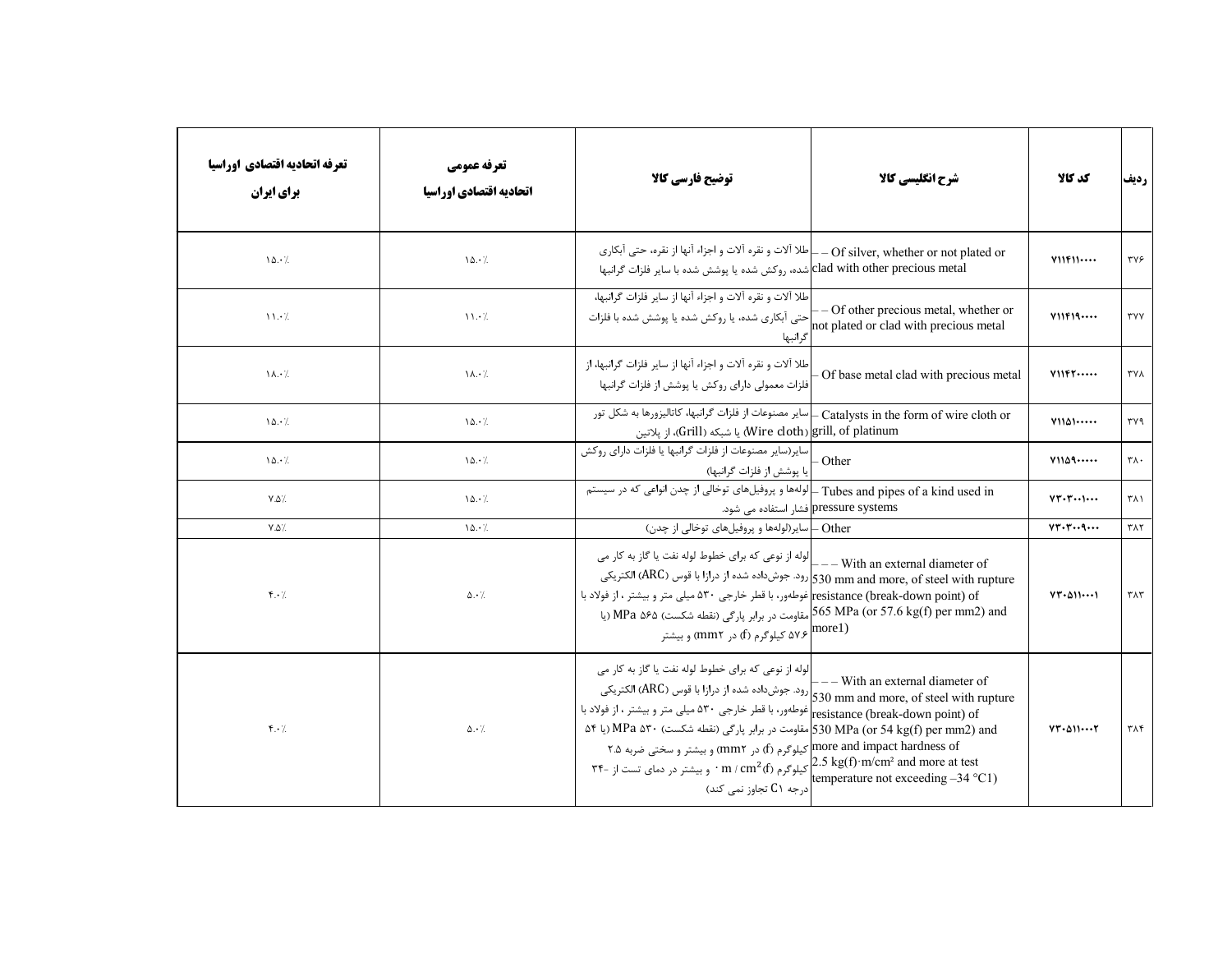| تعرفه اتحاديه اقتصادي اوراسيا<br>برای ایران | تعرفه عمومي<br>اتحاديه اقتصادي اوراسيا | توضيح فارسي كالأ                                                                                                                                                                                                                                                                                                                                                                                                                                                                                                    | شرح انگلیسی کالا                                                                                                                           | كد كالا                             | رديف            |
|---------------------------------------------|----------------------------------------|---------------------------------------------------------------------------------------------------------------------------------------------------------------------------------------------------------------------------------------------------------------------------------------------------------------------------------------------------------------------------------------------------------------------------------------------------------------------------------------------------------------------|--------------------------------------------------------------------------------------------------------------------------------------------|-------------------------------------|-----------------|
| $f \cdot \lambda$                           | $\Delta \cdot \frac{1}{2}$             | اوله از نوعی که برای خطوط لوله نفت یا گاز به کار می <br>  — — With an external diameter of —<br>رود. جوشداده شده از درازا با قوس (ARC) الكتريكي s30 mm and more, of steel with rupture<br>resistance of 290 MPa (or 29.6 kg(f) perإغوطهور، با قطر خارجي ۵۳۰ ميلي متر و بيشتر ، از فولاد با<br>mm2) and more, designed to operate in مقاومت در برابر پارگی ۲۹۰ مگاپاسکال (یا ۲۹.۶ کیلوگرم<br>m environment containing hydrogen) و بیشتر ، طراحی شده برای کار در محیط<br>[sulphide (H2S)1) احاوي سولفيد هيدروژن (H۲S) |                                                                                                                                            | $VT - \Delta 1$                     | ۳۸۵             |
| 8.7                                         | $Y.\Delta$ /.                          | سایر(لوله از نوعی که برای خطوط لوله نفت یا گاز به کار<br>_Other — —  مي رود. جوشداده شده از درازا با قوس (ARC) الكتريكي<br>غوطەور)                                                                                                                                                                                                                                                                                                                                                                                  |                                                                                                                                            | $VT - \Delta 1$                     | ٣٨۶             |
| $\Delta \cdot \frac{1}{2}$                  | $\mathcal{N} \cdot \cdot \mathcal{N}$  | سایر لوله از نوعی که برای خطوط لوله نفت یا گاز به کار<br>امی رود، جوشداده شده از درازا.                                                                                                                                                                                                                                                                                                                                                                                                                             | - Other, longitudinally welded                                                                                                             | VT.011                              | <b>TAY</b>      |
| $f \cdot \lambda$                           | $\Delta \cdot$ /                       | _ سایر لوله ها و پروفیل های توخالی، ازآهن یا فولاد، برای<br>vehicles of headings 8701 to 8705, their مونتاژ صنعتی وسایل نقلیه موتوری سرفصلهای ۸۷۰۱ تا                                                                                                                                                                                                                                                                                                                                                               | - For the industrial assembly of motor<br>$\Delta v \cdot \Delta$ assemblies and units 5)                                                  | $YY - 59$                           | <b>TAA</b>      |
| $\mathfrak{f} \cdot \mathfrak{h}$           | $Y.\Delta$ /                           | Other —  ساير( ساير لوله ها و پروفيل هاي توخالي، ازآهن يا فولاد)                                                                                                                                                                                                                                                                                                                                                                                                                                                    |                                                                                                                                            | VT.599                              | ۳۸۹             |
| $\Delta \cdot \frac{1}{2}$                  | $\mathcal{N} \cdot \cdot \mathcal{N}$  | تکیهگاه و لوازم مشابه برای چوببستزدن، پشتدری<br>ساختن، شمعزدن يا حائل قراردادن، روكش شفت                                                                                                                                                                                                                                                                                                                                                                                                                            | - Shaft lining                                                                                                                             | $VT - \Lambda F - \cdots$           | $\mathbf{r}$ 9. |
| $\mathbf{Y}.\mathbf{A}$                     | $\mathsf{Y}.\mathsf{Q} \mathsf{Z}$     | سایر(تکیهگاه و لوازم مشابه برای چوببستزدن، پشتدری<br> ساختن، شمعزدن يا حائل قراردادن)                                                                                                                                                                                                                                                                                                                                                                                                                               | $--$ Other                                                                                                                                 | $VT - \Lambda F - \cdots q$         | ۳۹۱             |
| ـ⁄ ۸. ۳                                     | $\mathsf{Y}.\mathsf{Q} \mathsf{Z}$     | پانل هایی که از دو دیوار ورق پروفیل (روبان) با هسته عایق                                                                                                                                                                                                                                                                                                                                                                                                                                                            |                                                                                                                                            | $VT - \lambda 9 - \Delta 1 -$       | ۳۹۲             |
| $\mathbf{r} \cdot \mathbf{A}$               | 9.1                                    | ساير( صفحه، ميله، پروفيل، لوله و همانند از چدن، آهن يا<br>فولاد، آماده شده برای استفاده در ساختمان)                                                                                                                                                                                                                                                                                                                                                                                                                 | $--$ Other                                                                                                                                 | $VT - \lambda 9 - \Delta 9 - \cdot$ | $\tau$ 9 $\tau$ |
| $\Delta \cdot \frac{1}{2}$                  | $\cdot \cdot$ /                        | ظلاف ها ، دريچه ورودي آب، دريچه آب بند ،بارانداز، اسكله $\hspace{0.1 cm} \vdash$<br>.<br> های ثابت و سایر سازه ها برای تأسیسات دریایی و حمل و                                                                                                                                                                                                                                                                                                                                                                       | -- Weirs, water gates, lock-gates,<br>landing stages, fixed docks and other<br>structures for marine and shipping<br>$ \text{facilities} $ | $YY - \lambda 9 - 9 \lambda - 1$    | ٣٩۴             |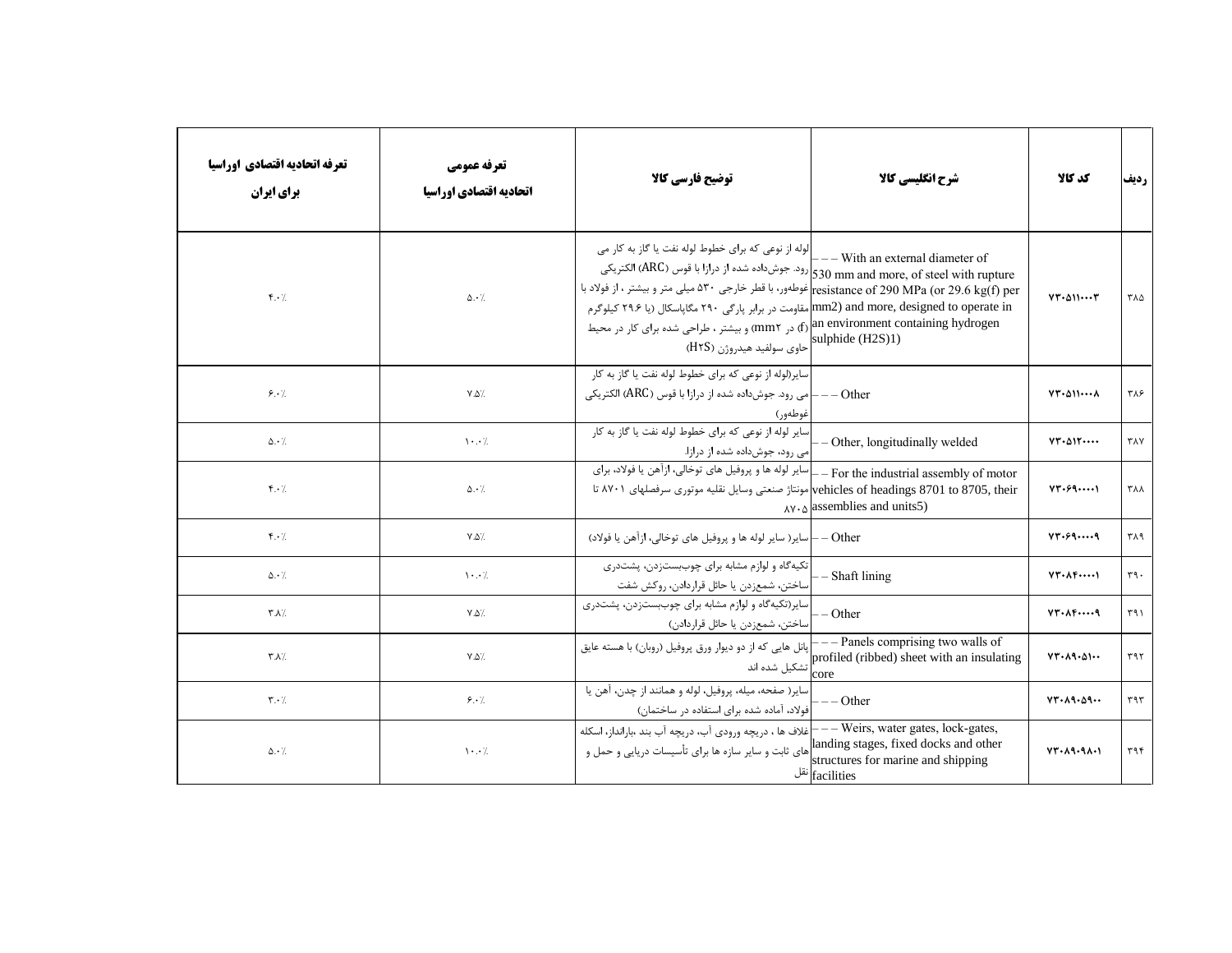| تعرفه اتحاديه اقتصادي اوراسيا<br>برای ایران | تعرفه عمومي<br>اتحاديه اقتصادي اوراسيا | توضيح فارسي كالآ                                                                                                                                                                                                                                                                               | شرح انگلیسی کالا                      | كد كالا                          | رديف             |
|---------------------------------------------|----------------------------------------|------------------------------------------------------------------------------------------------------------------------------------------------------------------------------------------------------------------------------------------------------------------------------------------------|---------------------------------------|----------------------------------|------------------|
| $\mathbf{r} \cdot \mathbf{A}$               | 5.7                                    | ساير( صفحه، ميله، پروفيل، لوله و همانند از چدن، آهن يا<br> فولاد، آماده شده برای استفاده در ساختمان)                                                                                                                                                                                           | $-$ Other                             | $YY - \lambda 9 - 9 \lambda - 9$ | ۳۹۵              |
| $Y.\Delta$ /                                | 10.7                                   | مخزن،منبع (Tank)، بشكه و ظروف همانند براي گازها<br>(به-استثنای گازهای فشرده یا مایعشده)، از چدن، آهن یا<br>مکانیکی یا حرارتی، حتی با پوشش داخلی یا پوشش عایق<br>حرارت                                                                                                                          | - For gases (other than compressed or | $VT-9-1$                         | ۳۹۶              |
| $\Delta \cdot$ /                            | $\mathcal{N}$                          | مخزن،منبع (Tank)، بشکه و ظروف همانند برای هر گونه<br>مواد (به-استثنای گازهای فشرده یا مایعشده)، از چدن،<br>Lined or heat-insulated — إآهن يا از فولاد، با گنجايش بيش از ٣٠٠ ليتر، بدون<br>دستگاههای مکانیکی یا حرارتی، حتی با پوشش داخلی یا<br> پوشش عایق حرارت، روکش شده یا عایق حرارتی       |                                       | VT.9r                            | ٣٩٧              |
| $\Delta \cdot$ /                            | $\mathcal{N} \cdot \cdot \mathcal{N}$  | مخزن،منبع (Tank)، بشکه و ظروف همانند براي هر گونه<br>مواد (به-استثنای گازهای فشرده یا مایعشده)، از چدن،<br>1 Exceeding 100,000 —— آهن يا از فولاد، با گنجايش بيش از ۱۰۰۰۰۰ليتر، بدون<br>دستگاههای مکانیکی یا حرارتی، حتی با پوشش داخلی یا<br>پوشش عایق حرارت، دارای ظرفیت بیشتر از ۱۰۰۰۰۰ لیتر |                                       | $VT - 9 \cdots \Delta 1 \cdots$  | ۳۹۸              |
| $\Delta \cdot /$                            | $\cdots$                               | مخزن،منبع (Tank)، بشکه و ظروف همانند برای هر گونه<br>مواد (به-استثنای گازهای فشرده یا مایعشده)، از چدن،<br>-[آهن يا از فولاد، با گنجايش كمتر از ۱۰۰۰۰۰ليتر، بدون<br>دستگاههای مکانیکی یا حرارتی، حتی با پوشش داخلی یا<br> پوشش عايق حرارت،                                                     | $---$ Not exceeding $100,0001$        | $VT-9 \cdots 09 \cdots$          | ٣٩٩              |
| $\Delta \cdot \frac{1}{2}$                  | $\cdots$                               | مخزن،منبع (Tank)، بشکه و ظروف همانند برای هر گونه<br> مواد جامد از چدن، آهن یا از فولاد، با گنجایش بیش از<br>۳۰۰ لیتر، بدون دستگاههای مکانیکی یا حرارتی، حتی با<br>پوشش داخلی یا پوشش عایق حرارت                                                                                               | - Of solids                           | VT.99                            | $\mathfrak{r}$   |
| $Y.\Delta'.$                                | $\lambda \Delta \cdot \lambda$         | ظروف چدنی، آهنی یا فولادی برای گازهای فشرده یا مایع<br> شده با گنجایش کمتر از ۲۰ لیتر                                                                                                                                                                                                          | $--$ Less than 20 1                   | VT1111                           | $f \cdot \gamma$ |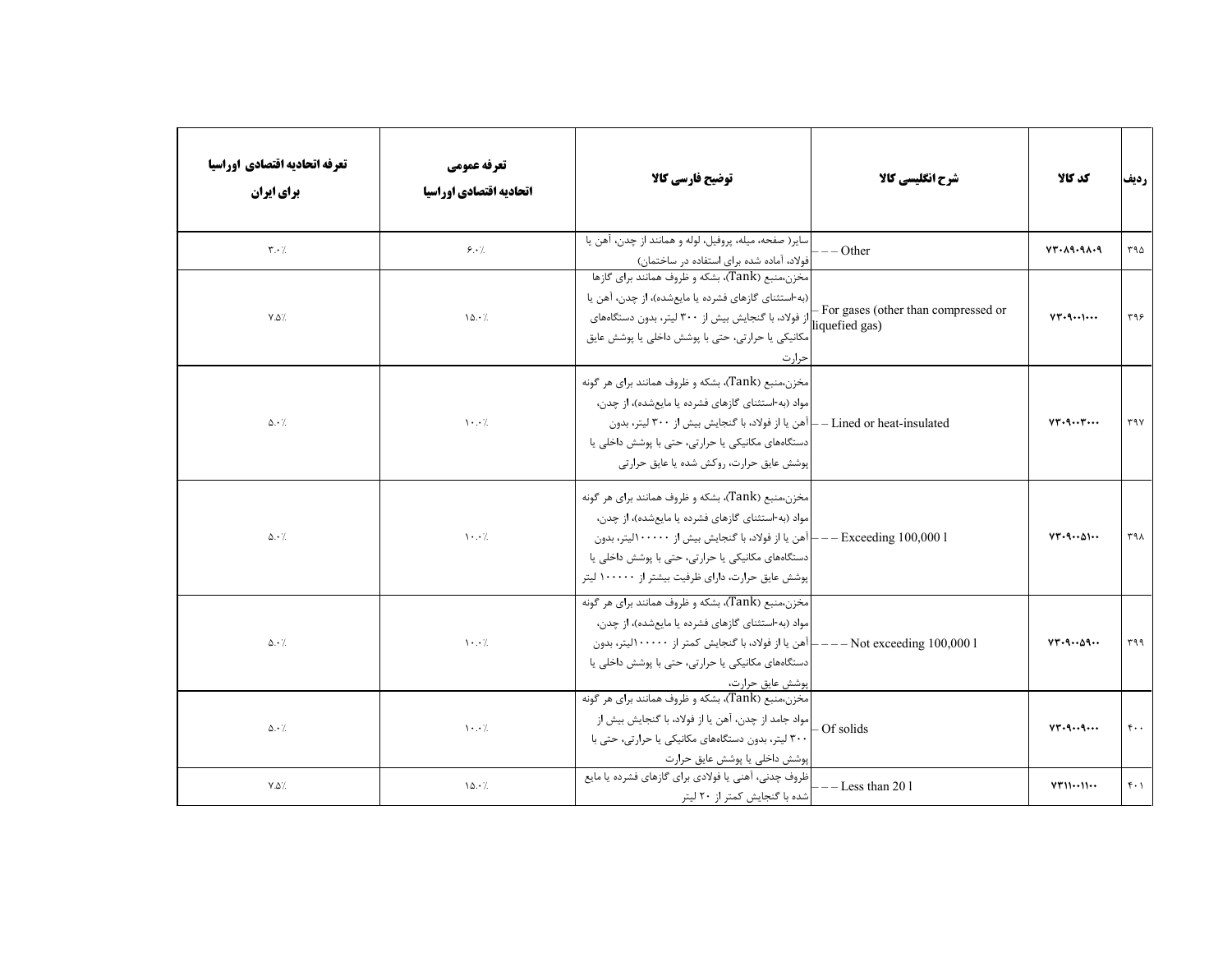| تعرفه اتحاديه اقتصادي اوراسيا<br>برای ایران | تعرفه عمومي<br>اتحاديه اقتصادي اوراسيا | توضيح فارسي كالا                                                                                                                      | شرح انگلیسی کالا                                                                          | كد كالا                                        | رديف                              |
|---------------------------------------------|----------------------------------------|---------------------------------------------------------------------------------------------------------------------------------------|-------------------------------------------------------------------------------------------|------------------------------------------------|-----------------------------------|
| $Y.\Delta$ /                                | 10.7                                   | ظروف چدنی، آهنی یا فولادی برای گازهای فشرده یا مایع<br> شده با گنجایش بین ۲۰ تا ۵۰ لیتر                                               | $-201$ or more but not more than 501                                                      | $VT \cup \cdots \cup T \cdots$                 | $F \cdot 7$                       |
| $Y.\Delta$ /                                | 10.7                                   | ظروف چدنی، آهنی یا فولادی برای گازهای فشرده یا مایع<br> شده با گنجایش بیش از ۵۰ لیتر                                                  | $--$ More than 50 1                                                                       | VT1119                                         | $\mathfrak{r} \cdot \mathfrak{r}$ |
| $Y.\Delta$ /                                | 10.7                                   | سایر( ظروف چدنی، آهنی یا فولادی برای گازهای فشرده یا<br>مايع شده)                                                                     | - Other                                                                                   | $VT \cup \cdots \top \cdots$                   | $\mathfrak{r} \cdot \mathfrak{r}$ |
| $Y.\Delta$ /                                | 10.7                                   | ظروف چدنی، آهنی یا فولادی برای گازهای فشرده یا مایع<br> شده با گنجایش کمتر از ۱۰۰۰ لیتر                                               | $-Less than 1,0001$                                                                       | VT1191                                         | $f \cdot \Delta$                  |
| $Y.\Delta$ /                                | 10.7                                   | ٰ ظروف چدنی، آهنی یا فولادی برای گازهای فشرده یا مایع<br> شده با گنجایش بیش از ۱۰۰۰ لیتر                                              | $-1,0001$ or more                                                                         | VT1199                                         | $f \cdot f$                       |
| 9.1                                         | $\backslash\cdot\cdot/$                | <sup>-</sup> اجاق گاز فردار مبله، دارای فر جداگانه                                                                                    | $\overline{\mathbf{---}}$ With oven, including separate<br>ovens                          | $Y^*Y$                                         | $f \cdot Y$                       |
| $\lambda \cdot \lambda$                     | 15.7                                   | سایر( لوازم آشپزی و خوراک گرم کن، با سوخت گازی یا<br>هم باگاز و هم با ساير سوختها)                                                    | $---Other$                                                                                | $VTY$ $N$                                      | $f \cdot \Lambda$                 |
| $\sqrt{7.2}$                                | 10.7                                   | For gas fuel or for both gas and other — إساير وسائل خوراك پزي و خوراگ گرم كن با سوخت گازي<br>.fuels]یا هم با گاز و هم با سایر سوختها |                                                                                           | VTY                                            | $f \cdot q$                       |
| 9.0                                         | $\gamma$                               | سایر مصنوعات از مفتول آهن یا فولادی از چدن انعطاف<br>پدير                                                                             | $--$ Of malleable cast iron                                                               | $VTY$ $A$ 99) $\cdots$                         | $f \cdot$                         |
| 9.0                                         | $\gamma$                               | Other ——— ساير مصنوعات از مفتول آهن يا فولادي                                                                                         |                                                                                           | $YYY\Delta$ 9999                               | $f \cup$                          |
| $9.8\%$                                     | $\gamma$                               | بر ندگان                                                                                                                              |                                                                                           | $Y \uparrow \uparrow \uparrow \uparrow \cdots$ | ٢١٢                               |
| $9.8\%$                                     | $\gamma$                               | Wire baskets — إمصنوعات از مفتول آهن يا فولادي سبدهاي سيم                                                                             |                                                                                           | YYYYY                                          | $f \mid \uparrow$                 |
| $Y.\Delta$                                  | $\Delta \cdot \frac{1}{2}$             | ————————————————————- مصنوعات از مفتول آهن یا فولادی برای استفاده در هواپیماهای ( For use on civil aircraft5                          |                                                                                           | $Y \Upsilon Y \varepsilon Y \cdots Y$          | $f \upharpoonright f$             |
| $\Delta \cdot /$                            | $\mathcal{N} \cdot \cdot \mathcal{N}$  | Other — —   ـ مصنوعات از مفتول آهن يا فولادي                                                                                          |                                                                                           | YYYYY9                                         | $f \wedge \Delta$                 |
| $\Delta \cdot /$                            | $\cdot \cdot$ /                        |                                                                                                                                       | نردبان و يله ها $-$ Ladders and steps                                                     | YYY59.7                                        | ۴۱۶                               |
| $\Delta \cdot /$                            | $\cdots$                               |                                                                                                                                       | – Pallets and similar platforms for پالت و سکوهای مشابه برای حمل کالاها<br>handling goods | YYY59.                                         | fY                                |
| $\Delta \cdot \gamma$                       | $\mathcal{N} \cdot \cdot \mathcal{N}$  |                                                                                                                                       | – أقرقره براي كابل ، لوله كشي و موارد مشابه – Reels for cables, piping and the like       | YYY59.0                                        | $f \wedge$                        |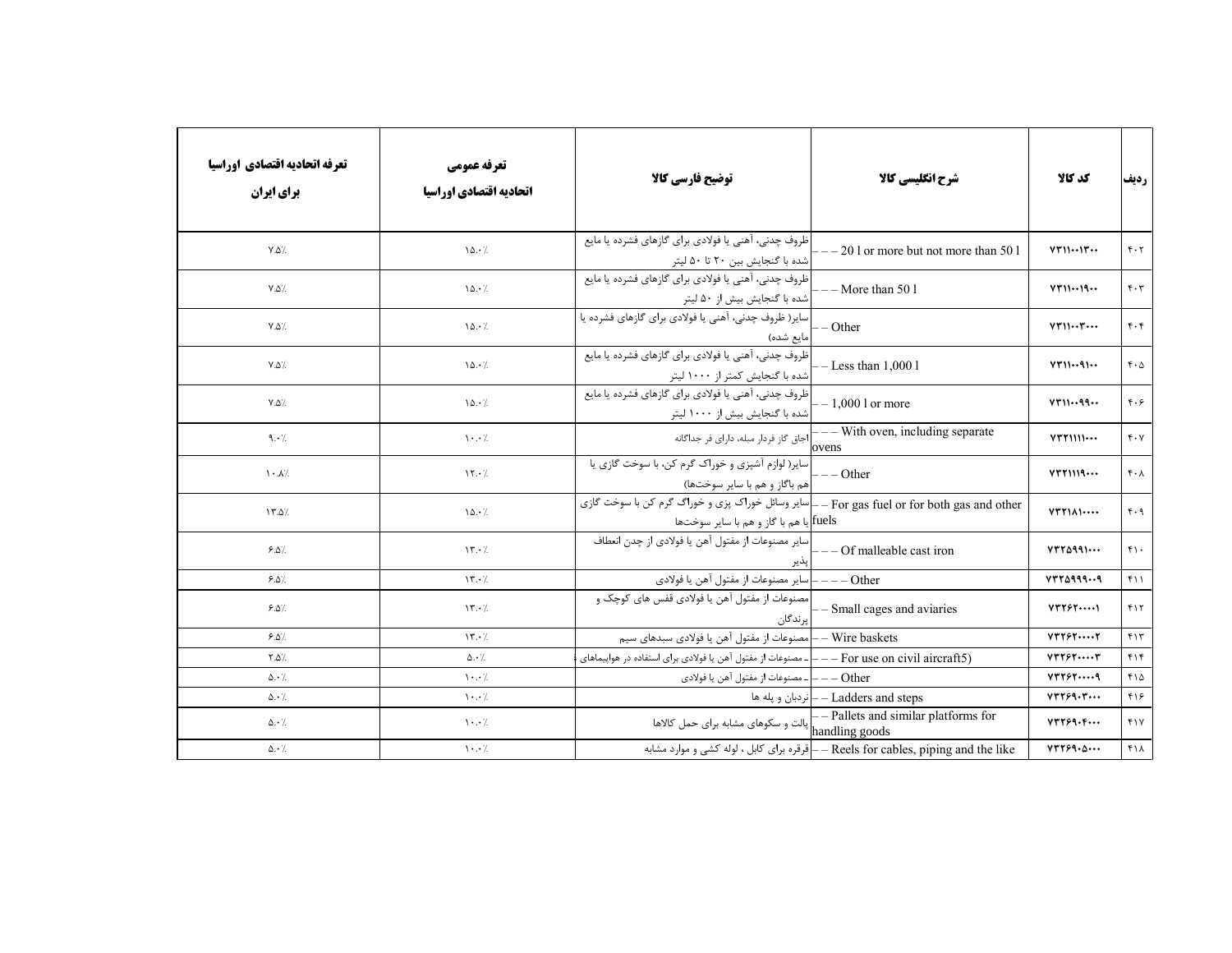| تعرفه اتحاديه اقتصادي اوراسيا<br>برای ایران | تعرفه عمومي<br>اتحاديه اقتصادي اوراسيا | توضيح فارسي كالأ                                                                                                                                                                    | شرح انگلیسی کالا                                                                                                 | كد كالا                         | رديف            |
|---------------------------------------------|----------------------------------------|-------------------------------------------------------------------------------------------------------------------------------------------------------------------------------------|------------------------------------------------------------------------------------------------------------------|---------------------------------|-----------------|
| $\Delta \cdot \gamma$                       | $\mathcal{N} \cdot \mathcal{N}$        | _Non-mechanical ventilators _ _ دستگاه های تهویه غیر مکانیکی ، ناودانها ، قلاب ها و<br>guttering, hooks and like articles used in مواردي از اين دست كه در صنعت ساختمان مورد استفاده | the building industry قرار می گیرند                                                                              | YYY59.5                         | $f \mid \theta$ |
| $\Delta \cdot \frac{1}{2}$                  | $\mathcal{N} \cdot \cdot \mathcal{N}$  | cases, powder boxes, toilet boxes and جعبه توالت و موارد مشابه از این دست که معمولاً در جیب                                                                                         | similar articles of a kind normally<br>carried in the pocket حمل می شود                                          | YYY59.9Y.7                      | rr.             |
| $\Delta \cdot \frac{1}{2}$                  | $\mathcal{N}$ . $\mathcal{N}$          | ِ سایر مصنوعات از آهن یا فولاد کرکره های سوراخ دار و<br>articles made of sheet used to filter مصنوعات مشابه از ورق ساخته شده براي فيلتر آب ورودي                                    | $---$ Perforated shutters and similar<br>water entering the drainage system به سيستم زهكشي استفاده مي شود        | YYY59.9YY                       | FT1             |
| $f.\Delta$                                  | 9.1                                    | Other ————  ساير مصنوعات از آهن يا فولاد                                                                                                                                            |                                                                                                                  | YYY59.9Y.9                      | FTT             |
| $\Delta \cdot \frac{1}{2}$                  | $\cdot \cdot$ /                        | Other ———   ساير مصنوعات از آهن يا فولاد                                                                                                                                            |                                                                                                                  | Y7759.96.9                      | FTT             |
| $\Delta \cdot \frac{1}{2}$                  | $\mathcal{N}$ . $\mathcal{N}$          | Sintered ——إساير مصنوعات ساخته شده از آهن يا فولاد                                                                                                                                  |                                                                                                                  | Y7759.95                        | FTF             |
| $Y.\Delta$                                  | $\Delta \cdot \frac{1}{2}$             | For the industrial assembly of ____  سایر مصنوعات از آهن یا فولادبرای مونتاژ صنعتی وسایل<br>motor vehicles of headings 8701 toتقلیه موتوری سرفصلهای ۸۷۰۱ تا ۸۷۰۵، مجامع و           | (2705, their assemblies and units5) واحدهای آنها ۵)                                                              | YYY99.91.1                      | $FT\Delta$      |
| $\Delta \cdot$ /                            | $\cdot \cdot$ /                        | انفيه دان، جعبه هاى سيگار ، جعبه هاى پودر جعبه ،<br>توالت و موارد مشابه از یک نوع که به طور معمول در جیب                                                                            | cases, powder boxes, toilet boxes and<br>similar articles of a kind normally<br>carried in the pocket حمل می شود | YYY59.9A.F                      | ۴۲۶             |
| $\Delta \cdot \frac{1}{2}$                  | $\cdot \cdot$ /                        | Perforated shutters and similar ____   كركره هاى سوراخ دار و مصنوعات مشابه از ورق ساخته<br>articles made of sheet used to filter شده برای فیلتر آب ورودی به سیستم زهکشی استفاده می  | water entering the drainage system                                                                               | YYY59.91.2                      | YYV             |
| <b>۳.۸/</b>                                 | $V.\Delta$                             |                                                                                                                                                                                     |                                                                                                                  | VTY59.91.4                      | ۴۲۸             |
| ∴۵.۲                                        | $\Delta \cdot$ /                       | -Of which the maximum cross – أسيم مس: از مس تصفيه شده كه حداكثر ابعاد مقطع آن                                                                                                      | sectional dimension exceeds 6 mm بیش از ۶ میلی متر است <sub>.</sub>                                              | $YF\cdot \Lambda$               | ۴۲۹             |
| ∴۵.۲                                        | $\Delta \cdot$ /                       | سیم مس: از مس تصفیه شده که حداکثر ابعاد مقطع آن – Of which the maximum cross-                                                                                                       | sectional dimension exceeds 0.5 mm بيش از ۰.۵ ميلي متر است                                                       | $YF - \Lambda$ $91$             | rr.             |
| ∴۵. ۲                                       | $\Delta \cdot$ /                       |                                                                                                                                                                                     |                                                                                                                  | $YF \cdot \Lambda$ 199 $\cdots$ | FT1             |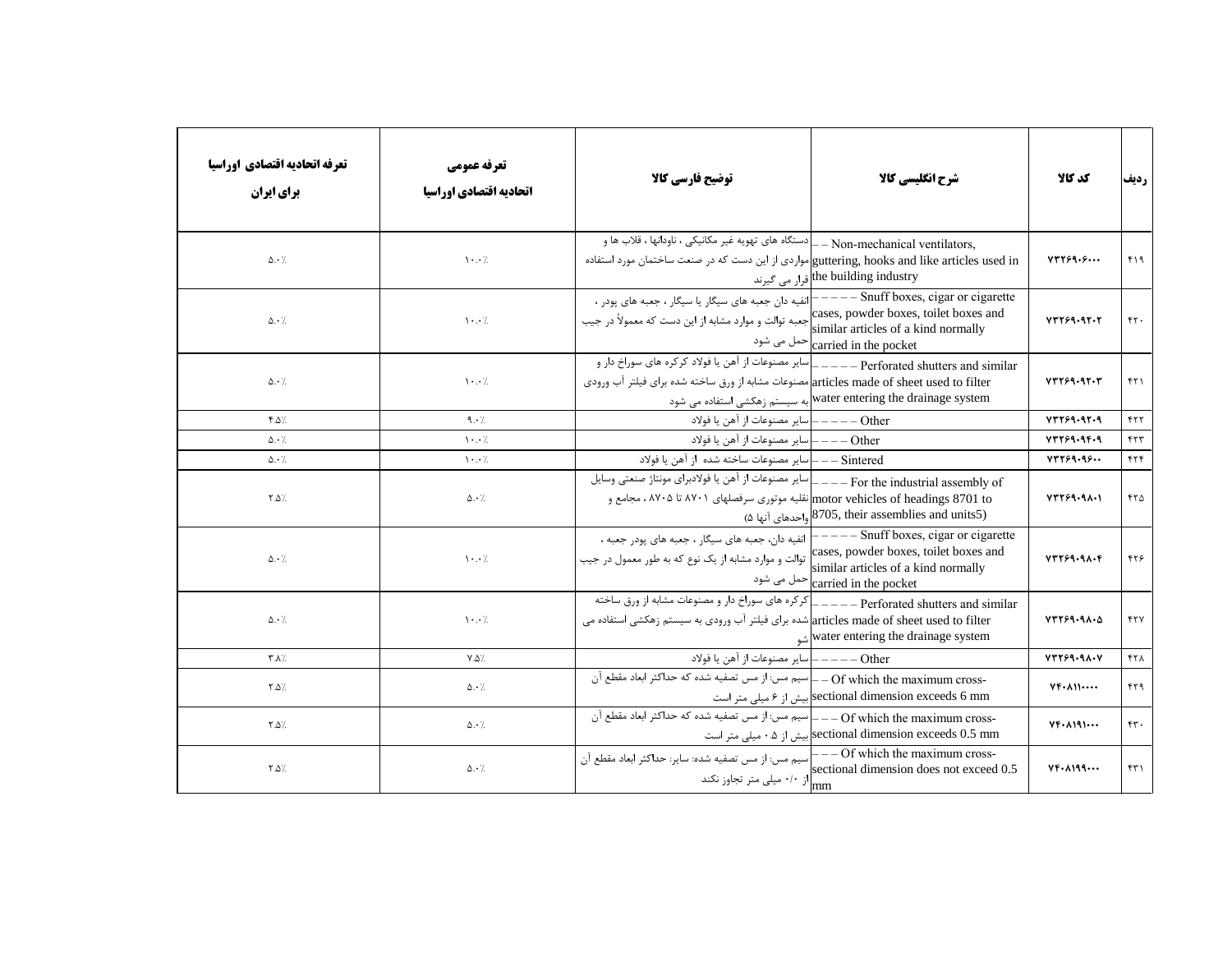| تعرفه اتحاديه اقتصادي اوراسيا<br>برای ایران | تعرفه عمومي<br>اتحاديه اقتصادي اوراسيا | توضیح فارسی کالا                                                                                                                                                                                                                                                                                                                                                                                          | شرح انگلیسی کالا                                                                                                                | كد كالا                           | رديف            |
|---------------------------------------------|----------------------------------------|-----------------------------------------------------------------------------------------------------------------------------------------------------------------------------------------------------------------------------------------------------------------------------------------------------------------------------------------------------------------------------------------------------------|---------------------------------------------------------------------------------------------------------------------------------|-----------------------------------|-----------------|
| $\cdot \cdot \cdot$                         | $\cdot \cdot \cdot$ /                  | superheated water boilers for hullادیگهای بخار آب و دیگهای بخار آب برای تجهیزات برقی ۳)                                                                                                                                                                                                                                                                                                                   | - Of watertube boilers and<br>equipment3)                                                                                       | $\Lambda$ F. $\Gamma$ 9           | ۴۳۲             |
| $\cdot \cdot \cdot$                         | $\Delta \cdot \gamma$                  | سایر( دیگهای بخار آب و دیگهای بخار آب برای تجهیزات<br>برقی ۳)                                                                                                                                                                                                                                                                                                                                             | - Other                                                                                                                         | $\lambda F \cdot T9 \cdots 9$     | FTT             |
| $\cdot \cdot \cdot$                         | $\Delta \cdot \gamma$                  | دیگهای بخار آب و دیگهای بخار آب برای برای استفاده در<br>هواپیماهای غیرنظامی ۵                                                                                                                                                                                                                                                                                                                             | - For use on civil aircraft5)                                                                                                   | AFT19911                          | rrf             |
| $\cdot$ . $\cdot$ /                         | $\Delta \cdot \frac{1}{2}$             | سایر(دیگهای بخار آب و دیگهای بخار آب )                                                                                                                                                                                                                                                                                                                                                                    | $--$ Other                                                                                                                      | 15119919                          | $rr\Delta$      |
| $\cdot$ . $\cdot$ /                         | $\cdot$ . $\cdot$ /                    | دیگهای بخار آب و دیگهای بخار آب برای برای استفاده در<br>هواپیماهای غیرنظامی ۵                                                                                                                                                                                                                                                                                                                             | $--$ For use on civil aircraft5)                                                                                                | $\lambda$ ۴119991                 | ۴۳۶             |
| $\cdot$ . $\cdot$ /.                        | $\Delta \cdot \frac{1}{2}$             | دیگهای بخار آب و دیگهای بخار آب برای برای ساخت                                                                                                                                                                                                                                                                                                                                                            | $---$ For the manufacture of gas<br>turbines of a power exceeding                                                               | 15119997                          | $\gamma \gamma$ |
| $\cdot$ . $\cdot$ /                         | $\Delta \cdot \frac{1}{2}$             | سایر( یگهای بخار آب و دیگهای بخار آب )                                                                                                                                                                                                                                                                                                                                                                    | $---Other$                                                                                                                      | 15119991                          | ۴۳۸             |
| $Y.\Delta$                                  | $\Delta \cdot \frac{1}{2}$             | movable crushing cone of 2,200 mm or ماشینها و دستگاههای خردکردن یا ساییدن با قطر پایه مخروط<br>more, but not exceeding 3,000 mm or حرد کننده متحرک ۲۲۰۰ میلی متر یا بیشتر ، اما متجاوز از<br>میلی متر نباشدیا با قطعه دهانی ۵۰۰ میلی متر اسلام ۳۰۰۰ میلی متر با بیشتر with a mouth piece of 500 mm or more,<br>but not exceeding 1,500 mm and of a، اما بیش از ۱۵۰۰ میلی متر نباشد با عرض ۶۰ میلی متر یا | $---$ With the base diameter of the<br>width of 60 mm or more, but not إبيشتر اما بيش از ٣٠٠ ميلي متر نباشد<br>exceeding 300 mm | $\Lambda$ FVFT $\dots$            | ۴۳۹             |
| $\cdot$ . $\cdot$ /.                        | $\cdot$ . $\cdot$ /                    | Other – – – سایر (ماشینها و دستگاههای خردکردن یا ساییدن )                                                                                                                                                                                                                                                                                                                                                 |                                                                                                                                 | $\Lambda$ FVFT $\dots$ T          | FF.             |
| $Y.\Delta$ %                                | $\Delta \cdot \gamma$                  | ماشینها و دستگاههای خردکردن یا ساییدن که خودران $\mathrel{\mathop{+}{=}}\mathrel{-}\mathrel{\mathop{-}}\mathrel{\mathop{-}}$ اماشینها و دستگاههای خردکردن یا ساییدن که خودران<br>maving a mouth piece of 400 mm or نیستند ، دارای یک قطعه دهانه ۴۰۰ میلیمتر یا بیشتر<br>more, but not exceeding 2,100 mm and a<br>width of 200 mm or more, but not میلی متر نباشد و عرض ۲۰۰<br>exceeding 1,500 mm         |                                                                                                                                 | $\Lambda$ FVF $\Gamma$ $\Upsilon$ | ۴۴۱             |
| $Y.\Delta$ %                                | $\Delta \cdot \frac{1}{2}$             | — Tumbling mills, not self-propelled, آسیاب های سنگین ، دارای قایق داخلی ، دارای قطر درام<br>داخلی ۲ متر یا بیشتر ، اما بیشتر از ۳.۶ متر نیست ، به                                                                                                                                                                                                                                                        | having an internal drum diameter of 2 m<br>or more, but not more than 3.6 m,<br>excluding the lining and armour plates          | $\Lambda$ FVFT $\cdots$           | ۴۴۲             |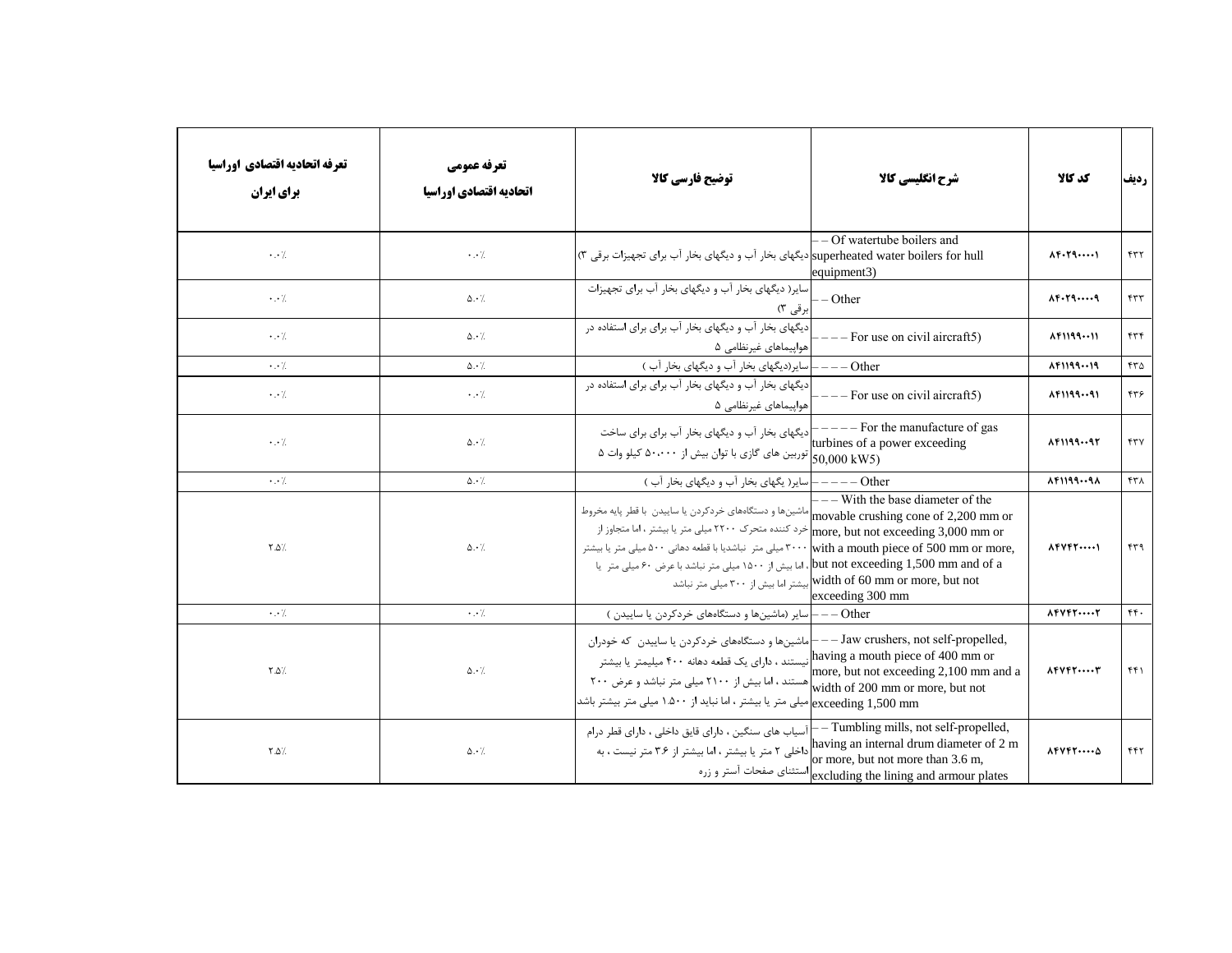| تعرفه اتحاديه اقتصادي اوراسيا<br>برای ایران | تعرفه عمومي<br>اتحاديه اقتصادي اوراسيا | توضیح فارسی کالا                                                                                                                                                                                                                                                                                                                                                                                                                                                        | شرح انگلیسی کالا                                           | كد كالا                                               | رديف |
|---------------------------------------------|----------------------------------------|-------------------------------------------------------------------------------------------------------------------------------------------------------------------------------------------------------------------------------------------------------------------------------------------------------------------------------------------------------------------------------------------------------------------------------------------------------------------------|------------------------------------------------------------|-------------------------------------------------------|------|
| $\cdot \cdot$ /                             | $\cdot \cdot$ /                        | سایر (ماشین آلات برای مرتب سازی ، غربالگری ، جدا<br>كردن ، شستشو ، خرد كردن ، خرد كردن ، مخلوط كردن<br>یا ورز دادن زمین ، سنگ ، سنگ معدن یا سایر مواد معدنی<br> به شكل جامد (از جمله پودر يا خمير). ماشين آلات براي<br>Other – إجمع آوري ، شكل دهي يا قالب سازي سوخت هاي معدني<br>جامد ، خمیر سرامیکی ، سیمان های بدون احتراق ، مواد<br>گچ کاري يا ساير محصولات معدني به شکل پودر يا خمير.<br>دستگاه های تشکیل قالب ریخته گری شن و ماسه: دستگاه<br>خرد کردن یا سنگ زنی) |                                                            | $\Lambda$ FVFT $\cdots$ q                             | ۴۴۳  |
| $\cdot$ . $\cdot$ /.                        | $\cdot$ . $\cdot$ /.                   | دستگاه برای مخلوط کردن مواد معدنی با قیر                                                                                                                                                                                                                                                                                                                                                                                                                                | - – Machines for mixing mineral<br>substances with bitumen | $\Lambda$ FVFTT $\cdots$                              | ۴۴۴  |
| $\uparrow \Delta$                           | $Y \cdot \lambda$                      | شیرآلات ، شیرها ، دریچه ها و وسایل مشابه برای لوله ها ،<br>پوسته های دیگ بخار ، مخازن ، گلدان ها یا موارد مشابه از<br>جمله شیرهای کاهش فشار و شیرهای کنترل شده از نظر<br>ترموستاتیک: وسایل دیگر: شیر آلات ، شیرها و دریچه ها $\vdash$<br>ابرای سینک ها ، دستشویی ها ، مخازن آب ، حمام ها و<br>وسایل مشابه: دریچه مخلوط                                                                                                                                                  | $--$ Mixing valves                                         | $\Lambda$ ۴ $\Lambda$ 1 $\Lambda$ . 11 $\cdots$       | ۴۴۵  |
| $Y.\Delta$                                  | $\Delta \cdot \frac{1}{2}$             | سایر (شیر آلات ، شیرها ، دریچه ها و وسایل مشابه برای لوله<br> ها ، پوسته های دیگ بخار ، مخازن ، گلدان ها یا موارد<br>مشابه از جمله شیرهای کاهش فشار و شیرهای کنترل<br>— شده از نظر ترموستاتیک: وسایل دیگر: شیر آلات ، شیرها و<br>دریچه ها برای سینک ها ، دستشویی ها ، مخازن آب ،<br>حمام ها و وسایل مشابه)                                                                                                                                                              | $--$ Other                                                 | $\Lambda$ ۴۸۱۸۰۱۹                                     | ۴۴۶  |
| $\Delta \cdot \frac{1}{2}$                  | $\cdot \cdot$ /                        | شیرآلات ، شیرها ، شیرآلات و وسایل مشابه برای لوله ها<br> شیرهای ترموستاتیک                                                                                                                                                                                                                                                                                                                                                                                              | - Thermostatic valves                                      | $\Lambda$ ۴ $\Lambda$ 1 $\Lambda$ $\cdot$ ۳1 $\cdots$ | 441  |
| $\Delta \cdot \frac{1}{2}$                  | $\cdot \cdot$ /                        | اسایر شیرآلات ، شیرها ، شیرآلات و وسایل مشابه برای لوله                                                                                                                                                                                                                                                                                                                                                                                                                 | $-$ Other                                                  | $\lambda$ ۴ $\lambda$ 1 $\lambda$ . $\mu$ 9           | ۴۴۸  |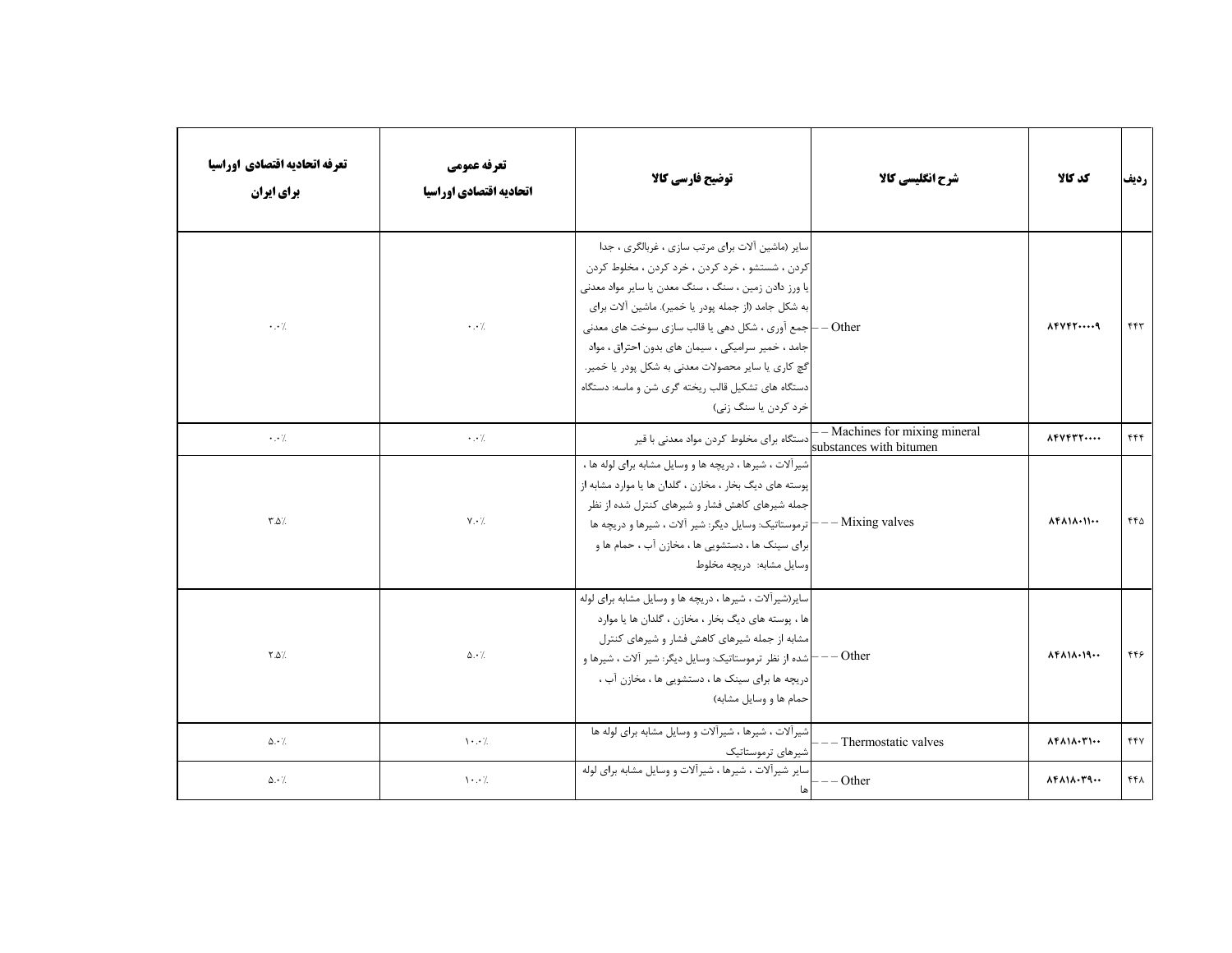| تعرفه اتحاديه اقتصادي اوراسيا<br>برای ایران | تعرفه عمومي<br>اتحاديه اقتصادي اوراسيا | توضيح فارسي كالآ                                                                                                                                    | شرح انگلیسی کالا                                                                                                                                                                       | كد كالا                                                             | رديف    |
|---------------------------------------------|----------------------------------------|-----------------------------------------------------------------------------------------------------------------------------------------------------|----------------------------------------------------------------------------------------------------------------------------------------------------------------------------------------|---------------------------------------------------------------------|---------|
| $\uparrow \Delta$ /                         | $Y \cdot \gamma$                       | Valves for pneumatic tyres and inner – إشيراًلات ، شيرها ، شيراًلات و وسايل مشابه براي لوله ها<br>tubes]دریچه های لاستیک پنوماتیک و لوله های داخلی  |                                                                                                                                                                                        | $\Lambda$ F $\Lambda$ $\Lambda$ $\cdot$ F $\cdots$                  | ۴۴۹     |
| $\Delta \cdot$ /                            | $\cdot \cdot$ /                        | شیر آلات ، شیرها ، شیر آلات و وسایل مشابه برای لوله ها<br>تنظيم كننده دما                                                                           | - Temperature regulators                                                                                                                                                               | $\Lambda$ ۴۸۱۸. $\Delta$ ۱                                          | $r_0$ . |
| $\cdot \cdot \cdot$                         | $\cdot$ . $\cdot$ /                    | شیرآلات ، شیرها ، شیرآلات و وسایل مشابه برای لوله ها<br>تنظيم كننده فشار                                                                            | Pressure regulators                                                                                                                                                                    | 14111.091.                                                          | ۴۵۱     |
| $\uparrow \Delta$ /                         | $Y \cdot \gamma$                       | سایر شیرآلات ، شیرها ، شیرآلات و وسایل مشابه برای لوله                                                                                              | Other                                                                                                                                                                                  | 14111.099.                                                          | ۴۵۲     |
| $f.\Delta$                                  | 9.1                                    | سایر شیرآلات ، شیرها ، شیرآلات و وسایل مشابه برای لوله<br>ها از چدن                                                                                 | Of cast iron                                                                                                                                                                           | $\Lambda$ ۴ $\Lambda$ 1 $\Lambda$ . $\mathcal{S}$ 1                 | ۴۵۳     |
| $\cdot \cdot \cdot$                         | $\cdot$ . $\cdot$ /.                   | شیرآلات ، شیرها ، شیرآلات و وسایل مشابه برای لوله ها<br>pressure of 16 Pa and more, in a medium سانتیگراد یا کمتر ، فشار ۱۶ Paبر بیشتر ، در یک محیط | - Designed for operating at an<br>,ambient temperature of - 40 °C or lower طراحی شده برای کار در دمای محیط - ۴۰ درجه<br>(H۲S) ۲) containing hydrogen sulfide (H2S)2)                   | $\Lambda$ F $\Lambda$ $\Lambda$ $\cdot$ $\epsilon$ $\Gamma$ $\cdot$ | ۴۵۴     |
| $\cdot \cdot$ /.                            | $\cdot$ . $\cdot$ /.                   | _ شیرآلات ، شیرها ، شیرآلات و وسایل مشابه برای لوله ها<br>,ambient temperature of -55 °C or lower طراحی شده برای کار در دمای محیط -۵۵ C یا کمتر ،   | $---$ Designed for operating at an<br>(Pressure of 80 Pa and more2) و بيشتر٢) Pa ٨٠                                                                                                    | $\Lambda$ F $\Lambda$ 1 $\Lambda$ · $\varphi$ ۳۲·                   | ۴۵۵     |
| $\uparrow \uparrow \uparrow \uparrow$       | $\mathsf{Y}.\mathsf{Q} \mathsf{Z}$     | سایر (شیرآلات ، شیرها ، شیرآلات و وسایل مشابه برای<br>الوله ها)                                                                                     | $---Ofher$                                                                                                                                                                             | $\lambda$ F $\lambda$ 1 $\lambda$ $\cdot$ $\epsilon$ rq $\cdot$     | ۴۵۶     |
| $\cdot$ . $\cdot$ /                         | 9.1                                    | سایر( شیرآلات ، شیرها ، شیرآلات و وسایل مشابه برای<br>لوله ها)                                                                                      | Other                                                                                                                                                                                  | $\Lambda$ ۴ $\Lambda$ 1 $\Lambda$ $\cdot$ ۶۹ $\cdots$               | ۴۵۷     |
| $\cdot$ . $\cdot$ /                         | 9.1                                    | شیر آلات ، شیرها ، شیر آلات و وسایل مشابه برای لوله ها از<br>چدن                                                                                    | Of cast iron                                                                                                                                                                           | ۸۴۸۱۸۰۷۱۰۰                                                          | ۴۵۸     |
| $\cdot$ . $\cdot$ /                         | $\cdot$ . $\cdot$ /                    | شیرآلات ، شیرها ، شیرآلات و وسایل مشابه برای لوله ها<br>pressure of 16 Pa and more, in a medium[سانتيگراد يا كمتر ، فشار 16 Pa و بيشتر ، در يک محيط | Designed for operating at an<br>ambient temperature of - 40 °C or lower, طراحی شده برای کار در دمای محیط - ۴۰ درجه<br>containing hydrogen sulfide (H2S)2) حاوی سولفید هیدروژن (H۲S) ۲) | $\Lambda$ F $\Lambda$ $\Lambda$ $\cdot$ $\Lambda$ $\Gamma$ $\cdot$  | ۴۵۹     |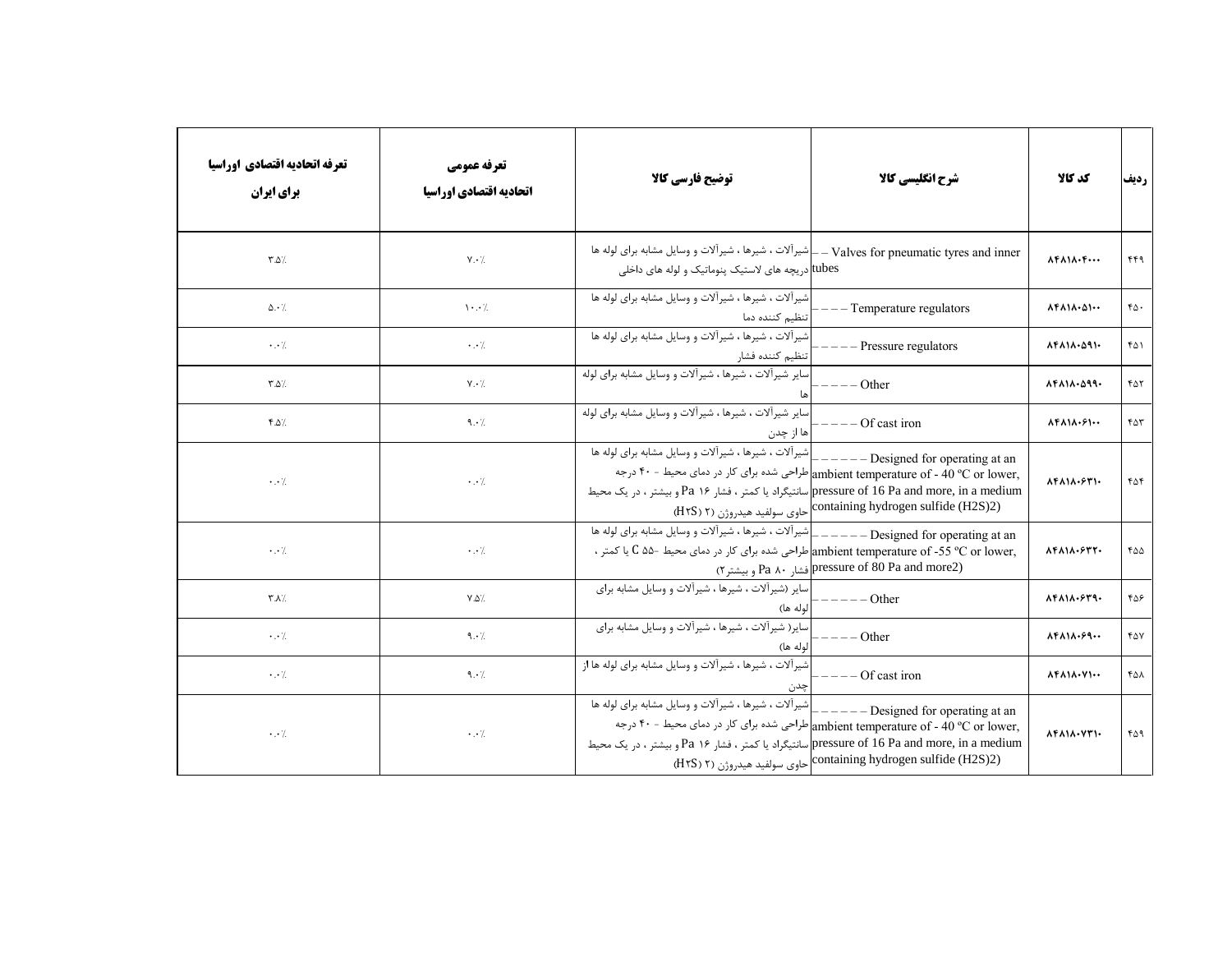| تعرفه اتحاديه اقتصادي اوراسيا<br><b>برای ایران</b> | تعرفه عمومي<br>اتحاديه اقتصادي اوراسيا | توضيح فارسي كالآ                                                                                                                                                                                                            | شرح انگلیسی کالا                                                                                                                                                                                                                                                   | كد كالا                                                                  | رديف                        |
|----------------------------------------------------|----------------------------------------|-----------------------------------------------------------------------------------------------------------------------------------------------------------------------------------------------------------------------------|--------------------------------------------------------------------------------------------------------------------------------------------------------------------------------------------------------------------------------------------------------------------|--------------------------------------------------------------------------|-----------------------------|
| $\cdot$ . $\cdot$ /                                | $\cdot \cdot \cdot$                    | ,ambient temperature of -55 °C or lower هاطراحی شده برای کار در دمای محیط -۵۵ C یا کمتر ،                                                                                                                                   | (Pa and more2) pressure of 80 Pa and more2) فشار 80 Pa و بيشتر٢)                                                                                                                                                                                                   | $\Lambda$ F $\Lambda$ $\Lambda$ $\cdot$ $\Upsilon$ $\Upsilon$ $\Upsilon$ | $\mathfrak{r}\mathfrak{s}.$ |
| $\cdot$ . $\cdot$ /<br>$\Delta \cdot \gamma$       |                                        | For the industrial assembly ————————————For the industrial assembly<br>of motor vehicles of headings 8701 toإبراي مونتاژ صنعتي وسايل نقليه موتوري سرفصلهاي ٨٧٠١                                                             | (8705, their assemblies and units5) تا ۸۷۰۵، مجموعه و قطعات آنها ۵)                                                                                                                                                                                                | 14111.4791                                                               | ۴۶۱                         |
| $\cdot \cdot \cdot$ /.                             | $\Delta \cdot \frac{1}{2}$             | سایر ( شیر آلات ، شیرها ، شیر آلات و وسایل مشابه برای<br>لوله ها)                                                                                                                                                           | Other                                                                                                                                                                                                                                                              | 14111.4799                                                               | ۴۶۲                         |
| $\cdot$ . $\cdot$ /                                | 9.1                                    | سایر( شیرآلات ، شیرها ، شیرآلات و وسایل مشابه برای<br>لوله ها)                                                                                                                                                              | $---Other$                                                                                                                                                                                                                                                         | $\lambda$ ۴ $\lambda$ 1 $\lambda$ $\cdot$ V۹ $\cdots$                    | ۴۶۳                         |
| $\cdot \cdot \cdot$                                | $\cdot \cdot \cdot$                    | شیرآلات ، شیرها ، شیرآلات و وسایل مشابه برای لوله                                                                                                                                                                           | $---$ Designed for operating at an<br>ambient temperature of -40 °C or lower, هاطراحی شده برای کار در دمای محیط -۴۰ درجه<br>pressure of 16 Pa and more, in a medium سانتیگراد یا کمتر ، فشار ۱۶ Paبیشتر ، در محیطی<br>(H۲S) ۲) containing hydrogen sulfide (H2S)2) | $\Lambda$ F $\Lambda$ $\Lambda$ $\cdot$ $\Lambda$ $\Lambda$              | ۴۶۴                         |
| $\cdot$ . $\cdot$ /                                | $\cdot$ . $\cdot$ /.                   | شیراً لات ، وسایل مشابه برای لوله ها طراحی شده برای کار<br>r المتر ، فشار ۲۰ Pa و بیشتر C ۵۵- میط -۵۵ و با کمتر ، فشار ۲۰ Pa و بیشتر ۲)                                                                                     | $---$ Designed for operating at an<br>ambient temperature of -55 °C or lower,                                                                                                                                                                                      | $\Lambda$ ۴۸۱۸. $\Lambda$ ۱۲.                                            | ۴۶۵                         |
| $\cdot$ . $\cdot$ /                                | $\cdot \cdot$ /.                       | شیرآلات ، وسایل مشابه برای لوله ها ، پوسته های دیگ<br> بخار ، مخازن ، گلدان ها یا موارد مشابه از جمله شیرهای<br>شود ۵)                                                                                                      | $---Of a kind used to$                                                                                                                                                                                                                                             | $\Lambda$ F $\Lambda$ 1 $\Lambda$ $\cdot$ $\Lambda$ 191                  | ۴۶۶                         |
| $\cdot$ . $\cdot$ /                                | $Y \cdot /$                            | شیرآلات وسایل مشابه برای لوله ها ، پوسته های دیگ بخار<br>، مخازن ، گلدان ها یا موارد مشابه از جمله شیرهای کاهش<br> فشار و شیرهای کنترل شده از نظر ترموستاتیک: وسایل<br>دیگر: سایر: سایر: سایر: شیرهای توپی و پلاستیکی: دیگر | - Other                                                                                                                                                                                                                                                            | 14111.1199                                                               | ۴۶۷                         |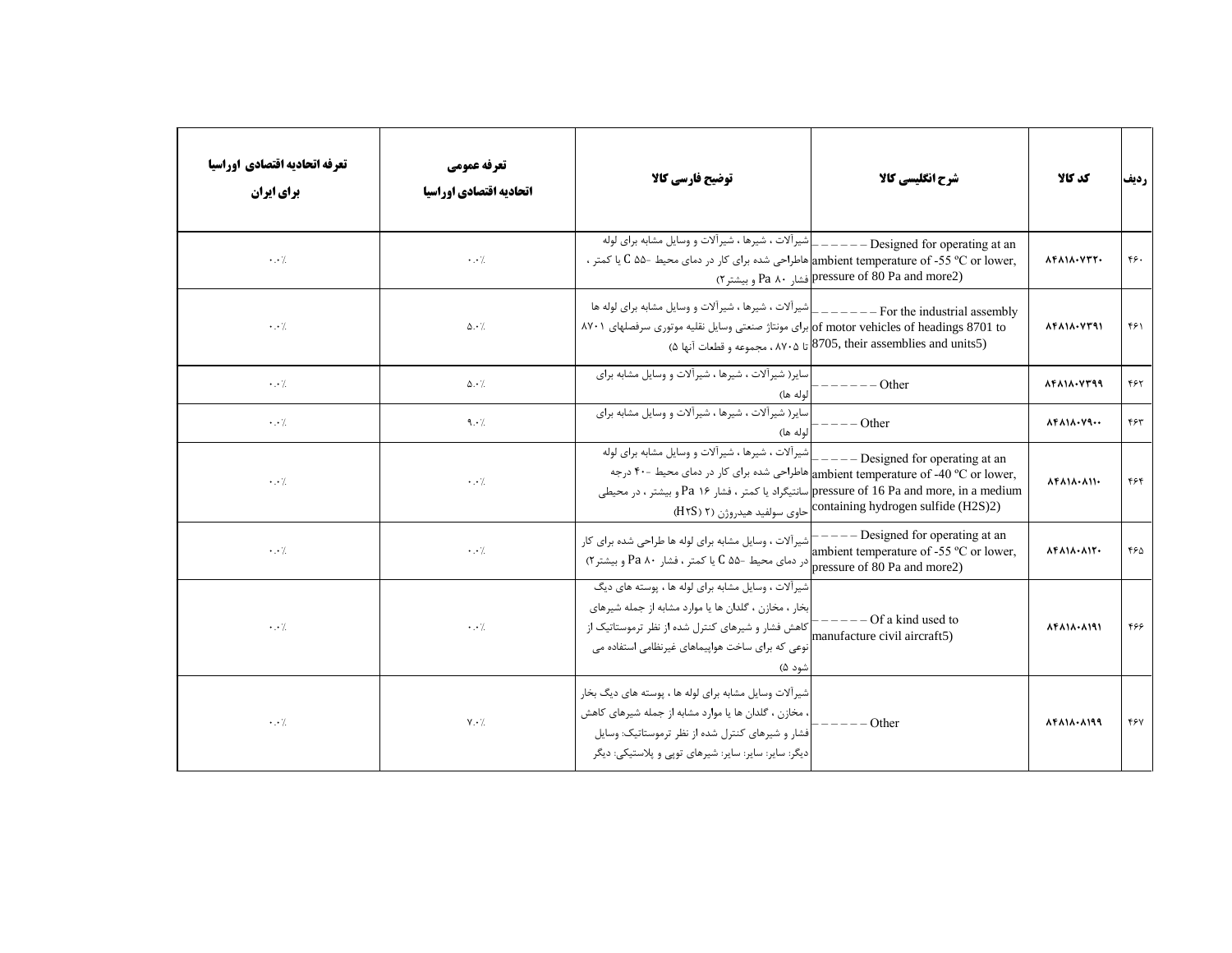| تعرفه اتحاديه اقتصادي اوراسيا<br>برای ایران | تعرفه عمومي<br>اتحاديه اقتصادي اوراسيا | توضيح فارسي كالآ                                                                                                                                                                                                                                                                                                                                                                   | شرح انگلیسی کالا                                                                                                     | كد كالا                                                                      | رديف     |
|---------------------------------------------|----------------------------------------|------------------------------------------------------------------------------------------------------------------------------------------------------------------------------------------------------------------------------------------------------------------------------------------------------------------------------------------------------------------------------------|----------------------------------------------------------------------------------------------------------------------|------------------------------------------------------------------------------|----------|
| $\cdot$ . $\cdot$ /.                        | $\cdot$ . $\cdot$ /                    | سایر شیر آلات ، شیرها ، دریچه ها و وسایل مشابه برای<br>الوله ها ، پوسته های دیگ بخار ، مخازن ، گلدان ها یا<br>- مواردی از این قبیل ، از جمله شیرهای کاهش فشار و<br>شیرهای کنترل حرارتی: وسایل دیگر طراحی شده برای کار<br>در دمای محیط -۴۰ درجه سانتیگراد یا کمتر ، فشار ۱۶ $\big _{\rm containing\ hydrogen\ sulfide\ (H2S)2)}$<br>Pa و بیشتر ، در محیطی حاوی سولفید هیدروژن (H۲S) | - Designed for operating at an<br>ambient temperature of -40 °C or lower,<br>pressure of 16 Pa and more, in a medium | $\Lambda$ F $\Lambda$ $\Lambda$ $\cdot$ $\Lambda$ $\Delta$ $\cdot$ $\Lambda$ | ۴۶۸      |
| $\cdot$ . $\cdot$ /.                        | $\cdot$ . $\cdot$ /.                   | سایر شیر آلات ، شیرها ، دریچه ها و وسایل مشابه برای<br> لوله ها ، پوسته های دیگ بخار ، مخازن ، گلدان ها یا<br>ambient temperature of -55 °C or lower, مواردي از اين قبيل ، از جمله شيرهاي كاهش فشار و<br>pressure of 80 Pa and more2) شیرهای کنترل حرارتی: وسایل دیگر: طراحی شده برای<br>کار در دمای محیط −۵۵ C یا کمتر ، فشار Pa ۸۰ و<br>ىشتر ۲)                                  | $---$ Designed for operating at an                                                                                   | $\Lambda$ F $\Lambda$ $\Lambda$ $\cdot$ $\Lambda$ $\Delta$ $\cdot$ r         | ۴۶۹      |
| $\cdot$ . $\cdot$ /                         | $\cdot$ . $\cdot$ /.                   | سایر شیر آلات ، شیرها ، دریچه ها و وسایل مشابه برای<br>الوله ها ، پوسته های دیگ بخار ، مخازن ، گلدان ها یا<br> مواردی از این قبیل ، از جمله شیرهای کاهش فشار و<br> شیرهای کنترل حرارتی: وسایل دیگر: سایر: سایر: شیرهای<br>پروانه ای برای استفاده در هواپیماهای داخلی ۵                                                                                                             | For use on civil aircraft5)                                                                                          | 14111.10.1                                                                   | $\gamma$ |
| $\cdot$ . $\cdot$ /                         | 9.1                                    | سایر شیر آلات ، شیرها ، دریچه ها و وسایل مشابه برای<br>لوله ها ، پوسته های دیگ بخار ، مخازن ، گلدان ها یا<br> مواردی از این قبیل ، از جمله شیرهای کاهش فشار و<br>شیرهای کنترل حرارتی: وسایل دیگر: سایر: شیرهای پروانه<br>ى                                                                                                                                                         | - Other                                                                                                              | $\Lambda$ F $\Lambda$ $\Lambda$ $\cdot$ $\Lambda$ $\Delta$ $\cdot$ $\Lambda$ | fY       |
| $\cdot$ . $\cdot$ /                         | 9.1                                    | سایر شیرآلات ، شیرها ، دریچه ها و وسایل مشابه :دریچه<br>– های دیافراگم                                                                                                                                                                                                                                                                                                             | $---$ Diaphragm valves                                                                                               | 84111.17                                                                     | ۴۷۲      |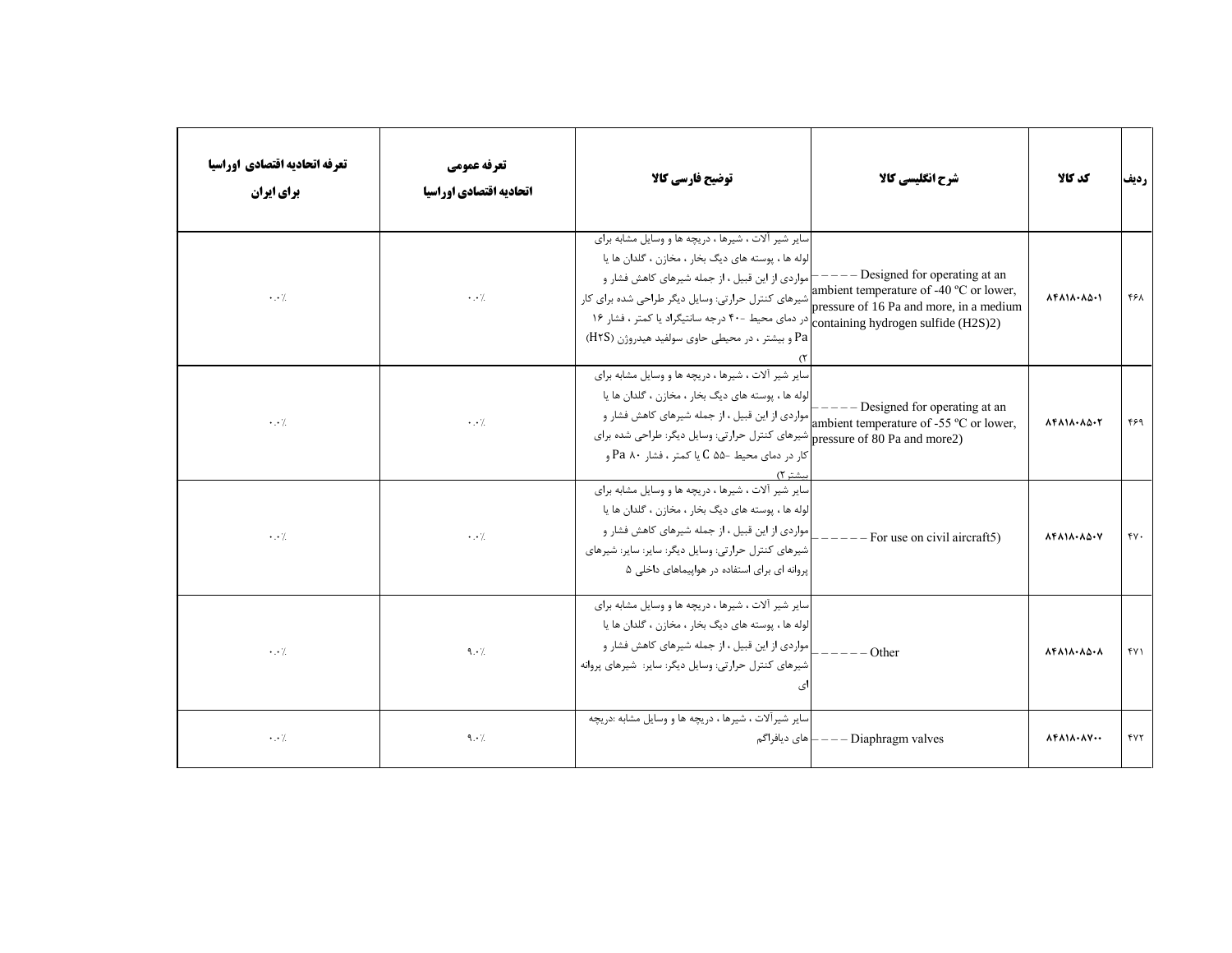| تعرفه اتحاديه اقتصادي اوراسيا<br>تعرفه عمومي<br><b>برای ایران</b><br>اتحاديه اقتصادي اوراسيا |                                       | توضيح فارسي كالآ<br>شرح انگلیسی کالا                                                                                                                                                                                                                              |                                              | كد كالا                                              | رديف                 |
|----------------------------------------------------------------------------------------------|---------------------------------------|-------------------------------------------------------------------------------------------------------------------------------------------------------------------------------------------------------------------------------------------------------------------|----------------------------------------------|------------------------------------------------------|----------------------|
| $\cdot$ . $\cdot$ /                                                                          | $\cdot \cdot \cdot$                   | _ سایر شیرآلات ، شیرها ، دریچه ها و وسایل مشابه برای<br>engines and/or civil aircraft5) ساخت موتورهای هواپیما و یا هواپیماهای داخلی ۵)                                                                                                                            | - For the manufacture of aircraft<br>$- - -$ | $\Lambda$ F $\Lambda$ $\Lambda$ $\cdot$ 99 $\cdot$ ۲ | $\gamma\gamma\gamma$ |
| $\uparrow \Delta$                                                                            | $Y \cdot \gamma$                      | سایر شیرآلات ، شیرها ، دریچه ها و وسایل مشابه برای لوله ها ،<br>Other<br>پوسته های دیگ بخار ، مخازن ، گلدان ها یا موارد مشابه از جمله<br>شیرهای فشار قوی و دریچه های کنترل شده ترموستاتیک                                                                         |                                              | 14111.99.1                                           | $f\vee f$            |
| $\Delta \cdot \frac{1}{2}$                                                                   | $\cdot \cdot$ /                       | آبگرمکنهای فوری یا مخزنی برقی و گرمکنهای غوطهور برقی:                                                                                                                                                                                                             | - Instantaneous water heaters                | 10181.11                                             | YV                   |
| $\Delta \cdot \frac{1}{2}$                                                                   | $\mathcal{N} \cdot \cdot \mathcal{N}$ | سایر( آبگرمکنهای فوری یا مخزنی برقی و گرمکنهای<br> غوطەور برقى)                                                                                                                                                                                                   | - Other                                      | $\Lambda\Delta$ $5$ $\cdot\Lambda\cdots$             | ۴٧۶                  |
| $\lambda \cdot \lambda$                                                                      | $\mathcal{N} \cdot \cdot \mathcal{N}$ | سیم ، کابل (از جمله کابل هم محور) و سایر رسانا های<br>برقی عایق بندی شده . کابلهای فیبر نوری ، ساخته شده از<br>الیاف جداشده جداگانه ، مجهز به سیمهای هادی برقی یا<br>مجهز به اتصالات: سيم سيم پيچ: از مس): لاكي يا مينا                                           | - Lacquered or enamelled                     | $\Lambda \Delta \mathsf{FFIII} \cdots$               | <b>FYY</b>           |
| $\lambda \cdot \lambda$                                                                      | $\cdot \cdot$ /                       | سایر (سیم ، کابل (از جمله کابل هم محور) و سایر رسانا<br> های برقی عایق بندی شده . کابلهای فیبر نوری ، ساخته<br>شده از الیاف جداشده جداگانه ، مجهز به سیمهای هادی<br> برقي يا مجهز به اتصالات: سيم سيم پيچ: از مس)                                                 | $--$ Other                                   | $\Lambda \Delta$ ۴۴۱۱۹                               | <b>FYA</b>           |
| $\cdot \cdot$ /                                                                              | 17.0/                                 | سایر (سیم ، کابل (از جمله کابل هم محور) و سایر رسانا<br>های برقی عایق بندی شده . کابلهای فیبر نوری ، ساخته<br>شده از الیاف جداشده جداگانه ، مجهز به سیمهای هادی $\overline{\nabla}$<br>برقي يا مجهز به اتصالات: سيم سيم پيچ: از مس ولتاژ از<br>۸۰ ولت تجاوز نکند. | - For a voltage not exceeding 80             | 1044491.1                                            | ۴۷۹                  |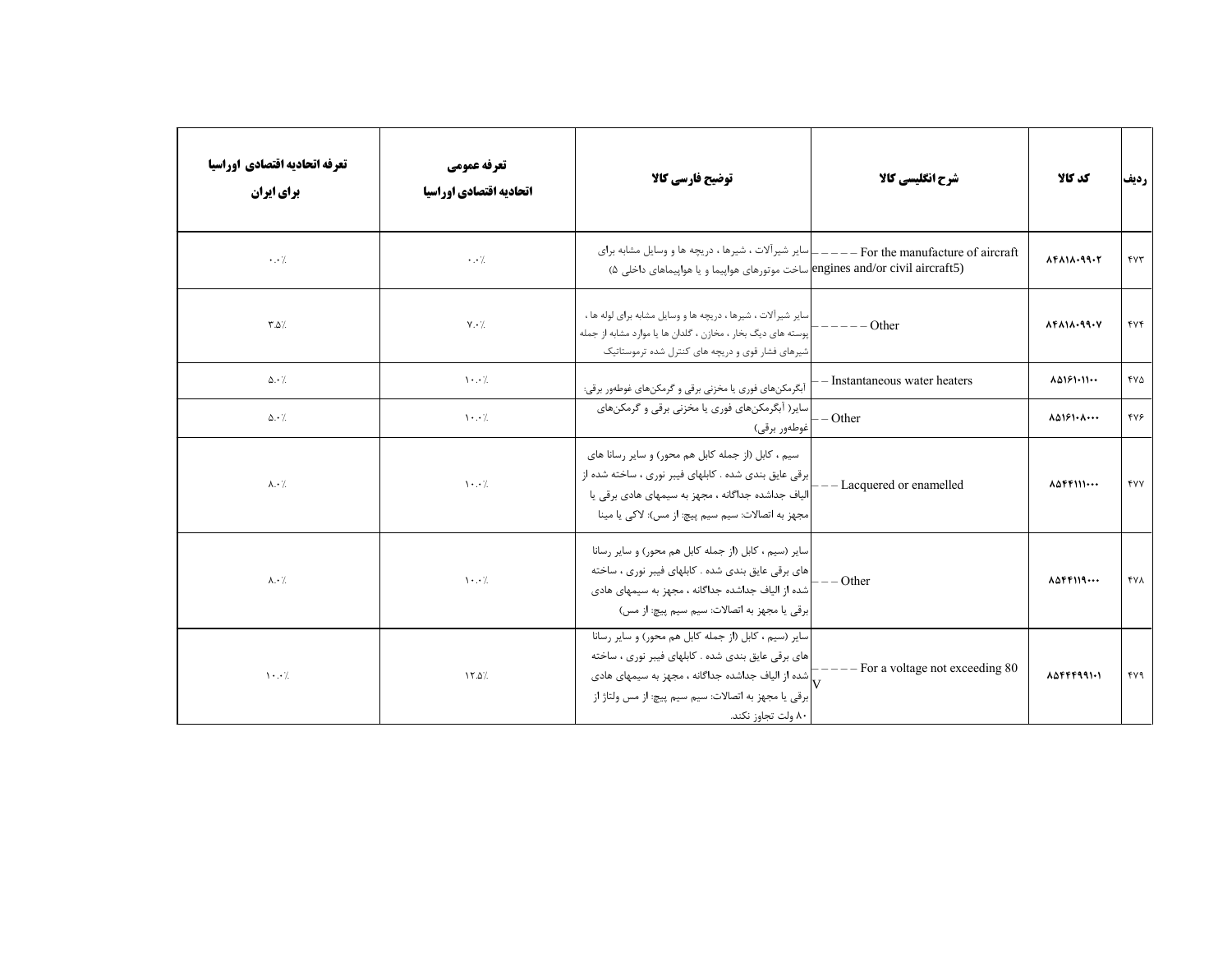| تعرفه اتحاديه اقتصادي اوراسيا<br>برای ایران | تعرفه عمومي<br>اتحاديه اقتصادي اوراسيا | توضيح فارسي كالا                                                                                                                                                                                                                                                                                        | شرح انگلیسی کالا                                                                                             | كد كالا                                   | رديف             |
|---------------------------------------------|----------------------------------------|---------------------------------------------------------------------------------------------------------------------------------------------------------------------------------------------------------------------------------------------------------------------------------------------------------|--------------------------------------------------------------------------------------------------------------|-------------------------------------------|------------------|
| $\lambda \cdot \lambda$                     | $\cdot \cdot$ /                        | سایر (سیم ، کابل (از جمله کابل هم محور) و سایر رسانا<br>های برقی عایق بندی شده . کابلهای فیبر نوری ، ساخته<br> شده از الیاف جداشده جداگانه ، مجهز به سیمهای هادی<br>ابرقی یا مجهز به اتصالات: سیم سیم پیچ: از مس)                                                                                       | Other                                                                                                        | $\Lambda \Delta$ FFF991. $\Lambda$        | $f \wedge \cdot$ |
| $\lambda \cdot \lambda$                     | $\cdot \cdot$ /                        | سیم ، کابل (از جمله کابل هم محور) و سایر رسانا های)<br>برقی عایق بندی شده . کابلهای فیبر نوری ، ساخته شده از<br>الیاف جداشده جداگانه ، مجهز به سیمهای هادی برقی یا<br>مجهز به اتصالات: سیم سیم پیچ: از مس برای مونتاژ<br>، صنعتی وسایل نقلیه موتوری شماره های ۸۷۰۱ تا ۸۷۰۵<br> (مجموعه و واحدهای آنها ۵ | - For the industrial assembly of<br>motor vehicles of headings 8701 to<br>8705, their assemblies and units5) | $\Lambda \Delta$ FFF99 $\Gamma$ .         | ۴۸۱              |
| $\cdot \cdot$ /                             | 17.0/                                  | سایر (سیم ، کابل (از جمله کابل هم محور) و سایر رسانا<br> های برقی عایق بندی شده . کابلهای فیبر نوری ، ساخته<br>شده از الیاف جداشده جداگانه ، مجهز به سیمهای هادی<br>برقی یا مجهز به اتصالات: سیم سیم پیچ: از مس برای<br> مونتاژ صنعتی وسایل نقلیه موتوری شماره های۲۰۱ تا                                | Other                                                                                                        | $\lambda \Delta$ FFF993.9                 | ۴۸۲              |
| $\lambda \cdot \lambda$                     | $\cdot \cdot$ /                        | سایر سیم ، کابل (از جمله کابل هم محور) و سایر رسانا<br>های برقی عایق بندی شده . کابلهای فیبر نوری ، ساخته<br>-<br>شده از الیاف جداشده جداگانه ، مجهز به سیمهای هادی<br>برقی یا مجهز به اتصالات: سیم سیم پیچ: برای ولتاژ بیش از<br>۸۰ و کمتر از ۱۰۰۰                                                     | $---Other$                                                                                                   | $\lambda \Delta$ FFF99 $\Delta$ $\cdot$ 9 | ۴۸۳              |
| $\lambda \cdot \lambda$                     | $\cdots$                               | سایر سیم ، کابل (از جمله کابل هم محور) و سایر رسانا<br>های برقی عایق بندی شده . کابلهای فیبر نوری ، ساخته<br>شده از الیاف جداشده جداگانه ، مجهز به سیمهای هادی<br>برقی یا مجهز به اتصالات: سیم سیم پیچ: برای ولتاژ ۱۰۰۰                                                                                 | For a voltage of 1,000 V                                                                                     | $\Lambda \Delta$ FFF999                   | ۴۸۴              |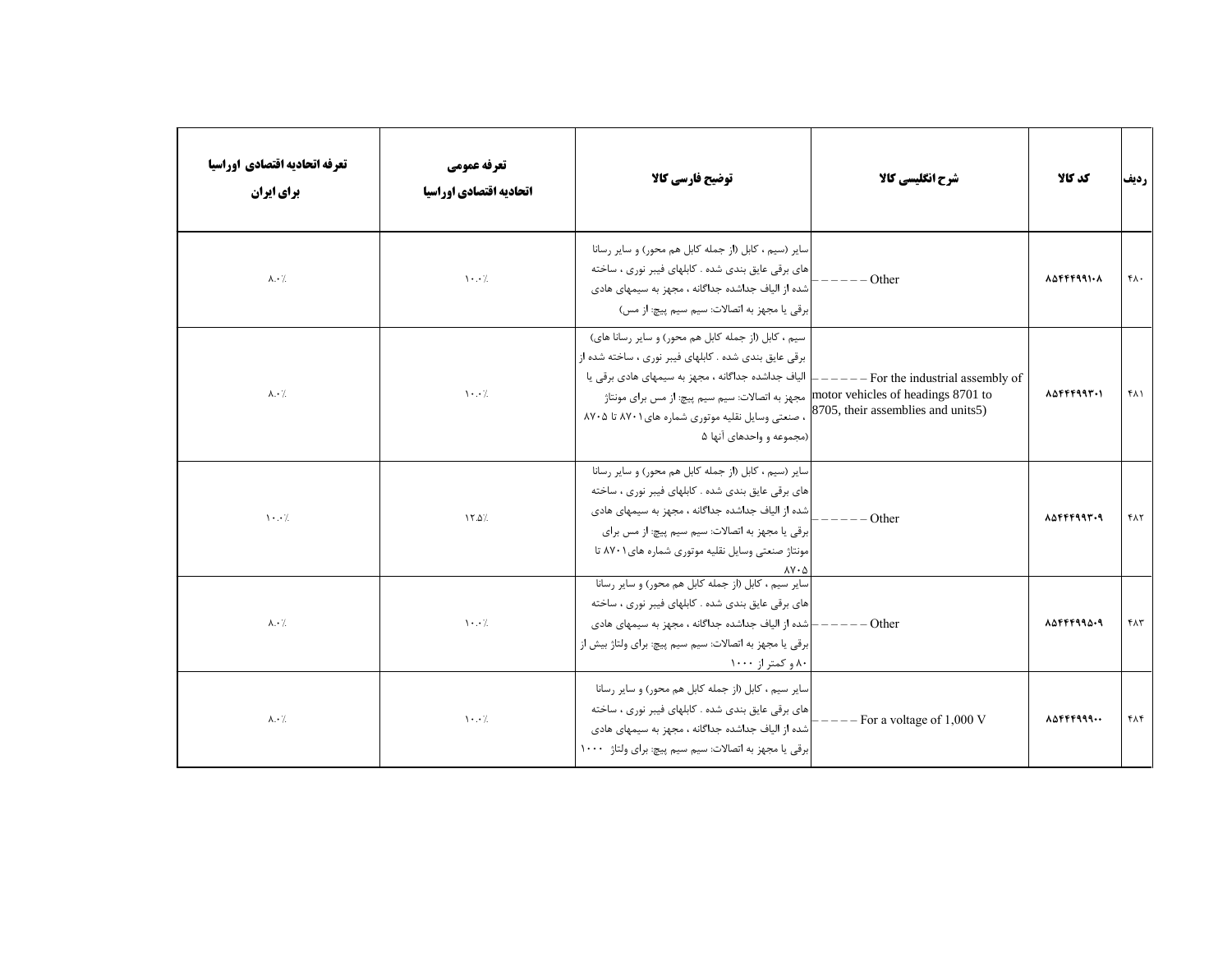| تعرفه اتحاديه اقتصادي اوراسيا<br>برای ایران | تعرفه عمومي<br>اتحاديه اقتصادي اوراسيا | توضيح فارسي كالآ                                                                                                                                                                                                                                                                                                                                                                                                                                                                                            | شرح انگلیسی کالا                                                                                                                                                                                                                                           | كد كالا                                             | رديف       |
|---------------------------------------------|----------------------------------------|-------------------------------------------------------------------------------------------------------------------------------------------------------------------------------------------------------------------------------------------------------------------------------------------------------------------------------------------------------------------------------------------------------------------------------------------------------------------------------------------------------------|------------------------------------------------------------------------------------------------------------------------------------------------------------------------------------------------------------------------------------------------------------|-----------------------------------------------------|------------|
| $\lambda \cdot \lambda$                     | $\cdot \cdot$ /                        | سایر سیم ، کابل (از جمله کابل هم محور) و سایر رسانا<br> های برقی عایق بندی شده . کابلهای فیبر نوری ، ساخته<br>شده از الیاف جداشده جداگانه ، مجهز به سیمهای هادی<br>برقی یا مجهز به اتصالات: سیم سیم پیچ: با هادی مسی                                                                                                                                                                                                                                                                                        | - With copper conductors                                                                                                                                                                                                                                   | $\Lambda \Delta \mathsf{FPS}\cdot \mathsf{I}\cdots$ | ۴۸۵        |
| $\lambda \cdot \lambda$                     | $\cdot \cdot$ /                        | سایر سیم ، کابل (از جمله کابل هم محور) و سایر رسانا<br> های برقی عایق بندی شده . کابلهای فیبر نوری ، ساخته<br>For the industrial assembly of -- - -   شده از الیاف جداشده جداگانه ، مجهز به سیمهای هادی<br>motor vehicles of headings 8701 toإرقى يا مجهز به اتصالات: سيم سيم پيچ: با هادى مسى<br>(8705, their assemblies and units5)برای مونتاژ صنعتی وسایل نقلیه موتوری سرفصلهای<br>۸۷۰۱ تا ۸۷۰۵ ، مجموعه و واحدهای آنها ۵)                                                                               |                                                                                                                                                                                                                                                            | $\Lambda \Delta F F F - 9 \cdots$                   | ۴۸۶        |
| 9.5%                                        | $\mathcal{N} \cdot \mathcal{L}$        | سایر سیم ، کابل (از جمله کابل هم محور) و سایر رسانا<br> های برقی عایق بندی شده . کابلهای فیبر نوری ، ساخته<br>شده از الیاف جداشده جداگانه ، مجهز به سیمهای هادی $\mathord{\text{--}}\,{-\mathord{\text{--}}\,{\mathord{\rm O}}$<br>برقی یا مجهز به اتصالات: سیم سیم پیچ: برای ولتاژ بیش از                                                                                                                                                                                                                  |                                                                                                                                                                                                                                                            | 85445.9.19                                          | <b>FAY</b> |
| $\cdot$ . $\cdot$ /                         | $\cdot$ . $\cdot$ /                    | ——For the industrial assembly: of —— جراي مونتاژ صنعتي: تراكتورهاي تك محوره شماره فرعي<br>۸۷۰۱۱۰ ؛ وسایل نقلیه شماره ۸۷۰۳؛ وسایل نقلیه شماره<br>, ۷۷. IU, venicles of heading 8703 یا دارای موتور پیستون احتراق داخلی احتراق فشرده<br>of heading 8704 with either a<br>سازی (دیزل یا نیمه دیزل) حجم سیلندر بیش از ۲۵۰۰<br>ـcombustion piston engine (diesel or semi) سی سی نباشد و یا دارای یک موتور پیستون احتراق داخلی<br>diesel) of a cylinder capacity not كه حجم سيلندر بيش از ۲۸۰۰ سي سي نباشد؛ وسايل | single axle tractors of subheading 8701<br>10; vehicles of heading 8703; vehicles<br>xceeding 2,500 cm3 or with a spark-<br>ignition internal combustion piston<br>engine of a cylinder capacity not<br>exceeding 2,800 cm3; vehicles of<br>heading 87055) | $\Lambda V \cdot \Lambda Y 9 1 \cdots$              | ۴۸۸        |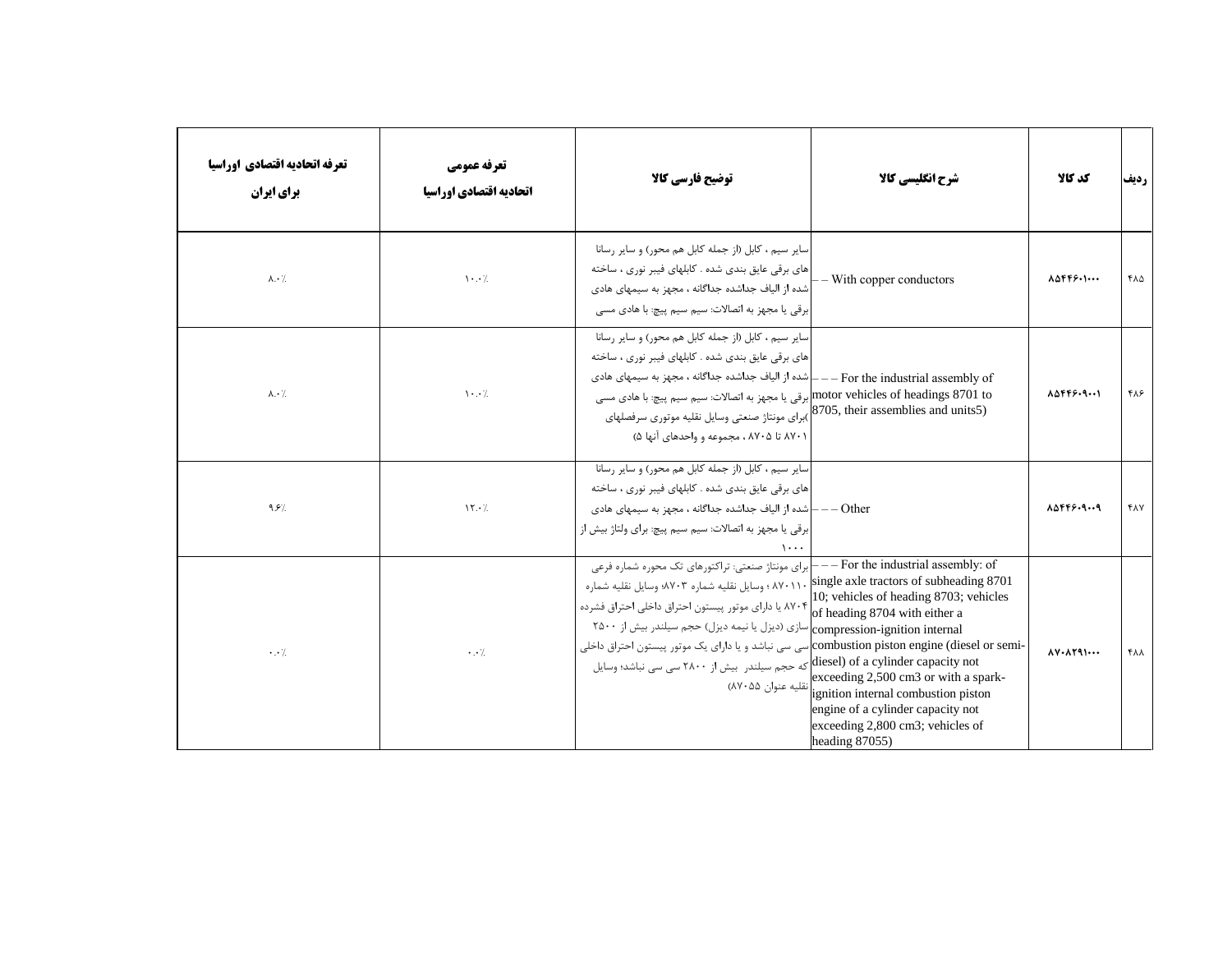| تعرفه اتحاديه اقتصادي اوراسيا<br>برای ایران | تعرفه عمومي<br>اتحاديه اقتصادي اوراسيا | توضيح فارسي كالأ                                                                                                                                                                                                                                                | شرح انگلیسی کالا                                                                                                                                                                             | كد كالا                                        | رديف |
|---------------------------------------------|----------------------------------------|-----------------------------------------------------------------------------------------------------------------------------------------------------------------------------------------------------------------------------------------------------------------|----------------------------------------------------------------------------------------------------------------------------------------------------------------------------------------------|------------------------------------------------|------|
| $\cdot$ . $\cdot$ /                         | $\cdot$ . $\cdot$ /                    | اجزا و قطعات و متفرعات وسايل نقليه موتوري مشمول<br>-8705, other than those specified in subإشماره هاي ٧٠١٨ لغايت ٧٠٥، بغير از موارد مربوط به<br>یرکد ۸۷۰۸۲۹۱۰۰۰۰ جهت استفاده در وسایل نقلیه (الاد ۱۰۰ $\text{subleading} \ 8708 \ 29 \ 100 \ 0; \text{for the}$ | $---$ For the industrial assembly of<br>motor vehicles of headings 8701 to<br>industrial assembly of units of motor(موتوری شماره های ۸۷۰۱ لغایت ۸۷۰۵۵<br>vehicles of headings 8701 to 87055) | $\Lambda V \cdot \Lambda Y 99 \cdots$          | ۴۸۹  |
| $\cdot$ . $\cdot$ /.                        | $\Delta \cdot$ /.                      | سایر (اجزا و قطعات و متفرعات وسایل نقلیه موتوری<br> مشمول شماره های ۸۷۰۱ لغایت ۸۷۰۵ بغیر از موارد<br>مربوط به زیرکد ۸۷۰۸۲۹۱۰۰۰، جهت استفاده در وسایل<br>انقلیه موتوری شماره های ۸۷۰۱ لغایت ۸۷۰۵۵)                                                               | $-$ Other                                                                                                                                                                                    | $\Lambda V \cdot \Lambda Y 99 \cdots 9$        | 49.  |
| $\cdot$ . $\cdot$ /.                        | $\cdot$ . $\cdot$ /                    | – رادياتورها و قطعات مربوطه                                                                                                                                                                                                                                     | -- Radiators5)                                                                                                                                                                               | $\Lambda V \cdot \Lambda Q \setminus Y \cdots$ | ۴۹۱  |
| $\cdot$ . $\cdot$ /.                        | $\Delta \cdot \frac{1}{2}$             | (Parts5 ——— رادياتورها و قطعات مربوطه                                                                                                                                                                                                                           |                                                                                                                                                                                              | $10 - 1915 - 9$                                | ۴۹۲  |
| $\cdot$ . $\cdot$ /                         | $\cdot \cdot \cdot$                    | motor vehicles of headings 8701 to" جزا و قطعات و متفرعات وسايل نقليه موتوري مشمول<br>-8705, other than those specified in sub شماره های ۷۰۱ لغایت ۷۰۵، بغیر از موارد مربوط به<br>subheading 8708 91 200; for the زیرکد ۸۷۰۸۹۱۲۰۰، جهت استفاده در وسایل نقلیه   | $---$ For the industrial assembly of<br>industrial assembly of units of motor(موتوری شماره های ۸۷۰۱ لغایت ۸۷۰۵۵<br>vehicles of headings 8701 to 87055)                                       | 14118011                                       | ۴۹۳  |
| $\cdot$ . $\cdot$ /                         | $\Delta \cdot \frac{1}{2}$             | سایر (اجزا و قطعات و متفرعات وسایل نقلیه موتوری<br> مشمول شماره های ۸۷۰۱ لغایت ۸۷۰۵ بغیر از موارد<br> مربوط به زیرکد ۸۷۰۸۹۱۲۰۰، جهت استفاده در وسایل<br>نقلیه موتوری شماره های ۸۷۰۱ لغایت ۸۷۰۵۵)                                                                | $---Other$                                                                                                                                                                                   | 14.19142.9                                     | ۴۹۴  |
| $\cdot \cdot /$                             | $\cdot$ . $\cdot$ /                    | motor vehicles of headings 8701 to اجزا و قطعات و متفرعات وسايل نقليه موتوري مشمول<br>-8705, other than those specified in sub شماره های ۷۰۱ لغایت ۷۰۵، بغیر از موارد مربوط به<br>subheading 8708 91 200; for theإزيركد ٨٧٠٨٩١٢٠٠، جهت استفاده در وسايل نقليه   | - For the industrial assembly of<br>industrial assembly of units of motor[موتوری شماره های ۸۷۰۱ لغایت ۸۷۰۵۵<br>vehicles of headings 8701 to 87055)                                           | $1.19191 - 0.0001$                             | ۴۹۵  |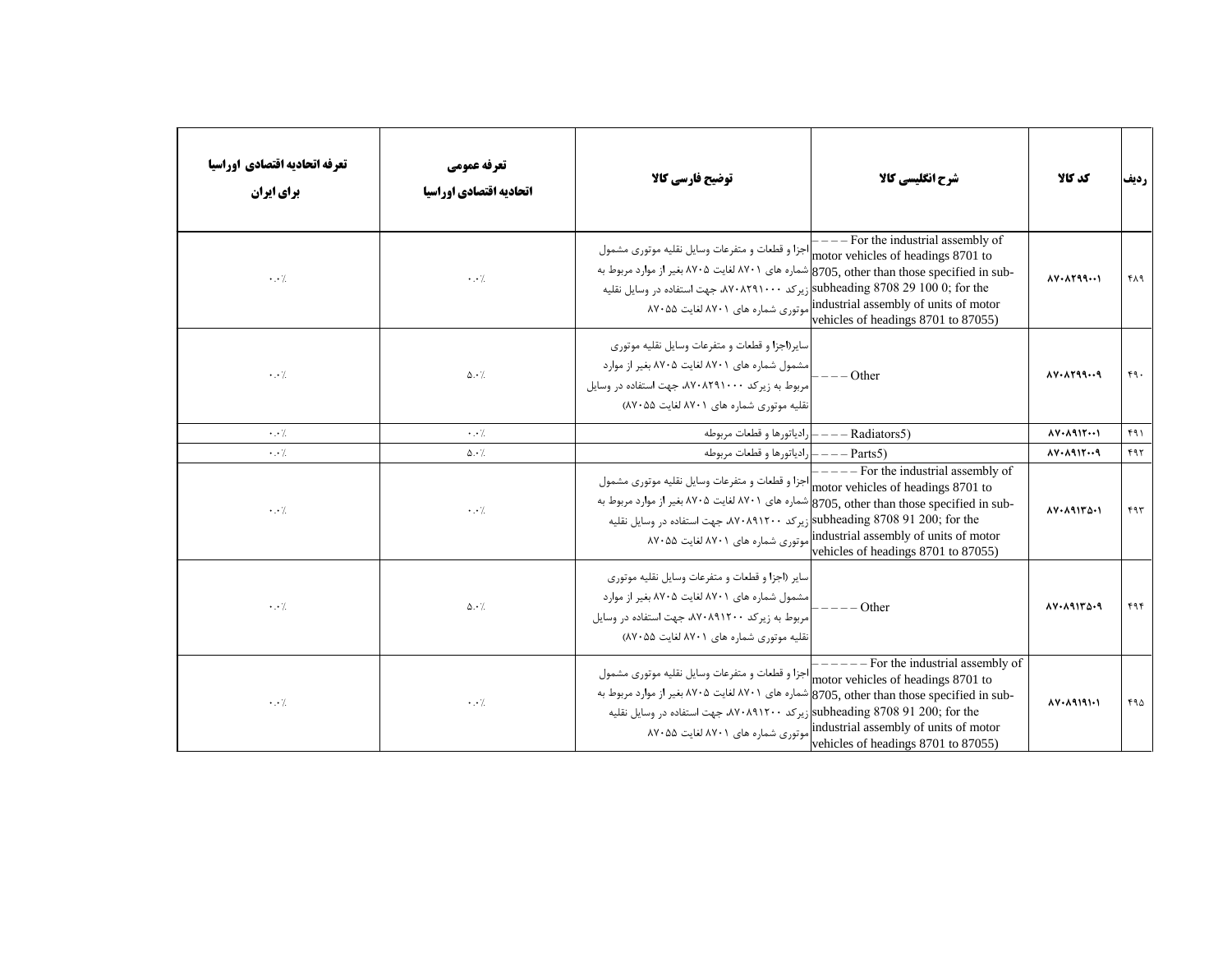| تعرفه اتحاديه اقتصادي اوراسيا<br>برای ایران | تعرفه عمومي<br>اتحاديه اقتصادي اوراسيا | توضيح فارسي كالآ                                                                                                                                                                                                                                                                                                                                                                                                                                                                    | شرح انگلیسی کالا                                                                                                                                                                                                                                                                                                                                 | كد كالا                                        | رديف                 |
|---------------------------------------------|----------------------------------------|-------------------------------------------------------------------------------------------------------------------------------------------------------------------------------------------------------------------------------------------------------------------------------------------------------------------------------------------------------------------------------------------------------------------------------------------------------------------------------------|--------------------------------------------------------------------------------------------------------------------------------------------------------------------------------------------------------------------------------------------------------------------------------------------------------------------------------------------------|------------------------------------------------|----------------------|
| $\cdot \cdot \cdot$ /                       | $\Delta \cdot \frac{1}{2}$             | سایر (اجزا و قطعات و متفرعات وسایل نقلیه موتوری<br>مشمول شماره های ۸۷۰۱ لغایت ۸۷۰۵ بغیر از موارد<br> مربوط به زیرکد ۸۷۰۸۹۱۲۰۰، جهت استفاده در وسایل<br>نقلیه موتوری شماره های ۸۷۰۱ لغایت ۸۷۰۵۵)                                                                                                                                                                                                                                                                                     | Other                                                                                                                                                                                                                                                                                                                                            | $10 - 19191 - 9$                               | ۴۹۶                  |
| $\cdot \cdot \cdot$ /                       | $\cdot$ . $\cdot$ /                    | ساير (اجزا و قطعات و متفرعات وسايل نقليه موتوري<br>-8705, other than those specified in sub مشمول شماره های ۸۷۰۱ لغایت ۷۰۵۸ بغیر از موارد<br>subheading 8708 91 200; for theامربوط به زیرکد ۸۷۰۸۹۱۲۰۰ جهت استفاده در وسایل<br>نقلیه موتوری شماره های ۸۷۰۱ لغایت ۸۷۰۵۵)                                                                                                                                                                                                              | - For the industrial assembly of<br>motor vehicles of headings 8701 to<br>industrial assembly of units of motor<br>vehicles of headings 8701 to 87055)                                                                                                                                                                                           | $1.19199 - 1$                                  | ۴۹۷                  |
| $\cdot$ . $\cdot$ /                         | $\Delta \cdot \frac{1}{2}$             | سایر (اجزا و قطعات و متفرعات وسایل نقلیه موتوری<br> مشمول شماره های ۸۷۰۱ لغایت ۸۷۰۵ بغیر از موارد<br>مربوط به زیرکد ۸۷۰۸۹۱۲۰۰، جهت استفاده در وسایل<br>نقلیه موتوری شماره های ۸۷۰۱ لغایت ۸۷۰۵۵)                                                                                                                                                                                                                                                                                     | Other                                                                                                                                                                                                                                                                                                                                            | $\Lambda V$ $\cdot$ $\Lambda$ 9199 $\cdot$ 9   | ۴۹۸                  |
| $\cdot$ . $\cdot$ /.                        | $\cdot \cdot \cdot$                    | اجزا و قطعات و متفرعات وسايل نقليه موتوري تراكتورهاي $\left --\text{For the industrial assembly: of }\right.$<br>single axle tractors of subheading 8701 تک محور زیرفصل ۸۷۰۱۱۰، وسایط نقلیه عنوان ۸۷۰۳.<br>عنوان ۸۷۰۴ یا دارای موتور پیستون احتراق داخلی احتراق<br>compression-ignition internal)فشرده سازي (ديزل يا نيمه ديزل) كه حجم سيلندر بيش<br>diesel) of a cylinder capacity not احتراق داخلی احتراق که حجم سیلندر بیش از ۲۸۰۰<br>رت<br>سی سی نباشد؛ وسایل نقلیه عنوان ۸۷۰۵۵ | 10; vehicles of heading 8703; vehicles<br>of heading 8704 with either a<br>-combustion piston engine (diesel or semi)از ۲۵۰۰ سی سی نباشد و یا دارای یک موتور پیستون<br>exceeding 2,500 cm3 or with a spark-<br>ignition internal combustion piston<br>engine of a cylinder capacity not<br>exceeding 2,800 cm3; vehicles of<br>heading $87055$ ) | $\Lambda V \cdot \Lambda q q$                  | ۴۹۹                  |
| $\cdot$ . $\cdot$ /                         | $\cdot \cdot \cdot$ /                  | سایر اجزا و قطعات و متفرعات مسایل نقلیه موتوری شماره<br>۸۷۰۱ لغایت ۸۷۰۵ به غیر از موارد مربوط به زیر کد<br>۸۷۰۸۹۹۱۰۰۰، برای وسایل نقلیه موتوری ۸۷۰۱شماره                                                                                                                                                                                                                                                                                                                            | $---$ For the industrial assembly of<br>motor vehicles of headings 8701 to<br>8705, other than those specified in sub-<br>subheading $8708991000$ ; for the<br>industrial assembly of units of motor) الغايت ۵۵<br>vehicles of headings 8701 to 87055)                                                                                           | $\Lambda V \cdot \Lambda$ 999 $\Gamma \cdot$ 1 | $\Delta \cdot \cdot$ |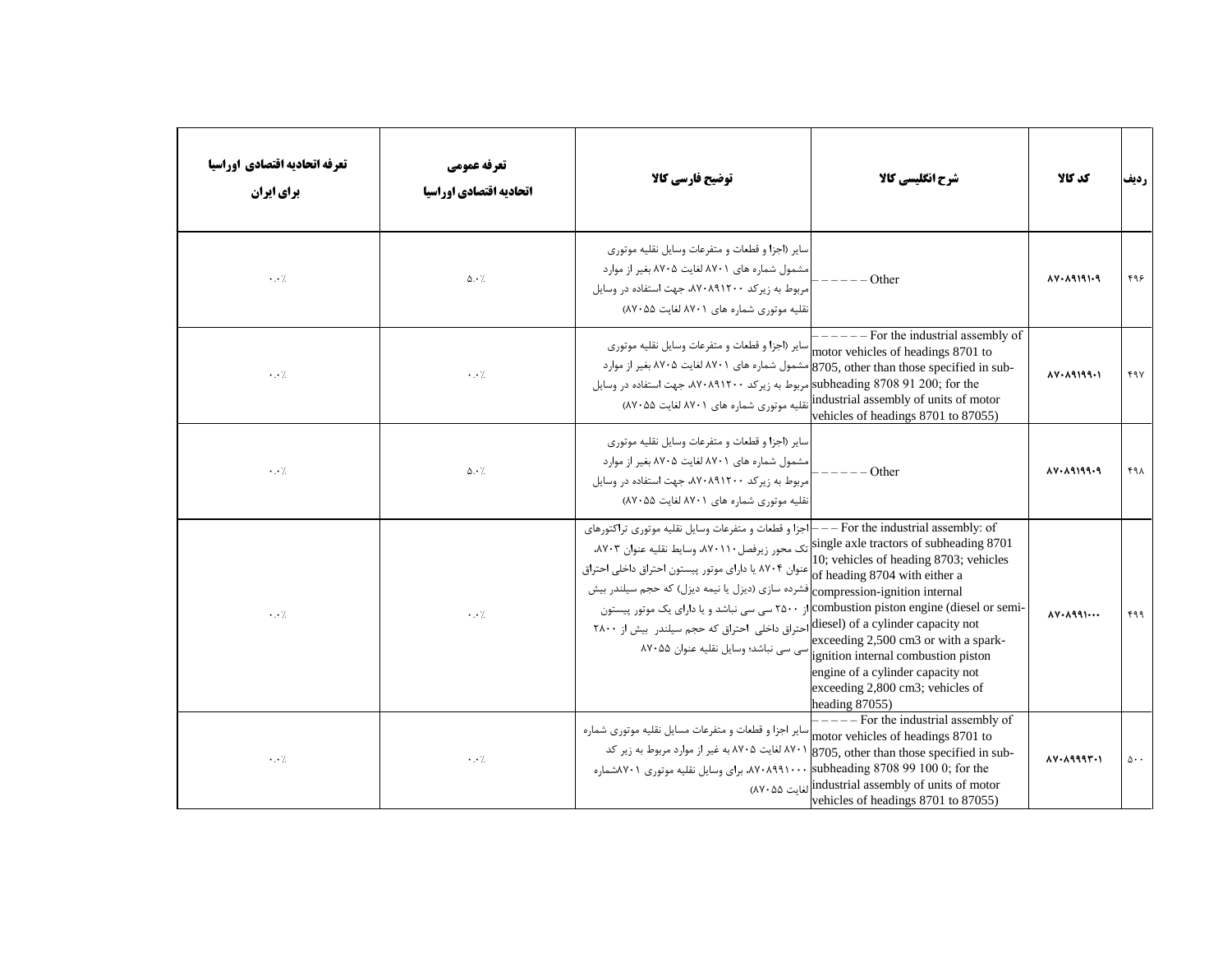| تعرفه اتحاديه اقتصادي اوراسيا<br>برای ایران | تعرفه عمومي<br>اتحاديه اقتصادي اوراسيا | توضيح فارسي كالا                                                                                                                                                                           | شرح انگلیسی کالا                                                                                                                                                                                                                  | كد كالا                                   | رديف                        |
|---------------------------------------------|----------------------------------------|--------------------------------------------------------------------------------------------------------------------------------------------------------------------------------------------|-----------------------------------------------------------------------------------------------------------------------------------------------------------------------------------------------------------------------------------|-------------------------------------------|-----------------------------|
| $\cdot \cdot$ /.                            | $\Delta \cdot \frac{1}{2}$             | سایر ( اجزا و قطعات و متفرعات مسایل نقلیه موتوری<br>اشماره ۸۷۰۱ لغایت ۸۷۰۵)                                                                                                                | Other                                                                                                                                                                                                                             | 14.19997.9                                | $\Delta \cdot$ \            |
| $\cdot \cdot$ /.                            | $\cdot \cdot$ /.                       | motor vehicles of headings 8701 to $\big _\text{motor}$ vehicles of headings 8701 to<br>ملاره ۸۷۰۸۹۹۱۰۰۰ <mark> subheading 8708 99 100 0; for the برای وسایل نقلیه موتوری ۸۷۰۱شماره</mark> | - For the industrial assembly of<br>-۸۷۰۱ لغایت ۸۷۰۵ به غیر از موارد مربوط به زیر کد X۷۰۱ لغایت ۸۷۰۵ به غیر از موارد مربوط به زیر کد<br>industrial assembly of units of motor) لغايت ٨٧٠۵۵<br>vehicles of headings 8701 to 87055) | $\Lambda V \cdot \Lambda$ 999 $V \cdot V$ | $\Delta \cdot 7$            |
| $\cdot \cdot$ /                             | $\Delta \cdot \frac{1}{2}$             | سایر ( اجزا و قطعات و متفرعات مسایل نقلیه موتوری<br> شماره ۸۷۰۱ لغایت ۸۷۰۵)                                                                                                                | Other                                                                                                                                                                                                                             | $\lambda V \cdot \lambda$ 999 $V \cdot$ 9 | $\Delta \cdot 7$            |
| $\cdot \cdot \cdot$ /                       | $\cdot \cdot$ /                        | سایر تریلرها و نیمه تریلرها                                                                                                                                                                | - Other trailers and semi-trailers                                                                                                                                                                                                | $\Lambda V$ $S$ $F$ $\cdots$              | $\Delta \cdot \mathfrak{f}$ |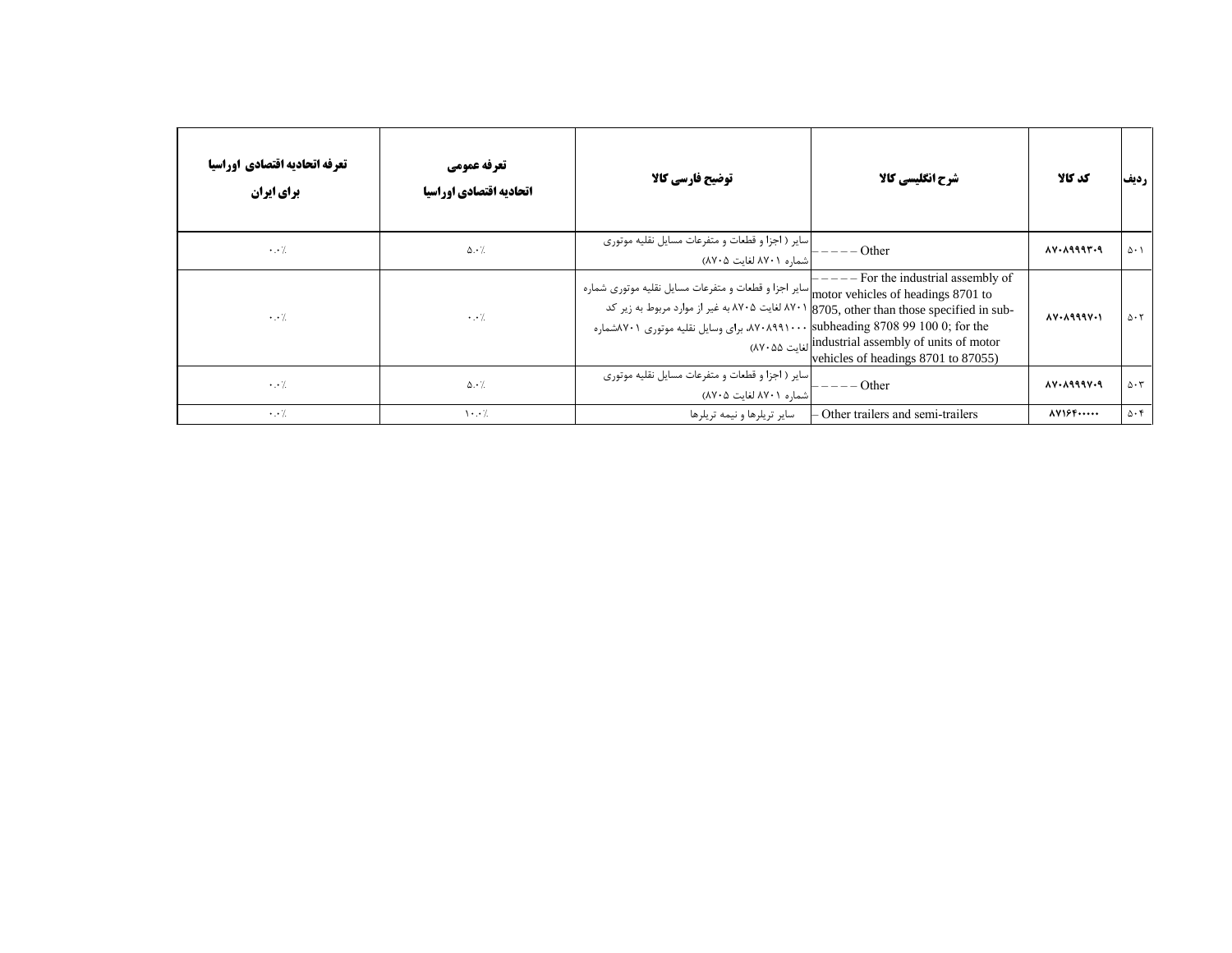|                  | فهرست امتیازات اعطایی ایران به اتحادیه اقتصادی اوراسیا (۱۴۰۰) |                                                       |                      |                                                 |       |                                       |                                                         |  |
|------------------|---------------------------------------------------------------|-------------------------------------------------------|----------------------|-------------------------------------------------|-------|---------------------------------------|---------------------------------------------------------|--|
| رديف             | كد تعرفه                                                      | شرح كالا<br>(مطابق کتاب مقررات صادرات و واردات<br>(16 | شرح انگلیسی          | حقوق ورودي 1400<br>با اعمال حقوق<br>گمرکی4 درصد | كاهش  | سقف تعرفه مورد توافق                  | حقوق ورودي براي 5 كشور عضو اتحاديه اقتصادي<br>اوراسيا * |  |
| $\lambda$        | $+7 - 11 - 1$                                                 | ـ ـ گوساله (Veal)                                     | Veal-                | $Y\S. \cdot$                                    | 51.07 | $\mathcal{N} \cdot \cdot \mathcal{N}$ | $\cdot \cdot$ /.                                        |  |
| ٢                | .7.11.9.                                                      | ۔۔ سایر                                               | Other--              | Y5.7                                            | 51.07 | $\backslash\cdot\cdot$ /.             | $\cdot \cdot$ /.                                        |  |
| ٣                | $+7 - 17 - 1$                                                 | - - ران                                               | Hind quarter --      | $Y\S. \cdot$                                    | 51.07 | $\backslash\cdot\cdot$ /.             | $\mathcal{N} \cdot \cdot \mathcal{N}$                   |  |
| ۴                | $-1 - 11 - 1$                                                 | - - راسته                                             | S trip loin ---      | $Y$ $9.1$                                       | 51.07 | $\cdot \cdot$ /.                      | $\cdot \cdot$ /.                                        |  |
| ۵                | .7.117.7.                                                     | . ـ ـ سردست و سينه                                    | Fore quarter cuts -- | $Y\S. \cdot$                                    | 51.07 | $\cdot \cdot$ /.                      | $\cdot \cdot$ /.                                        |  |
| ۶                | .7.17.9.                                                      | . _ _ ساير                                            | Other-               | $Y$ $9.1$                                       | 51.07 | $\mathcal{N} \cdot \cdot \mathcal{N}$ | $\mathcal{N} \cdot \cdot \mathcal{N}$                   |  |
| $\mathsf{v}$     | $-1 - 11 - 1 -$                                               | . ــ ـ ران                                            | Hind quarter --      | $f.\cdot$ /.                                    | 51.07 | $\cdot \cdot$ /.                      | $\mathfrak{f} \cdot \mathfrak{c}$                       |  |
| $\lambda$        | $+7 - 17 - 7$                                                 | - - - راسته                                           | S trip loin ---      | $\mathfrak{f} \cdot \mathfrak{c}$               | 51.07 | $\mathcal{N} \cdot \cdot \mathcal{N}$ | $f \cdot \gamma$                                        |  |
| ٩                | $\cdot$ $\cdot$ $\cdot$ $\cdot$ $\cdot$ $\cdot$               | - - - سردست و سينه                                    | Fore quarter cuts -- | $\mathfrak{f} \cdot \mathfrak{f}$               | 51.07 | $\mathcal{N} \cdot \cdot \mathcal{N}$ | $f \cdot \gamma$                                        |  |
| $\mathcal{L}$    | .7.117.9.                                                     | . _ _ ساير                                            | Other-               | $\mathfrak{f} \cdot \mathfrak{f}$               | 51.07 | $\mathcal{N} \cdot \cdot \mathcal{N}$ | $f \cdot \gamma$                                        |  |
| $\lambda$        | $+7.71.1$                                                     | . ــ ـ گوساله (Veal)                                  | $Veal -$             | $f.\cdot$ /                                     | 51.07 | $\mathcal{N} \cdot \cdot \mathcal{N}$ | $\mathfrak{f} \cdot \mathfrak{c}$                       |  |
| $\gamma$         | .7.71.9.                                                      | ۔۔ سایر                                               | Other-               | $Y\S. \cdot \gamma$                             | 51.07 | $\mathcal{N} \cdot \cdot \mathcal{N}$ | $\cdot \cdot$ /                                         |  |
| $\gamma$         | $+7 - 77 - 1$                                                 | – – ران                                               | Hind quarter -       | $Y\S. \cdot \frac{1}{2}$                        | 51.07 | $\backslash\cdot\cdot$ /.             | $\cdot \cdot$ /.                                        |  |
| $\gamma$         | $+7 - 77 - 7$                                                 | - - راسته                                             | S trip loin ---      | $Y\S. \cdot \gamma$                             | 51.07 | $\backslash\cdot\cdot/$               | $\mathcal{N} \cdot \cdot \mathcal{N}$                   |  |
| $\lambda \Delta$ | $\cdot$ $\cdot$ $\cdot$ $\cdot$ $\cdot$ $\cdot$               | --سردست وسينه                                         | Fore quarter cuts -  | $Y\S. \cdot \frac{1}{2}$                        | 51.07 | $\mathcal{N} \cdot \cdot \mathcal{N}$ | $\cdot \cdot$ /.                                        |  |
| $\gamma$ ۶       | .7.77.9.                                                      | ۔ ۔ سایر                                              | Other-               | $Y\S. \cdot \gamma$                             | 51.07 | $\mathcal{N} \cdot \cdot \mathcal{N}$ | $\mathcal{N} \cdot \cdot \mathcal{N}$                   |  |
| $\gamma$         | $+7 - 77 - 1$                                                 | - - ران                                               | Hind quarter --      | $\mathbf{r} \cdot \mathbf{y}$                   | 51.07 | $\backslash\cdot\cdot$ /.             | $f \cdot \gamma$                                        |  |
| $\lambda$        | $+7 - 77 - 7$                                                 | - - راسته                                             | S trip loin ---      | $\mathfrak{f} \cdot \mathfrak{f}$               | 51.07 | $\cdot \cdot$ /.                      | $\mathbf{f} \cdot \mathbf{y}$                           |  |
| 19               | $+7 - 77 - 7$                                                 | - ـ سردست و سينه                                      | Fore quarter cuts -- | $\mathbf{r} \cdot \mathbf{y}$                   | 51.07 | $\mathcal{N} \cdot \cdot \mathcal{N}$ | $f \cdot /$                                             |  |
| $\mathbf{r}$ .   | .7.77.9.                                                      | ۔۔۔ سایر                                              | Other-               | $\mathfrak{f} \cdot \mathfrak{c}$               | 51.07 | $\backslash \cdot$ . $\backslash$     | $\mathfrak{f} \cdot \mathfrak{f}$                       |  |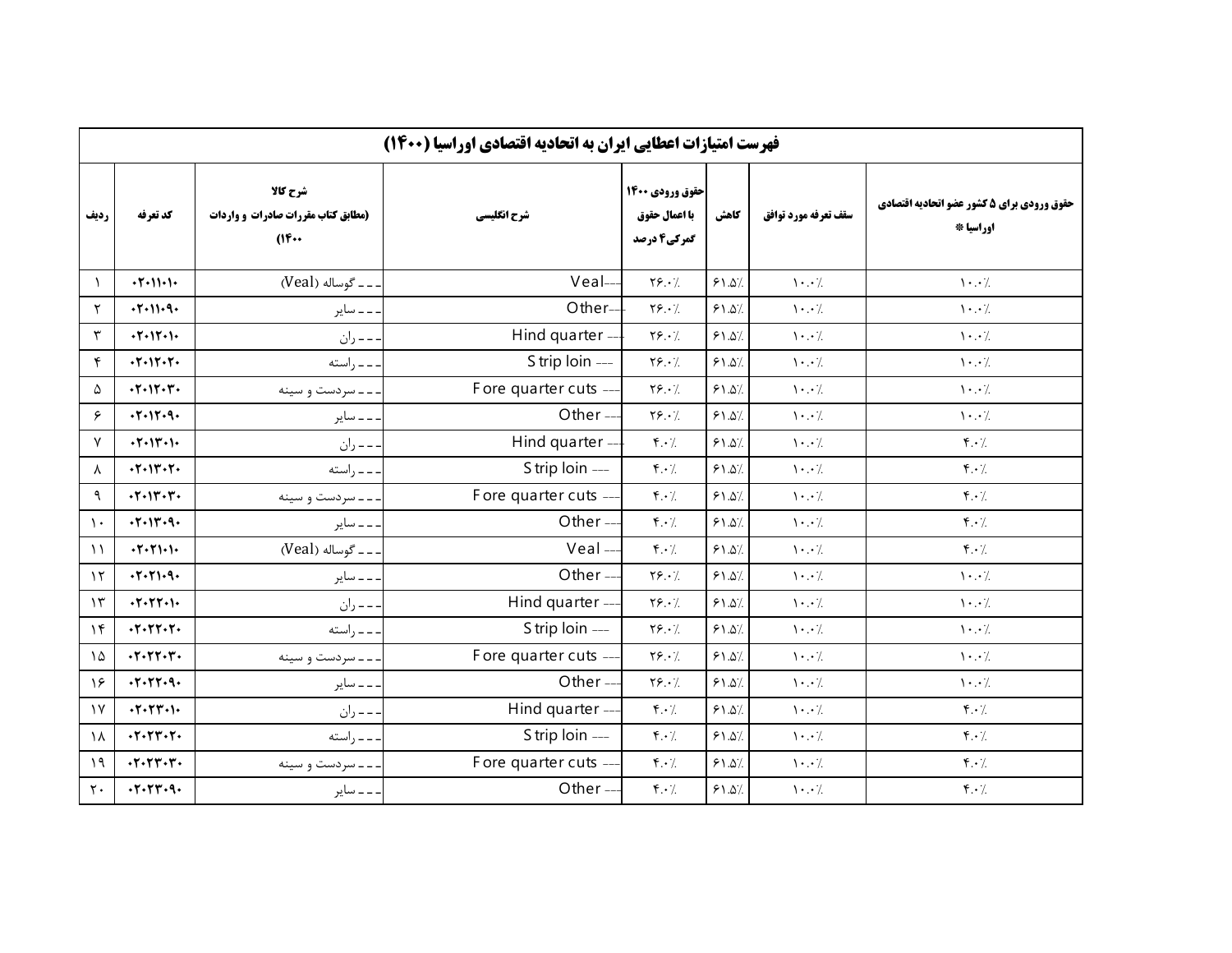| رديف                   | كد تعرفه                                                        | شرح كالا<br>(مطابق کتاب مقررات صادرات و واردات<br>$(16 \cdots$                                                                                                  | شرح انگلیسی                                                                                                                                                       | حقوق ورودي ۱۴۰۰<br>با اعمال حقوق<br>گمرکی4 درصد | كاهش                | سقف تعرفه مورد توافق          | حقوق ورودي براي 5 كشور عضو اتحاديه اقتصادي<br>اوراسيا * |
|------------------------|-----------------------------------------------------------------|-----------------------------------------------------------------------------------------------------------------------------------------------------------------|-------------------------------------------------------------------------------------------------------------------------------------------------------------------|-------------------------------------------------|---------------------|-------------------------------|---------------------------------------------------------|
| $\mathsf{r}\setminus$  | $.7.9$                                                          | . لاشه و شقه بره، تازه یا سردکرده                                                                                                                               | Carcasses and half-carcasses<br>of lamb, fresh or chilled                                                                                                         | $f \cdot \gamma$                                | $\cdot \cdot \cdot$ | $\Delta \cdot \frac{1}{2}$    | $f \cdot \gamma$                                        |
| $\tau\tau$             | .7.671                                                          | ـ لاشه يا شقه                                                                                                                                                   | Carcasses and half-carcasses $-$                                                                                                                                  | $\mathfrak{f} \cdot \mathfrak{c}$               | $\cdot \cdot$ /     | $\Delta \cdot \gamma$         | $\mathfrak{f} \cdot \mathfrak{c}$                       |
| $\tau\tau$             | .7.977                                                          | ـ ساير قطعات با استخوان                                                                                                                                         | Other cuts with bone in                                                                                                                                           | $\mathfrak{r} \cdot \mathfrak{c}$               | $\cdot \cdot \cdot$ | $\Delta \cdot \gamma$         | $f \cdot \gamma$                                        |
| $\mathbf{Y}$           | $\cdot$ $\cdot$ $\cdot$ $\cdot$ $\cdot$ $\cdot$ $\cdot$ $\cdot$ | . ـ بي استخوان                                                                                                                                                  | <b>Boneless</b>                                                                                                                                                   | $\Delta \cdot \gamma$                           | $\cdot$ . $\cdot$ / | $\Delta \cdot \gamma$         | $\Delta \cdot \frac{1}{2}$                              |
| $\mathsf{Y}\Delta$     | .7.64                                                           | ـ لاشه و شقه بره، منجمد                                                                                                                                         | Carcasses and half-carcasses<br>of lamb, frozen                                                                                                                   | $f \cdot \gamma$                                | $\cdot \cdot$ /     | $\Delta \cdot \frac{1}{2}$    | $\mathfrak{f} \cdot \mathfrak{c}$                       |
| ٢۶                     | .7.991                                                          | ـ لاشه يا شقه                                                                                                                                                   | Carcasses and half-carcasses -                                                                                                                                    | $\mathfrak{f} \cdot \mathfrak{c}$               | $\cdot \cdot$ /     | $\Delta \cdot \gamma$         | $f \cdot \gamma$                                        |
| $\mathsf{Y}\mathsf{Y}$ | .7.997                                                          | . ـ ساير قطعات با استخوان                                                                                                                                       | Other cuts with bone in                                                                                                                                           | $\mathfrak{r} \cdot \mathfrak{c}$               | $\cdot \cdot \cdot$ | $\Delta \cdot \gamma$         | $f \cdot \gamma$                                        |
| $\mathsf{Y}\Lambda$    | $\cdot$ $\cdot$ $\cdot$ $\cdot$ $\cdot$ $\cdot$ $\cdot$ $\cdot$ | . ـ بي ستخوان                                                                                                                                                   | <b>Boneless</b>                                                                                                                                                   | $\mathbf{f} \cdot \mathbf{y}$                   | $\cdot \cdot \cdot$ | $\Delta \cdot$ /              | $\mathfrak{f} \cdot \mathfrak{f}$                       |
| Y9                     | $\cdot \mathbf{Y} \cdot \mathbf{F} \Delta \cdots$               | . گوشت بز                                                                                                                                                       | Meat of goats                                                                                                                                                     | $\Delta \cdot \gamma$                           | $\cdot \cdot \cdot$ | $\Delta \cdot$ /              | $\Delta \cdot \frac{1}{2}$                              |
| $\mathbf{r}$ .         | $\cdot$ $\cdot$ $\cdot$ $\cdot$ $\cdot$                         | -- قزل آلا Salmo trutta),<br>Oncorhynchus myki<br>Oncorhynchus clark<br>Oncorhynchu<br>,a qua bonita<br>Oncorhynchus gila<br>Oncorhynchus apache<br>Oncorhynchu | ,Trout (Salmo trutta -<br>Oncorhynchus myki<br>Oncorhynchus clark<br>Oncorhynchus aguabon<br>Oncorhynchus gila<br>Oncorhynchus apache<br>(Oncorhynchus chrysogast | $f \cdot \cdot$                                 | $\cdot \cdot$ /.    | $\mathfrak{f}\cdot\cdot\cdot$ | $\mathfrak{f}\cdot\cdot\cdot$ /.                        |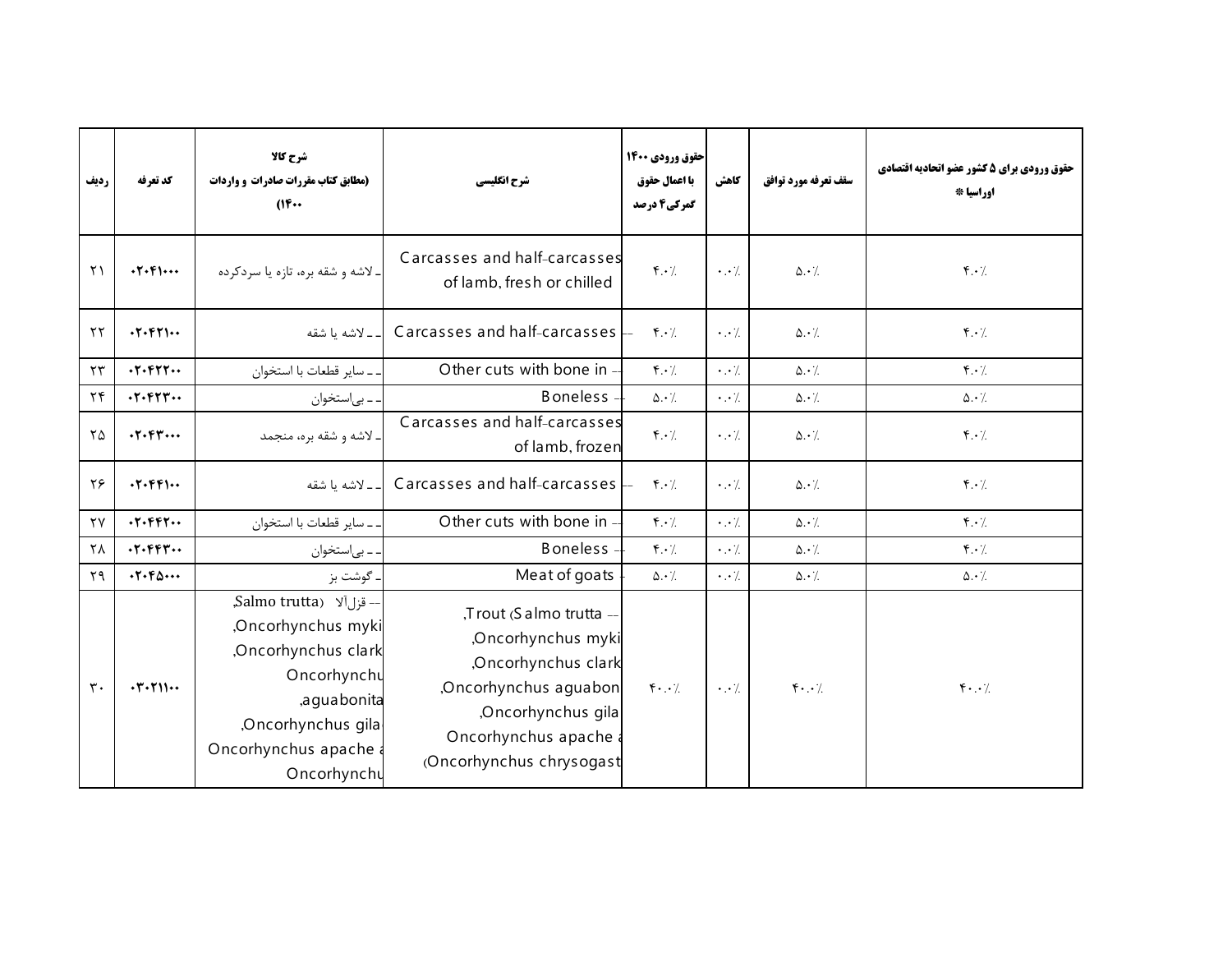| رديف                        | كد تعرفه                                                          | شرح كالا<br>(مطابق کتاب مقررات صادرات و واردات<br>(16                            | شرح انگلیسی                                                       | حقوق ورودي 1400<br>با اعمال حقوق<br>گمرکی4 درصد | كاهش                             | سقف تعرفه مورد توافق                       | حقوق ورودي براي 5 كشور عضو اتحاديه اقتصادي<br>اوراسيا * |
|-----------------------------|-------------------------------------------------------------------|----------------------------------------------------------------------------------|-------------------------------------------------------------------|-------------------------------------------------|----------------------------------|--------------------------------------------|---------------------------------------------------------|
| $\uparrow$                  | $\cdot$ $\cdot$ $\cdot$ $\cdot$ $\cdot$ $\cdot$ $\cdot$           | -- شاەماھى (Clupea<br>harengus, Clupe                                            | ,Herrings (Clupea harengus<br>(Clupea pallasii                    | $\Delta \cdot$ /                                | $\cdot \cdot \cdot$              | $\Delta \cdot \frac{1}{2}$                 | $\Delta \cdot \gamma$                                   |
| $\tau\tau$                  | $\cdot$ $\mathsf{r}\cdot\mathsf{r}\cdot\mathsf{r}\cdot\mathsf{r}$ | ۔ ـ ماهی های آزاد اقیانوس اطلس<br>(salmo salar) و ماهي آزاد دانوب<br>chucho huch | (Salmo salar)Atlantic salmon -<br>(Hucho hucho)and Danube sal     | $\Delta \cdot \frac{1}{2}$                      | $\cdot \cdot$ /.                 | $\Delta \cdot \frac{1}{2}$                 | $\Delta \cdot \frac{1}{2}$                              |
| $\tau\tau$                  |                                                                   | ۔ سایر                                                                           | Other $=$                                                         | $\mathbf{Y} \cdot \mathbf{Y}$                   | $\cdot \cdot$ /                  | $\mathbf{Y} \mathbf{Y} \cdot \mathbf{Z}$   | $\mathbf{Y} \cdot \mathbf{Y}$                           |
| $\tau$                      | $\cdot$ $\cdot$ $\cdot$ $\cdot$ $\cdot$                           | . ـ شامماهی ها (Clupea<br>harengus, Clupe                                        | "Herrings" (Clupea harengus<br>(Clupea Pallasii                   | $\Delta \cdot \frac{1}{2}$                      | $\cdot \cdot \cdot$              | $\Delta \cdot \gamma$                      | $\Delta \cdot \gamma$                                   |
| $\mathsf{r}\mathsf{\Delta}$ | $\cdot$ $F \cdot \Delta$ 1 $\cdot$ 1 $\cdot$                      | ـ ـ ـ ـ کره بستهبندی شده به صورت<br>بستههای ۵۰۰ گرمی و کمتر                      | Butter packaged in packages<br>of $\Delta \cdot \cdot$ gr or less | $\Delta\Delta\cdot\%$                           | YY.7                             | $\mathfrak{f}\cdot\cdot$ /.                | $\mathfrak{f}\cdot\cdot\cdot$ /.                        |
| ٣۶                          | $\cdot$ $F \cdot \Delta$ $\cdot$ $T \cdot$                        | ۔۔۔ کرہ بستهبندی شدہ به صورت<br> بستههای بیش از ۵۰۰ گرم                          | Butter packaged in packages<br>of more than $\Delta \cdot q$      | $\Delta \cdot \gamma$                           | $\mathbf{Y} \cdot \cdot \cdot$ / | $\mathfrak{f} \cdot \mathfrak{c}$          | $f \cdot \gamma$                                        |
| $\mathsf{r}\mathsf{v}$      | $\cdot \mathsf{F} \cdot \mathsf{q} \cdots$                        | عسل طبيعي                                                                        | Natural honey                                                     | $\Delta\Delta \cdot \frac{1}{2}$                | $\cdot \cdot \cdot$              | $\Delta\Delta \cdot \frac{1}{2}$           | $\Delta\Delta \cdot \frac{1}{2}$                        |
| $\mathsf{r}_\lambda$        | $\cdot \mathsf{Y} \cdot \mathsf{A} \mathsf{Y} \cdots$             | . نخودفرنگی (Pisum sativum)                                                      | $(P$ is um sativum) Peas $-$                                      | $\Delta\Delta \cdot \frac{1}{2}$                | Y5.5                             | $\mathbf{Y}\mathbf{\Delta}\cdot\mathbf{Z}$ | $\mathbf{Y}\mathbf{\Delta}\cdot\mathbf{Z}$              |
| $r_{9}$                     | $\cdot$ Y $\cdot$ A $\uparrow$ $\cdots$                           | ـ لوبيا (گونه Phaselous، گونه<br>(Vigna                                          | Beans (Vigna spp., Phaseolu<br>$(s$ pp                            | $\Delta\Delta\cdot\%$                           | Y5.5                             | $\mathbf{Y}\mathbf{\Delta}\cdot\mathbf{Z}$ | $\mathbf{Y}\Delta \cdot \mathbf{Z}$                     |
| $\mathfrak{f}$ .            | Y1Y1Y                                                             | ---بذر                                                                           | Seed Peas                                                         | $f \cdot \gamma$                                | $\Delta\Delta.\cdot$ /           | $Y\Delta.$                                 | $f \cdot \gamma$                                        |
| $f \cap$                    | .41111.9.                                                         | ---- ساير                                                                        | other ---                                                         | $\Delta\Delta \cdot \frac{1}{2}$                | $\Delta\Delta.\cdot$ /           | $Y\Delta.\cdot$ /.                         | $YY \Lambda$                                            |
| $\mathsf{f}\mathsf{r}$      | Y1YYYY                                                            | --- لپه                                                                          | beans $-$                                                         | $\mathcal{N} \cdot \cdot \mathcal{N}$           | 99.1                             | $\Delta \cdot$ /.                          | $\mathfrak{f} \cdot \mathfrak{f}$                       |
| $\mathbf{r}$                |                                                                   | --- بذر نخود                                                                     | Seed beans -                                                      | $\mathfrak{f} \cdot \mathfrak{c}$               | $\cdot \cdot \cdot$ /.           | $\Delta \cdot \frac{1}{2}$                 | $f \cdot /$                                             |
| f(f)                        | $\cdot$ $V1$ $V1$ $V1$ $V1$                                       | ----نخود معمولى                                                                  | Chickpea (cicer avietnum) --                                      | $\Delta \cdot \frac{1}{2}$                      | $\cdot \cdot$ /.                 | $\Delta \cdot \frac{1}{2}$                 | $\Delta \cdot$ /.                                       |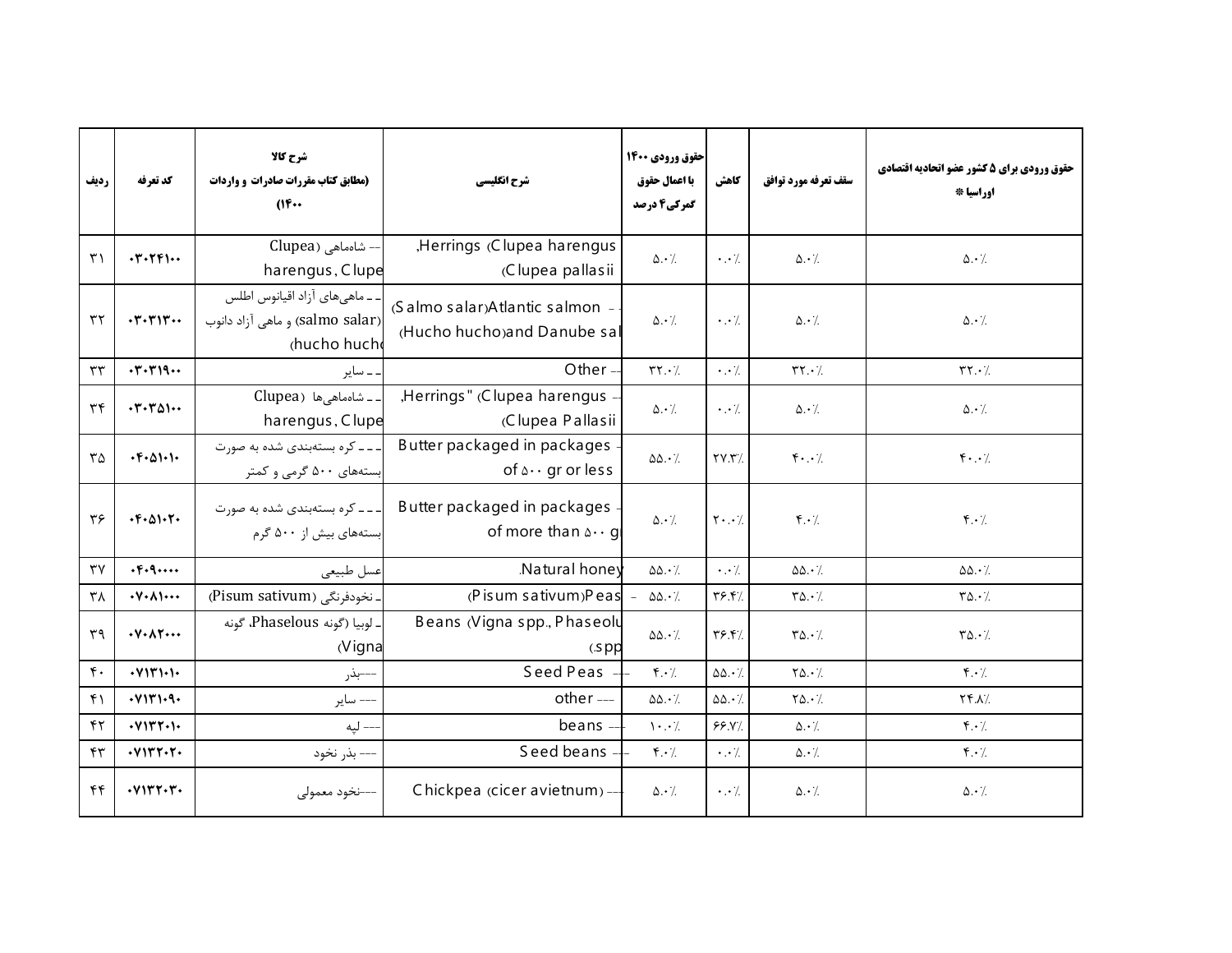| رديف                | كد تعرفه                    | شرح كالا<br>(مطابق کتاب مقررات صادرات و واردات<br>$(16 \cdots$                               | شرح انگلیسی                                                                         | حقوق ورودي 1400<br>با اعمال حقوق<br>گمرکی4 درصد | كاهش                                                 | سقف تعرفه مورد توافق                       | حقوق ورودي براي 5 كشور عضو اتحاديه اقتصادي<br>اوراسيا * |
|---------------------|-----------------------------|----------------------------------------------------------------------------------------------|-------------------------------------------------------------------------------------|-------------------------------------------------|------------------------------------------------------|--------------------------------------------|---------------------------------------------------------|
| 60                  | . Y1YY. F.                  | ---نخود رنگی (دسی)                                                                           | Chickpea (desi $\leftarrow \Delta \cdot \frac{1}{2}$                                |                                                 | $\cdot \cdot \cdot$                                  | $\Delta \cdot$ /                           | $\Delta \cdot \frac{1}{2}$                              |
| ۴۶                  | .41147.9.                   | - ساير                                                                                       | other-                                                                              | $\Delta \cdot \frac{1}{2}$                      | $\cdot \cdot$ /.                                     | $\Delta \cdot$ /                           | $\Delta \cdot \gamma$                                   |
| YY                  | $\cdot$ VITTTI $\cdot$      | ---بذر                                                                                       | seed beans (adzuki)                                                                 | $f \cdot /$                                     | $\cdot$ . $\cdot$ /                                  | $\Delta \cdot$ /                           | $\mathbf{f} \cdot \mathbf{y}$                           |
| ۴۸                  | Y1YYY9.                     | --- ساير                                                                                     | other ---                                                                           | $\Delta \cdot /$                                | $\cdot \cdot \cdot$                                  | $\Delta \cdot \frac{1}{2}$                 | $\Delta \cdot \frac{1}{2}$                              |
| ۴۹                  | $\cdot$ $V1$ $V1$ $V1$ $V1$ | ۔ ـ لوبيا قرمز كوچک                                                                          | kidney bean -                                                                       | $\Delta \cdot$ /.                               | $\cdot \cdot \cdot$                                  | $\Delta \cdot$ /.                          | $\Delta \cdot \frac{1}{2}$                              |
| $\Delta \cdot$      | $\cdot$ VITTTI $\cdot$      | . ــ ــ لوبيا چيتى                                                                           | Pinto bean --                                                                       | $\Delta \cdot \gamma$                           | $\cdot \cdot$ /                                      | $\Delta \cdot$ /.                          | $\Delta \cdot \frac{1}{2}$                              |
| ۵۱                  | . V17F.                     | --- بذر                                                                                      | seed-                                                                               | $\mathfrak{f}\cdot\mathfrak{c}$                 | $\cdot$ . $\cdot$ /                                  | $\Delta \cdot$ /.                          | $f.\cdot$ /.                                            |
| $\Delta \Upsilon$   | . V15F.7.                   | ---- دال عدس                                                                                 | (Dhal)lentils ---                                                                   | $\Delta \cdot$ /.                               | $\cdot \cdot \cdot$                                  | $\Delta \cdot$ /.                          | $\Delta \cdot \frac{1}{2}$                              |
| $\Delta \mathsf{r}$ | . V15F.9.                   | ---ساير                                                                                      | other ---                                                                           | $\Delta \cdot \gamma$                           | $\cdot$ . $\cdot$ /                                  | $\Delta \cdot$ /.                          | $\Delta \cdot \gamma$                                   |
| $\Delta \mathbf{f}$ | .4                          | . ساير                                                                                       | Other                                                                               | $\Delta\Delta \cdot \frac{1}{2}$                | Y5.5                                                 | $\mathbf{Y}\mathbf{\Delta}\cdot\mathbf{Z}$ | $\mathbf{Y}\mathbf{\Delta}\cdot\mathbf{A}$              |
| $\Delta\Delta$      | .9.51                       | ـ چای سبز (تخمیر نشده) عرضه شده<br>در بستههای اولیه که محتوی آن از ۳<br>كيلوگرم بيشتر نباشد. | Green tea (not fermented) in<br>immediate packings of a conter<br>not exceeding r k | $\mathbf{Y} \cdot \cdot \cdot$ /                | $\mathfrak{f}\cdot\cdot\cdot$ /                      | 15.7                                       | $\mathcal{N} \cdot \mathcal{V}$                         |
| ۵۶                  | .9.55.1.                    | ---- انواع چای                                                                               | (Grean tea)All kinds of tea ---                                                     | $Y \cdot . \cdot$                               | $\mathfrak{f}\cdot\cdot\cdot$                        | 15.7                                       | 15.7                                                    |
| ۵٧                  | $-9 - 77 - 9$               | --- ساير                                                                                     | other ---                                                                           | $\mathbf{Y} \cdot \cdot \cdot$ /                | $\mathfrak{f}\cdot\cdot\cdot$ /                      | 15.7                                       | $\mathcal{N} \cdot \mathcal{L}$                         |
| ۵٨                  | $-9 - 77 - 1$               | ---- چای کیسه ای                                                                             | Tea bag -                                                                           | $\Delta\Delta \cdot \frac{1}{2}$                | $Y_0.\cdot$                                          | $\mathbf{y} \cdot \cdot \mathbf{y}$        | $\mathbf{r} \cdot \cdot \mathbf{7}$                     |
| ۵۹                  | $-9 - 77 - 7$               | --- انواع چايې                                                                               | All kinds of tea ---                                                                | $\mathbf{Y} \cdot \cdot \cdot$ /                | $\mathfrak{f}\cdot\cdot\cdot$                        | $\gamma \cdot \gamma$                      | $\mathcal{N} \cdot \mathcal{L}$                         |
| $\zeta$ .           | $-9 - 77 - 9$               | . _ _ ساير                                                                                   | Other $-$                                                                           | $\mathbf{Y} \cdot \cdot \cdot$ /                | $f \cdot \cdot \cdot$                                | 15.7                                       | 15.7                                                    |
| 51                  | .9.79.1.                    | ۔۔۔ انواع چای                                                                                | -In ground form and non<br>retail packings                                          | $\Delta \cdot \frac{1}{2}$                      | $\mathfrak{f}\cdot\cdot\cdot$                        | $\mathcal{N} \cdot \mathcal{L}$            | $\mathfrak{f} \cdot \mathfrak{f}$                       |
| $\gamma$            | .9.79.9.                    | ۔ ۔ ۔ سایر                                                                                   | Other-                                                                              | $\mathbf{Y}\cdot\cdot\cdot$ /.                  | $\mathfrak{f}\boldsymbol{\cdot}\boldsymbol{\cdot}$ / | 15.7                                       | 15.7                                                    |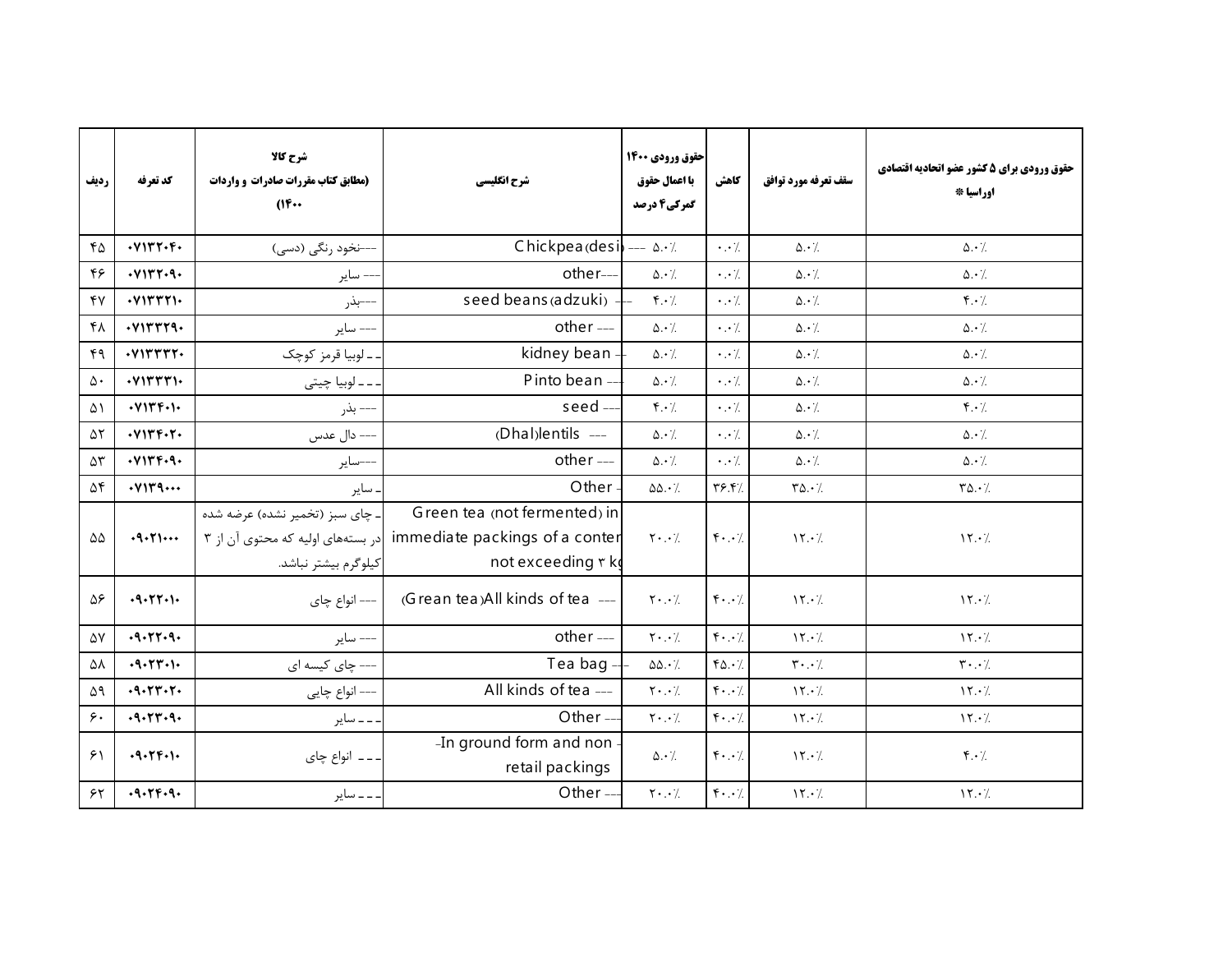| رديف     | كد تعرفه                             | شرح کالا<br>(مطابق کتاب مقررات صادرات و واردات<br>(16 | شرح انگلیسی      | حقوق ورودي ۱۴۰۰<br>با اعمال حقوق<br>گمرکی4 درصد | كاهش                 | سقف تعرفه مورد توافق                                                                                                            | حقوق ورودي براي 5 كشور عضو اتحاديه اقتصادي<br>اوراسيا * |
|----------|--------------------------------------|-------------------------------------------------------|------------------|-------------------------------------------------|----------------------|---------------------------------------------------------------------------------------------------------------------------------|---------------------------------------------------------|
| 55       | $1 \cdot \cdot 71 \cdot \cdot \cdot$ | ـ بذر                                                 | $S$ eed $-$      | $\mathfrak{r} \cdot \mathfrak{c}$               | $\cdot$ . $\cdot$ /. | $\Delta(a)$<br>$\cdot$ (б<br>$\mathsf{r} \cdot \mathsf{April} - \mathsf{r} \cdot$<br>August <sub>)</sub>                        | $\mathfrak{f}.\mathfrak{\cdot}\mathfrak{/}$             |
| 55       | 1.79                                 | . ساير                                                | Other-           | $\Delta \cdot$ /.                               | $\cdot$ . $\cdot$ /. | $\Delta(a)$<br>$\mathcal{L} \cdot (\mathcal{L})$<br>$\mathsf{r} \cdot \mathsf{April} - \mathsf{r} \cdot$<br>August <sub>)</sub> | $\Delta \cdot$ /                                        |
| 50       | $1 \cdot \Delta 1 \cdot \cdot \cdot$ | ـ بذر                                                 | Seed             | $f \cdot \gamma$                                | $\cdot \cdot$ /      | $\Delta$ (a<br>$\mathcal{L}(\mathbf{6})$<br><b>TY September</b><br>יז January)                                                  | $\mathfrak{f}.\mathfrak{f}$                             |
| ۶۶       | 1.09.1                               | ۔ ـ ذرت دامی                                          | Animal's corn -- | $\Delta \cdot$ /.                               | $\cdot \cdot$ /      | $\Delta \cdot$ /.                                                                                                               | $\Delta \cdot \dot{}$ /.                                |
| $\gamma$ | 1.09.9.                              | ۔ ۔ ۔ سایر                                            | Other-           | $\Delta \cdot$ /.                               | $\cdot$ . $\cdot$ /  | $\Delta(a)$<br>$\mathcal{L} \cdot (6)$<br><b>TY September</b><br>יז January)                                                    | $\Delta \cdot$ /.                                       |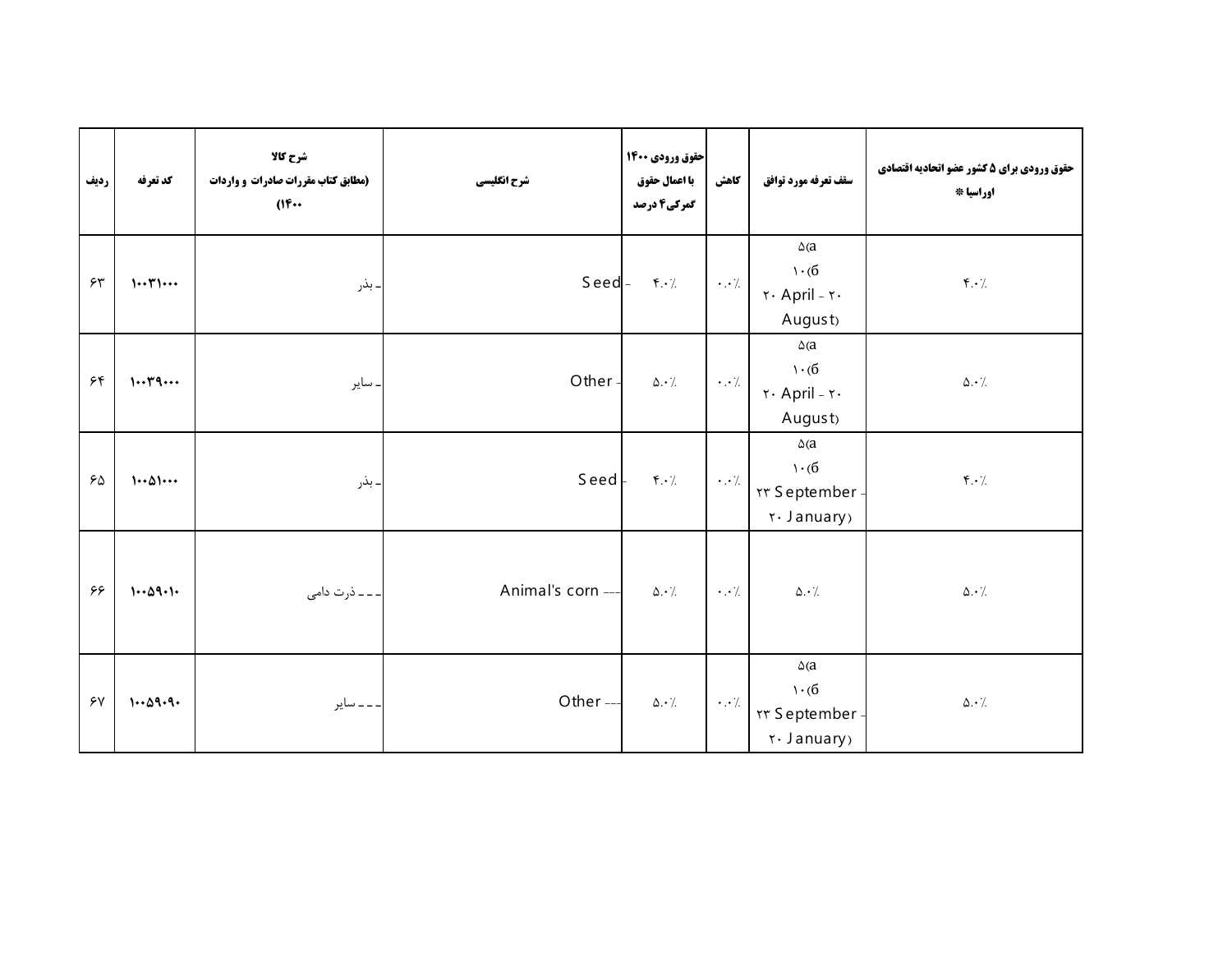| رديف                 | كد تعرفه          | شرح كالا<br>(مطابق کتاب مقررات صادرات و واردات<br>$(16 \cdots$ | شرح انگلیسی                      | حقوق ورودي 1400<br>با اعمال حقوق<br>گمرکی4 درصد | كاهش                          | سقف تعرفه مورد توافق                      | حقوق ورودي براي 5 كشور عضو اتحاديه اقتصادي<br>اوراسيا * |
|----------------------|-------------------|----------------------------------------------------------------|----------------------------------|-------------------------------------------------|-------------------------------|-------------------------------------------|---------------------------------------------------------|
|                      |                   | ـ برنج نيمەسفيدشده(Semi                                        | Semi-milled or wholly milled     |                                                 |                               | 14% (ban:                                 |                                                         |
| ۶۸                   | 1.584             | milled Rice ) یا برنج کامل سفید                                | rice, whether or not polished or | $Y\S. \cdot$                                    | YY.7                          | Tr July - Tr                              | (ممنوع از اول مرداد تا اول آبان ) ٪۱۵                   |
|                      |                   | شده(Wholly milled Rice)                                        | glazed                           |                                                 |                               | October <sub>)</sub>                      |                                                         |
| 59                   | $\cdots$ $\wedge$ | ۔ گندم سیاہ                                                    | Buckwheat-                       | $\cdot \cdot$ /                                 | $\mathfrak{f}\cdot\cdot\cdot$ | 8.7                                       | 8.7                                                     |
| $\mathsf{v}\cdot$    | 15.19.1.          | -- دانه سويا تراريخته                                          | Transgenic soybeans              | $- \cdot \cdot$ /                               | $\cdot \cdot$ /               | $\mathcal{N} \cdot \cdot \mathcal{N}$     | $\cdot \cdot$ /                                         |
| Y <sub>1</sub>       | 15.19.9.          | –– ساير                                                        | Other-                           | $\cdot \cdot$ /                                 | $\cdot \cdot \cdot$           | $\backslash\cdot\cdot$ /.                 | $\cdot \cdot$ /                                         |
| YY                   | 11.6              | دانه کتان (بزرک)، حتی خردشده                                   | Linseed, Flaxseed linseed ever   | $\Delta \cdot \frac{1}{2}$                      | $\cdot \cdot$ /.              | $\Delta \cdot \frac{1}{2}$                | $\Delta \cdot \frac{1}{2}$                              |
|                      |                   |                                                                | broken                           |                                                 |                               |                                           |                                                         |
| YY                   | 15.01.1.          | --- بذر كلزا                                                   | Colza Seeds                      | $\mathfrak{f} \cdot \mathfrak{c}$               | $\cdot \cdot \cdot$           | $\mathcal{N} \cdot \cdot \mathcal{N}$     | $\mathfrak{f} \cdot \mathfrak{f}$                       |
| Yf                   | 15.01.5.          | -- دانه كلزا تراريخته                                          | Transgenic canola seed           | $\mathcal{N} \cdot \cdot \mathcal{N}$           | $\cdot \cdot$ /               | $\cdot \cdot$ /.                          | $\cdot \cdot$ /                                         |
| $Y\Delta$            | 15.01.9.          | –– ساير                                                        | Other $-$                        | $\cdot \cdot$ /                                 | $\cdot \cdot \cdot$           | $\mathcal{N} \cdot \cdot \mathcal{N}$     | $\cdot \cdot$ /                                         |
| ٧۶                   | 15.09.1.          | - تراريخته                                                     | Transgenic                       | $\mathcal{N} \cdot \cdot \mathcal{N}$           | $\cdot$ . $\cdot$ /           | $\mathcal{N} \cdot \cdot \mathcal{N}$     | $\cdot \cdot$ /.                                        |
| <b>YY</b>            | 15.09.9.          | –– ساير                                                        | Other-                           | $\mathcal{N} \cdot \cdot \mathcal{N}$           | $\cdot \cdot$ /               | $\mathcal{N} \cdot \cdot \mathcal{N}$     | $\cdot \cdot$ /                                         |
| <b>YA</b>            | 11.5              | ۔۔برای روغن-کشی                                                | For oil extraction ---           | $\mathcal{N} \cdot \cdot \mathcal{N}$           | $\cdot \cdot$ /               | $\mathcal{N} \cdot \cdot \mathcal{N}$     | $\cdot \cdot$ /                                         |
| ٧٩                   | 17.57.            | بذر أفتابگردان                                                 | Seeds Sunflower -                | $\mathfrak{f} \cdot \mathfrak{f}$               | $\cdot \cdot$ /               | $\mathcal{N} \cdot \cdot \mathcal{N}$     | $\mathbf{f} \cdot \mathbf{y}$                           |
| $\Lambda$ .          | 17.57.            | --- دانه آفتابگردان بدون پوست                                  | Peeled sunflower seeds for --    | $\Delta\Delta \cdot \gamma$                     | $\cdot \cdot \cdot$           | $\cdot \cdot$ /                           | $\cdot \cdot$ /                                         |
|                      |                   | براي مصرف أجيلي                                                | nuts                             |                                                 |                               |                                           |                                                         |
| $\lambda$            | 17.59.            | ۔۔ سایر                                                        | Other-                           | $\Delta\Delta \cdot \frac{1}{2}$                | $\cdot$ . $\cdot$ /           | $\mathcal{N} \cdot \cdot \mathcal{N}$     | $\mathcal{N} \cdot \cdot \mathcal{N}$                   |
| $\Lambda \Upsilon$   | 17119.99          | ۔۔ سایر                                                        | other ---                        | $\mathcal{N}$ . $\mathcal{N}$                   | $\cdot$ . $\cdot$ /           | $\Delta \cdot \frac{1}{2}$                | $\Delta \cdot \gamma$                                   |
| $\Lambda \mathsf{r}$ | 10.41             |                                                                | Crude oil, whether or not        | $\mathbf{Y} \cdot \cdot \cdot$ /                |                               |                                           | $\cdot \cdot$ /                                         |
|                      |                   | ـ روغن خام، حتى صمغ گرفته                                      | degumm                           |                                                 |                               | $\Delta \cdot . \cdot$<br>$\cdot \cdot$ / |                                                         |
| $\lambda$ ۴          | 101111            | . ــ روغن خام                                                  | Crude oil -                      | $\mathbf{Y} \cdot \cdot \cdot$ /                | $\Delta \cdot . \cdot$        | $\cdot \cdot$ /                           | $\cdot \cdot$ /                                         |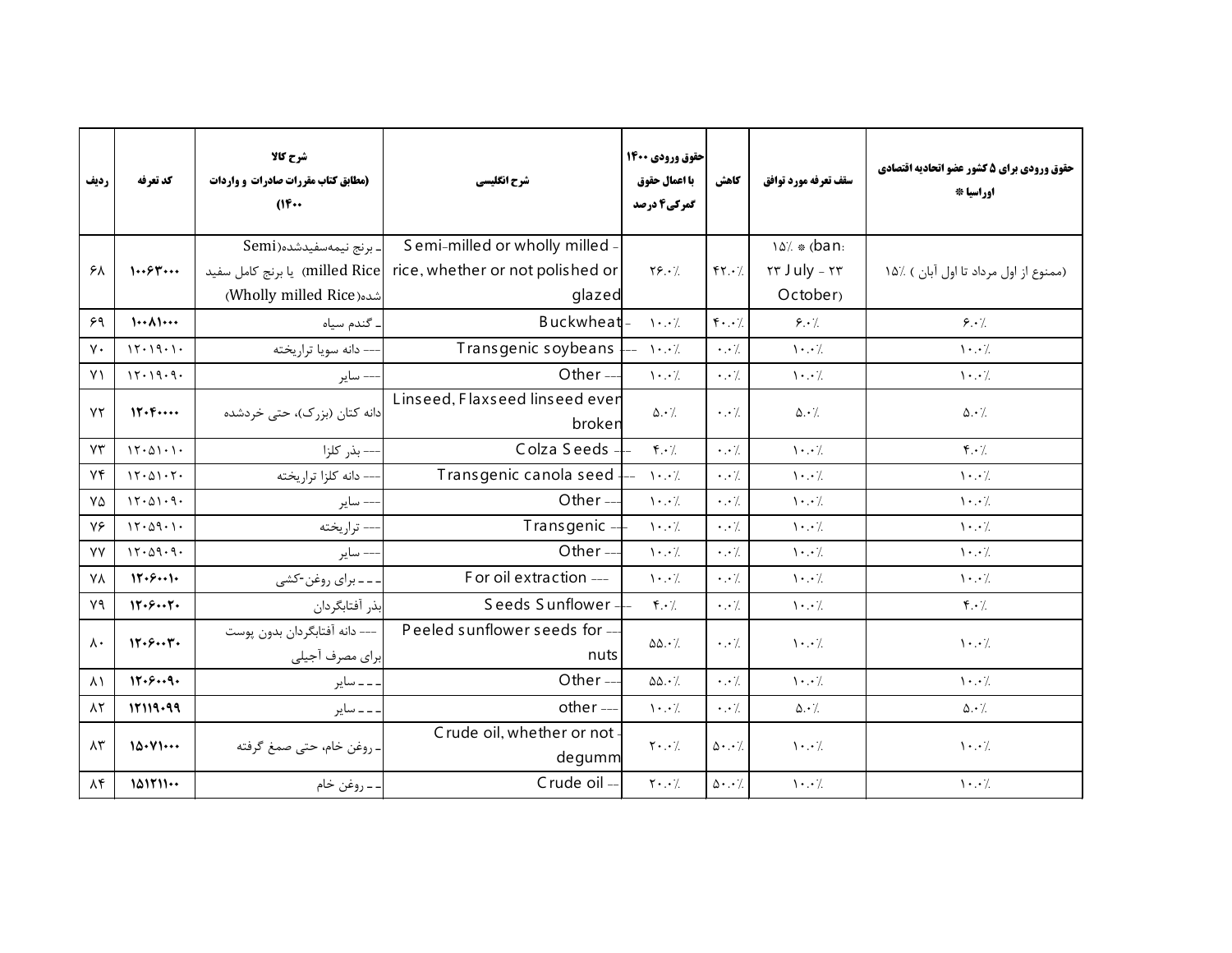| رديف            | كد تعرفه                   | شرح كالا<br>(مطابق کتاب مقررات صادرات و واردات<br>(1)                                                                                                                                                                                                                     | شرح انگلیسی                                                                                                                                                                                                 | حقوق ورودي 1400<br>با اعمال حقوق<br>گمرکی4 درصد | كاهش                            | سقف تعرفه مورد توافق                                     | حقوق ورودي براي 5 كشور عضو اتحاديه اقتصادي<br>اوراسيا * |
|-----------------|----------------------------|---------------------------------------------------------------------------------------------------------------------------------------------------------------------------------------------------------------------------------------------------------------------------|-------------------------------------------------------------------------------------------------------------------------------------------------------------------------------------------------------------|-------------------------------------------------|---------------------------------|----------------------------------------------------------|---------------------------------------------------------|
| ٨۵              | 101F11                     | . ــ روغن خام                                                                                                                                                                                                                                                             | Crude oil -                                                                                                                                                                                                 | $\mathbf{Y} \cdot \cdot \mathbf{Z}$             | $\Delta \cdot \cdot \cdot$      | $\mathcal{N}$ . $\mathcal{N}$                            | $\cdot \cdot$ /                                         |
| ٨۶              | 11.51                      | . آدامس (Chewing-gum) حتى<br>پوشیده شده از قند و شکر                                                                                                                                                                                                                      | Chewing gum, whether or n<br>sugar-coated                                                                                                                                                                   | $\Delta\Delta\cdot$ /.                          | $\lambda$ \ $\lambda$ $\lambda$ | $\mathcal{N} \cdot \cdot \mathcal{N}$                    | $\cdot \cdot$ /                                         |
| $\lambda Y$     | $1Y \cdot Y9 \cdot 1$      | --- سوهان                                                                                                                                                                                                                                                                 | S ohan $-$                                                                                                                                                                                                  | $\Delta\Delta \cdot \frac{1}{2}$                | YY.A                            | $Y \cdot \lambda$                                        | $Y \cdot \ell$                                          |
| ΛA              | 1Y.49.7.                   | -- گز                                                                                                                                                                                                                                                                     | $Gaz -$                                                                                                                                                                                                     | $\Delta\Delta \cdot /$                          | YY.A                            | $\mathcal{N} \cdot \mathcal{L}$                          | $\mathcal{N} \cdot \mathcal{L}$                         |
| $\lambda$ ٩     | 1Y.49.7.                   | --- شیرینی های کنجدی                                                                                                                                                                                                                                                      | Sesame sweets                                                                                                                                                                                               | $\Delta\Delta\cdot\frac{1}{2}$                  | $Yf.\Delta$                     | $\mathcal{N} \cdot \mathcal{L}$                          | $\mathcal{N} \cdot \mathcal{L}$                         |
| $\mathcal{A}$ . | 1Y.49.4.                   | --- يشمک                                                                                                                                                                                                                                                                  | Cotton candy --                                                                                                                                                                                             | $\Delta\Delta \cdot \frac{1}{2}$                | YY.A                            | $\mathcal{N} \cdot \mathcal{L}$                          | $\mathcal{N} \cdot \mathcal{L}$                         |
| 9)              | 11.49.9.                   | – ساير                                                                                                                                                                                                                                                                    | Other $-$                                                                                                                                                                                                   | $\Delta\Delta \cdot \gamma$                     | YY.A                            | $Y \cdot \lambda$                                        | $\mathcal{N} \cdot \mathcal{V}$                         |
| 95              | 11.55                      | . سایر فرآوردهها به صورت بلوک<br>(Block)، تخته (Slab)، قلم يا ميله<br>(Bar) به وزن بیش از ۲ کیلوگرم، یا<br>به حالت مايع، خمير، پودر، دانەريز<br>(Granule) يا به صورت فله در<br>ظروف یا بستهبندیهای اولیه<br>(Immediate packing) که وزن<br>محتوى أن بيش از ٢ كيلوگرم باشد. | Other preparations in blocks<br>slabs or bars weighing mor<br>than r kg or in liquid, paste<br>powder, granular or other bulk<br>form in containers or immediate<br>packings, of a content<br>exceeding r k | $\mathbf{Y} \cdot \mathbf{Y}$                   | $\Delta$ ۶.۳/                   | $Y \cdot \ell$                                           | $Y \cdot \ell$                                          |
| 95              | $1\Lambda$ . $5\Upsilon$ 1 | ۔۔ پر شدہ (Filled)                                                                                                                                                                                                                                                        | Filled-                                                                                                                                                                                                     | $\Delta\Delta\cdot\frac{1}{2}$                  | 55.57                           | $\mathbf{Y}\boldsymbol{\cdot}$ . $\boldsymbol{\cdot}$ /. | $Y \cdot \cdot$ /                                       |
| 95              | 11.577                     | . ــ پرنشده.                                                                                                                                                                                                                                                              | .Not filled --                                                                                                                                                                                              | $\Delta\Delta \cdot \frac{1}{2}$                | 54.57                           | $\mathbf{Y}\boldsymbol{\cdot}$ . $\boldsymbol{\cdot}$ /. | $\mathbf{Y} \cdot \cdot \cdot$                          |
| ۹۵              | 11.59                      | . ساير                                                                                                                                                                                                                                                                    | Other                                                                                                                                                                                                       | $\Delta\Delta \cdot \frac{1}{2}$                | 54.57                           | $Y \cdot . \cdot$ /.                                     | $\mathsf{Y} \cdot \cdot \mathsf{A}$                     |
| ۹۶              | 19.719                     | . ــ ساير                                                                                                                                                                                                                                                                 | Other-                                                                                                                                                                                                      | $\Delta\Delta \cdot \frac{1}{2}$                | 54.57                           | $Y \cdot \cdot$ /                                        | $Y \cdot \cdot$ /                                       |
| 9V              | 19.57                      | . سایر خمیرهای غذایی                                                                                                                                                                                                                                                      | Other pasta                                                                                                                                                                                                 | $\Delta\Delta \cdot \frac{1}{2}$                | 54.57                           | $\mathbf{Y} \cdot \cdot \cdot$ /                         | $\mathbf{Y} \cdot \cdot \cdot$                          |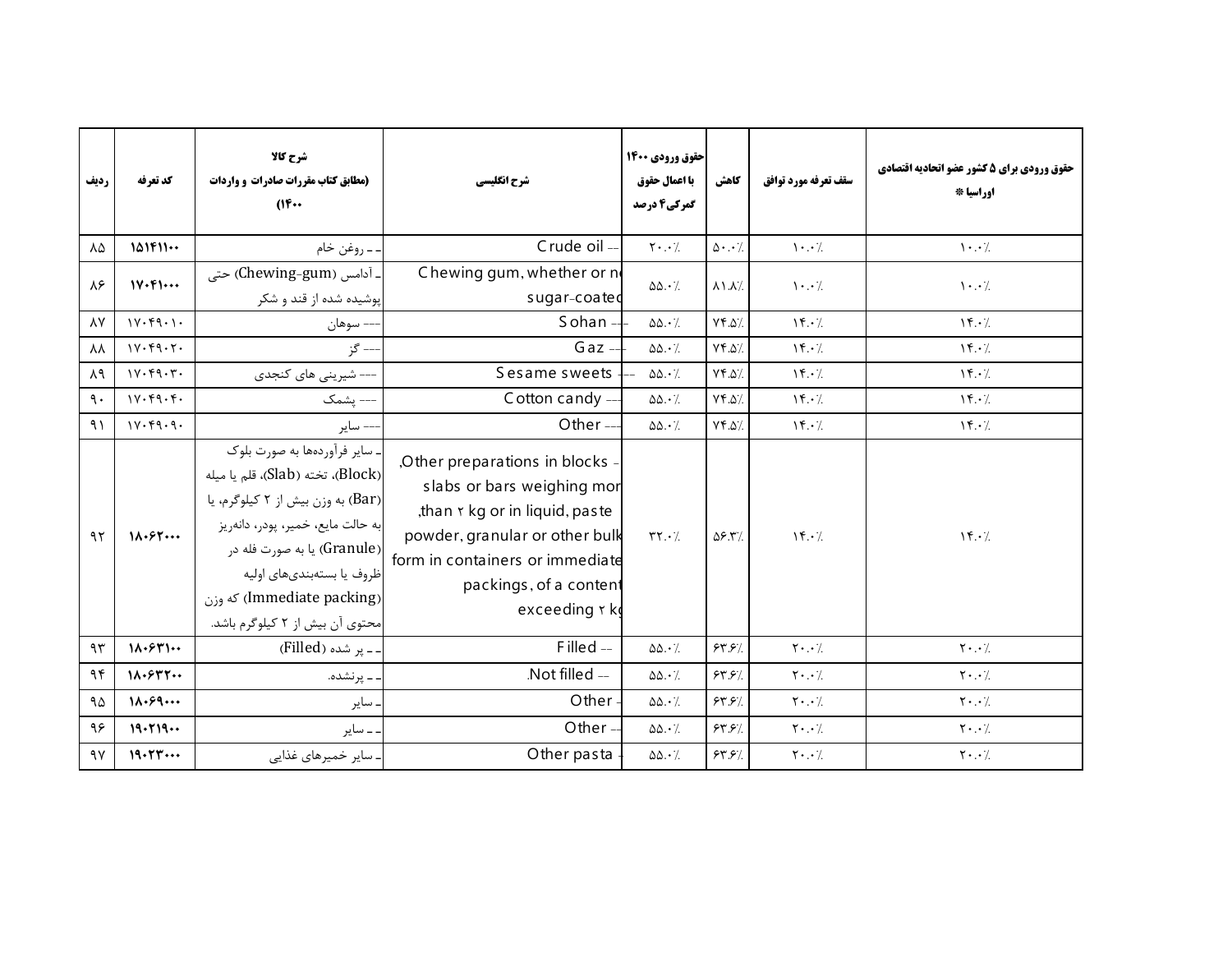| رديف                            | كد تعرفه                              | شرح كالا<br>(مطابق کتاب مقررات صادرات و واردات<br>$(16 \cdots$                                                            | شرح انگلیسی                                                                                                                | حقوق ورودي 1400<br>با اعمال حقوق<br>گمرکی4 درصد | كاهش                   | سقف تعرفه مورد توافق                  | حقوق ورودي براي 5 كشور عضو اتحاديه اقتصادي<br>اوراسيا * |
|---------------------------------|---------------------------------------|---------------------------------------------------------------------------------------------------------------------------|----------------------------------------------------------------------------------------------------------------------------|-------------------------------------------------|------------------------|---------------------------------------|---------------------------------------------------------|
| ۹λ                              | 19.011                                | ۔۔بیسکوئیتھایی که به آنها مواد<br>شيرين كننده افزودهاند                                                                   | S weet biscuits -                                                                                                          | $\Delta\Delta \cdot \frac{1}{2}$                | 54.57                  | $\mathbf{Y} \cdot \cdot \mathbf{Z}$   | $\mathbf{Y} \cdot \cdot \mathbf{Z}$                     |
| ۹۹                              | 19.077                                | ۔ وافلها و ویفرها                                                                                                         | Waffles and wafers                                                                                                         | $\Delta\Delta \cdot \gamma$                     | 54.57                  | $Y \cdot . \cdot$ /.                  | $\mathbf{Y} \cdot \cdot \mathbf{Z}$                     |
| $\mathcal{L}$ .                 | 19.09.1.                              | ۔۔۔ کاشه برای دارو                                                                                                        | Cachets for pharmaceutical -<br>use                                                                                        | $\Delta \cdot \gamma$                           | $\cdot \cdot \cdot$    | $\Delta \cdot \frac{1}{2}$            | $\Delta \cdot \gamma$                                   |
| $\setminus \cdot$               | $Y\rightarrow Y\rightarrow \cdots$    | . مخمرهای فعال                                                                                                            | Active yeasts                                                                                                              | $\cdot \cdot$ /                                 | $\cdot \cdot$ /        | $\Delta \cdot \gamma$                 | $\Delta \cdot \frac{1}{2}$                              |
| $\mathcal{L} \cdot \mathcal{L}$ | Y1.7Y                                 | ـ مخمرهای غیرفعال، سایر موجودات<br>ذرەبينى تک سلولى مردە                                                                  | -Inactive yeasts; other single -<br>cell micro-organisms, dea                                                              | $\Delta \cdot \frac{1}{2}$                      | $\cdot \cdot \cdot$ /. | $\Delta \cdot \frac{1}{2}$            | $\Delta \cdot \frac{1}{2}$                              |
| $\mathcal{U} \cdot \mathcal{V}$ | $Y\cdot YY\cdots$                     | ـآرد و زبره خردل و خردل آماده                                                                                             | Mustard flour and meal and<br>prepared mustal                                                                              | $\Delta \cdot \frac{1}{2}$                      | $\cdot \cdot \cdot$    | $\Delta \cdot \frac{1}{2}$            | $\Delta \cdot \gamma$                                   |
| $\mathcal{U} \cdot \mathcal{F}$ | Y1.59.10                              | ۔۔ آدامس بدون قند                                                                                                         | no sugar chewing gum $\left[-5.6\right]$                                                                                   |                                                 | $Y\Delta.7$            | $\cdot \cdot$ /                       | $\cdot \cdot$ /                                         |
| $\mathcal{N} \cdot \mathcal{O}$ | Y1.59.9.                              | ۔۔ سایر                                                                                                                   | Other $-$                                                                                                                  | $\cdot \cdot$ /                                 | $\cdot \cdot$ /        | $\mathcal{N} \cdot \cdot \mathcal{N}$ | $\mathcal{N} \cdot \cdot \mathcal{N}$                   |
| $\cdot$ ۶                       | $\Upsilon\Upsilon\cdot\Upsilon\cdots$ | آبمعدنی و آب گازدار شده                                                                                                   | Mineral waters and aerated<br>waters                                                                                       | $\Delta\Delta\cdot\%$                           | $YF.\Delta$            | $\mathcal{N} \cdot \mathcal{L}$       | $\mathcal{N} \cdot \mathcal{L}$                         |
| $\mathcal{N} \cdot \mathcal{N}$ | $YY-19$                               | ساير                                                                                                                      | Other                                                                                                                      | $\Delta\Delta \cdot \frac{1}{2}$                | $Yf.\Delta$            | $Y \cdot \ell$                        | $\mathcal{N} \cdot \mathcal{L}$                         |
| $\lambda \cdot \lambda$         | $\Upsilon\Upsilon\cdot\Upsilon\cdots$ | ـ آب، همچنین آبهای معدنی و<br>آبهای گازدار شده که به آنها قند یا<br>سایر مواد شیرین کننده یا<br>خوشبوكننده اضافه شده باشد | Waters, including mineral -<br>waters and aerated water<br>containing added sugar or othe<br>sweetening matter or flavoure | $\Delta\Delta \cdot /$                          | YY.A                   | $\mathcal{N} \cdot \mathcal{L}$       | $\mathcal{N} \cdot \mathcal{L}$                         |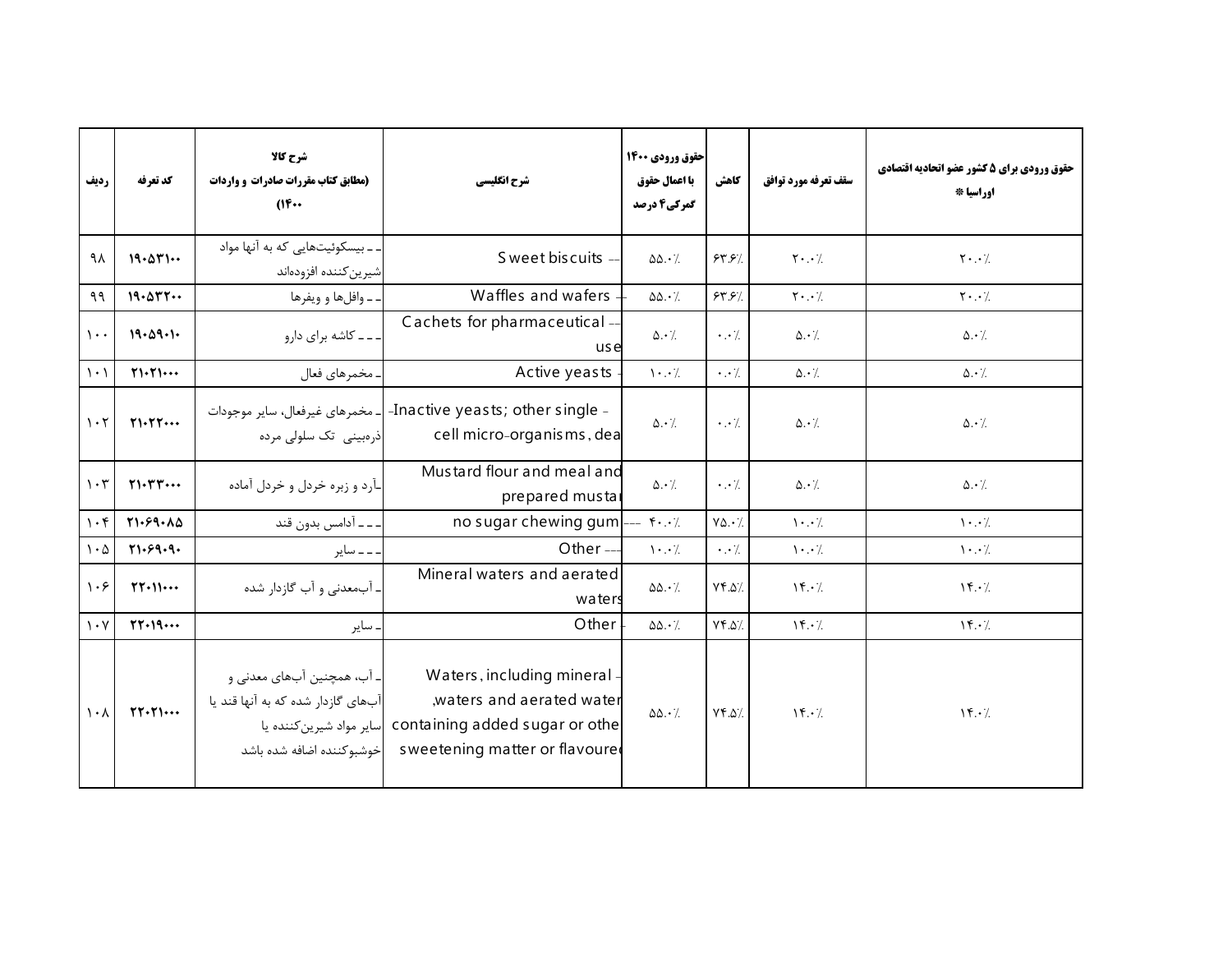| رديف          | كد تعرفه                                              | شرح كالا<br>(مطابق کتاب مقررات صادرات و واردات<br>$(16 \cdots$                                                                                                                              | شرح انگلیسی                                                                                                                                 | حقوق ورودي 1400<br>با اعمال حقوق<br>گمرکی4 درصد | كاهش                                | سقف تعرفه مورد توافق                                     | حقوق ورودي براي 5 كشور عضو اتحاديه اقتصادي<br>اوراسيا * |
|---------------|-------------------------------------------------------|---------------------------------------------------------------------------------------------------------------------------------------------------------------------------------------------|---------------------------------------------------------------------------------------------------------------------------------------------|-------------------------------------------------|-------------------------------------|----------------------------------------------------------|---------------------------------------------------------|
| $\cdot$ 9     | $TT - T991 -$                                         | – مکملهای غذایی مایع                                                                                                                                                                        | Liquid Food Supplement<br>drinks                                                                                                            | $\mathsf{Y} \cdot \cdot \cdot$ /                | $\mathbf{r} \cdot \cdot \mathbf{7}$ | $\left\langle \mathbf{F} \cdot \mathbf{A} \right\rangle$ | $\mathcal{N} \cdot \mathcal{L}$                         |
| $\mathcal{U}$ | $rr-1999-$                                            | -- ساير                                                                                                                                                                                     | Other-                                                                                                                                      | $\Delta\Delta \cdot \frac{1}{2}$                | YY.A                                | $Y \cdot \lambda$                                        | $\mathcal{N} \cdot \mathcal{L}$                         |
| 111           |                                                       | كنجاله (Oil-cake) و ساير<br><mark>آخالهای جامد، حتی خردشده یا به</mark> م<br>ی ریست یا به به به مسجد به ۲۳۰۴۰۰۰۰<br>هم فشرده به شکل حبه یا گلوله که از  <br>استخراج روغن سويا به دست مىآيد. | Oil-cake and other solid<br>residues, whether or not groun<br>,or in the form of pellets<br>resulting from the extraction<br>of soyabean oi | $Y \cdot . \cdot$                               | $\cdot \cdot \cdot$ /.              | $\cdot \cdot$ /                                          | $\cdot \cdot$ /                                         |
| 117           | $\Upsilon \Upsilon \cdot \varepsilon \cdots$          | - از ينبهدانه                                                                                                                                                                               | Of cotton seeds                                                                                                                             | $\cdot \cdot$ /                                 | $Y\Delta.7$                         | $V.\Delta'.$                                             | $V.\Delta$                                              |
| 115           | rr.5r                                                 | ـ از تخم آفتابگردان                                                                                                                                                                         | Of sunflower seeds                                                                                                                          | $\cdots$                                        | $Y\Delta.7$                         | $Y.\Delta'.$                                             | $V.\Delta'.$                                            |
| 118           | $\Upsilon \Upsilon \cdot \varepsilon \Upsilon \cdots$ | ـ ـ از دانههای کلزا یا کانولا دارای<br>مقدار کمی اسید اروسیک                                                                                                                                | Of low erucic acid rape or -<br>colza seed                                                                                                  | $\cdot \cdot$ /                                 | $Y\Delta. \cdot \gamma$             | $V.\Delta'.$                                             | $V.\Delta'.$                                            |
| 110           | rr.5F9                                                | ۔ سایر                                                                                                                                                                                      | Other-                                                                                                                                      | $\mathcal{N} \cdot \cdot \mathcal{N}$           | $Y\Delta.7$                         | $Y.\Delta'.$                                             | $V.\Delta'$                                             |
| 198           | 57.59.1.                                              | ۔۔ کنجاله گلرنگ                                                                                                                                                                             | cake safflawer ---                                                                                                                          | $\cdot \cdot$ /                                 | $Y\Delta.7$                         | $V.\Delta'.$                                             | $V.\Delta'$                                             |
| 11Y           | 57.59.9.                                              | ۔۔ سایر                                                                                                                                                                                     | other-                                                                                                                                      | $\cdot \cdot$ /                                 | $Y\Delta.7$                         | $V.\Delta'.$                                             | $V.\Delta'.$                                            |
| $\bigwedge$   | $Y\Delta Y P 9 \cdots$                                | . ساير                                                                                                                                                                                      | Other-                                                                                                                                      | $\Delta \cdot \gamma$                           | $\cdot \cdot \cdot$                 | $\Delta \cdot$ /                                         | $\Delta \cdot \gamma$                                   |
| 119           | YAYAY                                                 | ۔ ـ تری فسفات سدیم (تریپلی<br>فسفاتسديم)                                                                                                                                                    | S odium triphos phate (s odium<br>(tripolyphos phate                                                                                        | $\cdot \cdot$ /                                 | $\Delta \cdot . \cdot \rangle$      | $\Delta \cdot \frac{1}{2}$                               | $\Delta \cdot \frac{1}{2}$                              |
| 15.           | 79719.00                                              | –– اتيدرونيت دى سديم                                                                                                                                                                        | E tidronate Di-sodium -                                                                                                                     | $\Delta \cdot \gamma$                           | $\mathbf{Y} \cdot \cdot \cdot$      | $\mathfrak{r} \cdot \mathfrak{c}$                        | $f \cdot \gamma$                                        |
| 151           | $T \cdot \cdot f \cdot \cdot \cdot$                   | - - - - دارای تولید داخل مشابه                                                                                                                                                              | Having similar domestic --<br>production                                                                                                    | $\mathsf{r}\mathsf{r}\cdot\mathsf{A}$           | $\Delta \cdot \cdot \cdot$          | 17.0                                                     | 17.0                                                    |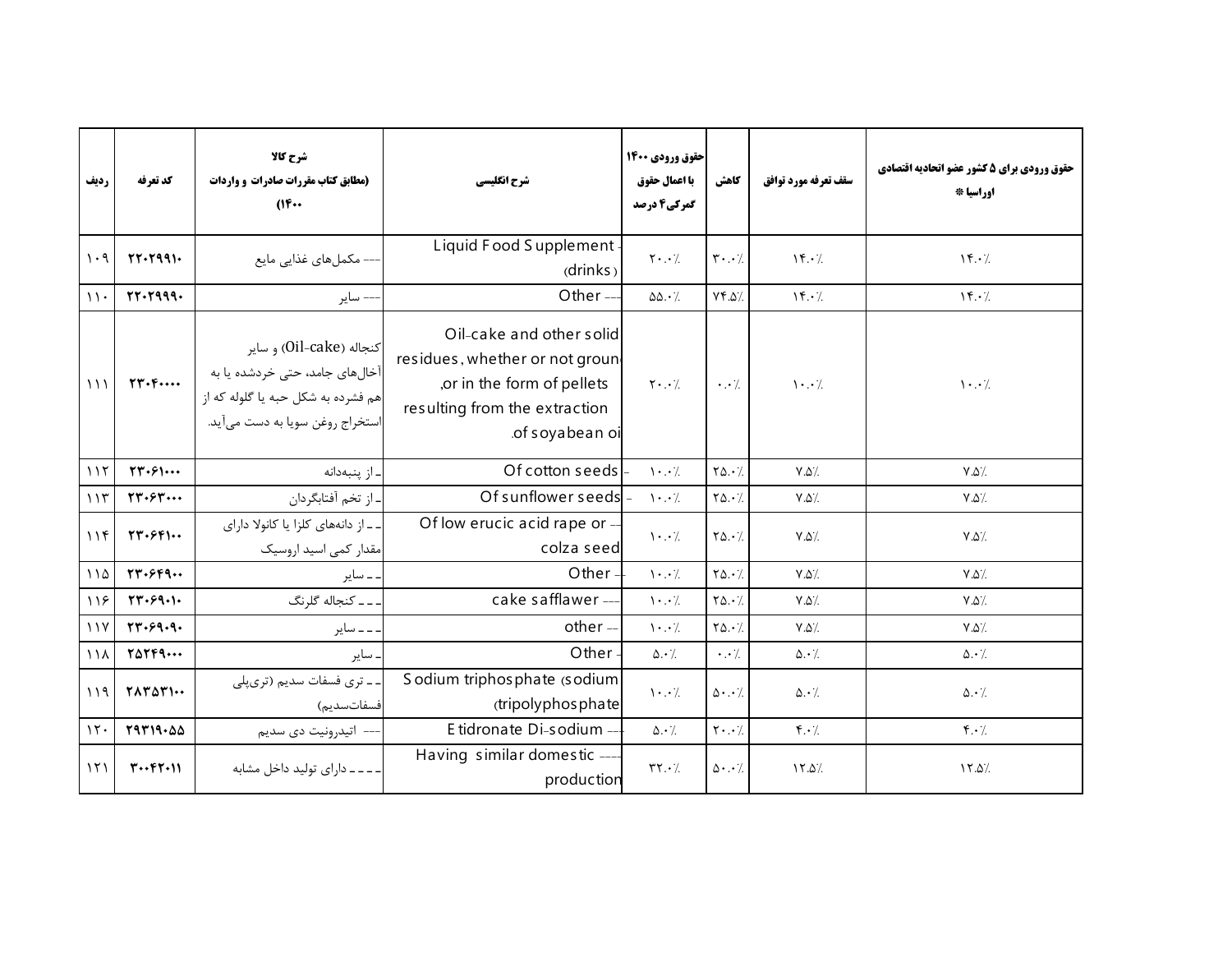| رديف            | كد تعرفه                           | شرح كالا<br>(مطابق کتاب مقررات صادرات و واردات<br>(164) | شرح انگلیسی                               | حقوق ورودي 1400<br>با اعمال حقوق<br>گمرکی4 درصد | كاهش                                | سقف تعرفه مورد توافق                  | حقوق ورودي براي 5 كشور عضو اتحاديه اقتصادي<br>اوراسيا * |
|-----------------|------------------------------------|---------------------------------------------------------|-------------------------------------------|-------------------------------------------------|-------------------------------------|---------------------------------------|---------------------------------------------------------|
| 155             | $T \cdot T \cdot T$                | ___ ساير                                                | Other-                                    | $\Delta \cdot \gamma$                           | $\Delta \cdot \cdot \cdot$ /        | $Y.\Delta$                            | $\mathfrak{f} \cdot \mathfrak{f}$                       |
| 155             | $r \cdot r \cdot r \cdot r$        | ۔۔۔ سایر                                                | Other-                                    | $\Delta \cdot$ /.                               | YY.9/                               | $f \cdot \gamma$                      | $f \cdot \gamma$                                        |
| 156             | $T \cdot \cdot F F$                | ۔۔۔ دارای تولید داخلی مشابه                             | Having similar domestic -<br>production   | $\mathbf{Y} \cdot \mathbf{A}$                   | $\mathbf{y} \cdot \cdot \mathbf{y}$ | YY.                                   | YY.Y                                                    |
| 150             | $T \cdot \cdot F F 19 \cdot$       | ۔۔ سایر                                                 | Other-                                    | $\Delta \cdot \gamma$                           | $\mathbf{Y} \cdot \cdot \cdot$      | $f \cdot \gamma$                      | $\mathfrak{f} \cdot \mathfrak{h}$                       |
| 128             | $T \cdot \cdot F F T$              | ۔۔۔ دارای تولید داخلی مشابه                             | Having similar domestic -<br>production   | $\mathbf{Y} \cdot \mathbf{Y}$                   | $\mathbf{r}\cdot\cdot\mathbf{A}$    | YY.                                   | YY.Y                                                    |
| 15Y             | $r \cdots r r r q.$                | ۔۔ سایر                                                 | Other $-$                                 | $\Delta \cdot \gamma$                           | $\mathbf{r}\cdot\cdot\cdot$ /       | $f \cdot \gamma$                      | $\mathfrak{f} \cdot \mathfrak{c}$                       |
| 15 <sub>A</sub> | $T \cdot \cdot F F T$              | ۔۔دارای تولید داخلی مشابه                               | Having similar domestic -<br>production   | $\mathbf{Y} \cdot \mathbf{Y}$                   | $\mathbf{y} \cdot \cdot \mathbf{y}$ | YY.                                   | YY.Y                                                    |
| 159             | $r \cdot r r r q.$                 | ۔۔ سایر                                                 | Other-                                    | $\Delta \cdot \gamma$                           | $\mathbf{r} \cdot \cdot \mathbf{7}$ | $f \cdot \gamma$                      | $f \cdot \gamma$                                        |
| $\mathcal{N}$ . | $T \cdot f \Delta \cdot U$         | - - - - دارای تولید داخل مشابه                          | Having similar domestic --<br>production  | $\mathbf{Y} \cdot \mathbf{A}$                   | $\Delta \cdot$ . $\cdot$ /          | 17.0/                                 | 15.0/                                                   |
| $\mathcal{N}$   | $T \cdot f_0 \cdot T$              | ___ ساير                                                | Other-                                    | $\Delta \cdot \gamma$                           | $\Delta \cdot$ . $\cdot$ /          | $Y.\Delta$                            | $f \cdot \gamma$                                        |
| 157             | $r \cdot r \Delta \cdot r \tau$    | ـ ـ ـ ـ ساير                                            | Other-                                    | $\Delta \cdot$ /                                | YY.9                                | $\mathfrak{f} \cdot \mathfrak{f}$     | $f \cdot \gamma$                                        |
| 157             | $T \cdot T$                        | ۔۔۔۔ دارای تولید داخلی مشابه                            | Having similar domestic ---<br>production | $\mathbf{Y} \cdot \mathbf{Y}$                   | $\Delta \cdot$ . $\cdot$ /          | $\mathcal{N} \cdot \cdot \mathcal{N}$ | $\cdot \cdot$ /.                                        |
| 176             | $T \cdot f9 \cdot 17$              | ۔۔۔ سایر                                                | Other-                                    | $f \cdot \gamma$                                | YY.7                                | $f \cdot \gamma$                      | $f.\cdot$ /.                                            |
| 150             | $\mathbf{r} \cdot \mathbf{r}$ 9.1  | ---- دارای تولید داخل مشابه                             | Having similar domestic --<br>production  | $\mathbf{Y} \cdot \mathbf{Y}$                   | $\Delta \cdot$ . $\cdot$ /          | $\Lambda \Delta L$                    | 19.7                                                    |
| 159             | $\mathbf{r} \cdot \mathbf{r}$ 9.14 | ۔۔۔ سایر                                                | Other-                                    | $\Delta \cdot$ /.                               | YY.9                                | $\mathfrak{f} \cdot \mathfrak{f}$     | $\mathfrak{f} \cdot \mathfrak{f}$                       |
| 17Y             | $T \cdot T$                        | ____ دارای تولید داخل مشابه                             | Having similar domestic ---<br>production | $\mathbf{Y} \cdot \cdot \mathbf{Y}$             | $\Delta \cdot$ . $\cdot$ /          | $\backslash\cdot\cdot/$               | $\cdot \cdot$ /.                                        |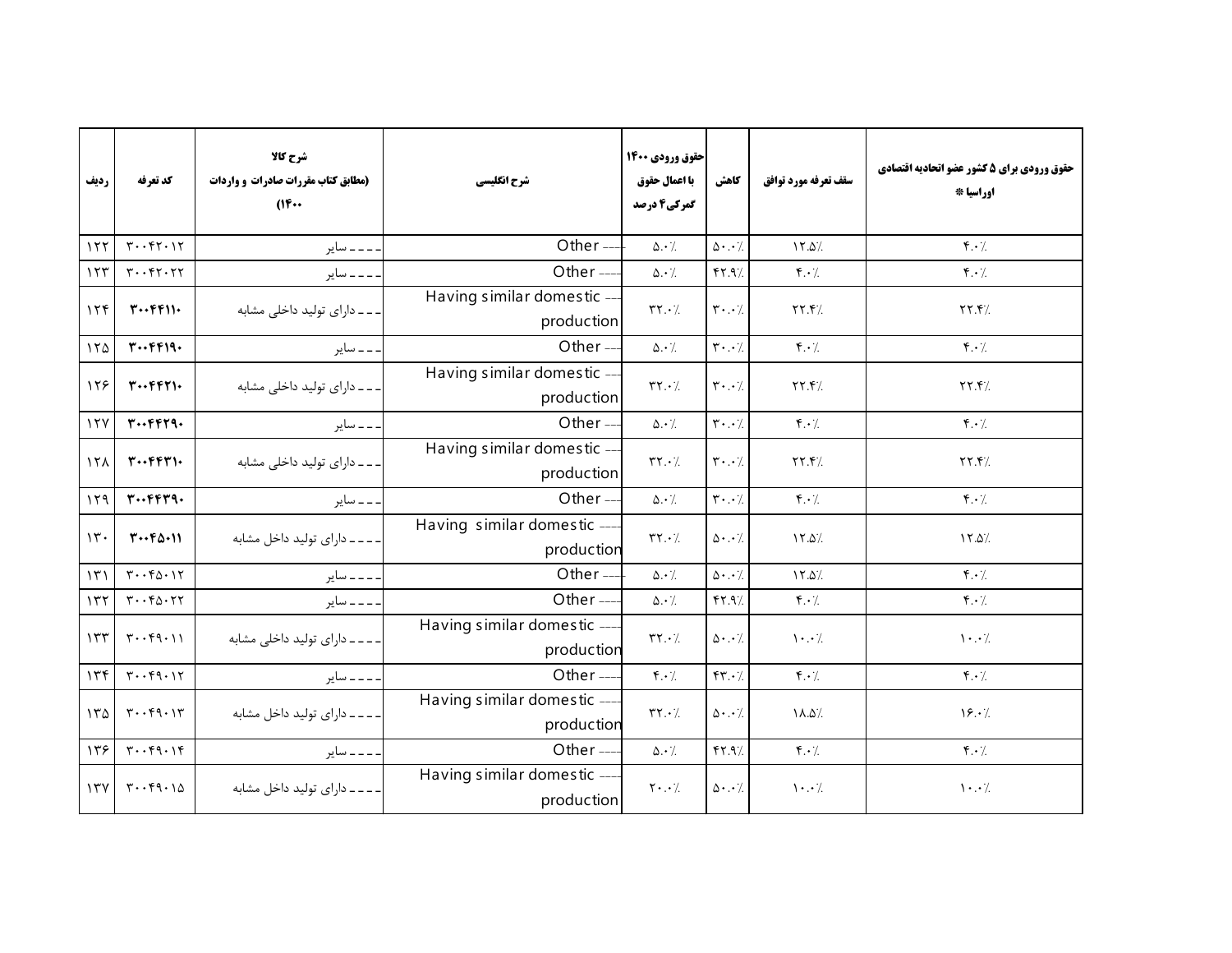| رديف                     | كد تعرفه                                       | شرح كالا<br>(مطابق کتاب مقررات صادرات و واردات<br>$(16 \cdots$ | شرح انگلیسی                                                    | حقوق ورودي 1400<br>با اعمال حقوق<br>گمرکی4 درصد | كاهش                                | سقف تعرفه مورد توافق | حقوق ورودي براي 5 كشور عضو اتحاديه اقتصادي<br>اوراسيا * |
|--------------------------|------------------------------------------------|----------------------------------------------------------------|----------------------------------------------------------------|-------------------------------------------------|-------------------------------------|----------------------|---------------------------------------------------------|
| 151                      | $\mathbf{r} \cdot \mathbf{r} \cdot \mathbf{r}$ | _ _ _ _ ساير                                                   | Other-                                                         | $\Delta \cdot \gamma$                           | FT.7                                | $f \cdot \gamma$     | $f \cdot \gamma$                                        |
| 149                      | $T \cdot f 9.91$                               | ۔۔۔۔ دارای تولید داخلی مشابه                                   | Having similar domestic --<br>production                       | $\mathbf{Y} \cdot \mathbf{A}$                   | $\Delta \cdot$ . $\cdot$ /.         | $\cdot \cdot$ /      | $\cdot \cdot$ /                                         |
| 14.                      | $r \cdot r q \cdot q r$                        | ____ ساير                                                      | Other-                                                         | $\Delta \cdot \gamma$                           | YY.9                                | $f \cdot \gamma$     | $f \cdot \gamma$                                        |
| 151                      | TT.7911.                                       | ---- در بسته-بندی آماده برای<br>خرده-فروشى                     | In the package prepared for -<br>retail                        | $Y\S. \cdot \frac{1}{2}$                        | $\cdot \cdot$ /                     | $Y\S. \cdot$ /       | $Y\S. \cdot$ /                                          |
| 157                      | TT.7919.                                       | ۔ ۔ ۔ سایر                                                     | Other-                                                         | Y5.7                                            | $\cdot \cdot$ /                     | $Y\S.$               | $Y\S.$                                                  |
| $ \gamma \gamma $        | rr.5991.                                       | ـ ـ ـ ـ ژل قابل تزريق زير پوست                                 | In the package prepared for -<br>retail                        | $Y\S. \cdot$                                    | $\mathbf{r} \cdot \cdot \mathbf{7}$ | $\lambda$ .۲/        | $\lambda$ .۲/                                           |
| 156                      | $rr.$ $r997.$                                  | - - - سایر در بسته بندی آماده برای<br>خرده-فروشى               | Other in ready packag for --<br>retail                         | $Y\S. \cdot$                                    | $\mathbf{r} \cdot \cdot \mathbf{1}$ | $\lambda$ .۲/        | $\lambda$ .۲/                                           |
| 140                      | $rr.$ $rqqq.$                                  | . ــ ــ ساير                                                   | Other-                                                         | Y5.7                                            | $\mathbf{Y} \cdot \cdot \cdot$      | $\lambda$            | $\lambda$ .۲/                                           |
| 148                      | $TT - \Delta 1 \cdots$                         | ـ شامپوها                                                      | Shampoos - $Y8.47$                                             |                                                 | $\mathbf{r} \cdot \cdot \mathbf{7}$ | $\lambda$ .۲/        | $\lambda$ .۲/                                           |
| 15Y                      | $TT - \Delta 9 - 1$                            | ___ در بسته-بندی آماده برای<br>خرده-فروشى                      | In the package prepared for -<br>retail                        | $Y\S. \cdot$                                    | $\mathbf{r} \cdot \cdot \mathbf{7}$ | $\lambda$ . T        | $\lambda$ .۲/                                           |
| 141                      | $rr \cdot \Delta q \cdot q$ .                  | ۔۔ سایر                                                        | Other-                                                         | Y5.7                                            | $\mathbf{r} \cdot \cdot \mathbf{7}$ | $\lambda$            | $\lambda$ . T/.                                         |
| 149                      | $\mathbf{r}\mathbf{r}\cdot\mathbf{s}\cdots$    | . مواد پاککننده دندان                                          | Dentifrices -                                                  | $Y\S. \cdot \gamma$                             | $\mathbf{r} \cdot \cdot \mathbf{7}$ | $\lambda$            | $\lambda$ .۲/                                           |
| $\lambda \Delta \cdot$   | $TT - 59 - 1$                                  |                                                                | --- Artificial tooth stabilizer   --- تثبيت كننده دندان مصنوعي | $Y\S. \cdot$                                    | $\mathbf{y} \cdot \cdot \mathbf{y}$ | $\lambda$ .۲/        | $\lambda$ .۲/                                           |
| $\lambda \Delta \lambda$ | rr.99.9.                                       | ––– ساير                                                       | other ---                                                      | Y5.7                                            | $\mathbf{r} \cdot \cdot \mathbf{7}$ | $\lambda$            | $\lambda$ .۲/                                           |
| 10 <sub>1</sub>          | $\Upsilon\Upsilon\cdot V\Upsilon\cdot V$       | ـ در بسته بندی آماده برای خرده<br>فروشى                        | ready packag for retail ---                                    | $Y$ ۶.۰/                                        | $\mathbf{r} \cdot \cdot \mathbf{7}$ | $\lambda$ .۲/        | $\lambda$ .۲/                                           |
| 105                      | rr. V1.9.                                      | - - ساير                                                       | other ---                                                      | $\mathbf{Y} \cdot \cdot \cdot$ /                | $\mathbf{r} \cdot \cdot \mathbf{A}$ | $\lambda$ .۲/        | $\mathcal{N} \cdot \mathcal{L}$                         |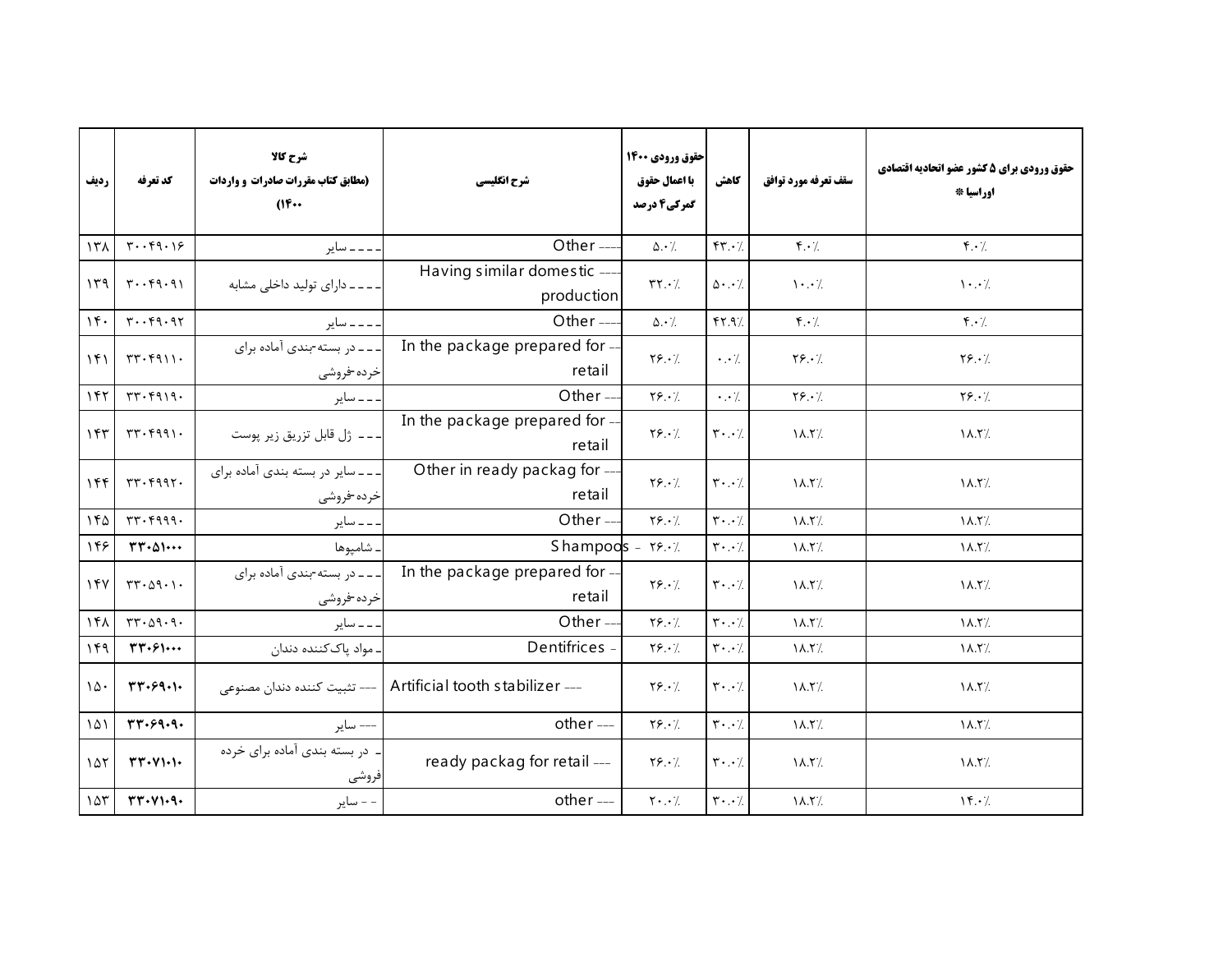| رديف | كد تعرفه                                   | شرح كالا<br>(مطابق کتاب مقررات صادرات و واردات<br>$(16 \cdots$ | شرح انگلیسی                                        | احقوق ورودي 1400<br>با اعمال حقوق<br>گمرکی4 درصد | كاهش                                | سقف تعرفه مورد توافق            | حقوق ورودي براي 5 كشور عضو اتحاديه اقتصادي<br>اوراسيا * |
|------|--------------------------------------------|----------------------------------------------------------------|----------------------------------------------------|--------------------------------------------------|-------------------------------------|---------------------------------|---------------------------------------------------------|
| ۱۵۴  | rr. V                                      | . بوزداهای بدن و ضد ترشح عرق                                   | Personal deodorants and<br>antiperspirants         | $Y\S. \cdot$                                     | $\mathbf{r} \cdot \cdot \mathbf{y}$ | $\Lambda$ .۲/                   | $\Lambda$ .۲/                                           |
| ۱۵۵  | $rr\cdot \vee r\cdots$                     | ـ املاح معطر و ساير فرآوردهها براي<br>استحمام                  | Perfumed bath salts and other<br>bath preparations | $Y\S. \cdot$                                     | $\mathbf{r} \cdot \cdot \mathbf{y}$ | $\lambda$ . $\zeta$             | $\lambda$ .۲/                                           |
| ١۵۶  | rr. VFA                                    | ۔ سایر                                                         | Other $-$                                          | $Y\S.$                                           | $\mathbf{r} \cdot \cdot \mathbf{7}$ | $\lambda$ .۲/                   | $\Lambda$ .۲/                                           |
| 147  | rr. V9.                                    | . ـ ـ مايع مخصوص شستشوى<br>لنزهای چشمی                         | Fluids used for cleaning ---<br>contact lenses     | $\Delta \cdot \frac{1}{2}$                       | $\cdot \cdot \cdot$ /.              | $\Delta \cdot \gamma$           | $\Delta \cdot \gamma$                                   |
| 101  | $TFT+1111$                                 | ـ ـ ـ صابون حمام و دستشويي                                     | Bath soap $-$                                      | Y5.7                                             | $\mathbf{r} \cdot \cdot \mathbf{7}$ | $\Lambda$ .۲/                   | $\Lambda$ . Y/.                                         |
| ۱۵۹  | $TFT+111T+$                                | ـ ـ ـ صابون گلسيرينه                                           | Glycerinated soap ---                              | $Y$ ۶.۰/                                         | $\mathbf{r} \cdot \cdot \mathbf{7}$ | $\lambda$ .۲/                   | $\lambda$ .۲/                                           |
| 19.  | $Tf$ . $111f$ .                            | . ــ ــ صابون بچه                                              | Baby soap-                                         | $Y\S. \cdot$                                     | $\mathbf{r} \cdot \cdot \mathbf{7}$ | $\lambda$ .۲/                   | $\Lambda$ .۲/                                           |
| ۱۶۱  | $T F \cdot 111 F \cdot$                    | ـ ـ ـ صابون طبي                                                | Medical soap-                                      | Y5.7                                             | $\mathbf{r} \cdot \cdot \mathbf{v}$ | $\lambda$ .۲/                   | $\Lambda$ .۲/                                           |
| ۱۶۲  | $Tf+111\Delta$                             | ۔۔۔ صابون رختشویی                                              | Laundry soap -                                     | $Y\S. \cdot /$                                   | $\mathbf{r} \cdot \cdot \mathbf{7}$ | $\lambda$ .۲/                   | $\lambda$ . $\lambda$ .                                 |
| ۱۶۳  | $TFT-1119-$                                | . _ _ ساير                                                     | Other $-$                                          | $Y$ $9.1$                                        | $\mathbf{r} \cdot \cdot \mathbf{y}$ | $\lambda$ .۲/                   | $\lambda$ . T/.                                         |
| 184  | $TF+119$                                   | ۔ سایر                                                         | Other-                                             | $Y\Sigma \cdot \frac{1}{2}$                      | $\mathbf{r} \cdot \cdot \mathbf{v}$ | $\Lambda$ .۲/                   | $\Lambda$ .۲/                                           |
| ١۶۵  | $\Upsilon F \cdot \Upsilon \cdot \Upsilon$ | ۔۔۔ مایع                                                       | Liquid ---                                         | $Y\S. \cdot \gamma$                              | $\mathbf{r} \cdot \cdot \mathbf{7}$ | $\lambda$ .۲/                   | $\lambda$ .۲/                                           |
| 188  | $YF\cdot Y\cdot Y\cdot$                    | - - صنعتی                                                      | Industrial ---                                     | $Y\S. \cdot \gamma$                              | $\mathbf{r} \cdot \cdot \mathbf{y}$ | $\lambda$ .۲/                   | $\lambda$ . T/.                                         |
| 187  | $YF\cdot Y\cdot Y\cdot$                    | ۔۔ چیپس                                                        | $Chips -$                                          | 10.7                                             | $\mathbf{r} \cdot \cdot \mathbf{v}$ | $\mathcal{N} \cdot \mathcal{N}$ | $\cdot \Delta$ /                                        |
| ١۶٨  | $YF\cdot Y\cdot F\cdot$                    | ـ ـ ـ ـ پودر                                                   | Powder-                                            | Y5.7                                             | $\mathbf{r} \cdot \cdot \mathbf{7}$ | $\lambda$ .۲/                   | $\Lambda$ .۲/                                           |
| 159  | $T F \cdot 1 T \cdot 9 \cdot$              | . ــ ـ ساير                                                    | Other-                                             | $Y$ ۶. $\cdot$ /                                 | $\mathbf{y} \cdot \cdot \mathbf{y}$ | $\lambda$ .۲/                   | $\Lambda$ .۲/                                           |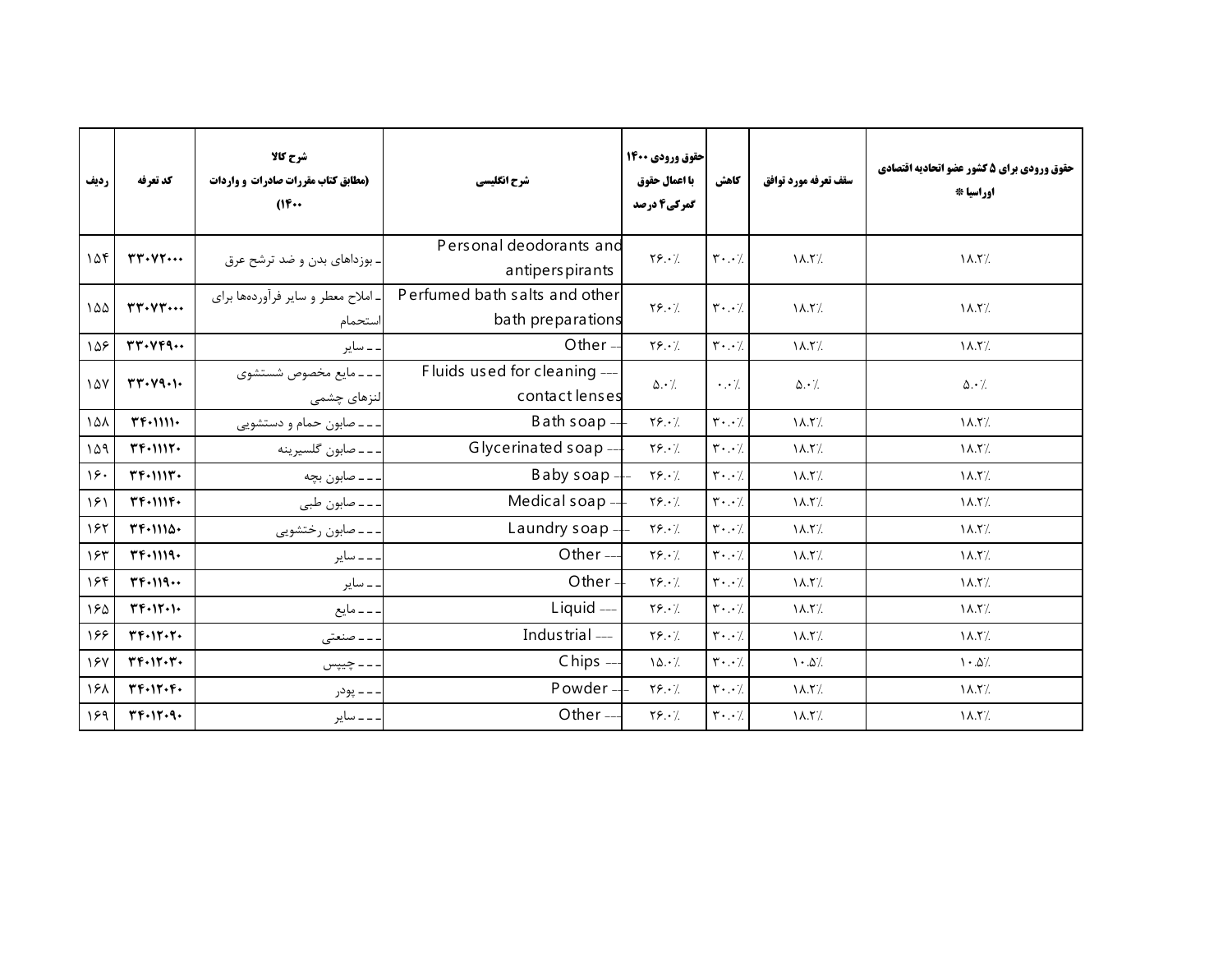| رديف          | كد تعرفه                     | شرح کالا<br>(مطابق کتاب مقررات صادرات و واردات<br>$^{\prime\prime\prime\cdot\cdot}$                                                                                                   | شرح انگلیسی                                                                                                                                                                     | حقوق ورودي 1400<br>با اعمال حقوق<br>گمرکی4 درصد | كاهش                                      | سقف تعرفه مورد توافق                  | حقوق ورودي براي 5 كشور عضو اتحاديه اقتصادي<br>اوراسيا * |
|---------------|------------------------------|---------------------------------------------------------------------------------------------------------------------------------------------------------------------------------------|---------------------------------------------------------------------------------------------------------------------------------------------------------------------------------|-------------------------------------------------|-------------------------------------------|---------------------------------------|---------------------------------------------------------|
| $\mathcal{W}$ | $YF\cdot Y\cdot \cdot \cdot$ | ـ محصولات و فرآوردههای آلی تانسیو<br>اکتیو که به منظور شست- و شوی<br>پوست بدن در نظر گرفته شدهاند، به<br>شکل مایع یا کرم، بستهبندی شده<br>برای خرده فروشی حتی اگر حاوی<br>صابون باشند | Organic surface-active<br>products and preparations for<br>washing the skin, in the form of<br>liquid or cream and put up for<br>retail sale, whether or not<br>containing soar | $Y\S.$                                          | $\mathbf{Y} \cdot \cdot \mathbf{Z}$       | $\lambda$ .۲/                         | $\lambda$ .۲/                                           |
| $\gamma$      | $T\Delta \cdot 11 \cdots$    | . كازئين                                                                                                                                                                              | Casein                                                                                                                                                                          | $\cdot \cdot$ /                                 | $\cdot \cdot \cdot$                       | $\mathcal{N} \cdot \cdot \mathcal{N}$ | $\mathcal{N} \cdot \cdot \mathcal{N}$                   |
| 1YY           | T9.111                       | - - آمیزه پلیآمید بر پایه پلیآمید ۶<br>و ۶۱۶                                                                                                                                          | Mixed Polyamide based on<br>Polyamide $\frac{1}{2}$ and $\frac{1}{2}$                                                                                                           | 10.7                                            | $\cdot \cdot \cdot$                       | $\cdot \cdot$ /                       | $\cdot \cdot$ /                                         |
| 1YY           | T9.19.1                      | - - - رزين پلي آميد (گريدهاردنر)                                                                                                                                                      | Polyamide resins (hardener -<br>(grade                                                                                                                                          | $\mathcal{N} \cdot \cdot \mathcal{N}$           | $\cdot$ . $\cdot$ /                       | $\cdot \cdot$ /                       | $\mathcal{N} \cdot \cdot \mathcal{N}$                   |
| 116           | F.111.9.                     | ۔۔ سایر                                                                                                                                                                               | Other-                                                                                                                                                                          | $\Delta \cdot \frac{1}{2}$                      | $\mathbf{Y} \cdot \cdot \cdot \mathbf{Z}$ | $f \cdot \gamma$                      | $f \cdot \gamma$                                        |
| ١٧۵           | $f(f \cdot Y)$               | — ترموچوب                                                                                                                                                                             | Thermally modified wood --                                                                                                                                                      | $\mathcal{N}$                                   | $\cdot \cdot$ /.                          | $\Delta \cdot \gamma$                 | $\Delta \cdot \frac{1}{2}$                              |
| 178           | FF. Y119.                    | –– ساير                                                                                                                                                                               | Other $-$                                                                                                                                                                       | $\Delta \cdot \angle$                           | $\cdot \cdot \cdot$                       | $\Delta \cdot \gamma$                 | $\Delta \cdot \frac{1}{2}$                              |
| <b>IVY</b>    | $FFT+111+$                   |                                                                                                                                                                                       | - unworked or only grind stoned   ـ ـ ـ كار نشده يا فقط سمباده خورده                                                                                                            | $\mathcal{N}$                                   | $Y\Delta.\cdot$                           | $\mathsf{Y}.\mathsf{Q} \mathsf{Z}$    | $Y.\Delta'.$                                            |
| <b>IVA</b>    | FF1.171.                     |                                                                                                                                                                                       | ا ـ ـ كار نشده يا فقط سمباده خورده unworked or only grind stoned --- كار نشده يا فقط سمباده خورده                                                                               |                                                 | $Y\Delta.$                                | $V.\Delta'.$                          | $V.\Delta$                                              |
| 119           | $F$ $F$ $N$ $T$ $\cdot$      | ۔۔۔ کار نشدہ به طریق مکانیکی یا<br>سطح آن يوشانده نشده                                                                                                                                | non-engraved mechanically<br>or non-covered surface                                                                                                                             | $\cdot \cdot$ /                                 | $Y\Delta. \cdot \gamma$                   | $V.\Delta'.$                          | $Y.\Delta$                                              |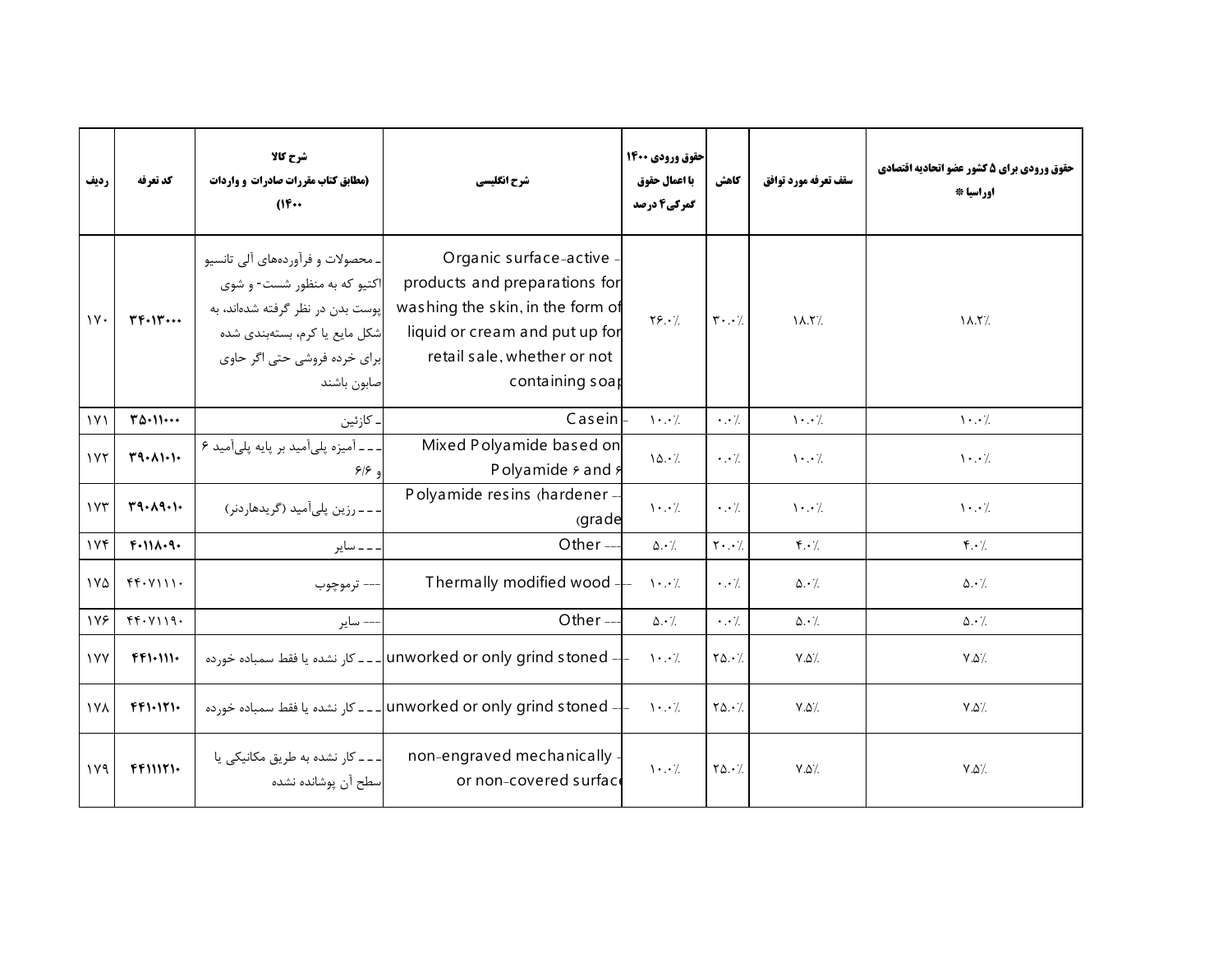| رديف               | كد تعرفه                | شرح کالا<br>(مطابق کتاب مقررات صادرات و واردات<br>$(16 \cdots$ | شرح انگلیسی                                         | حقوق ورودي 1400<br>با اعمال حقوق<br>گمرکی4 درصد | كاهش                                       | سقف تعرفه مورد توافق      | حقوق ورودي براي 5 كشور عضو اتحاديه اقتصادي<br>اوراسيا * |
|--------------------|-------------------------|----------------------------------------------------------------|-----------------------------------------------------|-------------------------------------------------|--------------------------------------------|---------------------------|---------------------------------------------------------|
| $\lambda \cdot$    | $F$ $F$ $N$ $T$ $\cdot$ | _ _ _ كار نشده به طريق مكانيكي يا<br>اسطح آن پوشانده نشده      | non-engraved mechanically<br>or non-covered surface | $\cdot \cdot$ /                                 | $\mathbf{Y}\mathbf{\Delta}\cdot\mathbf{Z}$ | $V.\Delta$                | $\lor \Diamond \rangle$                                 |
| ۱۸۱                | FFDIP                   | ___ کار نشده به طریق مکانیکی یا<br>اسطح آن پوشانده نشده        | non-engraved mechanically<br>or non-covered surface | $\cdot \cdot$ /                                 | $Y\Delta \cdot \frac{1}{2}$                | $V.\Delta$                | $\lor \Diamond \rangle$                                 |
| $\lambda$          | FFT1971.                | ___ کار نشده به طریق مکانیکی یا<br>اسطح آن پوشانده نشده        | non-engraved mechanically<br>or non-covered surface | $\cdot \cdot$ /                                 | $Y\Delta \cdot \frac{1}{2}$                | $V.\Delta$                | $\lor \Diamond \rangle$                                 |
| $\lambda \uparrow$ | FFT19T1.                | _ _ _ كار نشده به طريق مكانيكي يا<br>سطح آن پوشانده نشده       | non-engraved mechanically<br>or non-covered surface | $\cdot \cdot$ /                                 | $\mathbf{Y}\mathbf{\Delta}\cdot\mathbf{Z}$ | $\mathsf{Y}.\mathsf{Q}$ / | $\lor \Diamond \rangle$                                 |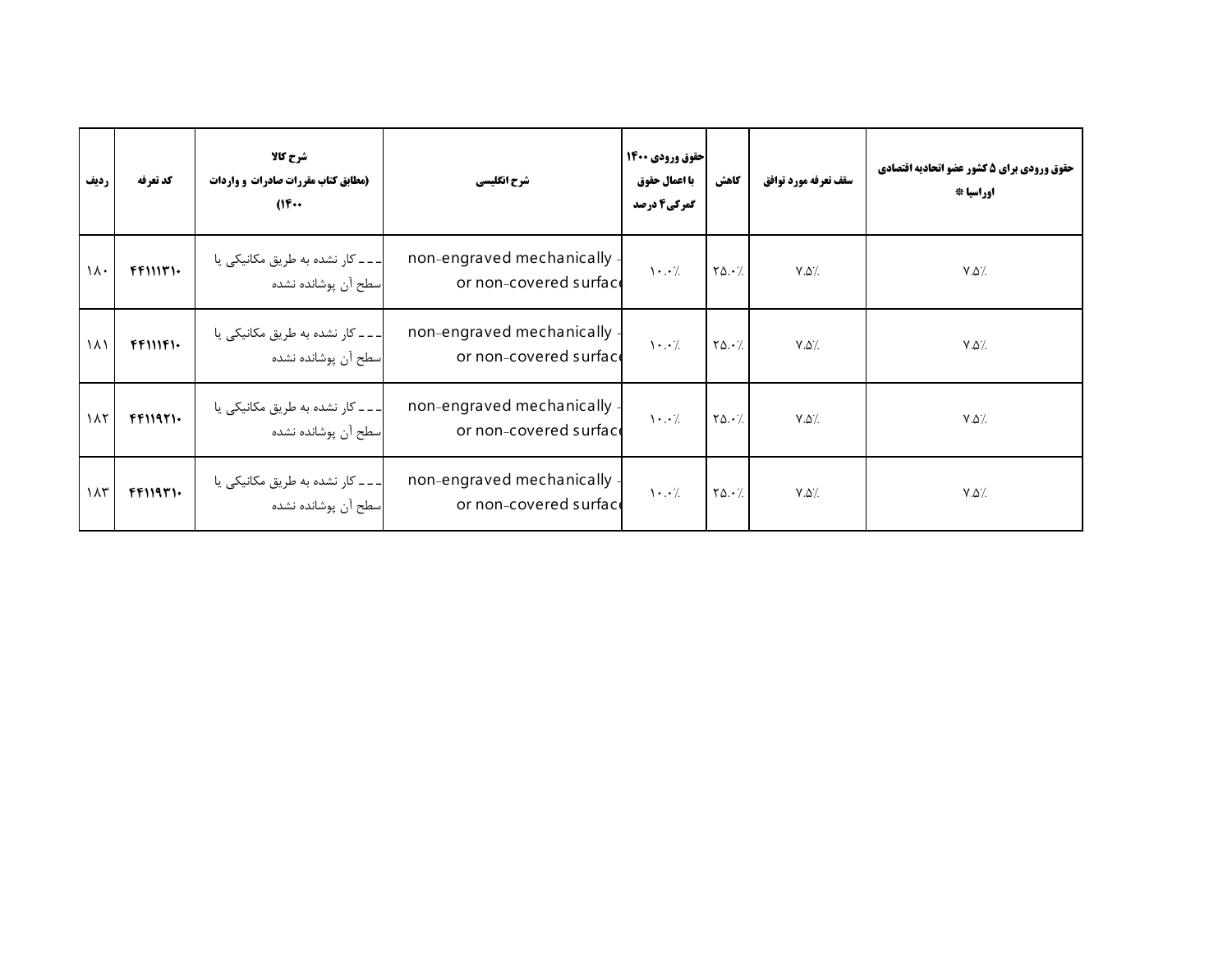| رديف | كد تعرفه | شرح كالا<br>(مطابق کتاب مقررات صادرات و واردات<br>$(16 \cdots$                                                                                                                                                                                                                                                                                                                                                                                                         | شرح انگلیسی                                                                                                                                                                                                                                                                                                                                                                                                                    | حقوق ورودي ۱۴۰۰<br>با اعمال حقوق<br>گمرکی4 درصد | كاهش        | سقف تعرفه مورد توافق | حقوق ورودی برای ۵ کشور عضو اتحادیه اقتصادی<br>اوراسيا * |
|------|----------|------------------------------------------------------------------------------------------------------------------------------------------------------------------------------------------------------------------------------------------------------------------------------------------------------------------------------------------------------------------------------------------------------------------------------------------------------------------------|--------------------------------------------------------------------------------------------------------------------------------------------------------------------------------------------------------------------------------------------------------------------------------------------------------------------------------------------------------------------------------------------------------------------------------|-------------------------------------------------|-------------|----------------------|---------------------------------------------------------|
| 11f  | FFTTT    | ۔۔سایر دارای حداقل یک لایه<br>بیرونی از چوب به استثنای تیره<br>سوزنی برگ-ها از انواع توسکا (گونه<br>Alnus) زبان گنجشک (Åsh) (گونه<br>franinus) (ون، زبان گنجشک)،<br>(fagus (گونه) (Beech)<br>(Birch) (گونه BeTula)<br>(امریکایی Hickory) (گونه<br>carya)، درخت شاه بلوط هندی<br>(Chores chesTnuT) (گونه<br>(Aescalus) نمدار (lime) (گونه<br>(Tilia) افرا(Maple) (گونه Acer)،<br>(درخت بلوط Dak) (گونه<br>(Quercus)، چنار (plam Tree)<br>)گونه PlaTanus)، صنوبر و صنوبر | Other, with at least one outer  درخت گیلاس وحشی (cherry)<br>ply of non-coniferous wood o  (گونه آلو جنگلی)<br>(Alnus spp)the species alder), وادرخت شاه بلوط (chestxuT)<br>elm) (Castanea  رګونه (Franinus spp.), beech (Fa<br>ulmus   رګونه (ulmus   رګونه (ulmus   رګونه (ulmus )، (اوکالییتوس<br>(eucalyptus Prumus spp.), chestxut (Castan<br>eucalypTus) spp.), elm (Ulmus spp.), eucalypt)، گردوی<br>, h(E ucalyptus spp | $\mathcal{N}$ . $\mathcal{N}$                   | $Y\Delta.7$ | $V.\Delta$ %         | $Y.\Delta'.$                                            |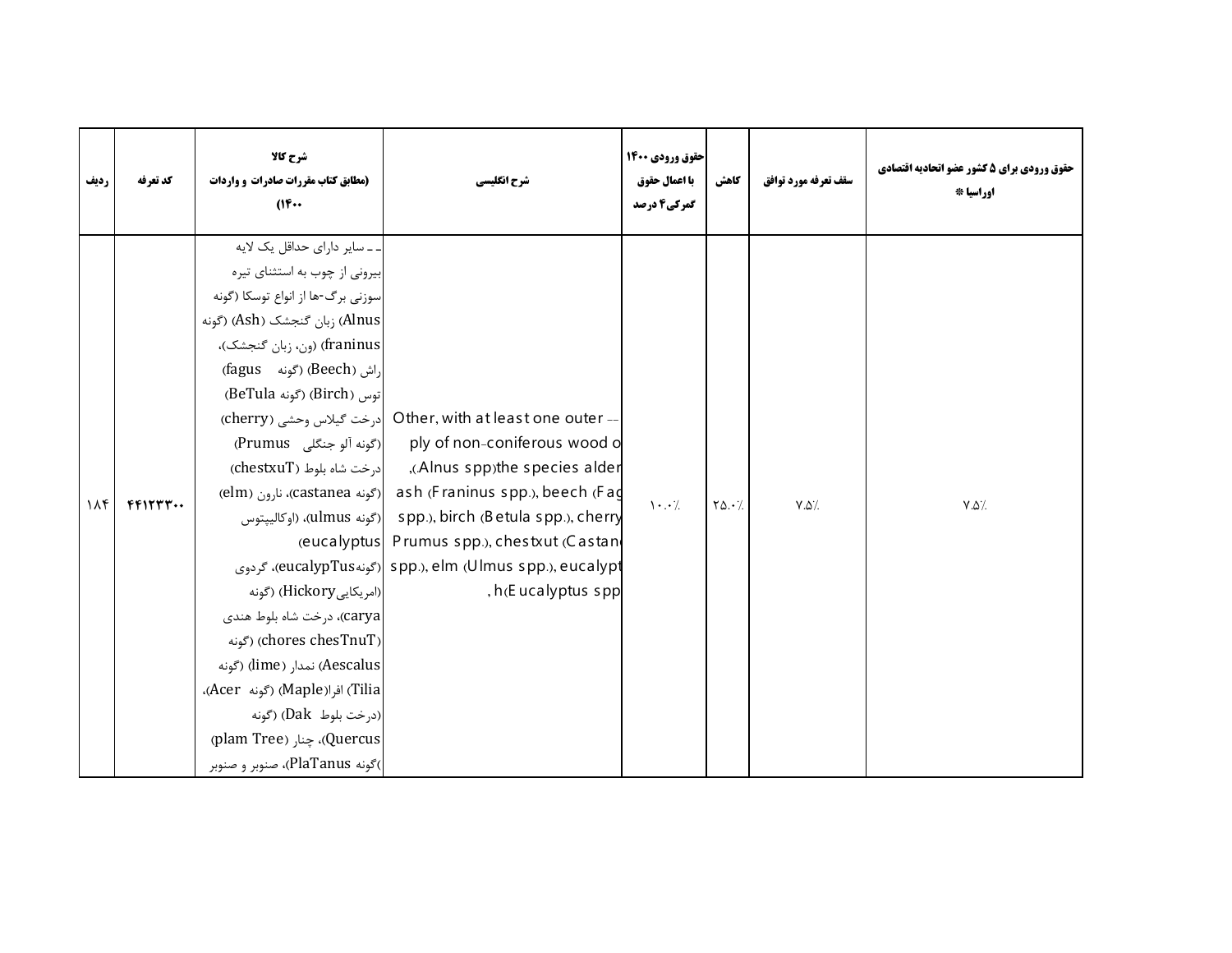| رديف | كد تعرفه                      | شرح کالا<br>(مطابق کتاب مقررات صادرات و واردات<br>$(16 \cdots$                                                                                          | شرح انگلیسی                                                                                                                                                             | احقوق ورودي 1400<br>با اعمال حقوق<br>گمرکی4 درصد | كاهش                  | سقف تعرفه مورد توافق  | حقوق ورودي براي 5 كشور عضو اتحاديه اقتصادي<br>اوراسيا * |
|------|-------------------------------|---------------------------------------------------------------------------------------------------------------------------------------------------------|-------------------------------------------------------------------------------------------------------------------------------------------------------------------------|--------------------------------------------------|-----------------------|-----------------------|---------------------------------------------------------|
| ١٨۵  | FFTYF                         | ۔۔سایر، حداقل دارای یک لایه<br>بیرونی از چوب به استثنای سوزنی<br>برگ-ها باشد و از آن در شماره فرعی<br>۴۴۱۲۳۳ نام برده نشده باشد.                        | Other, with at least one -<br>outer ply of non-coniferous<br>wood not specified unde<br>subheading frir.r                                                               | $\cdot \cdot$ /                                  | $Y\Delta.7$           | $V.\Delta'.$          | $V.\Delta'.$                                            |
| ١٨۶  | FFTYT9                        | ۔۔ سایر که دارای دو لایه بیرونی از<br>چوب سوزنی برگ-ها باشد.                                                                                            | Other with both outer plies --<br>ofconiferous wood                                                                                                                     | $\mathcal{N} \cdot \cdot \mathcal{N}$            | $Y\Delta.7$           | $Y.\Delta'.$          | $V.\Delta$                                              |
| ۱۸۷  | FFT199                        | ۔ سایر                                                                                                                                                  | Other-                                                                                                                                                                  | $\mathcal{N} \cdot \cdot \mathcal{N}$            | $Y\Delta.7$           | $Y.\Delta'.$          | $V.\Delta'.$                                            |
| ١٨٨  | $FY\cdot rY\cdot\cdot$        | . ــ تيره كاج                                                                                                                                           | Coniferous                                                                                                                                                              | $\Delta \cdot$ /                                 | $\cdot \cdot \cdot$   | $\Delta \cdot$ /      | $\Delta \cdot \frac{1}{2}$                              |
| ١٨٩  | $f(\lambda)$                  | كاغذ روزنامه، به شكل رول يا ورق.                                                                                                                        | Newsprint, in rolls or sheets                                                                                                                                           | $\Delta \cdot \gamma$                            | $\cdot \cdot$ /       | $\Delta \cdot \gamma$ | $\Delta \cdot \gamma$ .                                 |
| 19.  | $F\Lambda$ . $T\Delta F$      | -- به وزن هر مترمربع حداقل ۴۰<br>گرم و حداکثر ۱۵۰ گرم بهصورت<br>ورق كه بهحالت تا نشده يك ضلع آن<br>از ۴۳۵ میلیمتر و ضلع دیگر ۲۹۷<br>بيليمتر بيشتر نباشد | Weighing f · g/mr or more bu<br>not more than 14. g/mr, in shee<br>with one side not exceeding fr<br>mm and the other side n<br>exceeding rav mm in the unfold<br>state | $Y \cdot \cdot$ /                                | $\cdot \cdot \cdot$ / | $Y \cdot \cdot /$     | $\mathbf{Y} \cdot \cdot \cdot$ /                        |
| 191  | $F\Lambda$ . $T\Delta\Lambda$ | ـ ـ به وزن هر مترمربع بيش از ۱۵۰<br>گرم                                                                                                                 | Weighing more than $10 \cdot g/m = 10 \cdot 7$                                                                                                                          |                                                  | $\cdot$ . $\cdot$ /.  | 10.7                  | 10.7                                                    |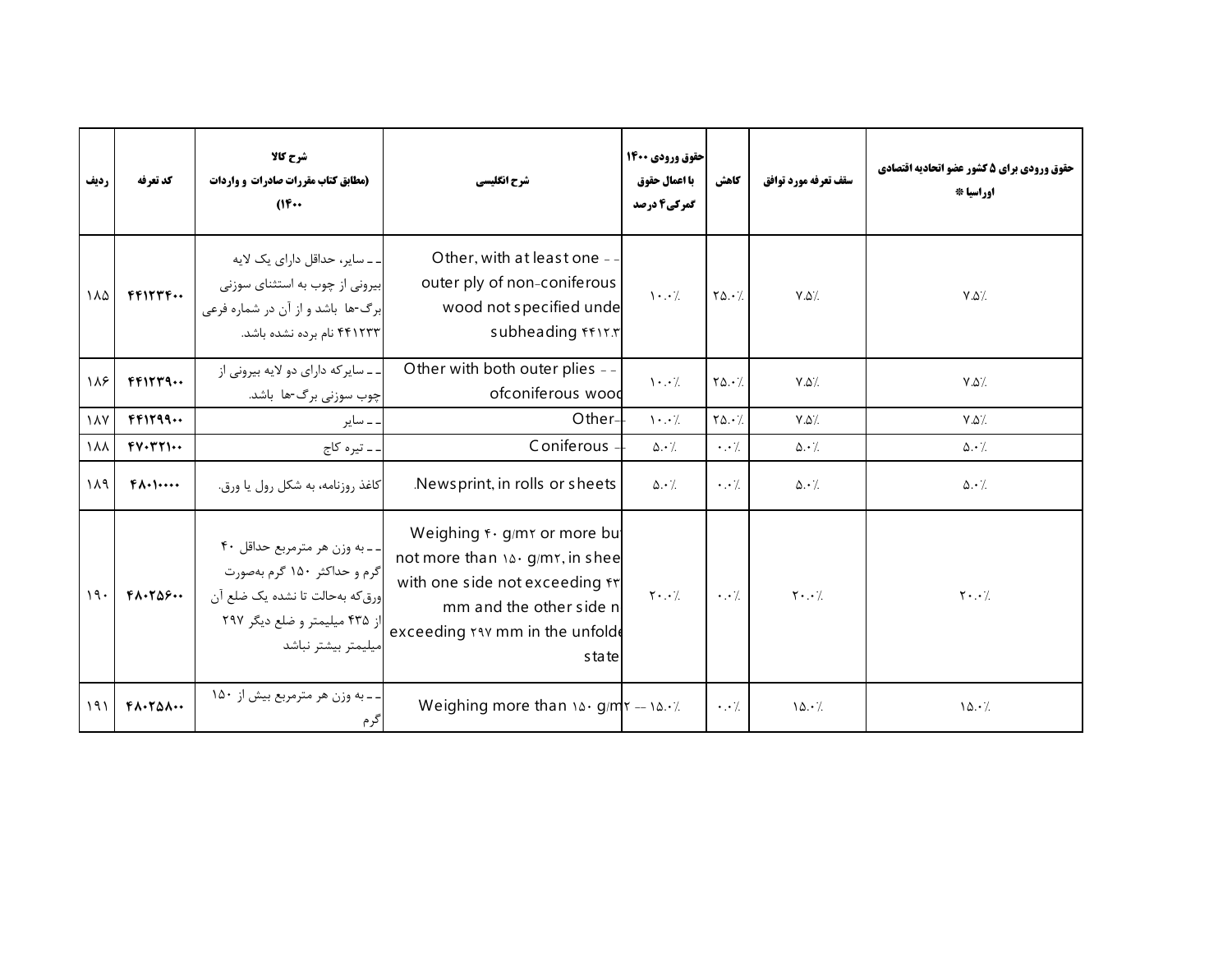| رديف                          | كد تعرفه                            | شرح كالا<br>(مطابق کتاب مقررات صادرات و واردات<br>$(16 \cdots$                        | شرح انگلیسی                                                                                  | حقوق ورودي 1400<br>با اعمال حقوق<br>گمرکی4 درصد | كاهش                   | سقف تعرفه مورد توافق                  | حقوق ورودي براي 5 كشور عضو اتحاديه اقتصادي<br>اوراسيا * |
|-------------------------------|-------------------------------------|---------------------------------------------------------------------------------------|----------------------------------------------------------------------------------------------|-------------------------------------------------|------------------------|---------------------------------------|---------------------------------------------------------|
| 197                           | $F\Lambda$ . $F\Upsilon$ $\Upsilon$ | ___ كاغذ كرافت (Abrasive<br>Base Kraft paper) به صورت<br>رول و عرض حداکثر ۹۴ سانتیمتر | Kraft paper (Abrasive Base -<br>Kraft paper) in rolls, not<br>exceeding <i>af</i> cm in widt | $\Delta \cdot \frac{1}{2}$                      | $\cdot \cdot \cdot$ /. | $\Delta \cdot \gamma$                 | $\Delta \cdot \frac{1}{2}$                              |
| 195                           | $F\Lambda$ . $F\Upsilon$ q          | ۔ سایر                                                                                | Other-                                                                                       | $\mathcal{N} \cdot \mathcal{N}$                 | $\cdot \cdot \cdot$    | $\mathcal{N} \cdot \cdot \mathcal{N}$ | $\mathcal{N}$ . $\mathcal{N}$                           |
| 19f                           | $F\Lambda$ . $\Delta$ 11            | ۔ کاغذ فلوتینگ نیمه شیمیایی                                                           | Semi-chemical fluting paper -                                                                | $\cdot \cdot$ /                                 | $\cdot \cdot$ /.       | $\cdot \cdot$ /                       | $\cdot \cdot$ /                                         |
| 190                           | $FA-0191-$                          | . _ _ كاغذ توليدشده از حداقل ٢٠٪<br>خمير بكر                                          | Paper manufactured of a<br>minimum of $\mathsf{r} \cdot \mathsf{r}$ . VIRIGIN P              | $\cdot \cdot$ /                                 | $\cdot \cdot$ /        | $\cdot \cdot$ /                       | $\cdot \cdot$ /                                         |
| ۱۹۶                           | $F\Lambda$ . $\Delta$ 199.          | ۔ ۔ سایر                                                                              | Other-                                                                                       | $\mathcal{N} \cdot \cdot \mathcal{N}$           | $\cdot \cdot$ /.       | $\mathcal{N} \cdot \cdot \mathcal{N}$ | $\mathcal{N} \cdot \cdot \mathcal{N}$                   |
| 19V                           | $FA \cdot \Delta \Upsilon F$        | ۔۔۔ کاغذ تولید شدہ از حداقل ۲۰<br>درصد خمیر بکر                                       | Paper manufactured of a<br>minimum of <b>Y</b> . / VIRIGIN P                                 | $\mathcal{N} \cdot \cdot \mathcal{N}$           | $\cdot \cdot$ /        | $\cdot \cdot$ /                       | $\cdot \cdot$ /                                         |
| ۱۹۸                           | FA.07F9.                            | ۔۔ سایر                                                                               | Other-                                                                                       | $\mathcal{N} \cdot \cdot \mathcal{N}$           | $\cdot \cdot$ /        | $\mathcal{N} \cdot \cdot \mathcal{N}$ | $\mathcal{N} \cdot \cdot \mathcal{N}$                   |
| ۱۹۹                           | $FA - \Delta 911 -$                 | ۔۔۔ کاغذ برای تھیه روکشهای تخته<br>های فشرده چوبی و کفپوش های                         | Paper manufactured of -<br>minimum of <b>Y</b> . / VIRIGIN P                                 | $\Delta \cdot \gamma$                           | $Y\Delta.7$            | $Y.\Delta'.$                          | $f \cdot \gamma$                                        |
| $\mathsf{r}\cdot\mathsf{.}$   | $F\Lambda$ . $\Delta$ 919.          | ۔۔ سایر                                                                               | Other-                                                                                       | $\mathcal{N} \cdot \mathcal{N}$                 | $\cdot \cdot \cdot$    | $\mathcal{N} \cdot \cdot \mathcal{N}$ | $\mathcal{N} \cdot \cdot \mathcal{N}$                   |
| $\mathsf{r} \cdot \mathsf{l}$ | $F\Lambda$ . $\Delta$ 971.          | ـ ـ كاغذ توليدشده از حداقل ٢٠٪<br>خمير بكر                                            | Paper manufactured of a<br>minimum of <b>Y</b> . / VIRIGIN P                                 | $\cdot \cdot$ /                                 | $\cdot \cdot$ /.       | $\cdot \cdot$ /                       | $\cdot \cdot$ /                                         |
| $Y \cdot Y$                   | FA.0979.                            | . <i>ـ ـ س</i> اير                                                                    | Other-                                                                                       | $\cdot \cdot$ /                                 | $\cdot \cdot \cdot$    | $\cdot \cdot$ /                       | $\mathcal{N} \cdot \cdot \mathcal{N}$                   |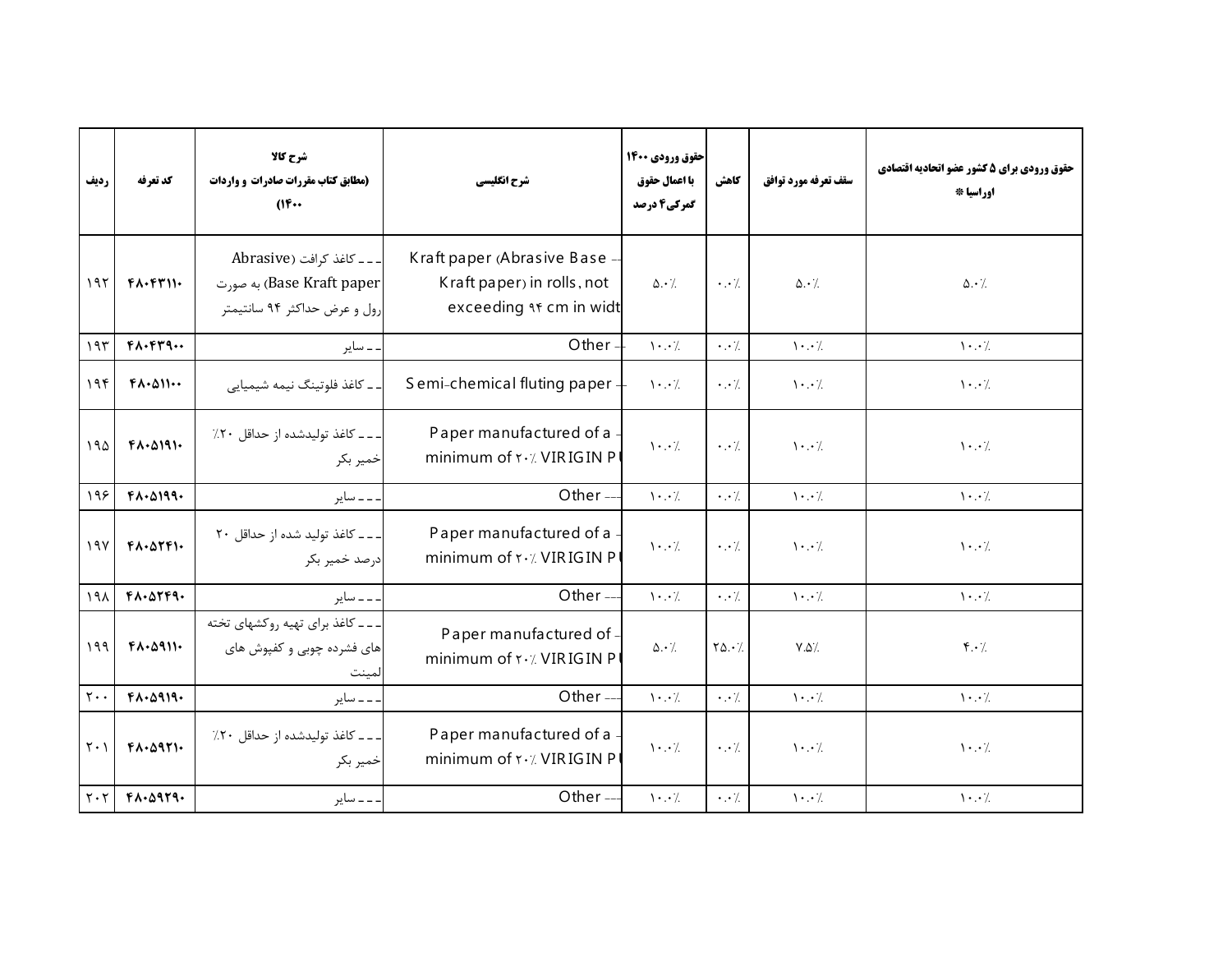| رديف                               | كد تعرفه                           | شرح کالا<br>(مطابق کتاب مقررات صادرات و واردات<br>(1)                                                                                                                                                                   | شرح انگلیسی                                                                                                                                                                                                           | حقوق ورودي 1400<br>با اعمال حقوق<br>گمرکی4 درصد | كاهش                 | سقف تعرفه مورد توافق                  | حقوق ورودي براي 5 كشور عضو اتحاديه اقتصادي<br>اوراسيا * |
|------------------------------------|------------------------------------|-------------------------------------------------------------------------------------------------------------------------------------------------------------------------------------------------------------------------|-----------------------------------------------------------------------------------------------------------------------------------------------------------------------------------------------------------------------|-------------------------------------------------|----------------------|---------------------------------------|---------------------------------------------------------|
| $\mathbf{Y} \cdot \mathbf{Y}$      | FA.09T1.                           | . ــ ــ كاغذ توليد شده از حداقل ٢٠٪<br>خمير بكر                                                                                                                                                                         | Paper manufactured of a<br>minimum of <b>Y</b> · / VIR GIN P                                                                                                                                                          | $\cdot \cdot$ /                                 | $\cdot \cdot$ /.     | $\cdot \cdot$ /                       | $\cdot \cdot$ /                                         |
| $\mathbf{y} \cdot \mathbf{r}$      | FA.0919.                           | ۔۔ سایر                                                                                                                                                                                                                 | Other-                                                                                                                                                                                                                | $\cdot \cdot$ /                                 | $\cdot \cdot$ /      | $\mathcal{N} \cdot \cdot \mathcal{N}$ | $\cdot \cdot$ /                                         |
| $\mathsf{r} \cdot \mathsf{\Delta}$ | $F\Lambda$ $\cdot$ 97 $\cdot$      | ۔ کاغذ و مقوا یشت خاکستری<br>طوسی                                                                                                                                                                                       | Paper and cardboard Gray<br>back                                                                                                                                                                                      | 10.7                                            | $\cdot \cdot$ /.     | 10.7                                  | 10.7                                                    |
| $\mathbf{y} \cdot \mathbf{y}$      | $F\Lambda$ 1.979.                  | -- ساير                                                                                                                                                                                                                 | other --                                                                                                                                                                                                              | 10.7                                            | $\cdot$ . $\cdot$ /. | 10.7                                  | 10.7                                                    |
| $\mathbf{y} \cdot \mathbf{y}$      | $F$ $\wedge$ $N$ $\wedge$ $\wedge$ | ۔ سایر                                                                                                                                                                                                                  | Other                                                                                                                                                                                                                 | $\Delta \cdot \gamma$                           | $\cdot$ . $\cdot$ /. | $\Delta \cdot$ /                      | $\Delta \cdot \gamma$                                   |
| $\mathbf{Y} \cdot \mathbf{V}$      | $F$ $\Lambda$ $119.7$ .            | --- كاغذ حساس به حرارت (ترمال)<br>به شکل رول به عرض بیشتر از ۲۱۰<br>میلی متر یا به شکل ورق                                                                                                                              | thermal paper in rolls of a---<br>width more than \r · mm or<br>sheets                                                                                                                                                | $\cdots$                                        | $\cdot \cdot$ /.     | $\cdot \cdot$ /                       | $\cdot \cdot$ /                                         |
| $\mathbf{y} \cdot \mathbf{q}$      | $F\Lambda$                         | إبلوكها، لوحههاو صفحههای صافی، از<br>خمير كاغذ.                                                                                                                                                                         | ,Filter blocks, slabs and plates<br>of paper pulp                                                                                                                                                                     | $\Delta \cdot \frac{1}{2}$                      | $\cdot \cdot$ /.     | $\Delta \cdot$ /.                     | $\Delta \cdot \gamma$                                   |
| $\gamma \cdot$                     | $F\Lambda$                         | ـ کاغذ دیواری و پوششهای دیواری<br>همانند متشكل از كاغذ با رويه اندوده<br>یا پوشانده شده بالایهای از ماده<br>پلاستیکی، دانهدار شده (Grained)،<br>داغزده، رنگشده، چاپشده با نقش و<br>نگار، یا به نحوی دیگر تزئینشده باشد. | Wallpaper and similar wall -<br>coverings, consisting of paper<br>coated or covered, on the fac<br>side, With a grained, emboss<br>coloured, design-printed with<br>motif or otherwise decorated<br>layer of plastics | $\mathbf{Y} \cdot \cdot \mathbf{Z}$             | $\cdot$ . $\cdot$ /  | $\mathbf{Y} \cdot \cdot \mathbf{Z}$   | $\mathbf{Y} \cdot \cdot \mathbf{Z}$                     |
| Y                                  | $F\Lambda$ $F\Lambda\cdots$        | ساير                                                                                                                                                                                                                    | Other                                                                                                                                                                                                                 | $Y \cdot . \cdot$ /.                            | $\cdot$ . $\cdot$ /. | $\mathbf{Y} \cdot \cdot \cdot$ /.     | $Y \cdot . \cdot$ /.                                    |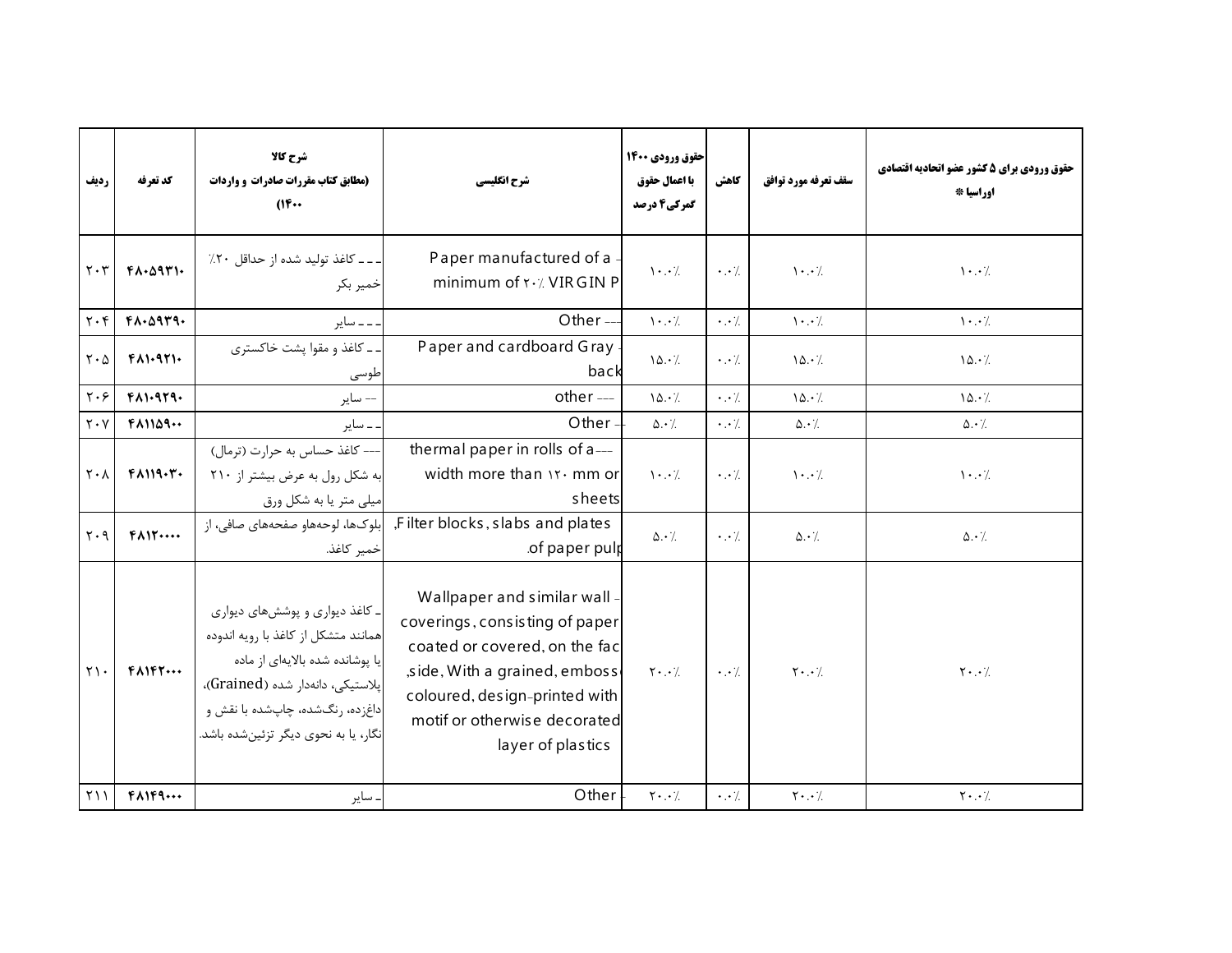| رديف                       | كد تعرفه                             | شرح كالا<br>(مطابق کتاب مقررات صادرات و واردات<br>$^{\prime\prime\prime\cdot\cdot}$                                                                                                                     | شرح انگلیسی                                                                                                                                                                           | حقوق ورودي ۱۴۰۰  <br>با اعمال حقوق<br>گمرکی4 درصد | كاهش                                | سقف تعرفه مورد توافق                  | حقوق ورودي براي 5 كشور عضو اتحاديه اقتصادي<br>اوراسيا * |
|----------------------------|--------------------------------------|---------------------------------------------------------------------------------------------------------------------------------------------------------------------------------------------------------|---------------------------------------------------------------------------------------------------------------------------------------------------------------------------------------|---------------------------------------------------|-------------------------------------|---------------------------------------|---------------------------------------------------------|
| Y                          | $FA1\Lambda$                         | . دستمال، دستمال پاککردن آرایش<br>و حوله                                                                                                                                                                | Handkerchiefs, cleansing or<br>facial tissues and towels                                                                                                                              | $\Delta\Delta\cdot$ /.                            | $\mathbf{r} \cdot \cdot \mathbf{7}$ | /۵.۵٪                                 | /۵.۵/۳                                                  |
| $Y \setminus Y$            | $F\Lambda$ $\Lambda$ 9.1.            | <u>۔ ۔ تاعد نیشو آبریز ( Carrici</u><br>میری تا آ                                                                                                                                                       | Paper carrier-tissue ---                                                                                                                                                              | $Y \cdot \cdot /$                                 | $\mathbf{y} \cdot \cdot \mathbf{y}$ | $\mathcal{N} \cdot \mathcal{V}$       | $\mathcal{N} \cdot \mathcal{L}$                         |
| YY                         | $F\Lambda$ $\Lambda$ 9.9.            | ۔۔ سایر                                                                                                                                                                                                 | Other $-$                                                                                                                                                                             | $\Delta\Delta\cdot$ %.                            | $\mathbf{r} \cdot \cdot \mathbf{1}$ | /۵.۵٪                                 | ٪۵.۵7                                                   |
| ۲۱۵                        | $F$ $A$ $19$ $T$ $\cdot$ $1$ $\cdot$ | --- قوطي و جعبه چند لايه به هم<br>فشرده از لایههای متفاوت که<br>لايه-هاي مختلف متشكله در پروسه<br>تولید به صورت یکنواخت و همگن به<br>هم اتصال داده شده باشند برای بسته<br>بندی مواد غذایی (به شکل پاکت) | compact canisterand multi-<br>layered boxes, white the<br>different layers, which layers<br>are connected to each othe<br>uniformly in the production<br>(for food packaging) process | 10.7                                              | $\cdot \cdot \cdot$                 | 10.7                                  | 10.7                                                    |
| ۲۱۶                        | $F$ $A$ $195.9$ .                    | –– ساير                                                                                                                                                                                                 | Other-                                                                                                                                                                                | $Y \cdot \cdot /$                                 | $\cdot \cdot \cdot$                 | $\mathbf{Y} \cdot \cdot \cdot$        | $Y \cdot \cdot$ /                                       |
| Y                          | $F\Lambda$ $19F$                     | . سایر کیسهها، از جمله کیسههای<br>إقيفي                                                                                                                                                                 | Other sacks and bags<br>including cones                                                                                                                                               | 10.7                                              | $\cdot \cdot$ /                     | 10.7                                  | 10.7                                                    |
| ٢١٨                        | $F\Lambda T T V \cdots$              | ـ اشیای قالب <i>گ</i> یری شده یا پرس شده<br>از خمیر کاغذ                                                                                                                                                | Moulded or pressed articles of -<br>paper pulp                                                                                                                                        | 10.7                                              | $\cdot \cdot \cdot$                 | $\cdot$                               | $\cdot \cdot$ /                                         |
| Y                          | F9.199                               | . ــ ساير                                                                                                                                                                                               | Other                                                                                                                                                                                 | $\Delta \cdot \gamma$                             | $\cdot \cdot \cdot$                 | $\Delta \cdot \frac{1}{2}$            | $\Delta \cdot \frac{1}{2}$                              |
| $\Upsilon\Upsilon$ .       | $\Delta \Upsilon$                    | پنبه، حلاجی نشده یا شانه نزده.                                                                                                                                                                          | .C otton, not carded or combed $\Delta \cdot \ell$ .                                                                                                                                  |                                                   | $\cdot \cdot$ /                     | $\mathcal{N} \cdot \cdot \mathcal{N}$ | $\Delta \cdot \frac{1}{2}$                              |
| $\uparrow\uparrow\uparrow$ | $\Delta Y - 911$                     | . ــ سفید نشده یا سفیدشده                                                                                                                                                                               | Unbleached or bleached -- $\mathbf{y} \cdot \mathbf{y}$                                                                                                                               |                                                   | $\cdot$ . $\cdot$ /                 | $\mathbf{Y} \cdot \cdot \cdot$ /      | $\mathbf{Y} \cdot \cdot \mathbf{Z}$                     |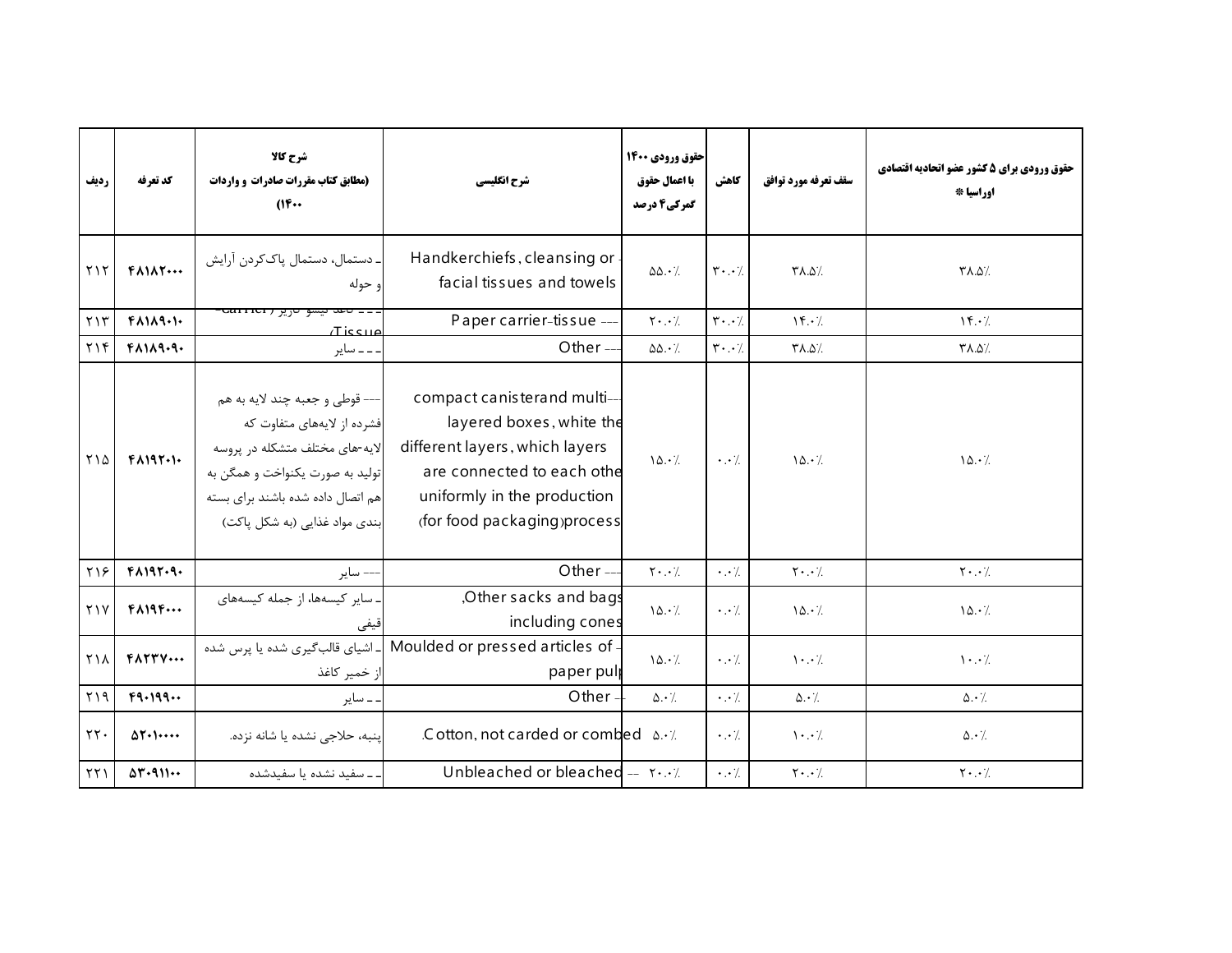| رديف                 | كد تعرفه                                            | شرح كالا<br>(مطابق کتاب مقررات صادرات و واردات<br>$(16 \cdots$         | شرح انگلیسی                                                                            | حقوق ورودي 1400<br>با اعمال حقوق<br>گمرکی4 درصد | كاهش                                | سقف تعرفه مورد توافق       | حقوق ورودي براي 5 كشور عضو اتحاديه اقتصادي<br>اوراسيا * |
|----------------------|-----------------------------------------------------|------------------------------------------------------------------------|----------------------------------------------------------------------------------------|-------------------------------------------------|-------------------------------------|----------------------------|---------------------------------------------------------|
| $\tau\tau\tau$       | $\Delta F - T191 -$                                 | - - - نخ پلیآمید ۶ با دسیتکس ۹۰۰<br>الی ۲۴۰۰ و با مقاومت ۵/۷۳ الی ۴/۹۰ | PolyAmid & filament yarn ٩٠٠-<br>- dtex and strength of $Y^*$ . $Y^*$ .<br>$9 \cdot x$ | $\Delta \cdot /$                                | $\cdot \cdot$ /.                    | $\Delta \cdot \frac{1}{2}$ | $\Delta \cdot \gamma$                                   |
| $\tau\tau\tau$       | $\Delta \Delta \cdot 1 \mathsf{r} \cdots$           | ۔ از آکریلیکیا مدآکریلیک                                               | Acrylic or modacrylic -                                                                | $\Delta \cdot \gamma$                           | $\cdot \cdot \cdot$                 | $\Delta \cdot \gamma$      | $\Delta \cdot \angle$                                   |
| $\tau\tau f$         | $\Delta \Delta \cdot \Upsilon \Upsilon \cdots$      | ـ آکریلیک یا مدآکریلیک                                                 | Acrylic or modacrylic -                                                                | $\Delta \cdot \gamma$                           | $\cdot$ . $\cdot$ /.                | $\Delta \cdot \frac{1}{2}$ | $\Delta \cdot \frac{1}{2}$                              |
| $\tau\tau\Delta$     | $\Delta V \cdot \Upsilon \Upsilon \cdot \Upsilon$   | --- چمن مصنوعی                                                         | Curf, grass artilical ---                                                              | $\mathfrak{f}\cdot\cdot\cdot$                   | $\mathbf{r} \cdot \cdot \mathbf{y}$ | /۵.۵٪                      | $Y\Lambda.$                                             |
| ٢٢۶                  | $\Delta V \cdot \Upsilon \Upsilon \cdot \Upsilon$ . | - ساير                                                                 | Other $-$                                                                              | $\Delta\Delta \cdot \frac{1}{2}$                | $\mathbf{r} \cdot \cdot \mathbf{7}$ | $Y\Lambda.\Delta'.$        | /۵.۵/۳                                                  |
| YYV                  | 51.177                                              | ـ از الياف سنتتيک يا مصنوعي                                            | Of man-made fibres                                                                     | $\Delta\Delta \cdot \gamma$                     | $\mathbf{y} \cdot \cdot \mathbf{y}$ | /۵.۵/                      | /۵.۵٪                                                   |
| <b>٢٢٨</b>           | 511071                                              | ـ ـ از الياف سنتتيک، اندازهگيري هر<br>تار تک نخ کمتر از ۶۷ دسی تکس     | ,Of synthetic fibres --<br>measuring per single yarn less<br>than <i>F</i> decitex     | $\Delta\Delta\cdot\%$                           | $\mathbf{r} \cdot \cdot \mathbf{1}$ | /۵.۵/۳                     | /۵.۵/۳                                                  |
| $\gamma\gamma\gamma$ | 511077                                              | ـ ـ از الياف سنتتيک، اندازهگيري هر<br>تار تک نخ ۶۷ دسی تکس یا بیشتر    | ,Of synthetic fibres --<br>measuring per single yarn $f$<br>decitex or more            | $\Delta\Delta\cdot\%$                           | $\mathbf{r} \cdot \cdot \mathbf{7}$ | /۵.۵/۳                     | /۵.۵/۳                                                  |
| $\tau\tau$ .         | $511\Delta 79$                                      | ۔۔از دیگر مواد منسوج                                                   | Of other textile materials --                                                          | $\Delta\Delta\cdot\%$                           | $\mathbf{Y} \cdot \cdot \cdot$ /    | /۵.۵/۳                     | /۵.۵/                                                   |
| $\tau\tau$           | 511090                                              | . ـ از پنبه                                                            | Of cotton -                                                                            | $\Delta\Delta \cdot \gamma$ .                   | $\mathbf{y} \cdot \cdot \mathbf{y}$ | /۵.۸۳                      | /۵.۸۳                                                   |
| $\tau\tau\tau$       | 57.711                                              | ۔۔از یشم یا موی نرم (کرک) حیوان                                        | Of wool or fine animal hair -                                                          | $\Delta\Delta \cdot \gamma$                     | $\mathbf{Y} \cdot \cdot \cdot$ /    | /۵.۵/                      | /۵.۵/                                                   |
| $\tau\tau\tau$       | 55.5                                                | ۔۔از پشم یا موی نرم (کرک) حیوان                                        | Of wool or fine animal hair -                                                          | $\Delta\Delta\cdot\%$                           | $\mathbf{r} \cdot \cdot \mathbf{7}$ | /۵.۵/۳                     | /۵.۵/۳                                                  |
| $\tau\tau f$         | 51.711                                              | ـ ـ از الياف سنتتيك                                                    | Of synthetic fibres --                                                                 | $\Delta\Delta \cdot \frac{1}{2}$                | $\mathbf{r} \cdot \cdot \mathbf{7}$ | /۰.۵/                      | <b>TA.0%</b>                                            |
| ٢٣۵                  | 57.7191.                                            | . ـ ـ ـ البسه محلى                                                     | Local Clothing-                                                                        | $\Delta\Delta\cdot\frac{1}{2}$                  | $\mathbf{r}\cdot\cdot\cdot$ /       | $\Upsilon \wedge \Delta$   | /۵.۵٪                                                   |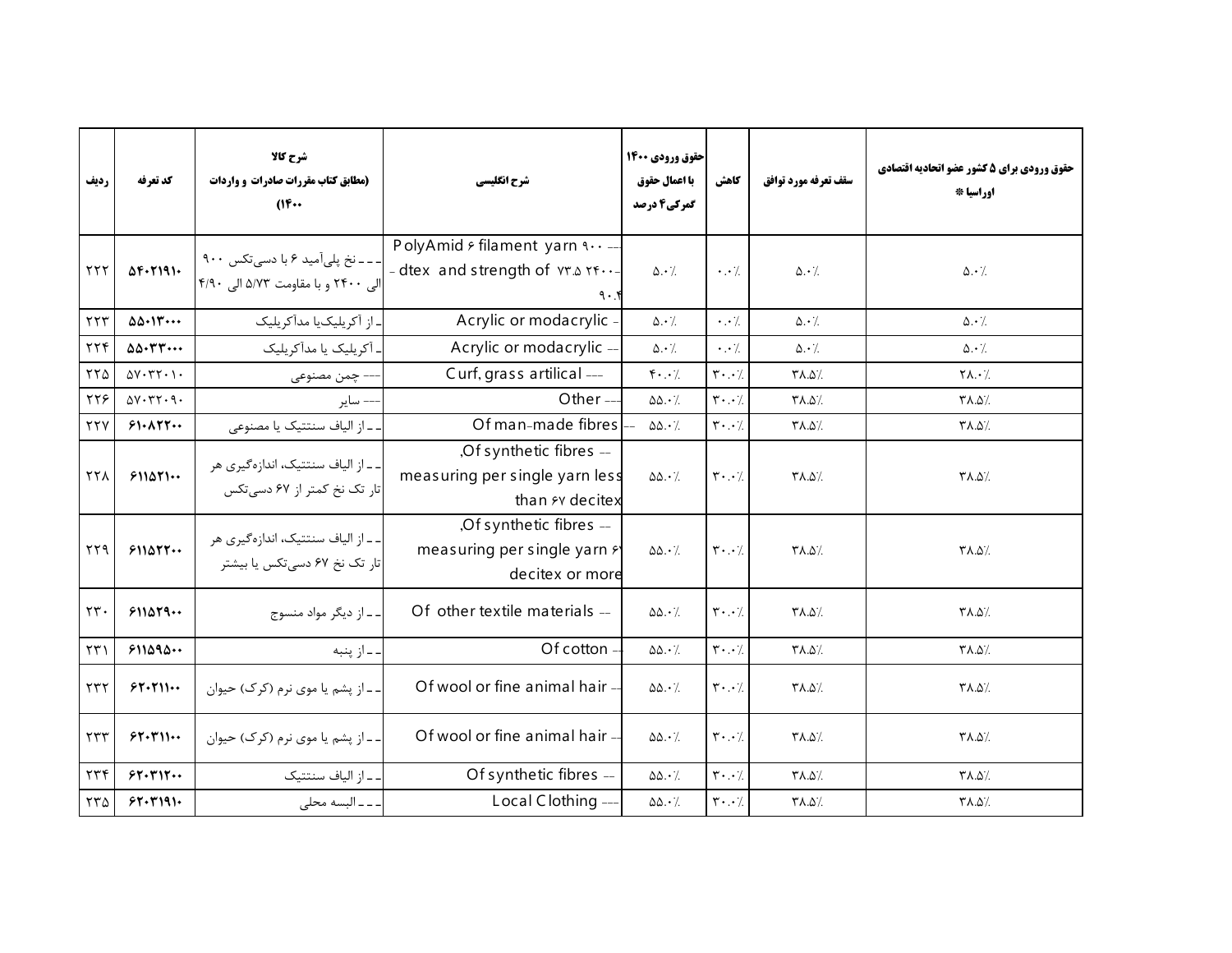| رديف                 | كد تعرفه          | شرح كالا<br>(مطابق کتاب مقررات صادرات و واردات<br>(16                             | شرح انگلیسی                                                                                                              | حقوق ورودي 1400<br>با اعمال حقوق<br>گمرکی4 درصد | كاهش                                | سقف تعرفه مورد توافق     | حقوق ورودي براي 5 كشور عضو اتحاديه اقتصادي<br>اوراسيا * |
|----------------------|-------------------|-----------------------------------------------------------------------------------|--------------------------------------------------------------------------------------------------------------------------|-------------------------------------------------|-------------------------------------|--------------------------|---------------------------------------------------------|
| ٢٣۶                  | 51.191.           | لباس مخصوص ورزش موتور سوارى<br>با محافظ آرنج، شانه، زانو و لگن و …<br>به صورت دست | Suits specially designed for ---<br>,use in motorcycle riding sport<br>ensembles, with elbow, should<br>knee, hip  guard | $\Delta\Delta \cdot \frac{1}{2}$                | $\mathbf{Y} \cdot \cdot \cdot$ /    | /۵.۵/۳                   | /۵.۵/۳                                                  |
| $\tau\tau\gamma$     | 57.7199.          | ۔۔ سایر                                                                           | Other-                                                                                                                   | $\Delta\Delta\cdot$ /.                          | $\mathbf{r} \cdot \cdot \mathbf{7}$ | $Y\Lambda.\Delta'.$      | /۵.۵/۳                                                  |
| ٢٣٨                  | 57.177            | ۔ از الیاف سنتتیک یا مصنوعی                                                       | of man-made fibres                                                                                                       | $\Delta\Delta\cdot$ /.                          | $\mathbf{r} \cdot \cdot \mathbf{7}$ | $\Upsilon \wedge \Delta$ | /۵.۵٪                                                   |
| $\tau\tau\gamma$     | 57171             | سينەبند                                                                           | <b>Brassiéres</b>                                                                                                        | $\Delta\Delta \cdot \frac{1}{2}$                | $\mathbf{y} \cdot \cdot \mathbf{y}$ | $Y\Lambda.\Delta'.$      | /۵.۵/۳                                                  |
| $\tau f$ .           | $Y \cup Y \cup Y$ | ۔۔۔سنتی، صنایع دستی مرصع                                                          | Studded, traditional Crafts ---                                                                                          | 10.7                                            | $\cdot \cdot$ /.                    | 10.7                     | 10.7                                                    |
| $\Upsilon(f)$        | Y11Y119.          | ۔۔ سایر                                                                           | Other-                                                                                                                   | 10.7                                            | $\cdot \cdot$ /.                    | 10.7                     | 10.7                                                    |
| YYY                  | Y111191           | ۔۔سنتی، صنایع دستی مرصع                                                           | Studded, traditional Crafts ---                                                                                          | 10.7                                            | $\cdot \cdot \cdot$ /.              | 10.7                     | 10.7                                                    |
| ٢۴٣                  | V11Y199.          | ۔۔ سایر                                                                           | Other-                                                                                                                   | 10.7                                            | $\cdot \cdot$ /                     | 10.7                     | 10.7                                                    |
| $\tau$ ۴۴            | V111T1.1.         | ـ ـ ـ ـ سنتى، صنايع دستى مرصع                                                     | Studded, traditional Crafts ---                                                                                          | 10.7                                            | $\cdot \cdot \cdot$                 | 10.4                     | 10.7                                                    |
| ٢۴۵                  | V1157.9.          | ۔ ۔ سایر                                                                          | Other-                                                                                                                   | 10.7                                            | $\cdot \cdot$ /                     | 10.7                     | 10.7                                                    |
| ٢۴۶                  | $Y \cup Y \cup Y$ | <del>۔ ۔ حد نی، قلمزنی سدہ، صنایع</del>                                           | Engraved, Crafts -                                                                                                       | 10.7                                            | $\cdot \cdot$ /                     | 10.7                     | 10.7                                                    |
| <b>٢۴</b> ٧          | $Y \cup Y \cup Y$ | ۔۔ملیله کاری، صنایع دستی                                                          | Filigreed, Crafts ---                                                                                                    | 10.7                                            | $\cdot \cdot \cdot$                 | 10.7                     | 10.7                                                    |
| ٢۴٨                  | V11F11F.          | ۔۔ مرصع                                                                           | Studded -                                                                                                                | 10.7                                            | $\cdot \cdot$ /                     | 10.7                     | $\lambda \Delta \cdot \lambda$                          |
| ۲۴۹                  | V11F119.          | ساير                                                                              | Other $-$                                                                                                                | 10.7                                            | $\cdot \cdot$ /                     | 10.7                     | 10.7                                                    |
| $\mathsf{Y}\Delta$ . | Y11F191.          | ۔۔حدیبی، فلمرنی سدہ، صنایع                                                        | Engraved, Crafts -                                                                                                       | 10.7                                            | $\cdot \cdot$ /.                    | 10.7                     | 10.7                                                    |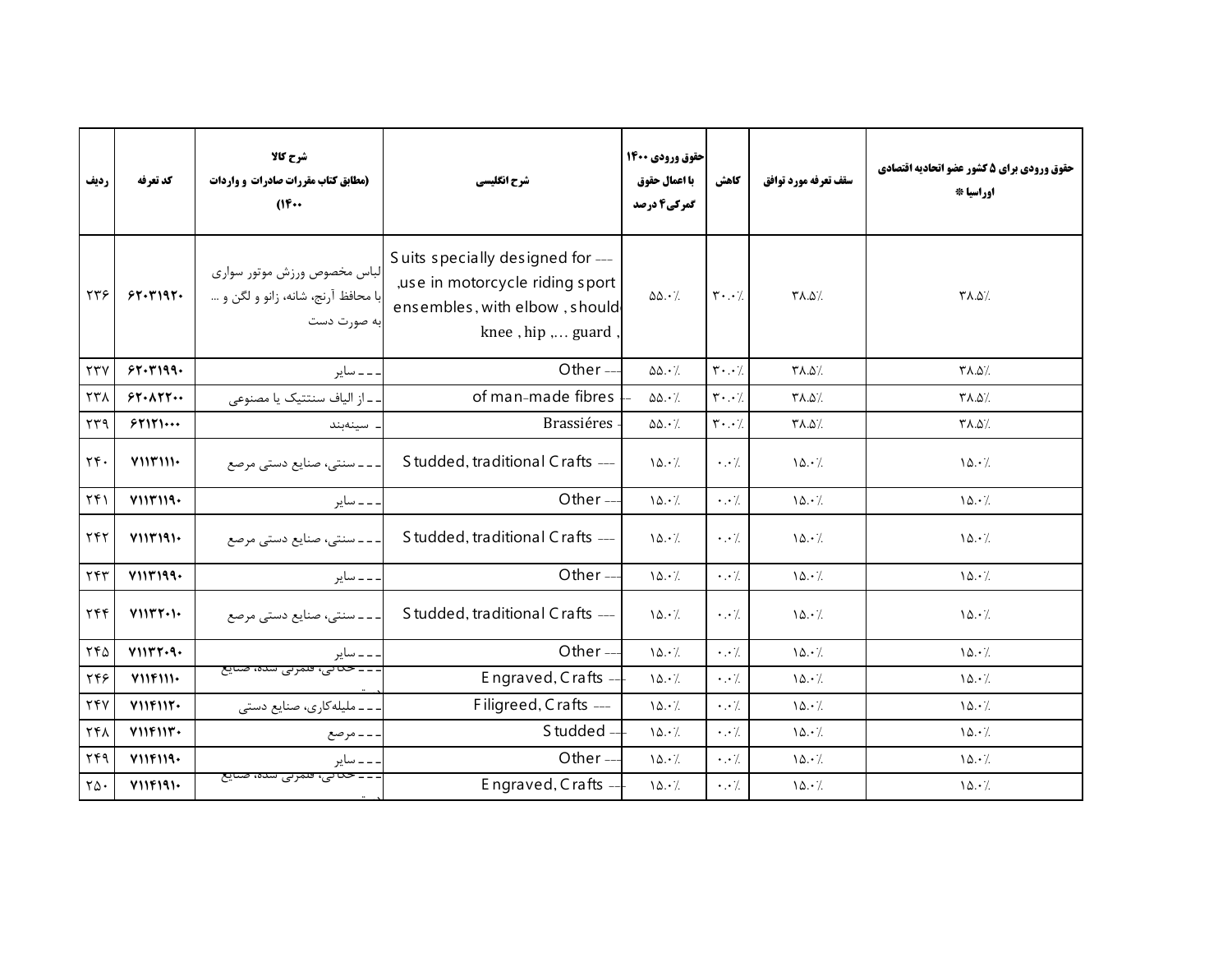| رديف | كد تعرفه                     | شرح کالا<br>(مطابق کتاب مقررات صادرات و واردات<br>$(16 \cdots$                | شرح انگلیسی                                                                         | حقوق ورودي 1400<br>با اعمال حقوق<br>گمرکی4 درصد | كاهش                               | سقف تعرفه مورد توافق                  | حقوق ورودي براي 5 كشور عضو اتحاديه اقتصادي<br>اوراسيا * |
|------|------------------------------|-------------------------------------------------------------------------------|-------------------------------------------------------------------------------------|-------------------------------------------------|------------------------------------|---------------------------------------|---------------------------------------------------------|
| ۲۵۱  | V11F197.                     | ۔۔ملیله کاری شده، صنایع دستی                                                  | Filigreed, Crafts ---                                                               | 10.7                                            | $\cdot \cdot$ /                    | 10.7                                  | 10.7                                                    |
| ۲۵۲  | V11F19Y                      | ۔۔مرصع                                                                        | Studded --                                                                          | 10.7                                            | $\cdot$ . /                        | 10.7                                  | $\lambda \Delta \cdot \lambda$                          |
| ۲۵۳  | V11F199.                     | ۔۔ سایر                                                                       | Other $-$                                                                           | 10.7                                            | $\cdot$ . $\cdot$ /.               | 10.7                                  | 10.7                                                    |
| ۲۵۴  | $Y \cup Y \cdot \cdot \cdot$ | ـ از فلزات معمولي داراي روكش يا<br>پوشش از فلزات گرانبها                      | Of base metal clad with<br>precious meta                                            | 10.7                                            | $\cdot \cdot \cdot$                | 10.7                                  | 10.7                                                    |
| ۲۵۵  | Y1101                        | ـ كاتاليزورها به شكل تور (Wire<br> cloth) یا شبکه (Grill)، از پلاتین          | Catalysts in the form of wire -<br>cloth or grill, of platinum                      | $\Delta \cdot \gamma$                           | $\cdot \cdot \cdot$ /              | $\Delta \cdot \gamma$ .               | $\Delta \cdot$ /                                        |
| ۲۵۶  | Y1109                        | ساير                                                                          | Other                                                                               | $\Delta \cdot \gamma$                           | $\cdot \cdot$ /                    | $\Delta \cdot \gamma$                 | $\Delta \cdot \gamma$                                   |
| ٢۵٧  | VT. V119.                    | ۔۔ سایر                                                                       | Other $-$                                                                           | $\Delta \cdot \frac{1}{2}$                      | $\mathbf{y} \mathbf{x} \mathbf{y}$ | $\mathcal{N} \cdot \cdot \mathcal{N}$ | $\mathbf{f} \cdot \mathbf{h}$                           |
| ٢۵٨  | VT. V19                      | ۔۔ سایر                                                                       | Other $=$                                                                           | $\Delta \cdot /$                                | $\mathbf{r}\mathbf{r}.\mathbf{r}$  | $\cdot \cdot$ /                       | $\mathfrak{f} \cdot \mathfrak{f}$                       |
| ٢۵٩  | $VT - \lambda \cdots$        | - به صورت تومار (Coil)، فقط<br>گرمنوردشده، دارای طرح و نقوش به<br>صورت برجسته | In coils, not further worked -<br>than hot-rolled, with patterns<br>in relief       | $\cdot \cdot$ /                                 | $Y\Delta.7$                        | 10.7                                  | $V.\Delta$                                              |
| ٢۶.  | $VT - \Lambda T5$            | ـ ـ ـ ـ به ضخامت ١۶ میلیمتر و کمتر<br>او عرض کمتر از ۱۸۵۰ میلیمتر             | Of a thickness of 19 mm and<br>less with width less than $\lambda \Delta \cdot m n$ | $\cdot \cdot$ /                                 | $Y\Delta.7$                        | 10.7                                  | $\lor \Diamond \rangle$                                 |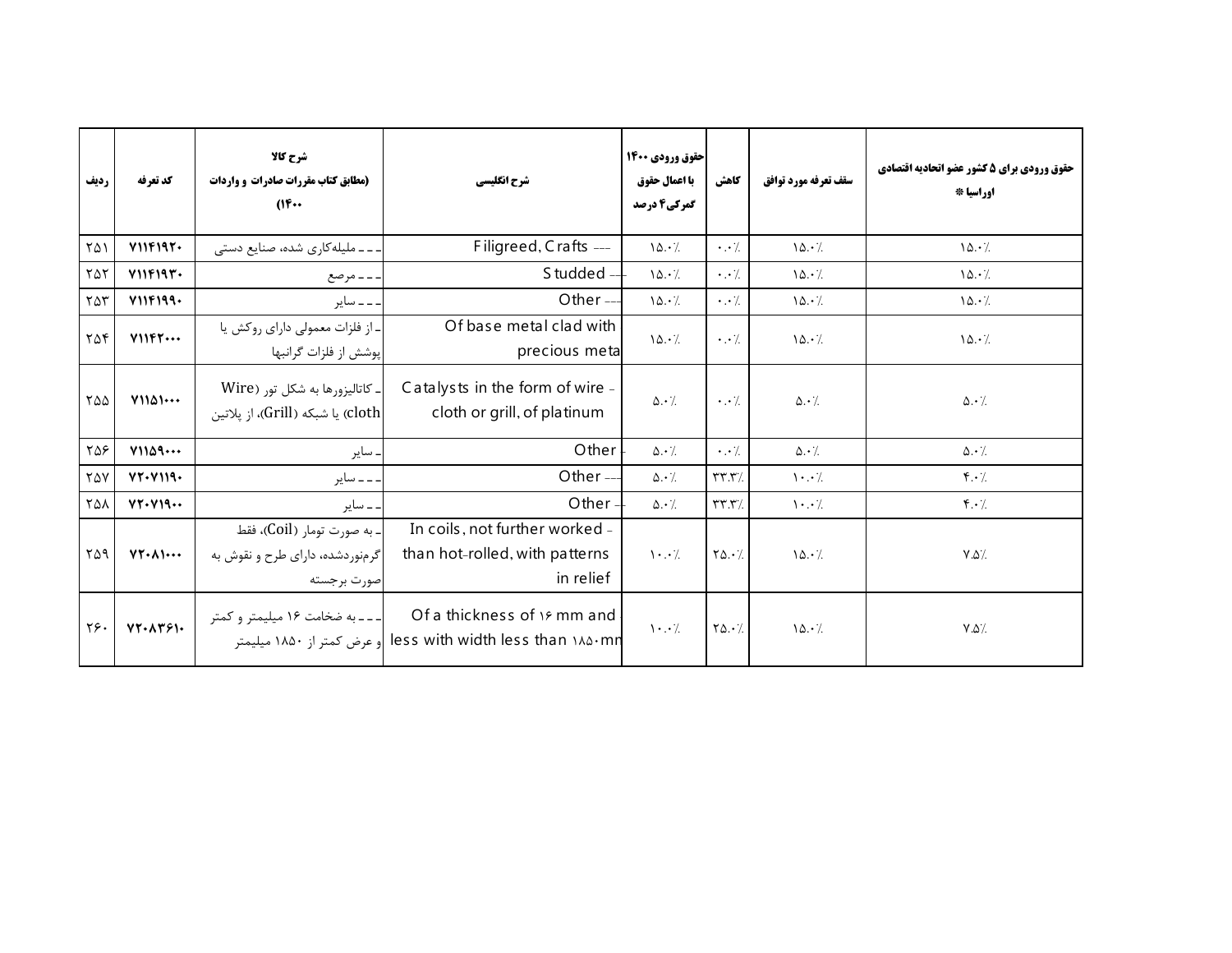| رديف | كد تعرفه                           | شرح کالا<br>(مطابق کتاب مقررات صادرات و واردات<br>(1)                                                                | شرح انگلیسی                                                                                                                                                                                                                                                            | حقوق ورودي ۱۴۰۰<br>با اعمال حقوق<br>گمرکی4 درصد | كاهش                         | سقف تعرفه مورد توافق | حقوق ورودي براي 5 كشور عضو اتحاديه اقتصادي<br>اوراسيا * |
|------|------------------------------------|----------------------------------------------------------------------------------------------------------------------|------------------------------------------------------------------------------------------------------------------------------------------------------------------------------------------------------------------------------------------------------------------------|-------------------------------------------------|------------------------------|----------------------|---------------------------------------------------------|
| ۲۶۱  | $VT. \wedge r$ $\wedge r$ .        | گريدهاي ۶۰X و بالاتر جهت توليد<br>لولههای مورد استفاده در پروژههای<br>نفت، گاز، پتروشیمی (براساس<br>استاندارد API۵L) | Of a thickness of more than $\epsilon$ -<br>mm with width of ۱۵۰۰ mm and n  ___عرض ۱۵۰۰ میلیمتر و بالاتر با<br>in grades of Xs and higher for<br>manufacturing pipes used in<br>oil, gas and petrochemica<br>projects. (based on APIA<br>(standard                     | $\mathbf{f} \cdot \mathbf{A}$                   | $Y\Delta \cdot \frac{1}{2}$  | 10.7                 | $\mathbf{f} \cdot \mathbf{A}$                           |
| ٢۶٢  | $VT-AY59-$                         | ۔ ۔ سایر                                                                                                             | Other $-$                                                                                                                                                                                                                                                              | $\cdot \cdot$ /                                 | $Y\Delta.7$                  | 10.7                 | $V.\Delta'.$                                            |
| ٢۶٣  | $VT - \Lambda T V$                 | گريدهاي ۶۰X و بالاتر جهت توليد<br>لولههای مورد استفاده در پروژههای<br>نفت، گاز، پتروشیمی (براساس<br>استاندارد API۵L) | Of a thickness of more than $\epsilon$ -<br>mm with width of ۱۵۰۰ mm and n  ___عرض ۱۵۰۰ میلیمتر و بالاتر با<br>in grades of $X \rightarrow \infty$ and higher for<br>manufacturing pipes used in<br>oil, gas and petrochemica<br>projects. (based on APIA<br>standard) | $\mathbf{f} \cdot \mathbf{A}$                   | $Y\Delta. \cdot \mathcal{L}$ | 10.7                 | $\mathbf{r} \cdot \mathbf{A}$                           |
| ٢۶۴  | $VT.$ $\lambda$ $T$ $\gamma$ $q$ . | . ــ ــ ساير                                                                                                         | Other-                                                                                                                                                                                                                                                                 | $\cdot \cdot$ /                                 | $Y\Delta.7$                  | 10.7                 | $Y.\Delta$                                              |
| ٢۶۵  | $VT - \Lambda T \Lambda -$         | - - به ضخامت ٣ میلیمتر یا بیشتر<br>ولی کمتر از ۷۵/۴ میلیمتر                                                          | Of a thickness of r mm or more<br>but less than f.v. m                                                                                                                                                                                                                 | $\mathfrak{f} \cdot \mathfrak{c}$               | $Y\Delta.7$                  | 10.4                 | $\mathbf{r} \cdot \mathbf{A}$                           |
| ۲۶۶  | $VT - \Lambda T9 -$                | ـ ـ به ضخامت كمتر از ٣ ميليمتر                                                                                       | Of a thickness of less than r-<br>m                                                                                                                                                                                                                                    | $f \cdot \gamma$                                | $\Delta \cdot . \cdot$ /     | $\cdot \cdot$ /      | $\mathfrak{f} \cdot \mathfrak{f}$                       |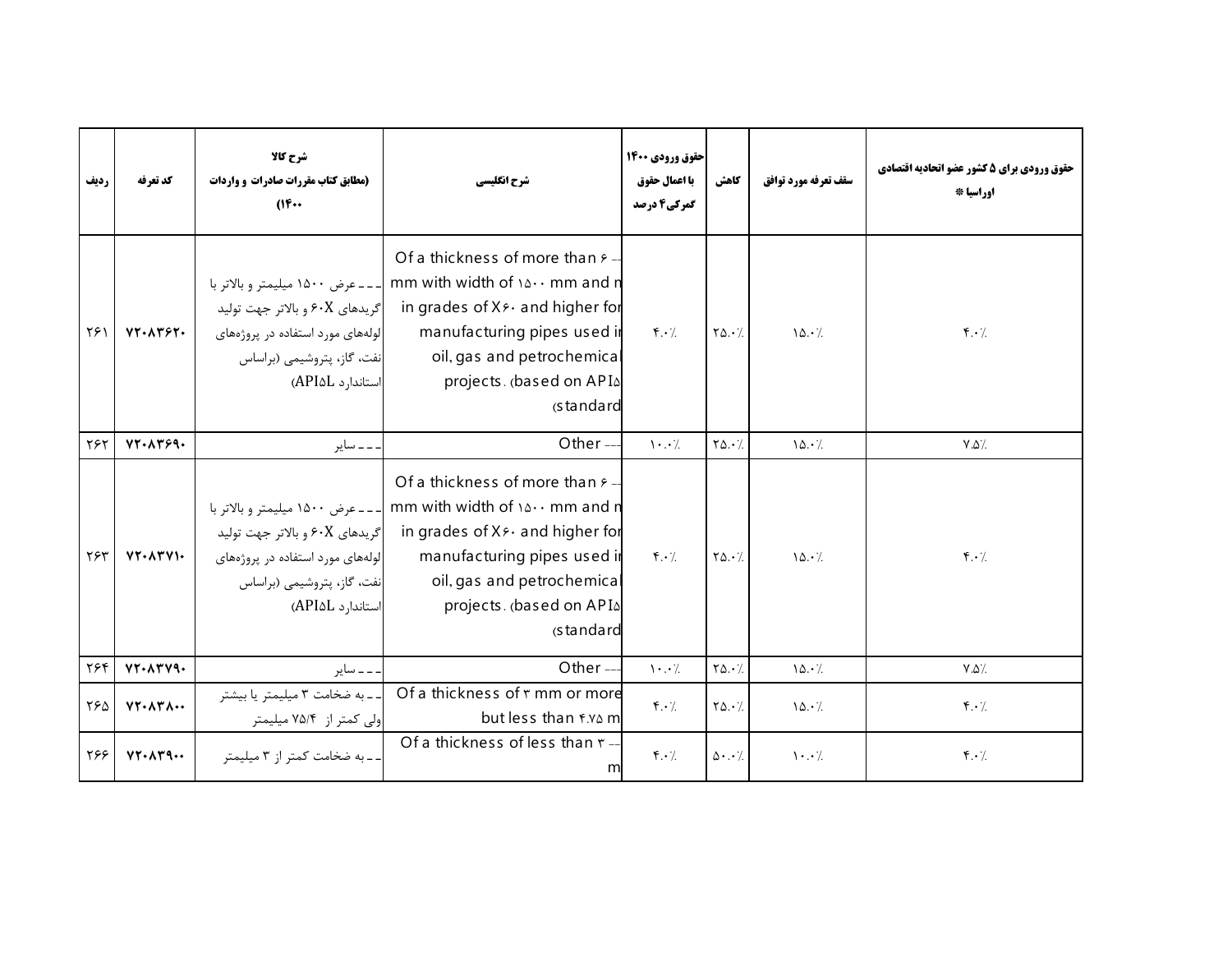| رديف                     | كد تعرفه                   | شرح کالا<br>(مطابق کتاب مقررات صادرات و واردات<br>$(16 \cdots$              | شرح انگلیسی                                                                       | حقوق ورودي 1400<br>با اعمال حقوق<br>گمرکی4 درصد | كاهش                       | سقف تعرفه مورد توافق              | حقوق ورودي براي 5 كشور عضو اتحاديه اقتصادي<br>اوراسيا * |
|--------------------------|----------------------------|-----------------------------------------------------------------------------|-----------------------------------------------------------------------------------|-------------------------------------------------|----------------------------|-----------------------------------|---------------------------------------------------------|
| <b>TEV</b>               | $VT - \Lambda F \cdots$    | ۔ به صورت غیر تومار، فقط گرم<br>نوردشده، دارای طرح و نقوش به<br>صورت برجسته | Not in coils, not further -<br>worked than hot-rolled, with<br>patterns in relief | $\cdot \cdot$ /                                 | $Y\Delta.$                 | 10.7                              | $V.\Delta$                                              |
| ٢۶٨                      | $VT - \Lambda \Delta 11 -$ | ـ ـ ـ ورق به عرض بيشتر از ١٨٥٠<br>ميليمتر                                   | Sheets exceeding \^& mm in<br>width                                               | $\cdot \cdot$ /                                 | $Y\Delta.7$                | 10.7                              | $Y.\Delta'.$                                            |
| Y59                      | $VT - \Lambda \Delta 19 -$ | ۔۔ سایر                                                                     | Other-                                                                            | $\mathcal{N}$ . $\mathcal{N}$                   | $Y\Delta.\cdot$ %          | 10.7                              | $V.\Delta$                                              |
| $\gamma$                 | $VT - \Lambda \Delta T$    | ---ورق با عرض بيشتر از ١٨٥٠<br>ميليمتر                                      | Sheets exceeding \^& mm in<br>width                                               | $\mathcal{N} \cdot \cdot \mathcal{N}$           | $Y\Delta.7$                | 10.7                              | $Y.\Delta'.$                                            |
| $\uparrow \vee \uparrow$ | $VT - \lambda \Delta Y$ 9. | ۔۔۔ سایر                                                                    | Other-                                                                            | $\mathcal{N} \cdot \cdot \mathcal{N}$           | $Y\Delta.\cdot$ %          | 10.7                              | $Y.\Delta'.$                                            |
| <b>TYT</b>               | VT.9111.                   | ـ ـ به ضخامت حداكثر ٢٥/٠<br>ميليمتر                                         | Up to a thickness of $\cdot$ x a mm $  \cdot$ x $\cdot$ /                         |                                                 | $\Delta$                   | $\cdot \cdot$ /                   | $\mathbf{f} \cdot \mathbf{h}$                           |
| <b>TYT</b>               | VT.9119.                   | --- به ضخامت بيشتر از ٢٥/٠<br>ميليمتر                                       | Thickness greater than $\cdot$ . To -<br>mm                                       | $\mathfrak{f} \cdot \mathfrak{c}$               | $\Delta \cdot \cdot \cdot$ | $\cdot \cdot$ /                   | $\mathbf{f} \cdot \mathbf{y}$                           |
| $\gamma \gamma$          | $YYY\Delta 11$             | ۔ ـ دارای دانههای جهتدار شده                                                | Grain-oriented -                                                                  | $\Delta \cdot$ /.                               | $Y\Delta.\cdot$ /          | $\Delta \cdot \gamma$             | $\mathfrak{r} \cdot \mathfrak{c}$                       |
| <b>TYA</b>               | $VTY \wedge 19 \cdots$     | ۔ سایر                                                                      | Other                                                                             | $\Delta \cdot \gamma$                           | $Y\Delta.$                 | $\Delta \cdot$ /                  | $\mathfrak{f} \cdot \mathfrak{c}$                       |
| <b>TYS</b>               | $YYY\Delta Y \cdot V$      | ـ ـ با پهنای بیش از ۱۲۰۰ میلیمتر                                            | vis of more than $15 \cdot 1$ mm.                                                 | 10.7                                            | $Y\Delta.\cdot$ %          | 10.7                              | 11.5%                                                   |
| <b>TYY</b>               | YYY511                     | ۔ دارای دانههای جهتدار شده                                                  | Grain-oriented -                                                                  | $\Delta \cdot \frac{1}{2}$                      | $Y\Delta.\cdot$ /          | $\Delta \cdot$ /                  | $f \cdot \gamma$                                        |
| <b>TYA</b>               | $VT - T$                   | ـ ريل                                                                       | <b>Rails</b>                                                                      | $\Delta \cdot \frac{1}{2}$                      | YY.Y'.                     | $\mathfrak{r} \cdot \mathfrak{c}$ | $f \cdot \gamma$                                        |
| YY9                      | $VT - F11 -$               | <del>. ـ از قولاد زنتاترن (canness)</del><br>امم <del>ا</del> ی             | Of stainless steel --                                                             | $\Delta \cdot \frac{1}{2}$                      | $\cdot \cdot \cdot$        | $\Delta \cdot$ /.                 | $\Delta \cdot /$                                        |
| $\mathsf{Y}\Lambda$      | $VT.$ $FT.$                | ۔۔ لوله حفاري از فولاد زنگنزن                                               | Drill pipe of stainless steel --                                                  | $\Delta \cdot \frac{1}{2}$                      | $\cdot \cdot \cdot$        | $\Delta \cdot \dot{}$ /.          | $\Delta \cdot \frac{1}{2}$                              |
| <b>TA1</b>               | $VT.$ $FT.$                | ۔۔سایر لولههای حفاری                                                        | Other drill pipe --                                                               | $\Delta \cdot \frac{1}{2}$                      | $\cdot \cdot \cdot$        | $\Delta \cdot \frac{1}{2}$        | $\Delta \cdot \frac{1}{2}$                              |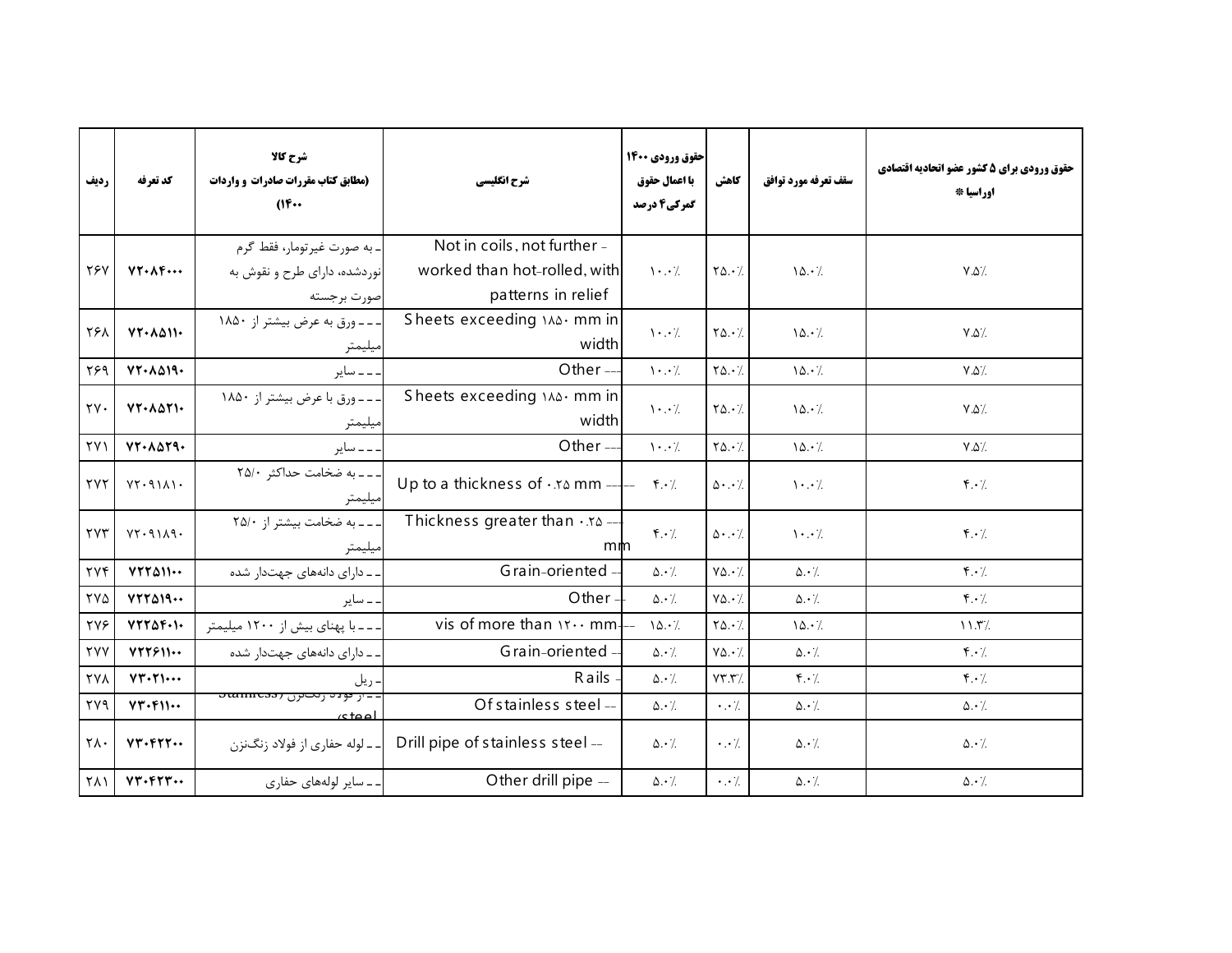| رديف                 | كد تعرفه              | شرح کالا<br>(مطابق کتاب مقررات صادرات و واردات<br>$(16 \cdots$                                                      | شرح انگلیسی                                                                                                    | حقوق ورودي 1400<br>با اعمال حقوق<br>گمرکی4 درصد | كاهش                                | سقف تعرفه مورد توافق          | حقوق ورودي براي 5 كشور عضو اتحاديه اقتصادي<br>اوراسيا * |
|----------------------|-----------------------|---------------------------------------------------------------------------------------------------------------------|----------------------------------------------------------------------------------------------------------------|-------------------------------------------------|-------------------------------------|-------------------------------|---------------------------------------------------------|
| ٢٨٢                  | $VT.$ $FTF$           | ـ ـ ـ ساير، از فولاد زنگ نزن                                                                                        | Other, of stainless steel --                                                                                   | $\Delta \cdot \frac{1}{2}$                      | $\cdot \cdot \cdot$ .               | $\Delta \cdot \frac{1}{2}$    | $\Delta \cdot \frac{1}{2}$                              |
| $\gamma \wedge \tau$ | VT.5111.              | ۔۔۔ با قطر خارجی کمتر از ۲/۲۰۳<br>ىيليمتر                                                                           | Of an outer diameter less --<br>than $x \cdot x$ m                                                             | $\Delta \cdot \frac{1}{2}$                      | $\cdot \cdot$ /                     | $\Delta \cdot \frac{1}{2}$    | $\Delta \cdot \frac{1}{2}$                              |
| <b>TAF</b>           | $YY \cdot 5119 \cdot$ | _ _ _ با قطر خارجي حداقل ۲/۲۰۳<br>میلیمتر و حداکثر ۴/۴۰۶ میلیمتر                                                    | Of an outer diameter of at --<br>least x . T. r mm and not exceedi<br>$mm$ f.                                  | $\cdot \cdot$ /                                 | $\cdot \cdot \cdot$ .               | $\cdot \cdot$ /               | $\cdot \cdot$ /                                         |
| $Y\Lambda\Delta$     | VT.50.1               | ۔۔۔با قطر خارجی کمتر از ۲/۲۰۳<br>يليمتر                                                                             | Of an outer diameter less --<br>than r.r.r ml                                                                  | $\Delta \cdot \gamma$                           | $\cdot$                             | $\Delta \cdot \frac{1}{2}$    | $\Delta \cdot \frac{1}{2}$                              |
| <b>TAS</b>           | VT.56.9.              | --- با قطر خارجي حداقل ۲/۲۰۳<br>میلیمتر و حداکثر ۴/۴۰۶ میلیمتر                                                      | Of an outer diameter of at --<br>least x . T. x mm and not exceedi<br>$mm f.\xi$                               | $\cdot \cdot$ /                                 | $\cdot \cdot \cdot$ .               | $\cdot \cdot$ /               | $\cdot \cdot$ /                                         |
| <b>٢٨٧</b>           | VT11111               | ـ ـ ـ ـ مفتول به هم تابيده شده از<br>فولاد روكش شده با برنج (TYRE<br> STEEL CORD) مورد مصرف در<br>تاير لاستيک خودرو | Stranded wire of steel ---<br>fitted with brass (tyre steel<br>cord) used in manufacturing<br>automobile tyres | $\Delta \cdot \frac{1}{2}$                      | $\mathsf{Y} \cdot \cdot \mathsf{A}$ | $\mathbf{f} \cdot \mathbf{A}$ | $\mathbf{f} \cdot \mathbf{A}$                           |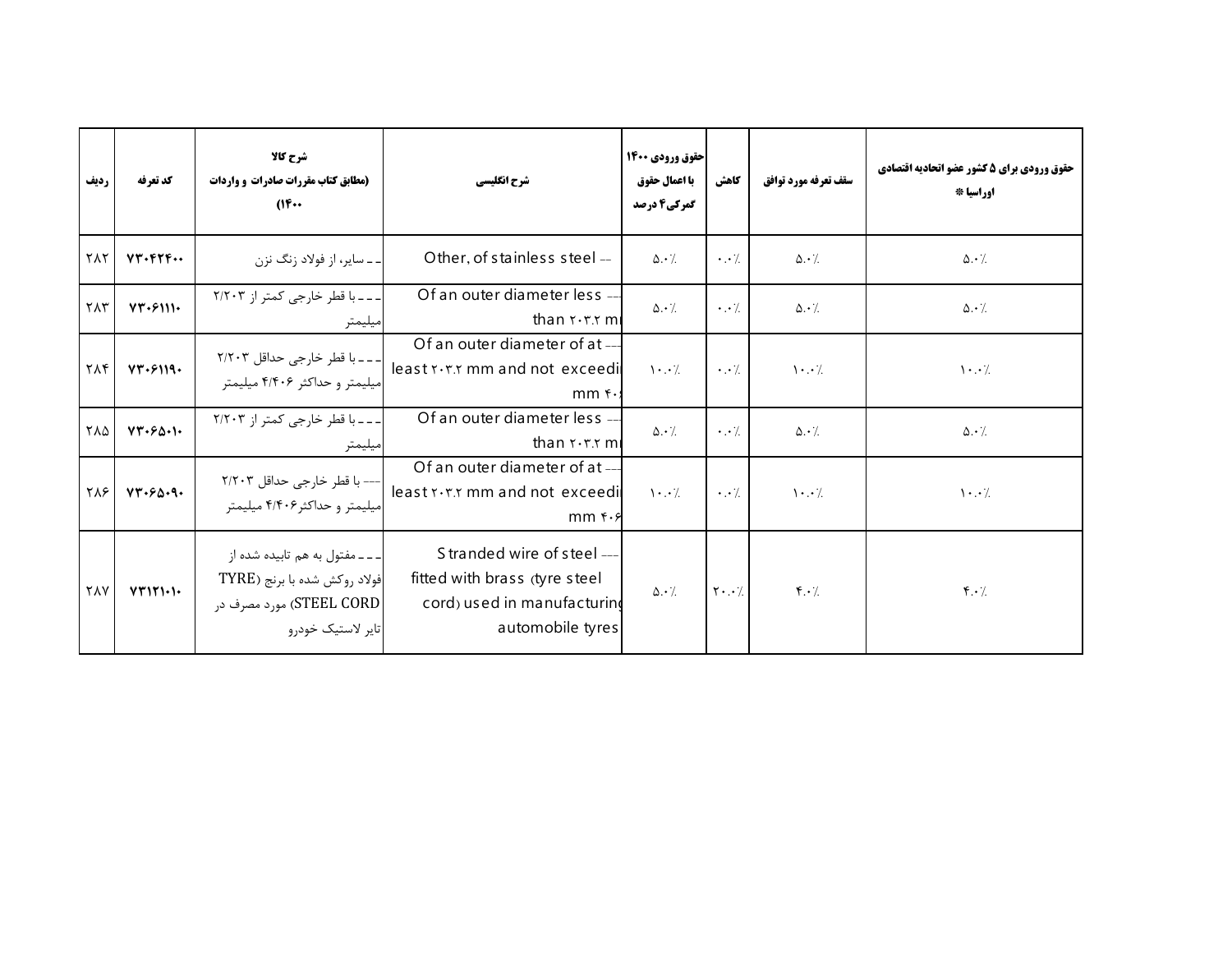| رديف       | كد تعرفه | شرح کالا<br>(مطابق کتاب مقررات صادرات و واردات<br>$(16 \cdots$                                                                                                        | شرح انگلیسی                                                                                                                                                                                                                                                                                  | حقوق ورودي 1400<br>با اعمال حقوق<br>گمرکی4 درصد | كاهش                                | سقف تعرفه مورد توافق          | حقوق ورودي براي 5 كشور عضو اتحاديه اقتصادي<br>اوراسيا * |
|------------|----------|-----------------------------------------------------------------------------------------------------------------------------------------------------------------------|----------------------------------------------------------------------------------------------------------------------------------------------------------------------------------------------------------------------------------------------------------------------------------------------|-------------------------------------------------|-------------------------------------|-------------------------------|---------------------------------------------------------|
| <b>TAA</b> | VT1Y1YY  | _ _ _ كابل پيش تنيده چندرشته به<br> هم تابيده فولادي (Pre-stressed<br>رشته ۳ تا ۱۰ میلیمتر به صورت<br>كلاف، حتى با روكش پلاستيكي يا<br>گالوانیزه، جهت استفاده در بتون | Cables obtained by twisting --<br>together two or more single<br>pretnsioned steel wires of a<br>ا به قطر هر (Concrete strand  size each strands with diamete।<br>from $\mathbf r$ to $\cdots$ mm. Put up in co<br>whether or not covered with<br>plastics or galvanized used in<br>concrete | $\mathbf{Y} \mathbf{Y} \cdot \mathbf{Z}$        | $\mathbf{r} \cdot \cdot \mathbf{v}$ | YY.5/                         | YY.5/                                                   |
| ٢٨٩        | VT111.9. | ـ ـ ـ ـ ساير مفتول هاى به هم تابيده،<br>طناب و کابل                                                                                                                   | Other stranded wire, ropes -<br>and cables                                                                                                                                                                                                                                                   | $\mathsf{r}\mathsf{r}\cdot\mathsf{A}$           | $\mathbf{r} \cdot \cdot \mathbf{v}$ | YY.7/                         | YY.7                                                    |
| Y9.        | YYYYY    | ۔ فنر مارپیچ                                                                                                                                                          | Helical springs -                                                                                                                                                                                                                                                                            | $Y\S. \cdot$                                    | $\mathbf{r} \cdot \cdot \mathbf{7}$ | $\lambda$ .۲/                 | $\lambda$ .۲/                                           |
| Y91        | YYY59.   | ۔۔۔ چپلت مورد مصرف در صنایع<br>يختهگري                                                                                                                                | Chaplet used in molding -<br>industry                                                                                                                                                                                                                                                        | $\Delta \cdot$ /                                | $\mathbf{Y} \cdot \cdot \cdot$      | $\mathbf{r} \cdot \mathbf{A}$ | $\mathbf{F} \cdot \mathbf{A}$                           |
| ۲۹۲        | YYY99.7. | - ـ ـ دوک فنری استنلس استیل<br>مورد مصرف در صنایع رنگرزی نساجی                                                                                                        | S pringed spindle made of -<br>stainless steel and used in<br>textile dyeing industry                                                                                                                                                                                                        | $\Delta \cdot \gamma$                           | $\mathbf{Y} \cdot \cdot \cdot$ /    | $\mathbf{f} \cdot \mathbf{A}$ | $\mathbf{f} \cdot \mathbf{A}$                           |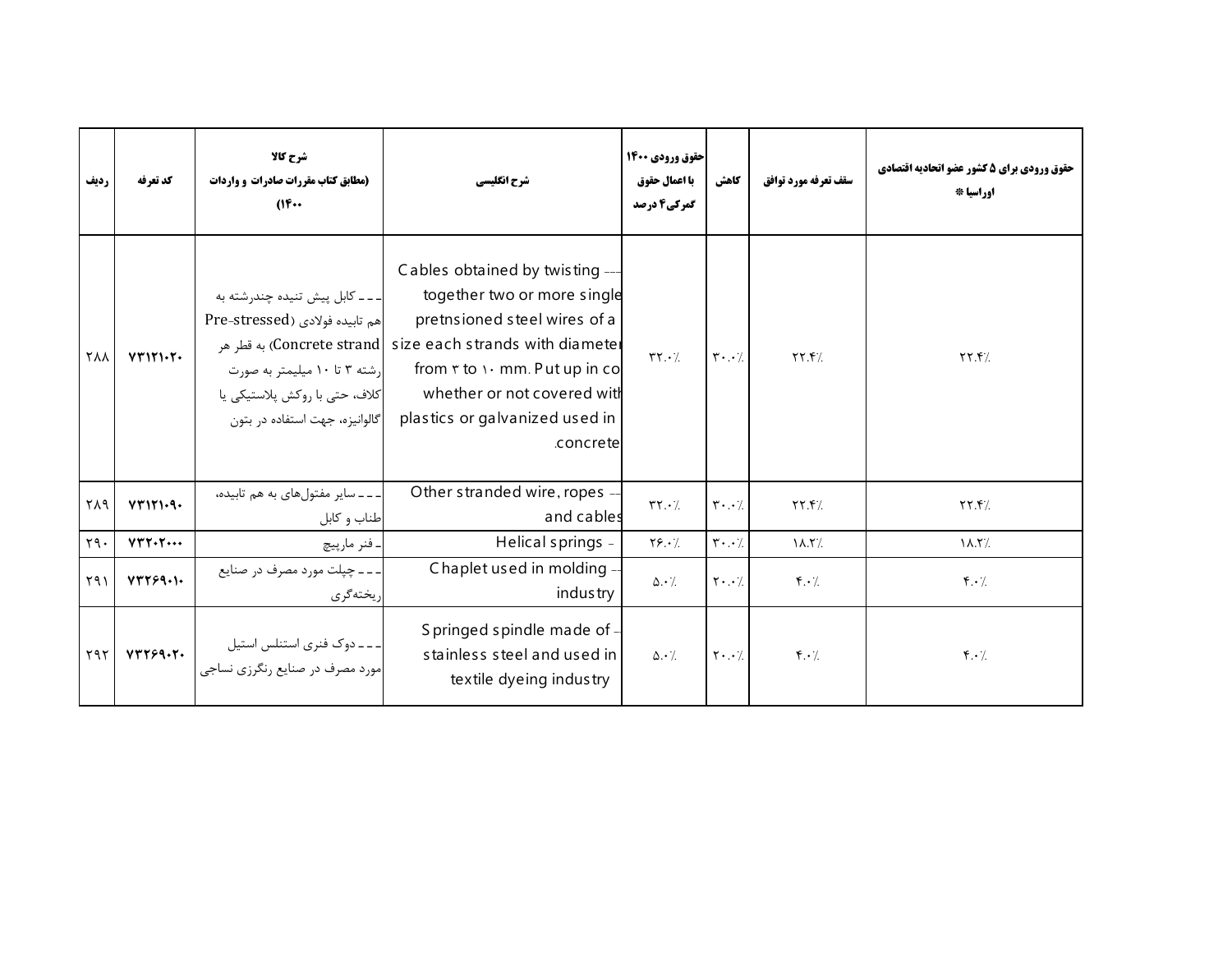| رديف                          | كد تعرفه                            | شرح كالا<br>(مطابق کتاب مقررات صادرات و واردات<br>$(16 \cdots$                             | شرح انگلیسی                                                                                                         | حقوق ورودي 1400<br>با اعمال حقوق<br>گمرکی4 درصد | كاهش                                | سقف تعرفه مورد توافق              | حقوق ورودي براي 5 كشور عضو اتحاديه اقتصادي<br>اوراسيا * |
|-------------------------------|-------------------------------------|--------------------------------------------------------------------------------------------|---------------------------------------------------------------------------------------------------------------------|-------------------------------------------------|-------------------------------------|-----------------------------------|---------------------------------------------------------|
| $Y$ 9 $Y$                     | VTT99.7.                            | ۔۔۔مفتول فنری مارپیچ مستحکم<br>شده با وایر کریر مورد مصرف در<br>ساخت نوار دور دربهای خودرو | S piral spring wire ---<br>consolidated with wire carrier<br>used in manufacturing of tapes<br>for automobile doors | $\Delta \cdot \frac{1}{2}$                      | $\mathbf{Y} \cdot \cdot \mathbf{Z}$ | $\mathfrak{f}\cdot\mathfrak{c}$   | $f \cdot /$                                             |
| ۲۹۴                           | YYY59. F.                           | ـ ـ ـ تسمه فولادي ضد زنگ دستگاه<br>پرس نئوپان با عرض بیش از ۲ متر.                         | Stainless steel pressure ---<br>belt, exceeding r m in width for<br>use on particle board presses                   | $\Delta \cdot \gamma$                           | $\mathbf{Y} \cdot \cdot \cdot$ /    | $f \cdot \gamma$                  | $f \cdot \gamma$                                        |
| Y90                           | YYY59.9.                            | ۔۔ سایر                                                                                    | Other $-$                                                                                                           | $\Delta \cdot \gamma$                           | $Y \cdot \cdot$                     | $\mathfrak{r} \cdot \mathfrak{c}$ | $\mathfrak{f} \cdot \mathfrak{f}$                       |
| ۲۹۶                           | YF19991                             | ۔۔قلمزنی، صنایع دستی                                                                       | Engraved, Crafts -                                                                                                  | $\Delta\Delta \cdot \frac{1}{2}$                | $\mathbf{r} \cdot \cdot \mathbf{7}$ | $Y\Lambda.\Delta'.$               | /۵.۸۳                                                   |
| $Y$ 9 $Y$                     | YF19997.                            | ۔۔فیروزہکوب، صنایع دستی                                                                    | Turquoised, Crafts -                                                                                                | $\Delta\Delta \cdot /$                          | $\mathbf{r} \cdot \cdot \mathbf{1}$ | /۵.۵/                             | /۵.۸۳                                                   |
| ٢٩٨                           | YF19997.                            | --میناکاری شده، صنایع دستی                                                                 | Enamelled, Crafts -                                                                                                 | $\Delta\Delta \cdot \frac{1}{2}$                | $\mathbf{r} \cdot \cdot \mathbf{7}$ | ∕۵.۵∀                             | /۵.۸۳                                                   |
| ۲۹۹                           | YF1999F.                            | ۔۔۔ صنایع دستی از ورشو                                                                     | Crafts From Nickel Silver-                                                                                          | $\Delta\Delta \cdot \frac{1}{2}$                | $\mathbf{y} \cdot \cdot \mathbf{y}$ | /۵.۵/                             | /۵.۵/                                                   |
| $\mathbf{r}$ .                | VFI9990.                            | ---- توري (مش) از آلياژ برنز                                                               | Lattice (mesh) of bronze --<br>alloy                                                                                | $\Delta\Delta\cdot$ /.                          | $\mathbf{r} \cdot \cdot \mathbf{7}$ | <b>TA.07.</b>                     | /۵.۵/۳                                                  |
| $\mathbf{r} \cdot \mathbf{1}$ | YF19999.                            | ۔۔ سایر                                                                                    | Other $-$                                                                                                           | $\Delta\Delta \cdot \frac{1}{2}$                | $\mathbf{r} \cdot \cdot \mathbf{7}$ | YY                                | /۵.۸۳                                                   |
| $\mathbf{r} \cdot \mathbf{r}$ | $\Lambda$ F. $\Lambda$ Y. $\Lambda$ | ۔۔ گاز سوز                                                                                 | C.N.G. burning                                                                                                      | $\Delta \cdot \gamma$                           | $\cdot$ . $\cdot$ /.                | $\Delta \cdot$ /.                 | $\Delta \cdot L$                                        |
| $\mathbf{r} \cdot \mathbf{r}$ | $\lambda$ .4441.                    | ۔ ۔ ۔ کیت کامل گازسوز                                                                      | CNG burning complete $k$ t --- $\cdot \cdot \cdot$ /                                                                |                                                 | $\cdot$                             | $\lambda \Delta \cdot \gamma$     | 10.7                                                    |
| $\mathbf{r} \cdot \mathbf{r}$ | $\Lambda$ FITTI $\cdots$            | ۔۔ با حرکت خطی (سیلندرها)                                                                  | (cylinders)Linear acting --                                                                                         | 10.7                                            | $\cdot \cdot \cdot$                 | 10.7                              | 10.7                                                    |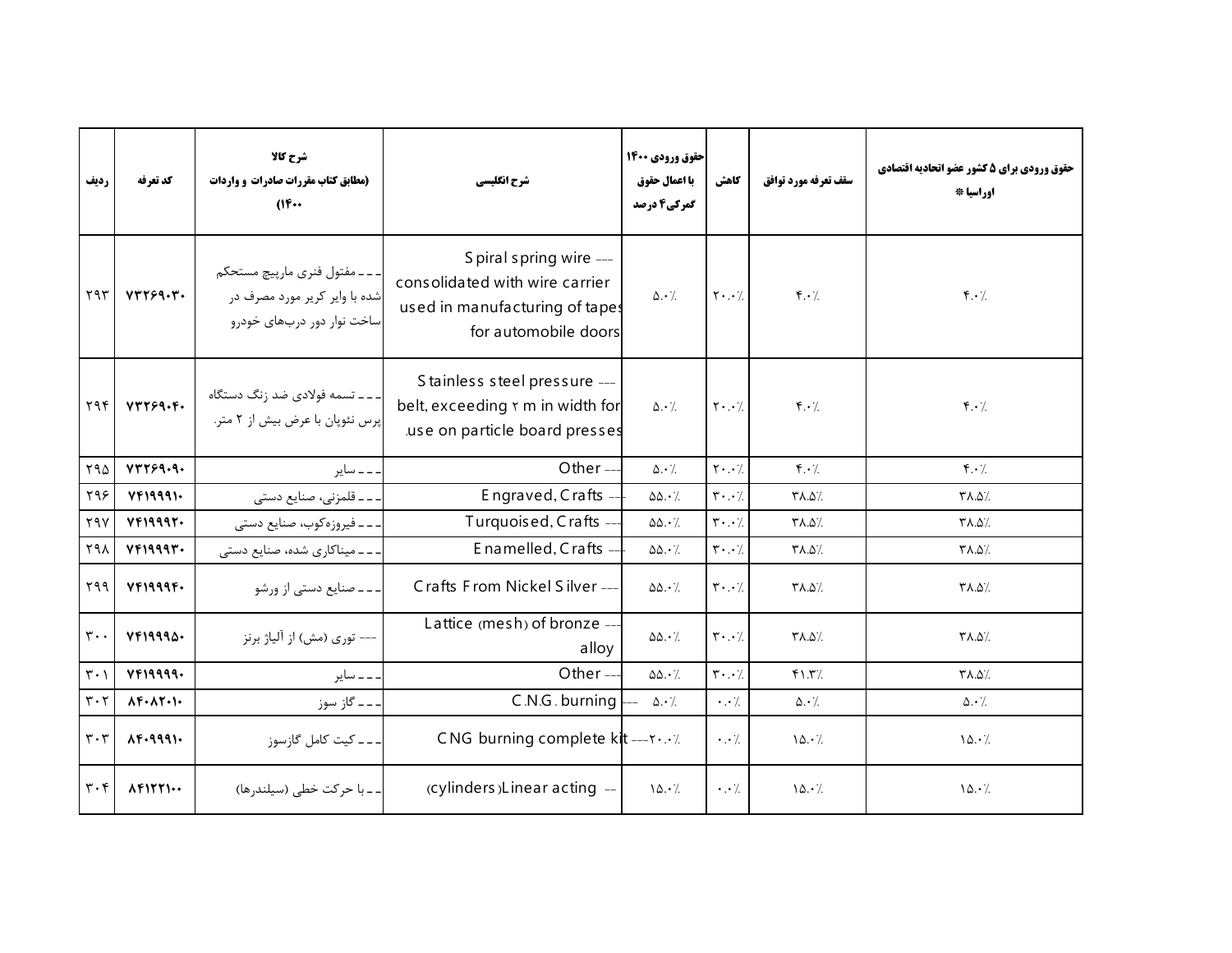| رديف                              | كد تعرفه                    | شرح كالا<br>(مطابق کتاب مقررات صادرات و واردات<br>$(16 \cdots$ | شرح انگلیسی                               | احقوق ورودي 1400<br>با اعمال حقوق<br>گمرکی4 درصد | كاهش                                      | سقف تعرفه مورد توافق              | حقوق ورودي براي 5 كشور عضو اتحاديه اقتصادي<br>اوراسيا * |
|-----------------------------------|-----------------------------|----------------------------------------------------------------|-------------------------------------------|--------------------------------------------------|-------------------------------------------|-----------------------------------|---------------------------------------------------------|
| $\mathbf{r} \cdot \mathbf{r}$     | AFTY9                       | ۔ سایر                                                         | Other -                                   | $\Delta \cdot \gamma$                            | $\cdot \cdot \cdot$                       | $\Delta \cdot \gamma$             | $\Delta \cdot \gamma$                                   |
| $\mathbf{r} \cdot \mathbf{r}$     | $\Lambda$ FITTI $\cdots$    | ۔۔با حرکت خطی (سیلندرها)                                       | (cylinders) Linear acting -               | 10.7                                             | $\cdot$ . $\cdot$ /.                      | 10.7                              | 10.7                                                    |
| $\mathbf{r} \cdot \mathbf{v}$     | $\Lambda$ FITT9             | ۔ سایر                                                         | Other-                                    | $\Delta \cdot \gamma$                            | $\cdot \cdot$ /                           | $\Delta \cdot \gamma$             | $\Delta \cdot \gamma$                                   |
| $\mathbf{r} \cdot \mathbf{v}$     | $\Lambda$ FIT9              | اجزاء و قطعات                                                  | Parts                                     | $\Delta \cdot \gamma$                            | $\cdot \cdot$ /                           | $\Delta \cdot$ /                  | $\Delta \cdot \frac{1}{2}$                              |
| $\mathbf{r} \cdot \mathbf{q}$     | $\Lambda$ FIT $\Lambda$ II. | ۔۔ تلمبههای هرمتیک و امولوسیونی                                | Hermetic and emulsion pumps $\frac{1}{2}$ |                                                  | $\cdot \cdot \cdot$ /.                    | $\Delta \cdot \gamma$             | $\Delta \cdot \gamma$                                   |
| $\mathbf{r}\cdot$                 | $\Lambda$ Fra $\eta$        | - - - - نو                                                     | $New -$                                   | $\Delta \cdot /$                                 | $\mathbf{Y} \cdot \cdot \cdot$            | $f \cdot \gamma$                  | $\mathbf{f} \cdot \mathbf{h}$                           |
| $\uparrow$ ) )                    | <b>AFTAIITT</b>             | ـ ـ ـ ـ مستعمل با سال ساخت پنج<br>سال و کمتر                   | Used, of an age five years -<br>and less  | $\Delta \cdot \gamma$                            | $\mathbf{Y} \cdot \cdot \cdot$            | $f \cdot \gamma$                  | $f \cdot \gamma$                                        |
| $\Gamma$                          | 14791179                    | ۔۔۔ سایر                                                       | Other-                                    | $\Delta \cdot \gamma$                            | $\mathbf{Y} \cdot \cdot \cdot$            | $f \cdot \gamma$                  | $f \cdot \gamma$                                        |
| $\eta \uparrow \eta$              | $\Lambda$ FT9 $119.$        | ۔۔۔سایر (انگلدوزر)                                             | (angledozer)Other --                      | $\Delta \cdot$ /.                                | $\mathbf{Y} \cdot \cdot \cdot$            | $f \cdot /$                       | $f \cdot \gamma$                                        |
| $\mathbf{r} \setminus \mathbf{r}$ | 14794171                    | . _ _ _ نو                                                     | New-                                      | $\Delta \cdot$ /.                                | $\mathbf{Y} \cdot \cdot \cdot \mathbf{A}$ | $f \cdot \gamma$                  | $f \cdot \gamma$                                        |
| ۳۱۵                               | <b>AFTRAITT</b>             | --- مستعمل با سال ساخت پنج<br>سال و کمتر                       | Used, of an age five years -<br>and less  | $\Delta \cdot \frac{1}{2}$                       | $Y \cdot . \cdot$                         | $f \cdot \gamma$                  | $\mathfrak{f} \cdot \mathfrak{c}$                       |
| $\mathbf{y}$                      | <b>AFTIAITI</b>             | ۔۔۔ سایر                                                       | Other-                                    | $\Delta \cdot \gamma$                            | $\mathbf{Y} \cdot \cdot \cdot$            | $\mathfrak{r} \cdot \mathfrak{c}$ | $f \cdot \gamma$                                        |
| $Y \vee Y$                        | $\lambda$ Frasia.           | ۔۔ سایر                                                        | Other-                                    | $\Delta \cdot \frac{1}{2}$                       | $Y \cdot . \cdot$                         | $f \cdot \gamma$                  | $\mathbf{f} \cdot \mathbf{h}$                           |
| $\mathsf{r}\wedge$                | 14444411                    | ___ نو                                                         | New-                                      | $\Delta \cdot \gamma$                            | $\mathbf{Y} \cdot \cdot \cdot$            | $f \cdot /$                       | $\mathfrak{f} \cdot \mathfrak{h}$                       |
| ۳۱۹                               | 14444447                    | --- مستعمل با سال ساخت پنج<br>سال و کمتر                       | Used, of an age five years -<br>and less  | $\Delta \cdot \frac{1}{2}$                       | $Y \cdot . \cdot$                         | $\mathfrak{f}\cdot\mathfrak{c}$   | $f \cdot \gamma$                                        |
| $rrf$ .                           | 14794979                    | . _ _ _ ساير                                                   | Other-                                    | $\Delta \cdot \frac{1}{2}$                       | $Y \cdot . \cdot$                         | $f \cdot \gamma$                  | $\mathfrak{f} \cdot \mathfrak{h}$                       |
| $\uparrow\uparrow\uparrow$        | $\lambda$ Frasaa.           | . _ _ ساير                                                     | Other-                                    | $\Delta \cdot \frac{1}{2}$                       | $\mathbf{Y} \cdot \cdot \cdot$            | $\mathfrak{f} \cdot \mathfrak{f}$ | $\mathfrak{f} \cdot \mathfrak{f}$                       |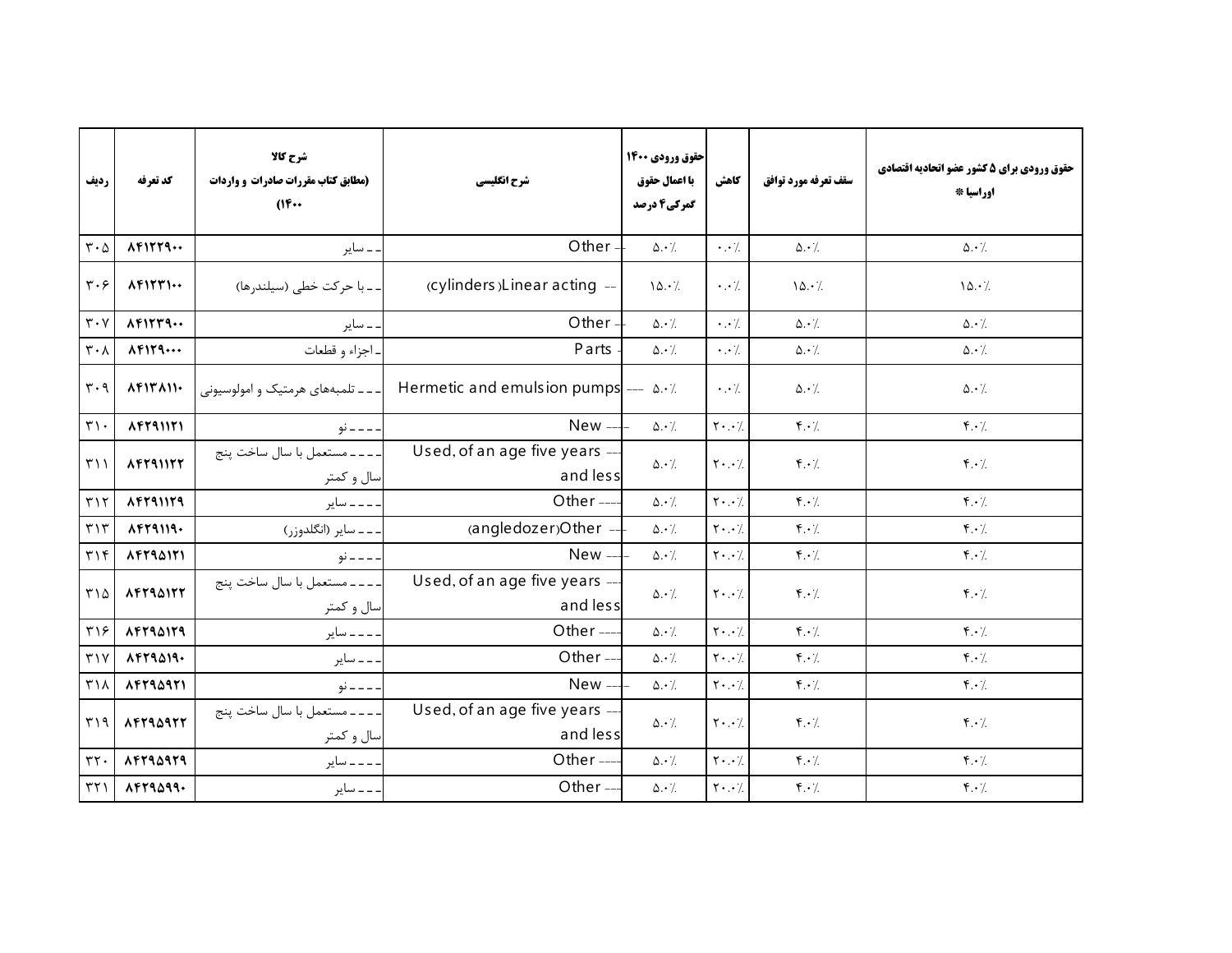| رديف                       | كد تعرفه                                   | شرح کالا<br>(مطابق کتاب مقررات صادرات و واردات<br>$(16 \cdots$                 | شرح انگلیسی                                                                       | حقوق ورودي 1400<br>با اعمال حقوق<br>گمرکی4 درصد | كاهش                                | سقف تعرفه مورد توافق       | حقوق ورودي براي 5 كشور عضو اتحاديه اقتصادي<br>اوراسيا * |
|----------------------------|--------------------------------------------|--------------------------------------------------------------------------------|-----------------------------------------------------------------------------------|-------------------------------------------------|-------------------------------------|----------------------------|---------------------------------------------------------|
| rrr                        | $\lambda$                                  | -اجزا و قطعات                                                                  | parts ---                                                                         | $\Delta \cdot \frac{1}{2}$                      | $\cdot \cdot \cdot$                 | $\Delta \cdot$ /           | $\Delta \cdot \frac{1}{2}$                              |
| $\tau\tau f$               | 14774111                                   | ---- با قدرت ۱۴۰ اسب بخار و بیشتر                                              | Pawer \f \cdot hp and more                                                        | $\Delta \cdot \gamma$                           | $\cdot \cdot \cdot$ /.              | $\Delta \cdot \frac{1}{2}$ | $\Delta \cdot \frac{1}{2}$                              |
| ۳۲۵                        | $\Lambda$ Frrat                            | ـ ـ ساير ماشين آلات و دستگاهها برای<br>كوبيدن                                  | Other threshing machinery                                                         | $\Delta \cdot \gamma$                           | $\cdot \cdot \cdot$ /.              | $\Delta \cdot$ /           | $\Delta \cdot \frac{1}{2}$                              |
| 377                        | $\Lambda$ Frrari.                          | ۔۔ کمباین مخصوص برداشت<br>چغندر قند                                            | Sugar beet combine harvester $\frac{1}{2}$                                        | $\Delta \cdot \frac{1}{2}$                      | $\cdot \cdot \cdot$                 | $\Delta \cdot \gamma$      | $\Delta \cdot \frac{1}{2}$                              |
| $\tau\tau\gamma$           | $\lambda$ Frraqi.                          | --- ماشین های برداشت صیفی و<br>سبزی از نوع برگی ساقه ای و میوه دار             | Vegetable harvester machine                                                       | $\Delta \cdot \frac{1}{2}$                      | $\cdot \cdot$ /.                    | $\Delta \cdot \Delta$      | $\Delta \cdot \gamma$                                   |
| $\tau\tau\Lambda$          | $\lambda$                                  | –– انواع هد برداشت ذرت علوفهای                                                 | Heads for corn harvester --                                                       | $\Delta \cdot \frac{1}{2}$                      | $\cdot \cdot \cdot$                 | $\Delta \cdot$ /           | $\Delta \cdot$ /                                        |
| $\eta$                     | $\lambda$ ۴۳۳۹.۹.                          | –– ساير                                                                        | Other-                                                                            | $\Delta \cdot \angle$                           | $\cdot \cdot \cdot$                 | $\Delta \cdot \gamma$      | $\Delta \cdot \frac{1}{2}$                              |
| $rrr$ .                    | $\Lambda$ Fr $\Lambda$ $\cdots$            | سایر ماشین آلات و دستگاهها                                                     | Other machinery                                                                   | $\Delta \cdot \frac{1}{2}$                      | $\cdot \cdot \cdot$ /.              | $\Delta \cdot$ /.          | $\Delta \cdot \gamma$                                   |
| $\uparrow\uparrow\uparrow$ | $\Lambda$ ۴ $\Lambda$ 1 $\Lambda$ .1.      | --- شير آلات بهداشتي، شير مخلوط<br>حمام و دستشويي، روشويي،<br>ظرفشويي و پيسوار | Sanitary valves such as bath -<br>mixers, wash-basin faucets, pic<br>valves, etc. | $\Delta\Delta \cdot \frac{1}{2}$                | $\mathbf{r} \cdot \cdot \mathbf{7}$ | /۵.۵/۳                     | /۵.۵/۳                                                  |
| rrr                        | $\Lambda$ FAI $\Lambda$ $\cdot$ I $\Delta$ | --- شیر فلکه کشویی (gate<br> valve) از جنس برنج لغايت سه اينچ                  | Brass gate valve up to -<br>"exceeding r                                          | $\Delta\Delta \cdot \frac{1}{2}$                | $\mathbf{y} \cdot \cdot \mathbf{y}$ | /۰.۵/                      | /۵.۸۳                                                   |
| $\tau\tau\tau$             | $\Lambda$ ۴۸۱۸.۲.                          | --- شير توپي (Ball valve) از<br>جنس برنج لغايت ٥/٢ اينچ                        | Brass ball valves up to ---<br>"exceeding ۲.۵                                     | $\Delta\Delta\cdot\%$                           | $\mathbf{r} \cdot \cdot \mathbf{7}$ | /۵.۵/۳                     | /۵.۵/۳                                                  |
| rrr                        | 14111.70                                   | --- شیر مخصوص ظروف اسپری                                                       | Nuzzles specially used on -<br>spray cans                                         | $Y\S. \cdot$                                    | $\mathbf{r}\cdot\cdot\cdot$ /.      | $\lambda$ . T $\lambda$ .  | $\lambda$ .۲/                                           |
| ۳۳۵                        | $\Lambda$ ۴۸۱۸.۳.                          | -- شیر مخصوص سیلندر گاز مایع                                                   | Special valves used on -<br>liquid gas cylinders                                  | $\mathbf{Y} \cdot \mathbf{Y}$                   | $\mathbf{r} \cdot \cdot \mathbf{7}$ | $\lambda$ .۲/              | $\lambda$ .۲/                                           |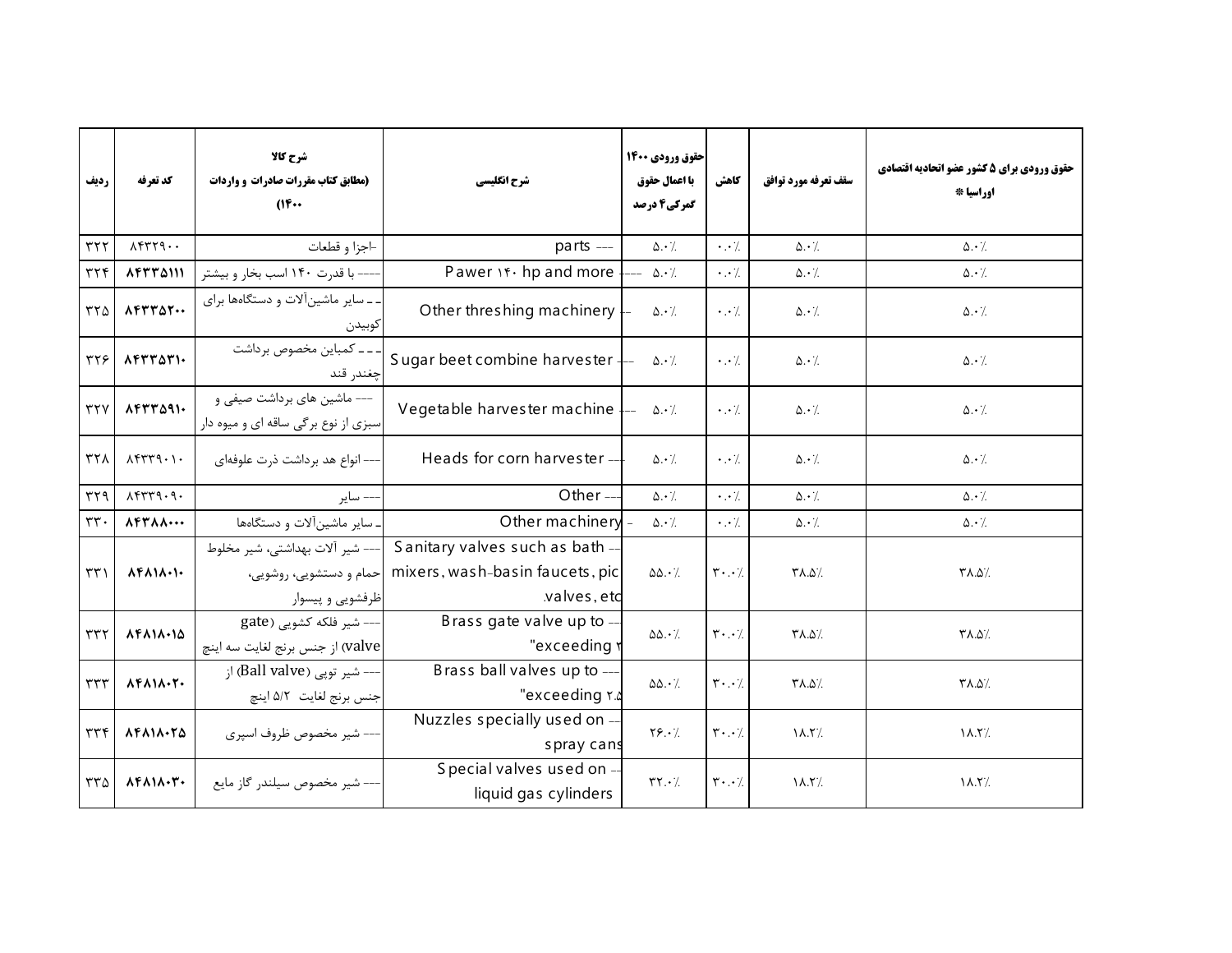| رديف                      | كد تعرفه                                   | شرح کالا<br>(مطابق کتاب مقررات صادرات و واردات<br>$(16 \cdots$                                                                                              | شرح انگلیسی                                                                                                                                                                                        | حقوق ورودي 1400<br>با اعمال حقوق<br>گمرکی4 درصد | كاهش                                | سقف تعرفه مورد توافق      | حقوق ورودي براي 5 كشور عضو اتحاديه اقتصادي<br>اوراسيا * |
|---------------------------|--------------------------------------------|-------------------------------------------------------------------------------------------------------------------------------------------------------------|----------------------------------------------------------------------------------------------------------------------------------------------------------------------------------------------------|-------------------------------------------------|-------------------------------------|---------------------------|---------------------------------------------------------|
| ٣٣۶                       | $\Lambda$ FAI $\Lambda$ ·۳ $\Delta$        | –– شیر مخصوص اجاق گاز (ساده)                                                                                                                                | Special valves used on gas<br>(simple)cookers                                                                                                                                                      | $Y$                                             | $\mathbf{r}\cdot\cdot\mathbf{A}$    | $\lambda$ .۲/             | $\lambda$ .۲/                                           |
| rrv                       | $\Lambda$ F $\Lambda$ $\Lambda$ $\cdot$ ۳۶ | --- شير مخصوص اجاق گاز<br>(ترموكوبل-دار)                                                                                                                    | Special valves used on gas<br>(thermocobles)cookers                                                                                                                                                | $Y$ ۶.۰/                                        | $\mathbf{r} \cdot \cdot \mathbf{7}$ | $\lambda$ .۲/             | $\lambda$ .۲/                                           |
| $\tau\tau\lambda$         | 14111.77                                   | --- شير مخصوص اجاق گاز<br>(ترموستاتیک)                                                                                                                      | Special valves used on gas<br>(Thermostatics gas)cookers                                                                                                                                           | $Y$ $9.1$                                       | $\mathbf{r} \cdot \cdot \mathbf{7}$ | $\lambda$ .۲/             | $\lambda$ .۲/                                           |
| $\mu$                     | $\lambda$ ۴ $\lambda$ ۱ $\lambda$ ·۴·      | – شیر مخصوص بخاری گازی                                                                                                                                      | Special valves used on gas<br>stoves                                                                                                                                                               | $Y$                                             | $\mathbf{r} \cdot \cdot \mathbf{7}$ | $\lambda$ .۲/             | $\lambda$ .۲/                                           |
| $\mathbf{r} \mathbf{r}$ . | $\Lambda$ ۴۸۱۸.۴۵                          | --- شير مخصوص أبگرمكن گازى،<br>مخزنی، دیواری                                                                                                                | Special valves used on water -<br>heaters (wall type and storage<br>(type                                                                                                                          | $Y$ ۶.۰/                                        | $\mathbf{r} \cdot \cdot \mathbf{7}$ | $\lambda$ . T $\lambda$ . | $\lambda$ .۲/                                           |
| $\upmu\upmu$              | 14111.00                                   | --- دريچه اکسيژن (outlet)<br>اکسیژن، بیهوشی، وکیوم هوای فشرده<br>(شیرهای پانل بالای تخت بیمار) برای<br>کنترل و توزیع گازهای طبی مورد<br>ستفاده در بیمارستان | Oxygen outlet, anes thesia -<br>,outlet, vacuum outlet<br>compressed air outlet (clinical<br>room outlet valves panel)used<br>in hospitals for the control<br>and distribution of medical<br>gases | $\cdot \cdot$ /                                 | $\mathbf{r} \cdot \cdot \mathbf{1}$ | $V \cdot \ell$            | $V \cdot \mathcal{L}$                                   |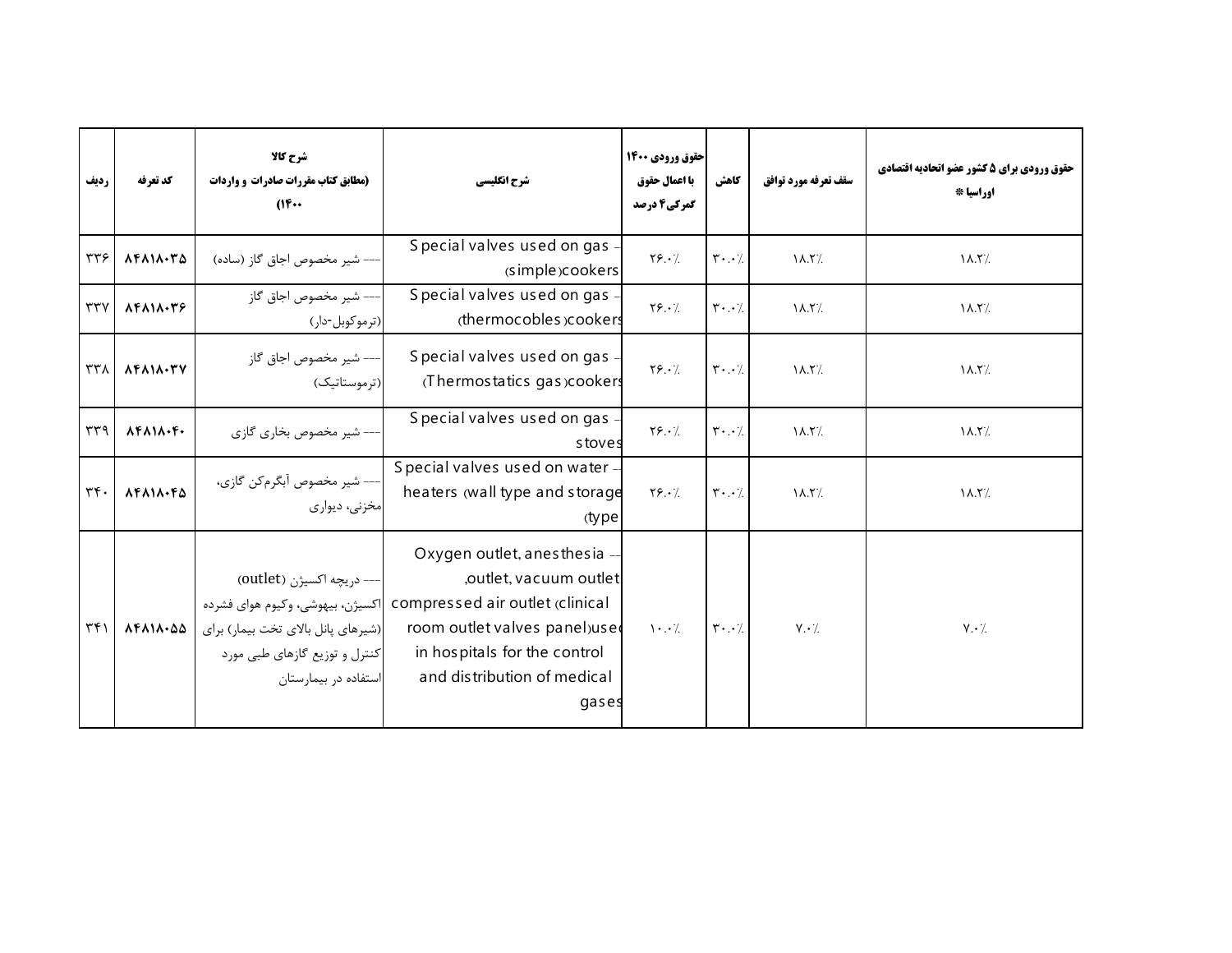| رديف                     | كد تعرفه                                                  | شرح کالا<br>(مطابق کتاب مقررات صادرات و واردات<br>$(16 \cdots$                                                                | شرح انگلیسی                                                                                                                                   | حقوق ورودي 1400<br>با اعمال حقوق<br>گمرکی4 درصد | كاهش                                | سقف تعرفه مورد توافق          | حقوق ورودي براي 5 كشور عضو اتحاديه اقتصادي<br>اوراسيا * |
|--------------------------|-----------------------------------------------------------|-------------------------------------------------------------------------------------------------------------------------------|-----------------------------------------------------------------------------------------------------------------------------------------------|-------------------------------------------------|-------------------------------------|-------------------------------|---------------------------------------------------------|
| ٣۴٢                      | $\lambda F \lambda 1 \lambda \cdot F$                     | --- والوباكس (مجموعه شير و<br>فشارسنجهاي مربوطه دريك جعبه<br>برای کنترل و تنظیم جریان گازهای<br>طبی مورداستفاده در بیمارستان) | Valves box (set of valves and-<br>related pressure gauges in a<br>box for the control and<br>adjustment of medical gase<br>(used in hospitals | $\cdot \cdot$ /                                 | $\mathbf{r} \cdot \cdot \mathbf{7}$ | $V \cdot /$                   | $Y \cdot \mathcal{L}$                                   |
| ٣۴٣                      | $\lambda$ F $\lambda$ 1 $\lambda$ . $\epsilon$ $\Delta$   | --- ترموستات خودرو (شیر<br>تر موستاتیک)                                                                                       | vehicle engine thermostat-<br>(thermostatic valve)                                                                                            | $\mathsf{Y} \cdot \cdot \cdot$ /                | $\mathbf{r} \cdot \cdot \mathbf{7}$ | $\cdot \Delta'$               | $1 - \Delta'$                                           |
| $\tau$                   | $\lambda$ F $\lambda$ 1 $\lambda$ . $\epsilon$ 9          | –– شیر ترموستاتیک رادیاتورشوفاژ                                                                                               | Thermostatis valve for---<br>heating radiator                                                                                                 | 10.7                                            | $\mathbf{y} \cdot \cdot \mathbf{y}$ | $\cdot \Delta$ /              | $\ensuremath{\mathcal{N}}\xspace \cdot \Delta /$        |
| ۳۴۵                      | $\Lambda$ ۴۸۱۸. $V$ .                                     | –– شیر تنظیم هوای ورودی<br>خودروهای انژکتوری (Digital<br>Liner Actuator-S tepper<br>(Motor                                    | Injectorial vehicles air---<br>valve adjuster (digital liner<br>(actuator-steppermoto                                                         | $\mathbf{Y} \cdot \cdot \cdot$ /                | $\mathbf{r} \cdot \cdot \mathbf{7}$ | $\cdot \Delta$ /              | $\ensuremath{\mathcal{N}}\xspace \cdot \Delta /$        |
| ٣۴۶                      | $\Lambda$ F $\Lambda$ $\Lambda$ $\cdot$ $\Lambda$ $\cdot$ | –– انواع شير رادياتور شوفاژ به غير از<br>رديف تعرفه ٨۴٨١٨٠۶٩                                                                  | taype of radiator heating ---<br>valv, other than tarrif heading<br>$\Lambda f \Lambda \Lambda \Lambda \cdot \Lambda$                         | $Y \cdot$                                       | $\mathbf{r} \cdot \cdot \mathbf{A}$ | $Y \cdot \ell$                | $\mathcal{N} \cdot \mathcal{L}$                         |
| $\tau \tau \nu$          | $\Lambda$ F $\Lambda$ 1 $\Lambda$ $\cdot$ $\Lambda$ 1     | –– شیرهای سر چاهی نفت                                                                                                         | well-head valve--                                                                                                                             | $\mathbf{Y} \cdot \cdot \mathbf{Z}$             | $\mathbf{r} \cdot \cdot \mathbf{7}$ | $V \cdot /$                   | $V \cdot /$                                             |
| ۳۴۸                      | $\Lambda$ ۴۸۱۸.۹.                                         | -- ساير                                                                                                                       | Other-                                                                                                                                        | $\mathbf{Y} \cdot \cdot \mathbf{Z}$             | $\mathbf{r} \cdot \cdot \mathbf{7}$ | $V \cdot \gamma$              | $Y \cdot \gamma$                                        |
| $\tau$ $\zeta$           | $\Lambda$ F $\Lambda$ T $F$                               | رولربيرينگ سوزني                                                                                                              | Needle roller bearings                                                                                                                        | $\mathcal{N} \cdot \mathcal{N}$                 | $\cdot \cdot \cdot$                 | $\mathcal{N}$ . $\mathcal{N}$ | $\mathcal{N}$ . $\mathcal{N}$                           |
| $\mathbf{r}\mathbf{w}$ . | $\lambda$ ۴ $\lambda$ ۲۹۹                                 | ۔ سایر                                                                                                                        | Other                                                                                                                                         | $\Delta \cdot /$                                | $\cdot \cdot \cdot$                 | $\Delta \cdot \frac{1}{2}$    | $\Delta \cdot \gamma$                                   |
| ۳۵۱                      | $\Lambda \Delta$ . $FT1T$ .                               | . ـ ـ ترانسفورماتور S.M.Dã                                                                                                    | ?S.M.D Transformer                                                                                                                            | $\Delta \cdot \frac{1}{2}$                      | $\mathbf{Y} \cdot \cdot \cdot$      | $f \cdot \gamma$              | $\mathfrak{f} \cdot \mathfrak{c}$                       |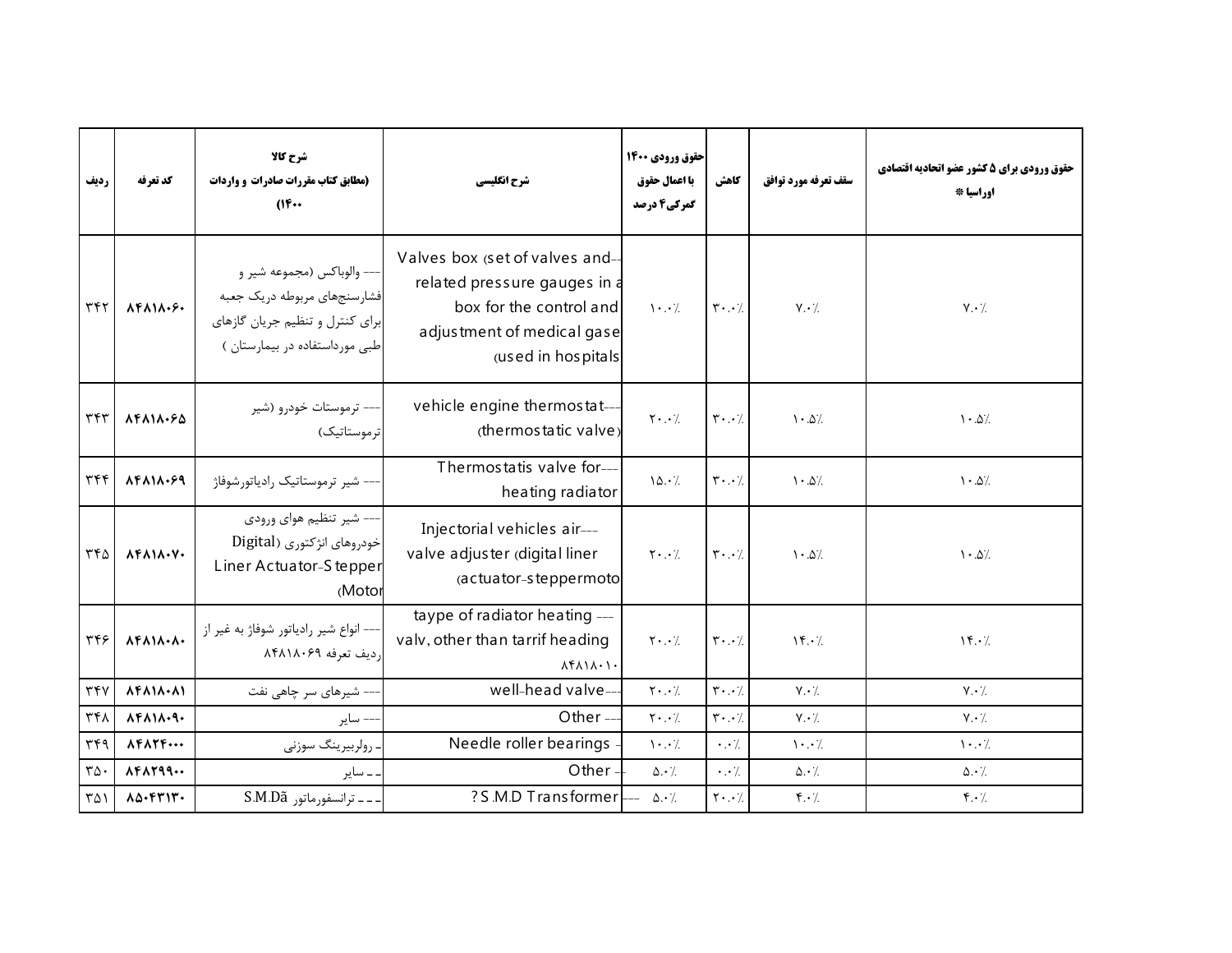| رديف               | كد تعرفه                                          | شرح کالا<br>(مطابق کتاب مقررات صادرات و واردات<br>$(16 \cdots$                                                                 | شرح انگلیسی                                                                                                                     | حقوق ورودي 1400<br>با اعمال حقوق<br>گمرکی4 درصد | كاهش                                | سقف تعرفه مورد توافق            | حقوق ورودي براي 5 كشور عضو اتحاديه اقتصادي<br>اوراسيا * |
|--------------------|---------------------------------------------------|--------------------------------------------------------------------------------------------------------------------------------|---------------------------------------------------------------------------------------------------------------------------------|-------------------------------------------------|-------------------------------------|---------------------------------|---------------------------------------------------------|
| ۳۵۲                | $\Lambda\Delta\cdot F$ F.I.                       | $DC/DC$ انواع مبدل های $\left  -- \right $<br>الکترونیکی (HYBRID) با ورودی و<br>خروجي صفر الي صد ولت و قدرت<br>کمتر از ۱۵۰ وات | All kinds of DC/DC electronic -<br>converter (hybrid) of an input<br>and output $\cdots$ volts and a<br>power less than 14. wat | $\Delta \cdot \gamma$                           | $\mathbf{Y} \cdot \cdot \mathbf{Z}$ | $\mathbf{f} \cdot \mathbf{A}$   | $\mathbf{r} \cdot \mathbf{A}$                           |
| $\tau \Delta \tau$ | $\Lambda\Delta\cdot$ FF.V.                        |                                                                                                                                | $S.M.D. ? self -$                                                                                                               | $\Delta \cdot \gamma$                           | $\mathbf{Y} \cdot \cdot \cdot$      | $f \cdot \gamma$                | $f.\cdot$                                               |
| ۳۵۴                | $\Lambda\Delta\cdot V$ 1.1.                       | -- از نوع سربسته (Sealed)                                                                                                      | Sealed type -                                                                                                                   | $\Delta\Delta \cdot \gamma$                     | $\mathbf{r} \cdot \cdot \mathbf{7}$ | /۵.۵/                           | /۵.۵/                                                   |
| ۳۵۵                | $\Lambda\Delta\cdot V$ 1.9.                       | ۔۔ سایر                                                                                                                        | Other $-$                                                                                                                       | $\Delta\Delta \cdot \frac{1}{2}$                | $\mathbf{r} \cdot \cdot \mathbf{7}$ | /۵.۵٪                           | /۵.۵/۳                                                  |
| ۳۵۶                | $\Lambda\Delta\cdot V\Upsilon\cdot V$             | - - از نوع سربسته (Sealed)                                                                                                     | Sealed type -                                                                                                                   | $\mathbf{Y} \cdot \mathbf{Y}$                   | $\mathbf{r} \cdot \cdot \mathbf{7}$ | YY.7/                           | YY.7                                                    |
| ۳۵۷                | 10.47.9.                                          | ۔۔ سایر                                                                                                                        | Other-                                                                                                                          | $\mathsf{r}\mathsf{r}\cdot\mathsf{r}$           | $\mathbf{r} \cdot \cdot \mathbf{7}$ | YY.7/                           | YY.7                                                    |
| ۳۵۸                | $\Lambda \Delta \Upsilon \Delta \Upsilon \cdot V$ | --- تنظيم كننده ولتاژ (Tap<br>changer) ترانسفورماتور<br>دیالکتریک مایع به قدرت بیشتر از<br>۱۰۰۰۰ کیلو ولت آمیر                 | Voltage adjuster (TAP -<br>changer) for liquid dieletrci<br>transformers of a powe<br>exceeding \  KV                           | $\Delta \cdot \gamma$                           | $\mathbf{Y} \cdot \cdot \mathbf{Z}$ | $f \cdot \gamma$                | $f \cdot \gamma$                                        |
| ۳۵۹                | 10411.7.                                          | ۔۔۔ دستگاہ کنترل پنل لمسی<br>(نمایشگر HMI) همراه با cpu و<br>دارای قابلیت برنامهریزی                                           | touch panel apparatus -<br>incorporated with (display HML<br><b>CPUand planab</b>                                               | $\Delta \cdot \frac{1}{2}$                      | $\mathbf{Y} \cdot \cdot \cdot$ /    | $\mathfrak{f}\cdot\mathfrak{c}$ | $\mathbf{f} \cdot \mathbf{y}$                           |
| ٣۶.                | $\Lambda \Delta \Upsilon V$ 1.4.                  | --- كنترل پنل الكتريكي مخصوص<br>لوازم خانگی، (يخچال، لباسشويي و)<br>و لوازم صوتي و تصويري (تلويزيون،<br>راديو پخش و …)         | E lectrical Panel for house---<br>hold appliance (refrigerators<br>washing machine,  and audio<br>visual equipment              | $\cdot \cdot$ /                                 | $Y \cdot . \cdot$ /                 | $f \cdot \gamma$                | $f \cdot \gamma$                                        |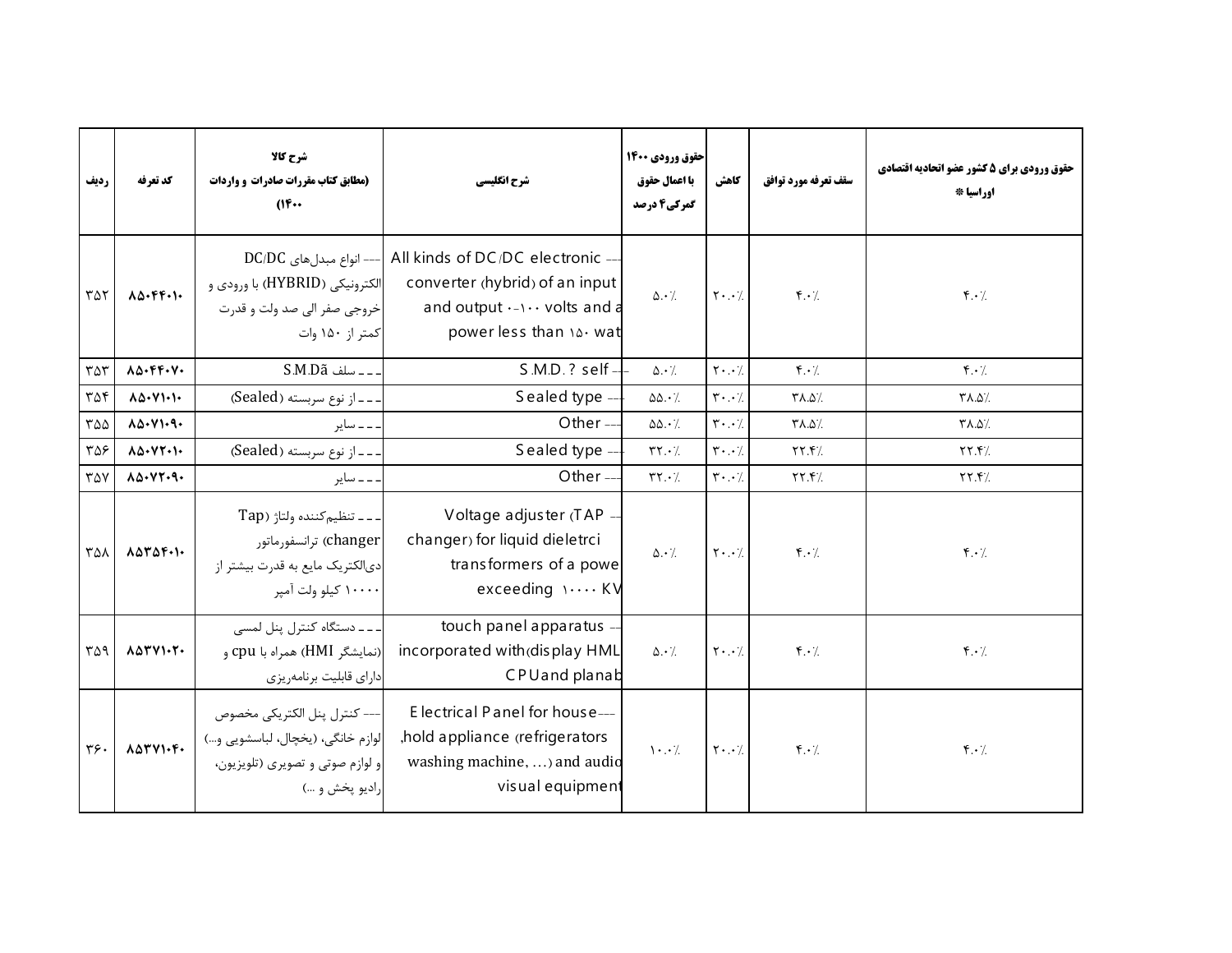| رديف | كد تعرفه                          | شرح کالا<br>(مطابق کتاب مقررات صادرات و واردات<br>$(16 \cdots$                                                                                                                             | شرح انگلیسی                                                                                                                                                                                                                                | حقوق ورودي 1400<br>با اعمال حقوق<br>گمرکی4 درصد | كاهش                       | سقف تعرفه مورد توافق          | حقوق ورودي براي 5 كشور عضو اتحاديه اقتصادي<br>اوراسيا * |
|------|-----------------------------------|--------------------------------------------------------------------------------------------------------------------------------------------------------------------------------------------|--------------------------------------------------------------------------------------------------------------------------------------------------------------------------------------------------------------------------------------------|-------------------------------------------------|----------------------------|-------------------------------|---------------------------------------------------------|
| ۳۶۱  | ASTRTTF.                          | ـ ـ ـ ـ لامپ به ولتاژ ۱۱۵ ولت برای<br>هواپیما در صورتی که توسط<br>شرکتهای هواپیمایی وارد شود                                                                                               | Lamps of a voltage in used.<br>on aircraft if imported by<br>airline companies                                                                                                                                                             | $\Delta \cdot \frac{1}{2}$                      | $\mathbf{Y} \cdot \cdot /$ | $\mathbf{f} \cdot \mathbf{h}$ | $f \cdot /$                                             |
| ٣۶٢  | $\lambda \xi \cdot \Delta \cdots$ | واگن مسافري راهأهن يا تراموا، غير<br> خودرو؛ واگن توشه، واگن پست و<br>سایر واگنهای راهآهن یا تراموا برای<br>منظورهای خاص، غیر خودرو<br>(به-استثنای آنهایی که مشمول<br>شماره ۰۴ ۸۶ میشوند). | Railway or tramway passeng<br>; coaches, not self-propelled<br>luggage vans, post office<br>coaches and other special<br>purpose railway or tramwa<br>coaches, not self-propelled<br>excluding those of heading AP<br>$\cdot$ ( $\cdot$ ). | $\mathcal{N}$ . $\mathcal{N}$                   | $\mathbf{r} \cdot \cdot /$ | $V \cdot /$                   | $Y \cdot \mathcal{L}$                                   |
| ٣۶٣  | $\lambda$ ۶۰۷۲۹                   | . ــ ساير                                                                                                                                                                                  | Other -                                                                                                                                                                                                                                    | $\Delta \cdot \frac{1}{2}$                      | $\cdot \cdot$ /.           | $\Delta \cdot \frac{1}{2}$    | $\Delta \cdot \gamma$                                   |
| ٣۶۴  | $\lambda$ ۶۰۷۳                    | ـ قلابهاو ساير وسايل كوپلينگ،<br>ضربه گير و اجزاء و قطعات آنها                                                                                                                             | Hooks and other coupling<br>devices, buffers, and parts<br>thereof                                                                                                                                                                         | $\Delta \cdot \frac{1}{2}$                      | $\cdot \cdot \cdot$        | $\Delta \cdot \gamma$         | $\Delta \cdot \frac{1}{2}$                              |
| ۳۶۵  | $\lambda$ ۶. $\gamma$ ۹۹          | . ــ ساير                                                                                                                                                                                  | Other $=$                                                                                                                                                                                                                                  | $\Delta \cdot$ /                                | $\cdot \cdot$ /            | $\Delta \cdot \gamma$ .       | $\Delta \cdot$ /                                        |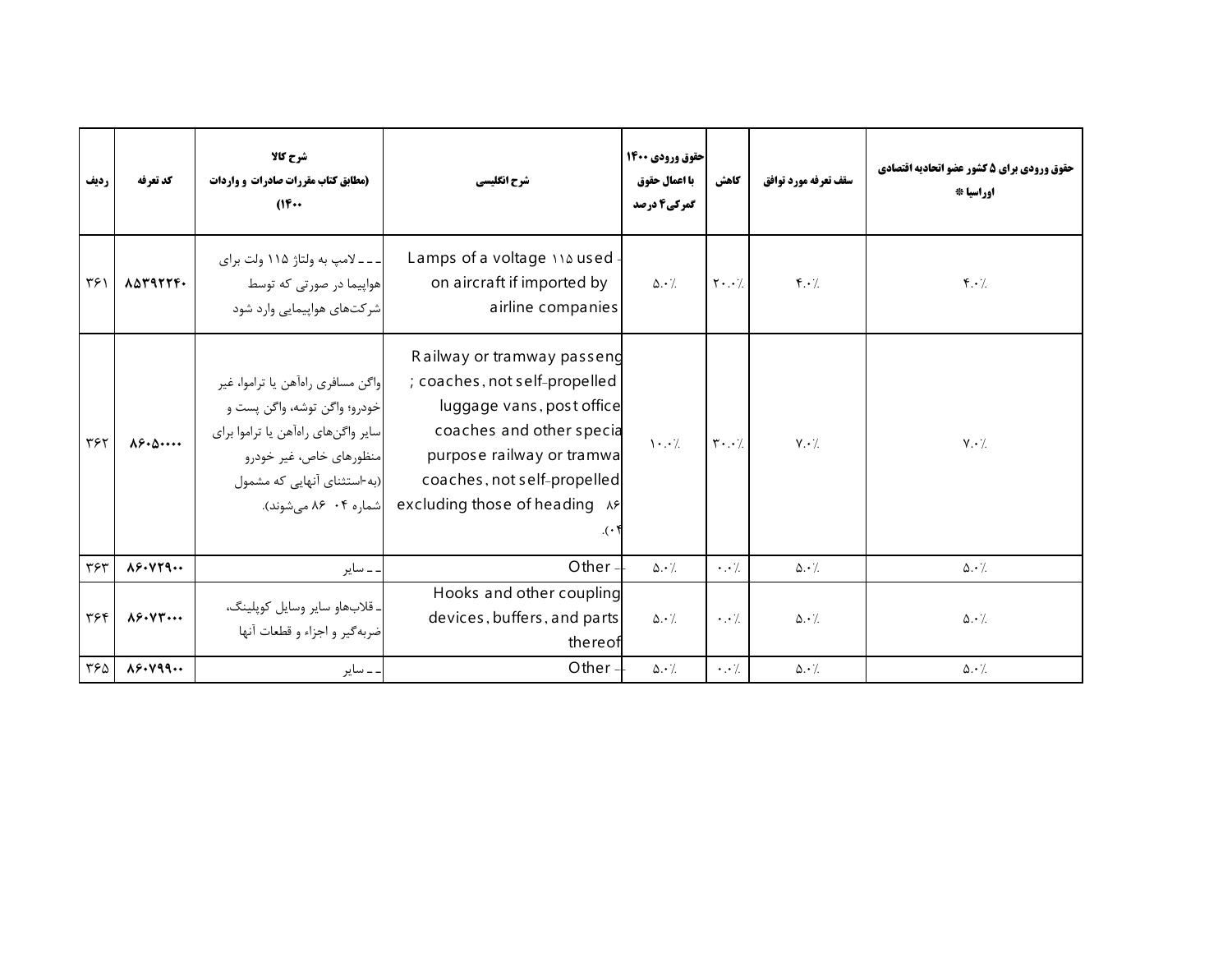| رديف                     | كد تعرفه                                    | شرح کالا<br>(مطابق کتاب مقررات صادرات و واردات<br>$(16 \cdots$                                                                                                                                                                                           | شرح انگلیسی                                                                                                                                                                                                                                                                               | حقوق ورودي 1400<br>با اعمال حقوق<br>گمرکی4 درصد | كاهش                                | سقف تعرفه مورد توافق              | حقوق ورودي براي 5 كشور عضو اتحاديه اقتصادي<br>اوراسيا * |
|--------------------------|---------------------------------------------|----------------------------------------------------------------------------------------------------------------------------------------------------------------------------------------------------------------------------------------------------------|-------------------------------------------------------------------------------------------------------------------------------------------------------------------------------------------------------------------------------------------------------------------------------------------|-------------------------------------------------|-------------------------------------|-----------------------------------|---------------------------------------------------------|
| ۳۶۶                      | $\lambda$ ۶۰ $\lambda$ ۰۰۰۰۰                | ملحقات و مهار کنندههای خط راهآهن<br>يا تراموا؛ تجهيزات مكانيكي (از جمله<br>الكترومكانيكي) علامتدادن، ايمنى يا<br>كنترل ترافيك براي راهآهن، تراموا،<br>جاده، راههای آبیداخلی، تسهیلات<br>یارکینگ، تأسیسات بندری یا باند<br>فرودگاهها؛ اجزاء و قطعات آنها. | Railway or tramway trac<br>; fixtures and fittings<br>-mechanical (including electro<br>mechanical) signalling, safety<br>or traffic control equipment<br>, for railways, tramways, roads<br>inland waterways, parking<br>facilities, port installations<br>or airfields; parts of the fo | $\mathcal{N} \cdot \cdot \mathcal{N}$           | $\cdot \cdot \cdot$                 | $\Delta \cdot \frac{1}{2}$        | $\Delta \cdot \frac{1}{2}$                              |
| ٣۶٧                      | $\Lambda V \cdot I \Upsilon \cdot \Upsilon$ | --- تراکتور کشاورزی با قدرت بیشتر<br>از ۱۲۰ اسب بخار                                                                                                                                                                                                     | Agricultural tractors of ---<br>with power more than it.                                                                                                                                                                                                                                  | $\Delta \cdot \gamma$                           | $Y \cdot . \cdot$                   | $f \cdot \gamma$                  | $f \cdot \gamma$                                        |
| ٣۶٨                      | $\Lambda V \cdot 1V \cdot 9$                | ۔۔ سایر                                                                                                                                                                                                                                                  | Other-                                                                                                                                                                                                                                                                                    | $\Delta \cdot /$                                | $\mathbf{Y} \cdot \cdot \mathbf{A}$ | $\mathfrak{r} \cdot \mathfrak{c}$ | $\mathfrak{f} \cdot \mathfrak{f}$                       |
| ٣۶٩                      | $AY-19F9-$                                  | ۔۔ سایر                                                                                                                                                                                                                                                  | Other $-$                                                                                                                                                                                                                                                                                 | $\Delta \cdot \gamma$                           | $Y \cdot$                           | $\mathfrak{f} \cdot \mathfrak{c}$ | $f \cdot \gamma$                                        |
| $\mathbf{y} \mathbf{v}$  | 111.1909.                                   | ۔۔ سایر                                                                                                                                                                                                                                                  | Other $-$                                                                                                                                                                                                                                                                                 | $\Delta \cdot$ /.                               | $\mathbf{Y} \cdot \cdot \mathbf{A}$ | $\mathfrak{f} \cdot \mathfrak{c}$ | $\mathfrak{f} \cdot \mathfrak{c}$                       |
| $\uparrow \vee \uparrow$ | $\Lambda$ Y. $\Upsilon$ Y                   | ۔ با هر دو موتور پیستونی درونسوز<br>تراکمی – احتراقی (دیزل یا<br>نیمه-دیزل) و موتور برقی به عنوان<br>نيروي محركه (هيبريدي)                                                                                                                               | -With both compression<br>ignition internal combustion<br>-piston engine (diesel or semi<br>diesel) and electric motor as<br>motors for propulsion                                                                                                                                        | $\Delta \cdot$ /                                | $Y \cdot . \cdot$                   | $f \cdot \gamma$                  | $\mathfrak{f} \cdot \mathfrak{f}$                       |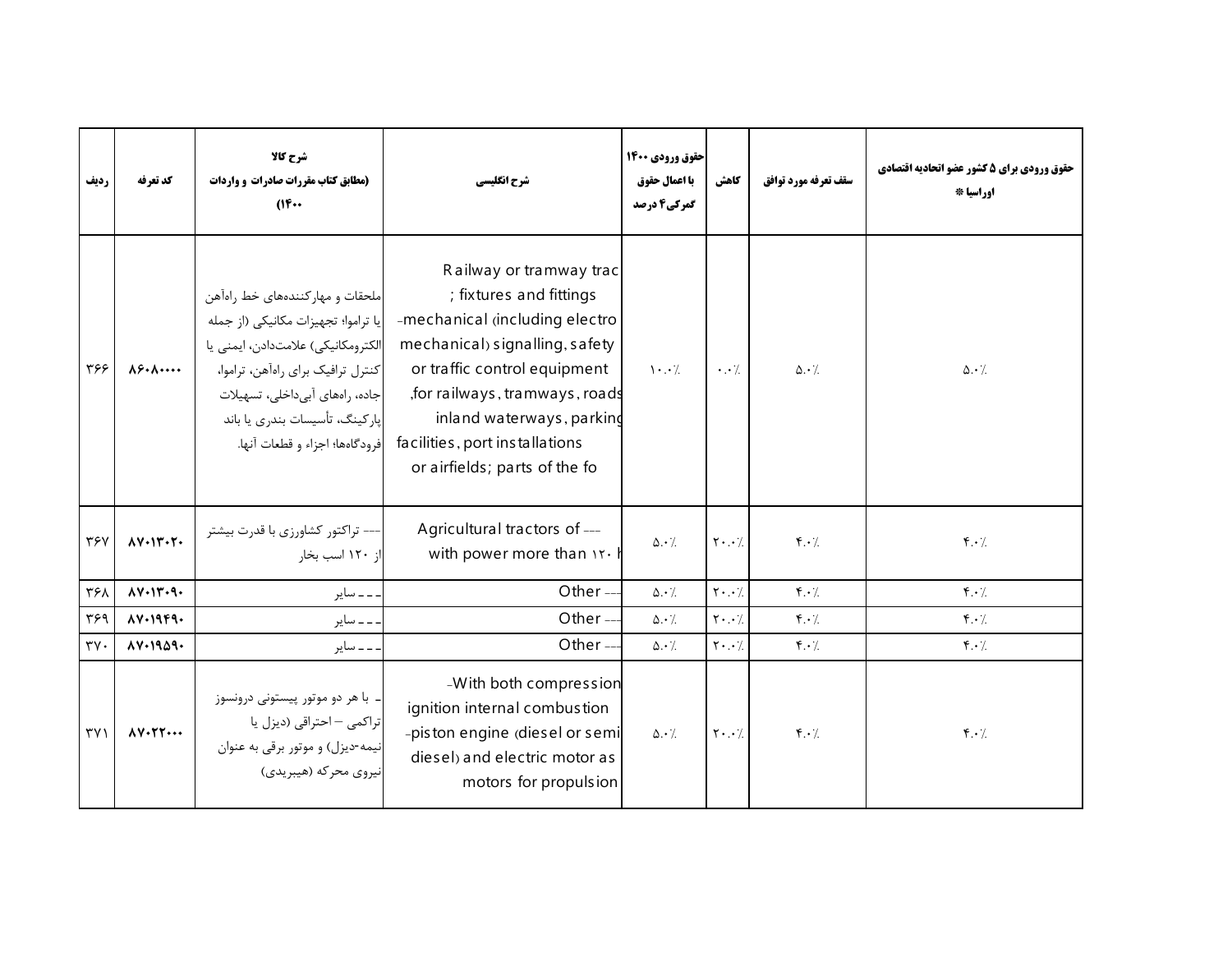| رديف                             | كد تعرفه                                   | شرح کالا<br>(مطابق کتاب مقررات صادرات و واردات<br>(1)                                             | شرح انگلیسی                                                                                                                           | حقوق ورودي 1400<br>با اعمال حقوق<br>گمرکی4 درصد | كاهش                                | سقف تعرفه مورد توافق              | حقوق ورودي براي 5 كشور عضو اتحاديه اقتصادي<br>اوراسيا * |
|----------------------------------|--------------------------------------------|---------------------------------------------------------------------------------------------------|---------------------------------------------------------------------------------------------------------------------------------------|-------------------------------------------------|-------------------------------------|-----------------------------------|---------------------------------------------------------|
| $\mathsf{r}\mathsf{v}\mathsf{r}$ | $\Lambda V \cdot \Upsilon \Upsilon \cdots$ | ـ با هر دو موتور پیستونی درونسوز<br>جرقه-ای – احتراقی تناوبی و موتور<br>برقی به عنوان نیروی محرکه | With both spark-ignition -<br>internal combustion<br>reciprocating piston engine<br>and electric motor as motors<br>for propulsion    | $\Delta \cdot \gamma$                           | $\mathsf{Y} \cdot \cdot \cdot$ /    | $\mathbf{f} \cdot \mathbf{A}$     | $\mathfrak{r} \cdot \mathfrak{c}$                       |
| $\mathsf{r}\mathsf{v}\mathsf{r}$ | $\Lambda V \cdot \Upsilon \Upsilon \cdots$ | ۔ تنها با موتور برقی به عنوان نیروی<br>محر که                                                     | With only electric motor for -<br>propulsion                                                                                          | $\Delta \cdot \frac{1}{2}$                      | $Y \cdot \cdot /$                   | $\mathfrak{f}\cdot\mathfrak{c}$   | $\mathfrak{r} \cdot \mathfrak{c}$                       |
| $\tau \vee \tau$                 | $\Lambda V \cdot F \cdot Q \cdot$          | ۔ ۔ ۔ سایر                                                                                        | Other $-$                                                                                                                             | $\Delta \cdot \angle$                           | $\mathbf{Y} \cdot \cdot \mathbf{A}$ | $\mathfrak{f} \cdot \mathfrak{f}$ | $\mathfrak{f} \cdot \mathfrak{f}$                       |
| ۳۷۵                              | $\Lambda V \cdot \Delta V \cdot V$         | ۔۔۔ دارای دو کابین مجزا (کابین<br> جرثقیل)، به نحوی که کامیون و<br>جرثقیل برای یکدیگر طراحی شده   | Having two separate cabins<br>steering cabin and crane cabin كنترل و هدايت خودرو و كابين<br>principally designed to fit<br>each other | $\Delta \cdot \gamma$                           | $\cdot$                             | $\Delta \cdot$ /                  | $\Delta \cdot \frac{1}{2}$                              |
| <b>٣٧۶</b>                       | $\Lambda V \cdot \Lambda \Delta \cdot Y$ 9 | . _ _ ساير                                                                                        | Other $--$                                                                                                                            | $\Delta \cdot \gamma$                           | $Y \cdot$                           | $\mathfrak{r} \cdot \mathfrak{c}$ | $\mathfrak{f} \cdot \mathfrak{f}$                       |
| <b>TYY</b>                       | $\lambda V \cdot \lambda V \cdot Y$ 9      | ۔۔۔ سایر                                                                                          | Other $-$                                                                                                                             | $\cdot \cdot$ /                                 | $\mathbf{Y} \cdot \cdot \cdot$      | $\mathbf{f} \cdot \mathbf{A}$     | $\mathfrak{f} \cdot \mathfrak{f}$                       |
| $\gamma\gamma\lambda$            |                                            | --- از نوع مورد استفاده در پیست و<br>انواع كارتينگ                                                | especially for using in ----<br>racing and type go cart                                                                               | $\Delta \cdot \gamma$                           | $Y \cdot . \cdot$                   | $f \cdot \gamma$                  | $\mathbf{F} \cdot \mathbf{A}$                           |
| $\mathsf{r}\mathsf{v}\mathsf{q}$ | AY111.19                                   | --- ساير                                                                                          | Other-                                                                                                                                | $\Delta\Delta \cdot \gamma$                     | $\mathbf{Y} \cdot \cdot \mathbf{Y}$ | $\mathbf{f} \cdot \mathbf{A}$     | $\mathfrak{f} \cdot \mathfrak{c}$                       |
| $\mathsf{r}\wedge\cdot$          | AY119.9.                                   | –– ساير                                                                                           | Other-                                                                                                                                | $\Delta \cdot \gamma$                           | $\mathbf{Y} \cdot \cdot \mathbf{Y}$ | $\mathfrak{r} \cdot \mathfrak{c}$ | $\mathfrak{f} \cdot \mathfrak{f}$                       |
| $\uparrow \wedge \uparrow$       | AY15497.                                   | ۔ ۔ بوژی                                                                                          | $Bogey -$                                                                                                                             | $\Delta \cdot$ /.                               | $Y \cdot$                           | $f \cdot \gamma$                  | $\mathfrak{f} \cdot \mathfrak{f}$                       |
| $\mathsf{r}\wedge\mathsf{r}$     | AY15797.                                   | --- تریلر مخصوص حمل شیشه-های<br>تخت فاقد کفی و محور                                               | Trailer truck using for flat ---<br>glass carrier without axles                                                                       | $\Delta \cdot \frac{1}{2}$                      | $\mathbf{Y} \cdot \cdot \cdot$ /    | $\mathbf{f} \cdot \mathbf{A}$     | $\mathbf{F} \cdot \mathbf{A}$                           |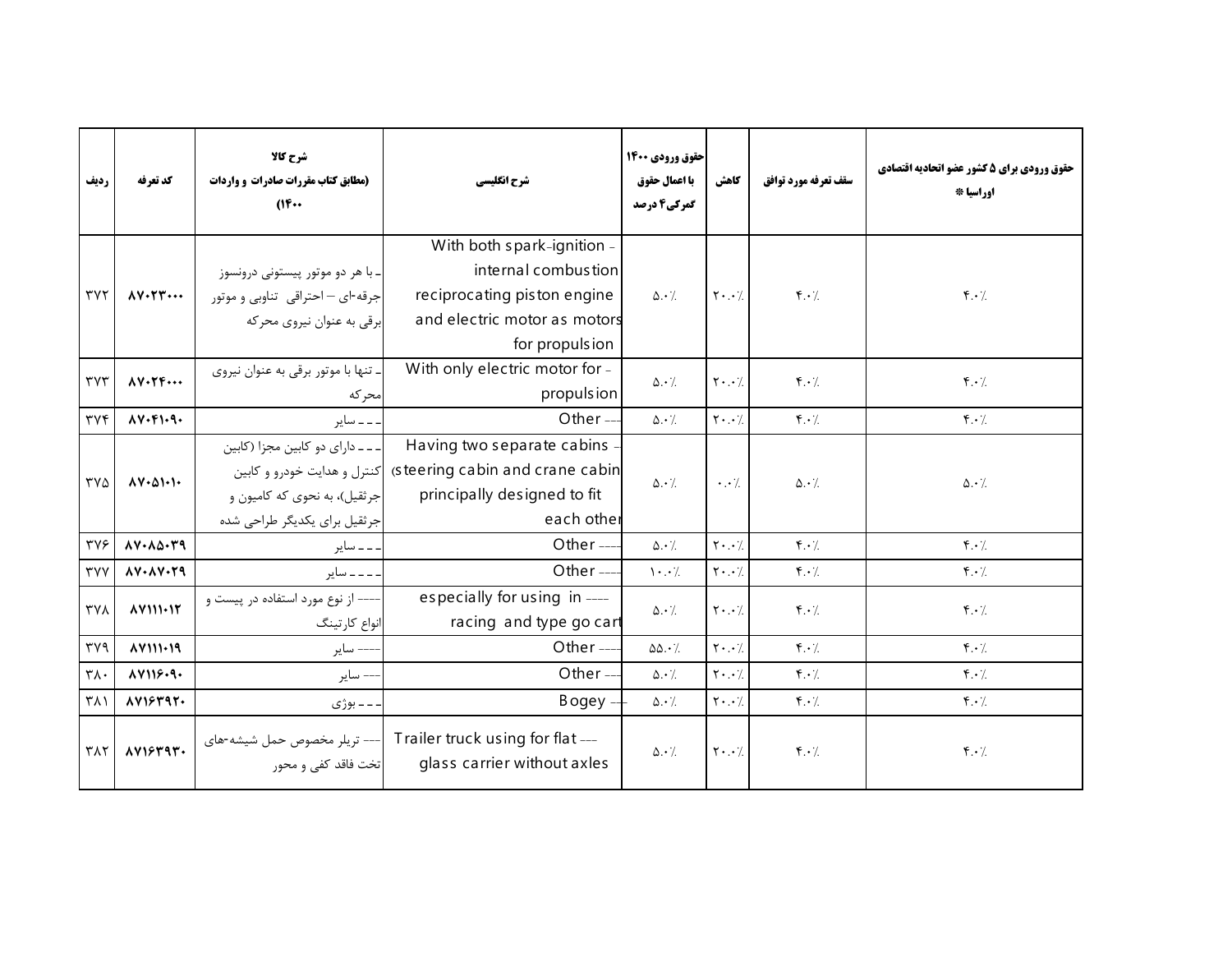| رديف                          | كد تعرفه                                                   | شرح كالا<br>(مطابق کتاب مقررات صادرات و واردات<br>$(16 \cdots$                                           | شرح انگلیسی                                                                                                   | حقوق ورودي 1400<br>با اعمال حقوق<br>گمرکی4 درصد | كاهش                 | سقف تعرفه مورد توافق    | حقوق ورودي براي 5 كشور عضو اتحاديه اقتصادي<br>اوراسيا * |
|-------------------------------|------------------------------------------------------------|----------------------------------------------------------------------------------------------------------|---------------------------------------------------------------------------------------------------------------|-------------------------------------------------|----------------------|-------------------------|---------------------------------------------------------|
| $\mathsf{r}\wedge\mathsf{r}$  | $\lambda \lambda \cdot \Upsilon$                           | --- پرندەھاي بدون سرنشين غير<br>نظامی                                                                    | unmanned Aerial Vehicles                                                                                      | 10.7                                            | $\cdot$ . $\cdot$ /. | 10.7                    | 10.7                                                    |
| $\eta \wedge \eta$            | $\lambda \lambda \cdot \Upsilon$ 119.                      | ساير                                                                                                     | Other-                                                                                                        | 10.7                                            | $\cdot \cdot \cdot$  | $\Delta \cdot \gamma$   | $\Delta \cdot$ /.                                       |
| ۳۸۵                           | $\Lambda \Lambda \cdot \Upsilon \Upsilon \cdots$           | ـ بدون بار به وزن بيشتر از ٢٠٠٠<br>كيلوگرم                                                               | Of an unladen weight<br>exceeding r,  k                                                                       | $\Delta \cdot \frac{1}{2}$                      | $\cdot$ . $\cdot$ /. | $\Delta \cdot \gamma$   | $\Delta \cdot \frac{1}{2}$                              |
| ٣٨۶                           | $\Lambda \Lambda \cdot \Upsilon \Upsilon \cdots$           | . هواييما و ساير وسايل نقليه هواي <i>ي</i> ،<br>بدون بار به وزن بیشتر از ۱۵۰۰۰<br>كيلوگرم                | Aeroplanes and other aircraft -<br>of an unladen weight exceedin<br>$kg \wedge \Diamond, \cdot \cdot$         | $\Delta \cdot \gamma$                           | $\cdot$ . $\cdot$ /. | $\Delta \cdot \gamma$   | $\Delta \cdot \gamma$                                   |
| $Y\wedge Y$                   | $\Lambda \Lambda \cdot \Upsilon \setminus \cdot \cdot$     | ـ مربوط به پرنده های بدون سرنشین<br>غیر نظامی                                                            | Related to civilian drones ---                                                                                | $\Delta \cdot$ /                                | $\cdot \cdot \cdot$  | $\Delta \cdot$ /.       | $\Delta \cdot$ /                                        |
| $\mathsf{r}_{\Lambda\Lambda}$ | $\Lambda \Lambda \cdot \Upsilon \setminus \neg \neg$       | - ساير                                                                                                   | other ---                                                                                                     | $\Delta \cdot \angle$                           | $\cdot \cdot \cdot$  | $\Delta \cdot \gamma$   | $\Delta \cdot /$                                        |
| ٣٨٩                           | $\Lambda \Lambda \cdot \Upsilon \Upsilon \cdot \Upsilon$   | . مربوط به پرنده های بدون سرنشین<br>غیر نظامی                                                            | Related to civilian drones ---                                                                                | $\Delta \cdot \gamma$                           | $\cdot \cdot \cdot$  | $\Delta \cdot \gamma$ . | $\Delta \cdot \gamma$                                   |
| rr9.                          | $\lambda \lambda \cdot \Upsilon \Upsilon \cdot \P$         | - ساير                                                                                                   | –– ساير                                                                                                       | $\Delta \cdot \gamma$                           | $\cdot \cdot \cdot$  | $\Delta \cdot \gamma$   | $\Delta \cdot \gamma$                                   |
| $\Gamma$ ۹۱                   | $\Lambda \Lambda \cdot \Upsilon \Upsilon \cdot \Upsilon$   | سایر اجزاء و قطعات هواییما یا<br>هليكوپتر                                                                | other parts of aeroplanes ---<br>or helicopters                                                               | $\Delta \cdot \gamma$                           | $\cdot \cdot \cdot$  | $\Delta \cdot$ /        | $\Delta\cdot$ /                                         |
| $\eta \eta \gamma$            | $\lambda \lambda \cdot \Upsilon \Upsilon \cdot \Upsilon$ . | - ساير                                                                                                   | other ---                                                                                                     | $\Delta \cdot \gamma$                           | $\cdot$ . $\cdot$ /. | $\Delta \cdot \gamma$   | $\Delta \cdot \angle$                                   |
| $\eta \eta \tau$              | $\Lambda$ 9.12                                             | تانكرها                                                                                                  | Tankers                                                                                                       | $\Delta \cdot$ /.                               | $\cdot \cdot \cdot$  | $\Delta \cdot$ /        | $\Delta \cdot$ /.                                       |
| $\tau$ 94                     | $\lambda$ 9.19                                             | ـ ساير وسايل نقليه آبي براي حمل و<br>نقل کالا و سایر وسایل نقلیه آبی برای<br>حمل و نقل توام اشخاص و کالا | Other vessels for the<br>transport of goods and other<br>vessels for the transport of<br>both persons and god | $\Delta \cdot \frac{1}{2}$                      | $\cdot$ . $\cdot$ /. | $\Delta \cdot \gamma$   | $\Delta \cdot \gamma$                                   |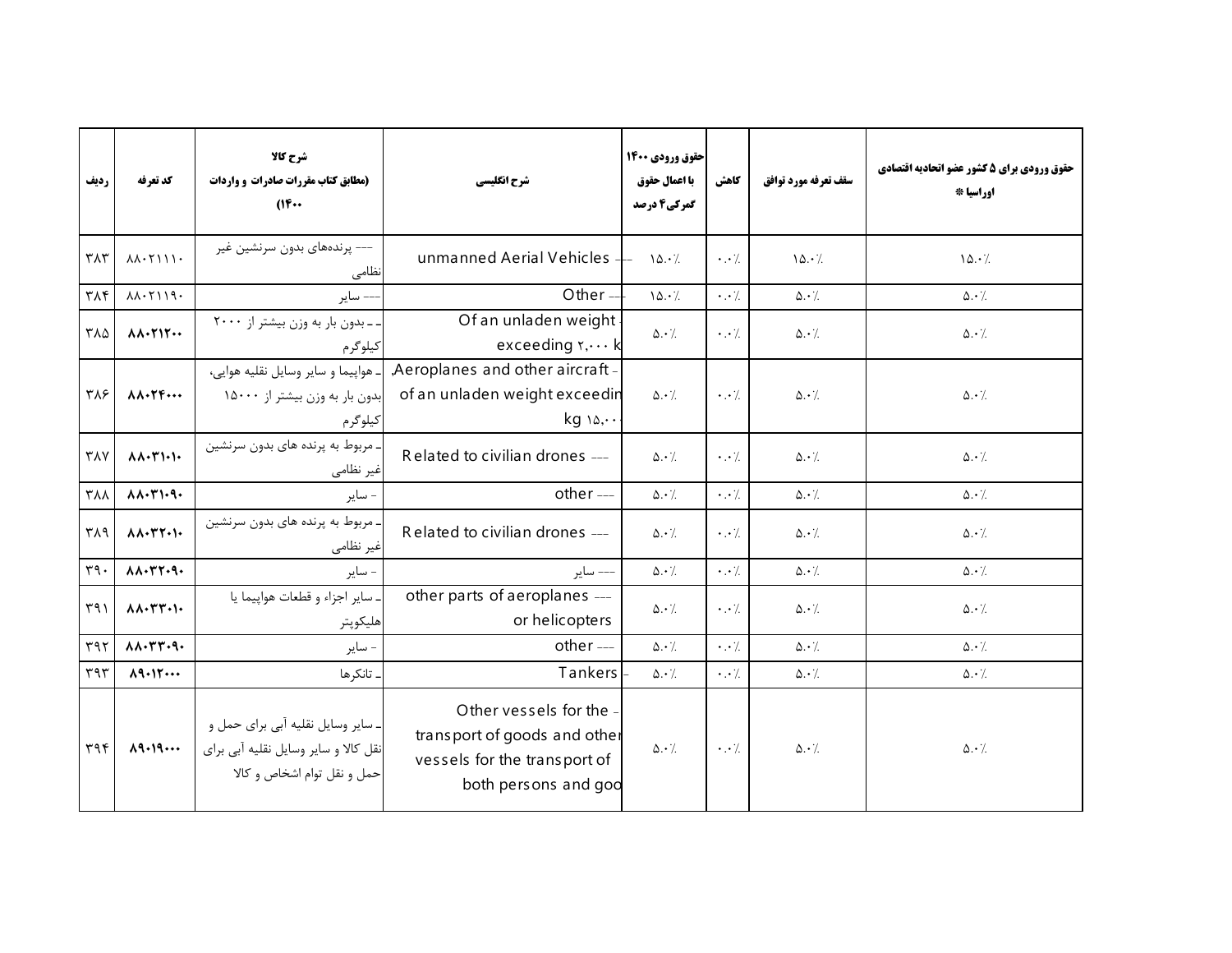| رديف             | كد تعرفه  | شرح کالا<br>(مطابق کتاب مقررات صادرات و واردات<br>$(16 \cdots$                                                                                       | شرح انگلیسی                                                                                                                                                                            | حقوق ورودي 1400<br>با اعمال حقوق<br>گمرکی4 درصد | كاهش                                | سقف تعرفه مورد توافق | حقوق ورودي براي 5 كشور عضو اتحاديه اقتصادي<br>اوراسيا *                                  |
|------------------|-----------|------------------------------------------------------------------------------------------------------------------------------------------------------|----------------------------------------------------------------------------------------------------------------------------------------------------------------------------------------|-------------------------------------------------|-------------------------------------|----------------------|------------------------------------------------------------------------------------------|
| ۳۹۵              | 9.111     | - دوربین نشانهگیری برای نصب روی<br>اسلحه؛ پريسكوپ؛ دوربين طراحي<br>شده به عنوان قطعات ماشينها،<br>وسايل، دستگاهها يا آلات اين فصل يا<br>قسمت شانزدهم | Telescopic sights for fitting -<br>; to arms; periscopes<br>telescopes designed to forn<br>,parts of machines, appliances<br>instruments or apparatus of<br>this Chapter or Section XV | $\cdot \cdot$ /                                 | $\cdot \cdot \cdot$                 | $\cdot \cdot$ /      | $\cdot \cdot$ /                                                                          |
| 495              | 9.101.1   | ـ ـ ـ اَلات و دستگاههای لرزهنگاری                                                                                                                    | Seismoghraphical surveying -<br>instruments and applicance                                                                                                                             | $\Delta \cdot$ /.                               | $\cdot \cdot$ /                     | $\Delta \cdot$ /     | $\Delta \cdot \gamma$                                                                    |
| ٣٩٧              | 9.717.11  | ۔۔ الکترومکانیکی                                                                                                                                     | Electromechanical-                                                                                                                                                                     | $\Delta\Delta\cdot\frac{1}{2}$                  | $\mathbf{r} \cdot \cdot \mathbf{y}$ | ٪۵.۵7                | /۰.۵/۳                                                                                   |
| ۳۹۸              | 9.5117.19 | ۔ ۔ ۔ سایر                                                                                                                                           | Other $---$                                                                                                                                                                            | $\Delta\Delta \cdot \frac{1}{2}$                | $\mathbf{r} \cdot \cdot \mathbf{y}$ | ٪۵.۵7                | /۵.۵/۳                                                                                   |
| 499              | 9.717.71  | ۔۔ الکترومکانیکی                                                                                                                                     | Electromechanical-                                                                                                                                                                     | $\Delta\Delta \cdot \frac{1}{2}$                | $\mathbf{r} \cdot \cdot \mathbf{y}$ | /۵.۵/۳               | /۵.۵/۳                                                                                   |
| $\mathfrak{r}$ . | 9.717.79  | . ــ ــ ــ ساير                                                                                                                                      | Other $---$                                                                                                                                                                            | $\Delta\Delta\cdot$ /.                          | $\mathbf{r} \cdot \cdot \mathbf{v}$ | /۵.۵/۳               | /۵.۵/۳                                                                                   |
|                  |           |                                                                                                                                                      |                                                                                                                                                                                        |                                                 |                                     |                      | *پنج كشور عضو اتحاديه اقتصادي اوراسيا شامل: روسيه، ارمنستان، قزاقستان، قرقيزستان، بلاروس |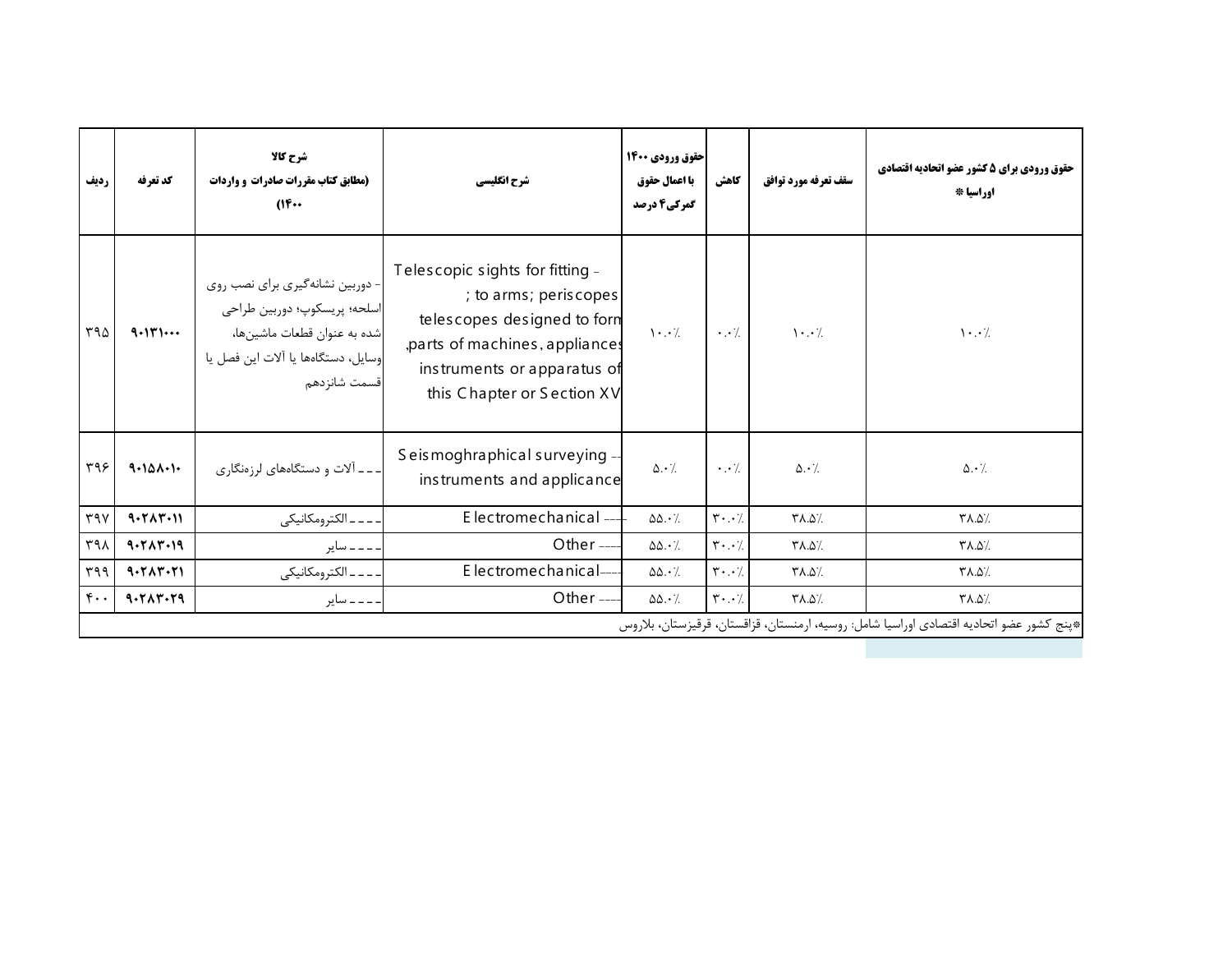## **اطالعیه سازمان توسعه تجارت**

# **در خصوص تغییرات کدهای نظام هماهنگ کدگذاری کاالها**

### **برای فهرست امتیازات موافقت نامه اوراسیا**

### **جدول شماره یک (کدهای تعرفه قبلی مطابق با نمانکلاتور2017 در فهرست ترجیحات اعطای اوراسیا به ایران)**

| تعرفه اوراسيا براي ايران | شرح کالا                                                              | کد تعرفه (۲۰۲۱) | رديف           |
|--------------------------|-----------------------------------------------------------------------|-----------------|----------------|
| 8,3                      | سایر( انواع کلم، گل کلم، تازه یا سرد کرده)                            | 0704 90 900 0   | 1              |
| 0                        | کرفس به غیر از کرفس غدهدار                                            | 0709 40 000 0   | $\mathbf{2}$   |
| 4                        | داروهای دارای ماده اصلی فعال فقط اریترومایسین یا<br>سولفات كانامايسين | 3004 20 000 3   | 3              |
| 4                        | سایر( داروهای دارای سایر آنتی بیوتیکها)                               | 3004 20 000 9   | 4              |
|                          | مواد آلی تانسیواکتیف حتی بسته بندی شده برای خرده                      |                 |                |
| 0                        | فروشی، آنیونیک، وزن محلول آبی بین۳۰٪ تا۵۰٪  آلکیل                     | 3402 11 100 0   | 5              |
|                          | دي سديم [اكسيدي (بنزن سولفونات)]                                      |                 |                |
|                          | سایر(مواد آلی تانسیواکتیف حتی بسته بندی شده برای                      |                 |                |
| 0                        | خرده فروشی، آنیونیک)                                                  | 3402 11 900 0   | 6              |
| 0                        | فرآوردههاى تانسيواكتيو                                                | 3402 20 200 0   | $\overline{7}$ |
|                          | فراورده ها برای شستشو و تمیزکردن بستهبندی شده برای                    |                 |                |
| 0                        | خردەفروشى                                                             | 3402 20 900 0   | 8              |
|                          | سایر(کوپلیمر p-cresol و divinylbenzene به صورت                        |                 | 9              |
| 6                        | محلول در N-dimethylacetamide ،N حاوی وزن                              | 3911 90 990 0   |                |
|                          | ۵۰٪ یا بیشتر از پلیمر)                                                |                 |                |
|                          | فرش و سایر کفپوشها، منگوله باف، پرداخت شده یا نشده،از                 |                 |                |
| 0                        | نایلون یا از سایر پلی آمیدها، حداکثر مساحت ۰٫۳ متر مربع               | 5703 20 120 1   | 10             |
|                          | سایر(فرش و سایر کفپوشها، منگوله باف، پرداخت شده یا                    | 5703 20 120 9   | 11             |
| 0                        | نشده،از نایلون یا از سایر پلیآمیدها)                                  |                 |                |
| 0                        | سایر(فرش و سایر کفپوشها، منگوله باف، پرداخت شده یا                    |                 | 12             |
|                          | نشده،از نایلون یا از سایر پلیآمیدها)                                  | 5703 20 180 0   |                |
| 0                        | فرش و سایر کفپوشها، منگوله باف، پرداخت شده یا نشده،از                 | 5703 20 920 1   | 13             |
|                          | نایلون یا از سایر پلی آمیدها، حداکثر مساحت ۰٫۳ متر مربع               |                 |                |
| 0                        | سایر(فرش و سایر کفپوشها، منگوله باف، پرداخت شده یا                    | 5703 20 920 9   | 14             |
|                          | نشده،از نایلون یا از سایر پلیآمیدها)                                  |                 |                |
| U                        | سایر(فرش و سایر کفپوشها، منگوله باف، پرداخت شده یا                    | 5703 20 980 0   | 15             |
|                          | نشده،از نایلون یا از سایر پلی آمیدها)                                 |                 |                |
|                          | فرش و سایر کفیوشها، منگوله باف، پرداخت شده یا                         |                 |                |
| 0                        | نشده،ازسایر مواد نسجی سنتتیک یا مصنوعی، چهار گوش،                     | 5703 30 120 0   | 16             |
|                          | که مساحت آن حداکثر۱ متر مربع باشد.                                    |                 |                |
| 0                        | سایر(فرش و سایر کفپوشها، منگوله باف، پرداخت شده یا                    | 5703 30 180 0   | 17             |
|                          | نشده،ازسایر مواد نسجی سنتتیک یا مصنوعی)                               |                 |                |
|                          | فرش و سایر کفیوشها، منگوله باف، پرداخت شده یا                         |                 |                |
| 0                        | نشده،ازسایر مواد نسجی سنتتیک یا مصنوعی، با مساحت                      | 5703 30 820 1   | 18             |
|                          | حداكثر ۰٫۳» مترمربع.                                                  |                 |                |
| 0                        | فرش و سایر کفیوشها، منگوله باف، پرداخت شده یا                         | 5703 30 820 2   | 19             |
|                          | نشده،ازسایر مواد نسجی سنتتیک یا مصنوعی ، چاپ شده                      |                 |                |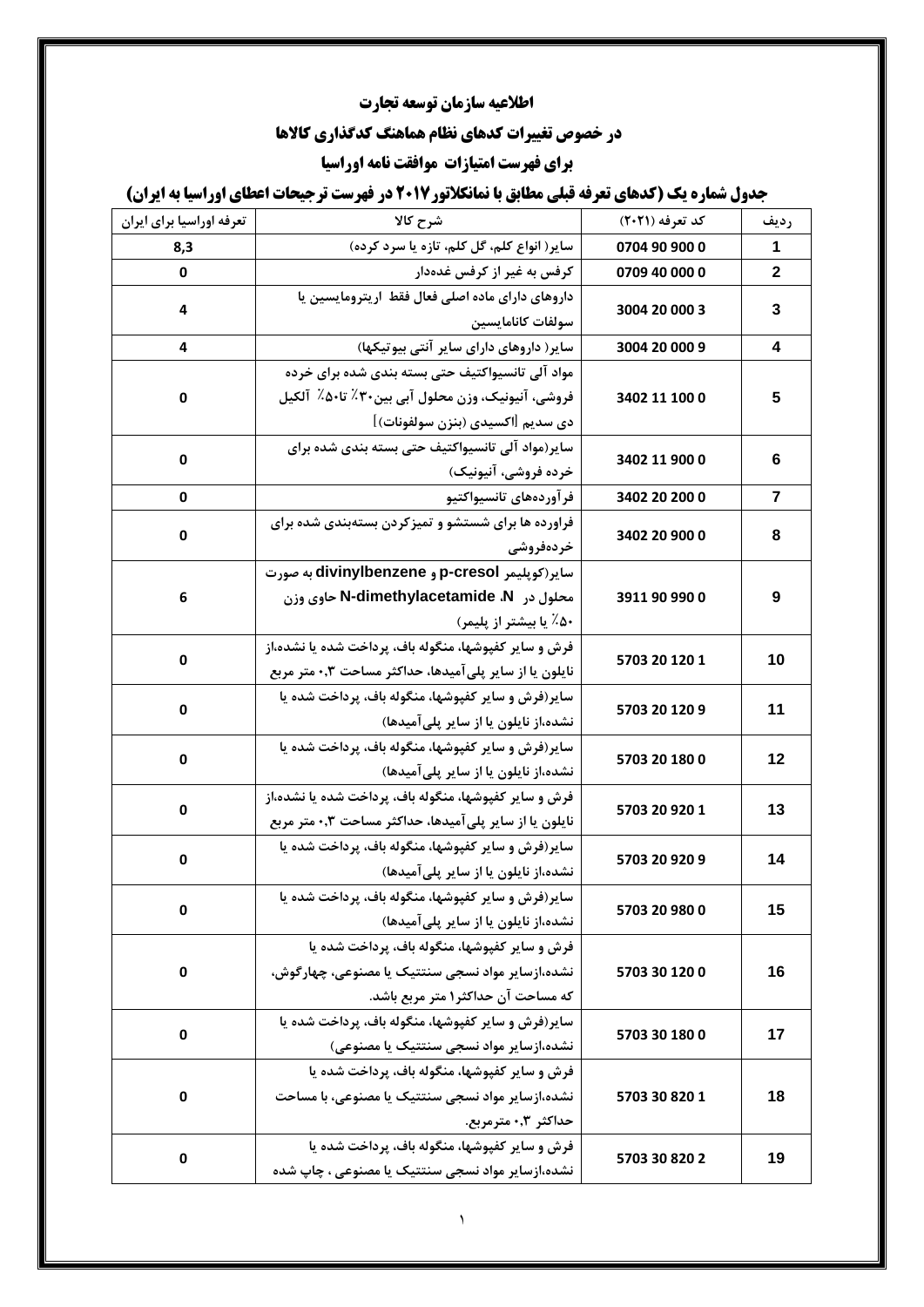| تعرفه اوراسيا براي ايران | شرح کالا                                                 | کد تعرفه (۲۰۲۱) | رديف |
|--------------------------|----------------------------------------------------------|-----------------|------|
| 0                        | سایر(فرش و سایر کفپوشها، منگوله باف، پرداخت شده یا       | 5703 30 820 9   | 20   |
|                          | نشده،ازسایر مواد نسجی سنتتیک یا مصنوعی)                  |                 |      |
| 0                        | فرش و سایر کفپوشها، منگوله باف، پرداخت شده یا            | 5703 30 880 1   | 21   |
|                          | نشده،ازسایر مواد نسجی سنتتیک یا مصنوعی ، چاپ شده         |                 |      |
|                          | سایر(فرش و سایر کفپوشها، منگوله باف، پرداخت شده یا       |                 | 22   |
| 0                        | نشده،ازسایر مواد نسجی سنتتیک یا مصنوعی)                  | 5703 30 880 9   |      |
|                          | فرش و سایر کفپوشها، منگوله باف، پرداخت شده یا            |                 |      |
| 0                        | نشده،ازسایر مواد نسجی، چهارگوش، با مساحت حداکثر          | 5703 90 200 1   | 23   |
|                          | ۰٫۳ مترمربع                                              |                 |      |
|                          | سایر(فرش و سایر کفپوشها، منگوله باف، پرداخت شده یا       |                 |      |
| 0                        | نشده،ازسایر مواد نسجی)                                   | 5703 90 200 9   | 24   |
|                          | سایر(فرش و سایر کفپوشها، منگوله باف، پرداخت شده یا       |                 |      |
| 0                        | نشده،ازسایر مواد نسجی)                                   | 5703 90 800 0   | 25   |
|                          | سایر لوله از نوعی که برای خطوط لوله نفت یا گاز به کار می |                 |      |
| 5                        | رود، جوشداده شده از درازا.                               | 7305 12 000 0   | 26   |

## **جدول شماره دو (کدهای تعرفه جدید مطابق با نمانکلاتور2022 در فهرست ترجیحات اعطای اوراسیا به ایران)**

| تعرفه اوراسيا براي ايران | شرح كالا                                                              | کد تعرفه (۲۰۲۲) | رديف           |
|--------------------------|-----------------------------------------------------------------------|-----------------|----------------|
| 8,3                      | - ساير                                                                | 0704 90 800 0   | 1              |
| 0                        | - کرفس بجز ریشه کرفس                                                  | 0709 40 000 0   | $\mathbf{2}$   |
| 4                        | داروهای دارای ماده اصلی فعال فقط اریترومایسین یا<br>سولفات كانامايسين | 3004 20 000 4   | 3              |
| 4                        | سایر (( داروهای دارای سایر آنتی بیوتیکها) -                           | 3004 20 000 8   | 4              |
| 0                        | اسيدهاي آلكيل بنزن سولفونيك خطى                                       | 3402 31 000 0   | 5              |
| $\mathbf 0$              | ساير –                                                                | 3402 39 000 0   | $6\phantom{1}$ |
| $\mathbf 0$              | محصولات بسته بندی شده برای خرده فروشی                                 | 3402 50 000 0   | $\overline{7}$ |
| 6                        | پلي (١،٣- فنيلن متيل فسفونات)                                         | 3911 20 000 0   | 8              |
| 6                        | ساير                                                                  | 3911 90 980 0   | 9              |
| $\mathbf 0$              | به صورت صفحات با مساحت حداکثر ۰٫۳ متر مربع                            | 5703 21 000 1   | 10             |
| 0                        | چاپ شده-                                                              | 5703 21 000 2   | 11             |
| 0                        | ساير-                                                                 | 5703 21 000 9   | 12             |
| $\mathbf 0$              | به صورت صفحات با مساحت حداکثر ۰٫۳ متر مربع                            | 5703 29 000 1   | 13             |
| $\mathbf 0$              | چاپ شده                                                               | 5703 29 000 2   | 14             |
| 0                        | ساير -                                                                | 5703 29 000 9   | 15             |
| 0                        | ساخته شده از پلی پروپیلن                                              | 5703 31 000 1   | 16             |
| 0                        | به صورت صفحات با مساحت حداکثر ۰٫۳ متر مربع                            | 5703 31 000 2   | 17             |
| $\mathbf 0$              | چاپ شده                                                               | 5703 31 000 3   | 18             |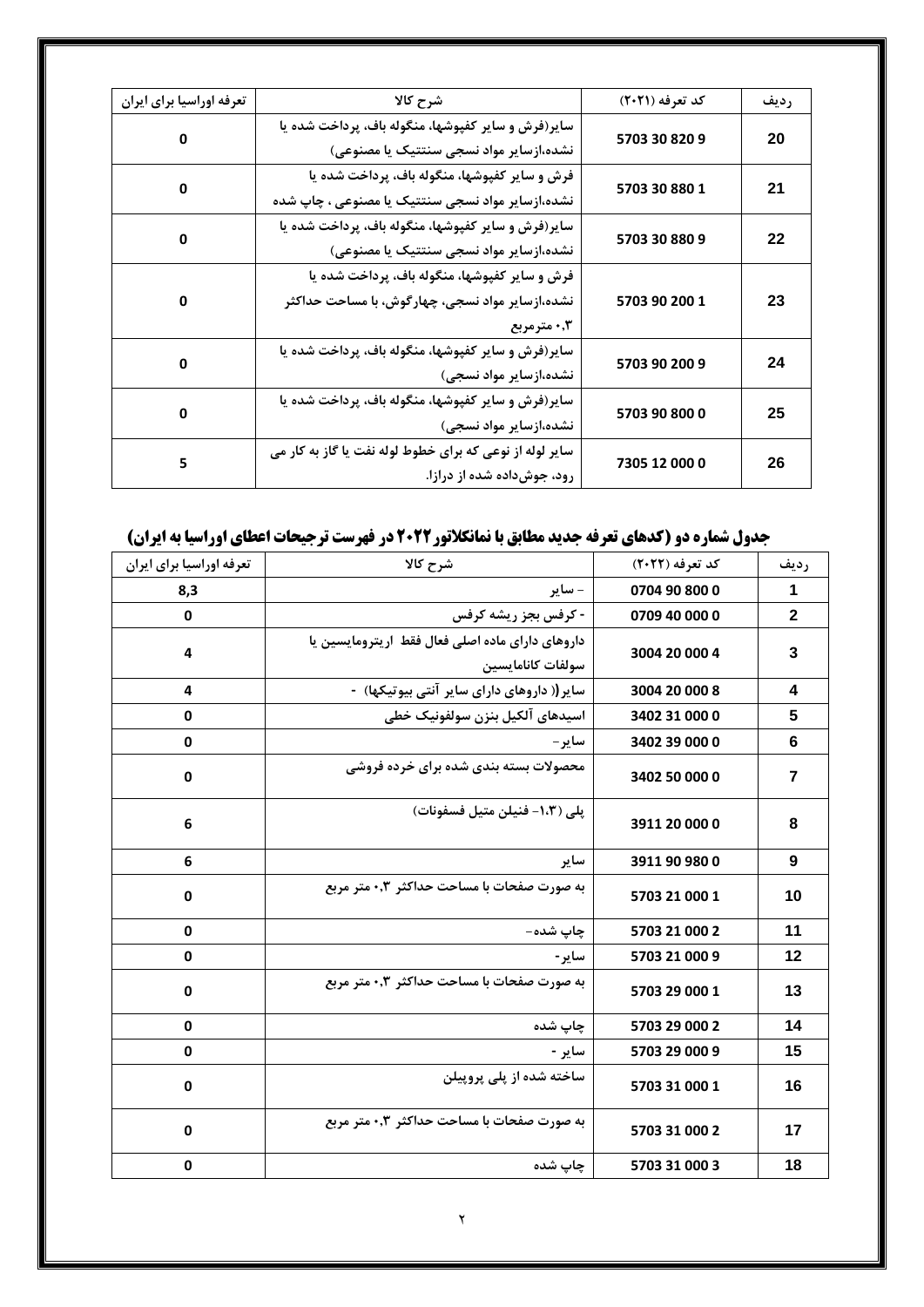| تعرفه اوراسيا براي ايران | شرح كالا                                               | کد تعرفه (۲۰۲۲) | رديف |
|--------------------------|--------------------------------------------------------|-----------------|------|
| 0                        | ساير                                                   | 5703 31 000 9   | 19   |
| $\mathbf 0$              | ساخته شده از پلی پروپیلن                               | 5703 39 000 1   | 20   |
| $\mathbf 0$              | به صورت صفحات با مساحت حداکثر ۰٫۳ متر مربع             | 5703 39 000 2   | 21   |
| 0                        | چاپ شده                                                | 5703 39 000 3   | 22   |
| 0                        | ساير                                                   | 5703 39 000 9   | 23   |
| 0                        | از سایر مواد نساجی                                     | 5703 90 000 0   | ۲۴   |
| ۵                        | سایر لوله ها جوش داده شده به صورت درازا                | 7305 12 000 0   | ۲۵   |
|                          | –––– برای مونتاژ صنعتی وسایل نقلیه موتوری سرفصل        |                 |      |
| $\bullet$                | های ۸۷۰۱ تا ۸۷۰۵، واحدها و مجموعه های آنها             | 8524 11 003 1   | ۲۶   |
| $\bullet$                | سایر در نظر گرفته شده برای کالاهای سرفصل های ۸۷۰۱ -    |                 |      |
|                          | $\lambda V \cdot \Delta$                               | 8524 11 0039    | ۲۷   |
|                          | برای مونتاژ صنعتی وسایل نقلیه موتوری سرفصل های ۸۷۰۱    |                 |      |
| ٠                        | تا ۸۷۰۵، واحدها و مجموعه های آنها                      | 8524 12 003 1   | ٢٨   |
|                          | سایر در نظر گرفته شده برای کالاهای سرفصل های ۸۷۰۱ -    |                 |      |
|                          | $\lambda V \cdot \Delta$                               | 8524 12 003 9   | ۲۹   |
|                          | برای مونتاژ صنعتی وسایل نقلیه موتوری سرفصل های ۸۷۰۱    |                 |      |
|                          | تا ۸۷۰۵، واحدها و مجموعه های آنها                      | 8524 19 003 1   | ٣٠   |
|                          | سایر کالاهای سرفصل های ۸۷۰۱ - ۸۷۰۵                     | 8524 19 003 9   | ٣١   |
|                          | برای مونتاژ صنعتی وسایل نقلیه موتوری سرفصل های ۸۷۰۱    |                 |      |
| $\bullet$                | تا ۸۷۰۵، واحدها و مجموعه های آنها                      | 8524 91 003 1   | ٣٢   |
| $\bullet$                | سایر کالاهای سرفصل های ۸۷۰۱ - ۸۷۰۵                     | 8554159         | ٣٣   |
|                          | برای مونتاژ صنعتی وسایل نقلیه موتوری از اقلام کالایی   |                 |      |
| $\bullet$                | ۸۷۰۱ - ۸۷۰۵، اجزاء و مجموعه های آنها                   | 8524 92 003 1   | ٣۴   |
|                          | سایر در نظر گرفته شده برای کالاهای سرفصل های ۸۷۰۱ -    |                 |      |
| $\bullet$                | $\lambda V \cdot \Delta$                               | 8524 92 003 9   | ۳۵   |
| $\bullet$                | برای مونتاژ صنعتی وسایل نقلیه موتوری اقلام کالایی ۸۷۰۱ |                 |      |
|                          | - ۸۷۰۵، واحدها و مجموعه های آنها                       | 8524 99 003 1   | ٣۶   |